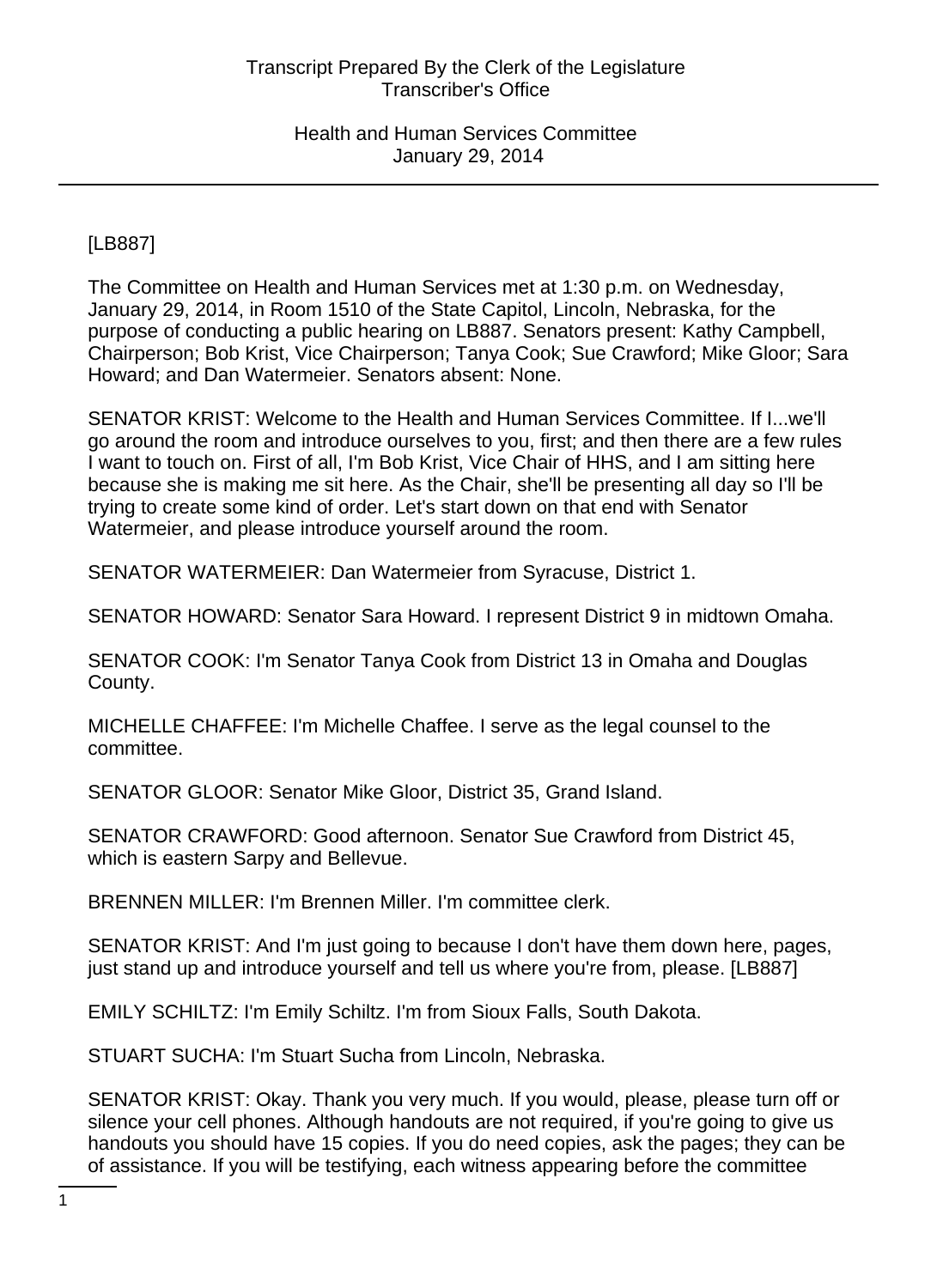Health and Human Services Committee January 29, 2014

must sign in using the orange sheet. Please sign the orange sheet if you're going to testify, and then hand it to the clerk, if you would, please, or give it to the pages. Your form must be given to the committee clerk before you begin presenting your testimony. He uses it for recordkeeping and for hearing proceedings. Also why filling out the form and stating your name, we ask you to state your name and spell it for us when you get up there, because it helps the transcribers and the clerk keep up with who's who and all the rest. We are going to use the light system today. How many people plan on testifying as a whole? Yep, we're going to use the light system today. (Laughter) Each testifier will be allotted five minutes of time. Please be consistent with that and courteous, because we want to make sure everybody has the same amount of time. The light system will come on. You'll see a green light. At the end of four minutes you'll see an amber light. That gives you one minute left notification. When the red light comes on, either you stop or I'll stop you, one or the other. Okay. I think...yes, please spell your name for the record when you get up there, so again so we can copy it for the records. Did I miss anything?

SENATOR CAMPBELL: Introductions.

SENATOR KRIST: We did.

SENATOR CAMPBELL: Okay. And I missed that.

SENATOR KRIST: And that's Senator Campbell. Okay, Senator Campbell, all yours.

SENATOR CAMPBELL: All right. Thank you, Senator Krist and colleagues on the committee. I am Kathy Campbell, K-a-t-h-y C-a-m-p-b-e-l-l, and I represent District 25. And I am here to provide our opening testimony on LB887. The intent of the Wellness in Nebraska Act is to provide healthcare coverage to approximately 55,000 uninsured and underinsured newly eligible individuals, age 19-65, between 0 and 133 percent of the federal poverty level who is not otherwise qualified for Medicaid through a Medicaid expansion demonstration waiver. The WIN Act provides coverage through two different methodologies. The first is through the WIN marketplace with health insurance premiums paid by Medicaid funds to purchase qualified health plans on the health benefit exchange for newly eligible between 100 and 133 percent of the federal poverty level, or through payment of the employee portion of employer-sponsored insurance if it is determined by the state to be cost effective. The second methodology is through WIN Medicaid coverage with Medicaid managed care for newly eligible at or below 100 percent of the federal poverty level or at or below 133 percent of the poverty level for newly eligibles who are medically frail or have exceptional medical conditions. The Medicaid funding is provided through an enhanced match of federal funds. And we have discussed those previously, but just for the record, for 2014 to 2016, federal funds will cover 100 percent of costs; for 2017, 95 percent; for 2018, 94; for 2019, 93; and for 2020 and after, 90 percent federal funds. The administrative costs are a 50-50 split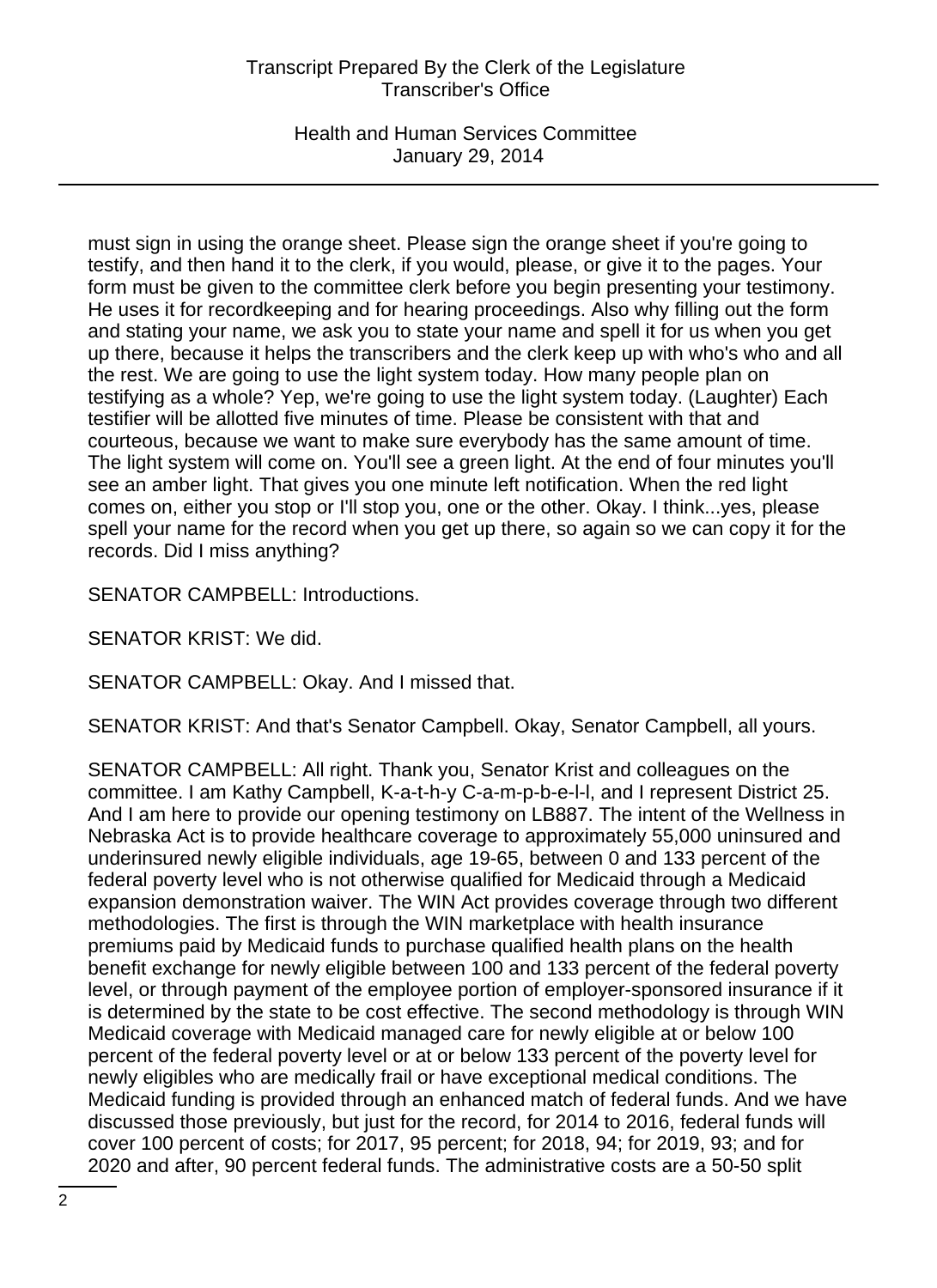Health and Human Services Committee January 29, 2014

between the federal government and the state; and the IT costs are 90 percent federal funds with 10 percent state funds. I would like to mention specifically that if at any time the federal contribution falls below 90 percent, the act calls for the entire program to return to discussion to the Legislature at its next convened session. This is the opt-out section that a lot of senators said they wanted in a bill. The Wellness in Nebraska Act will utilize the newly eligible population and the corresponding funding available through the Affordable Care Act for innovation and healthcare delivery in both WIN marketplace and WIN Medicaid through a focus on primary care with patient-centered medical homes as its foundation and the goal of improving both the quality of care and healthcare cost containment. Secondly, it will encourage the development of cost-conscious consumer behavior and consumption of healthcare services through cost sharing that requires a monthly contribution of 2 percent of income for newly eligible between 50 and 133 percent, with incentives for a waiver of contribution if members participate in wellness activities. Thirdly, it will utilize an oversight committee of the Legislature to coordinate with the executive branch and healthcare stakeholders; and that oversight committee is modeled after an oversight committee that we had in 2009 and 2010 under the Chairmanship of Senator Tim Gay. And we went back to that model, because we felt that as a legislative committee it worked very well. The oversight committee will apply with the executive branch to CMS for the demonstration waivers; plan for healthcare innovations, including the increase of patient-centered medical homes and health homes to care for individuals with complex health needs; to review emergency room utilization, to improve appropriate health intervention and treatment systems; and lastly, the oversight committee will recommend a reimbursement methodology to promote wellness, prevention, and chronic care management in a cost-effective manner. Those are the major tenets of the Wellness in Nebraska Act. The committee has been provided a one-page summary of the bill, which I thought would be helpful as you heard the testimony this afternoon. You'll note that it describes for you the newly eligible populations and it describes exactly how the Wellness in Nebraska plan will work each of the years that we are putting it together. It describes for you the WIN innovations that are contained. And on the far left side it is giving you a synopsis of the health policy behind the bill. When I left the Legislature last session, I sat down with the legal counsel Michelle Chaffee, who certainly is the editor of WIN in Nebraska, and I said my number one objective here is to come forward to answer questions and comments that our colleagues made, and that it be good health policy. We looked at a number of states, specifically five: Arkansas, Iowa, Michigan, Pennsylvania, and New Hampshire; and with that research and study, developed Wellness in Nebraska. The effort to develop WIN isn't about numbers and dollars, but it's about our neighbors, our friends, relatives who need healthcare...need access to healthcare. I have become more passionate about WIN as I hear the stories of Nebraskans who need this legislation. Some of them are here today to testify, and I would say probably one of the most important parts of the testimony today will be to hear from them. After last year's session, I pledged our best effort in addressing my colleagues' concerns and questions. I believe WIN achieves that goal. This is our opportunity to make our state's healthcare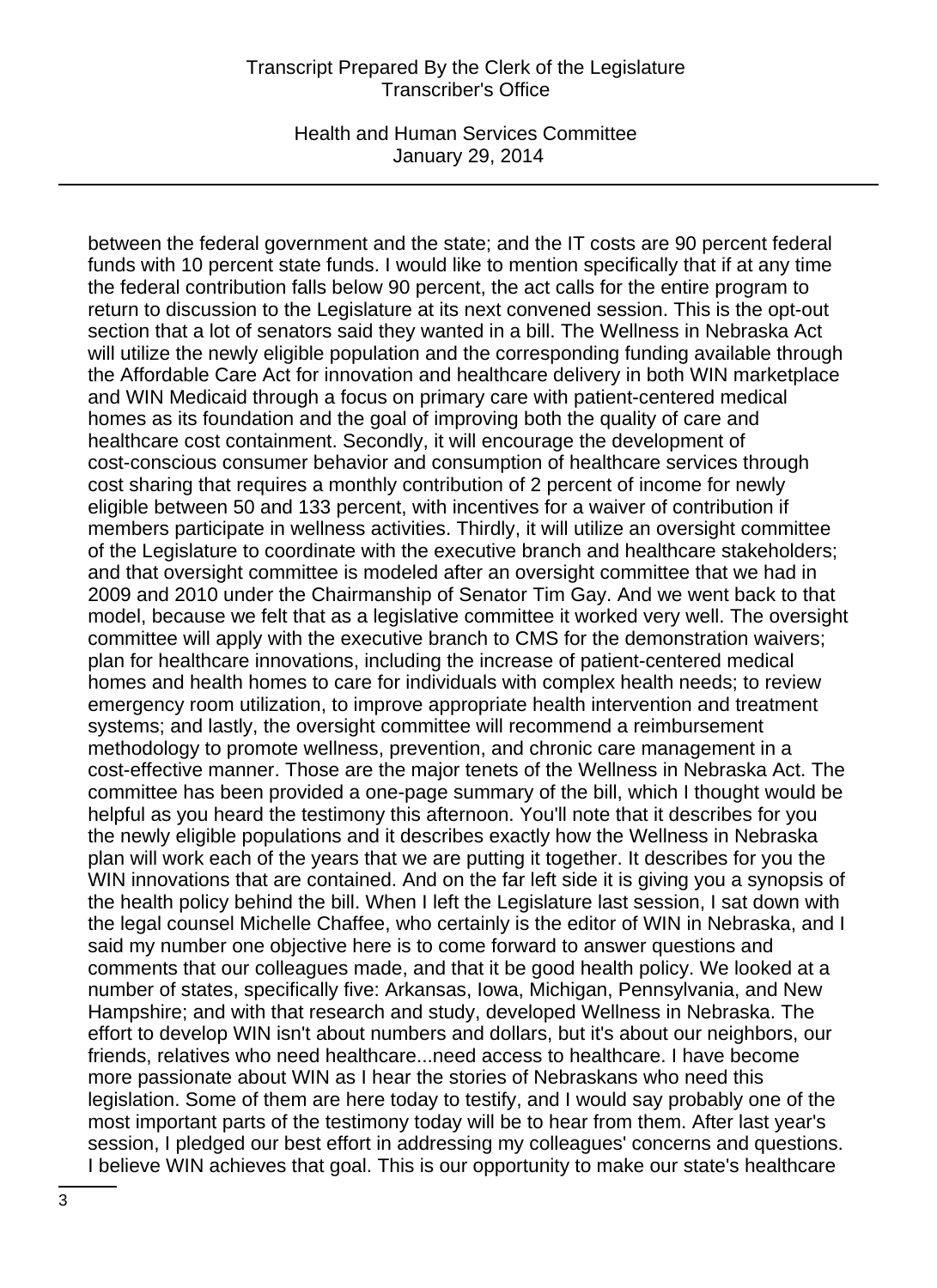stronger, to ensure hardworking Nebraskans are healthier, and to make a smart investment in our state's economy. Now is the time to be there for our neighbors, our families, for Nebraska's future, because I believe WIN sets in place a way that we can work on effective and good quality healthcare for all Nebraskans in the future. I'd like to acknowledge that working on WIN legislation are the cosponsors of this bill with me: Senator Jeremy Nordquist, Senator Sue Crawford, and Senator Sara Howard. I much appreciated the collaborative effort as we put WIN together. Thank you, Senator Krist. [LB887]

SENATOR KRIST: Thank you, Senator Campbell. Any questions for Senator Campbell at this time? Senator Gloor. [LB887]

SENATOR GLOOR: Thank you, Senator Krist. Thank you, Senator Campbell. Clearly, you and I have had a chance to talk about this some, although not really until we got into January, other than to talk about keeping an open mind and having a good discussion and debate about it. And I'm also pleased that WIN includes a lot of the concerns...tries to address a lot of the concerns that I had, had last year during testimony. Do you think this bill is a better bill than last year's bill? [LB887]

SENATOR CAMPBELL: Absolutely. I think if you wanted simple and direct, you would have looked at LB577. But I think that our colleagues, and certainly this committee, was saying we want you to go back and we want you to do a thorough study of what's happening in other states; let's benefit from what we know there and let's bring forth a more comprehensive bill that really does address good health policy. [LB887]

SENATOR GLOOR: So the changes in the bill are to improve on the bill, not to accommodate those people who had concerns and objections. [LB887]

SENATOR CAMPBELL: I would say that we certainly listened to those concerns and questions, Senator Gloor, but we didn't build WIN just to get votes. We wanted good health policy because I think that's what the Legislature is all about and requires. [LB887]

SENATOR GLOOR: Can I ask one more question? [LB887]

SENATOR KRIST: Absolutely. [LB887]

SENATOR GLOOR: Would you explain the process for the opt-out provision for me? [LB887]

SENATOR CAMPBELL: Sure. [LB887]

SENATOR GLOOR: I mean, simply how does it...how would it work for us legislatively?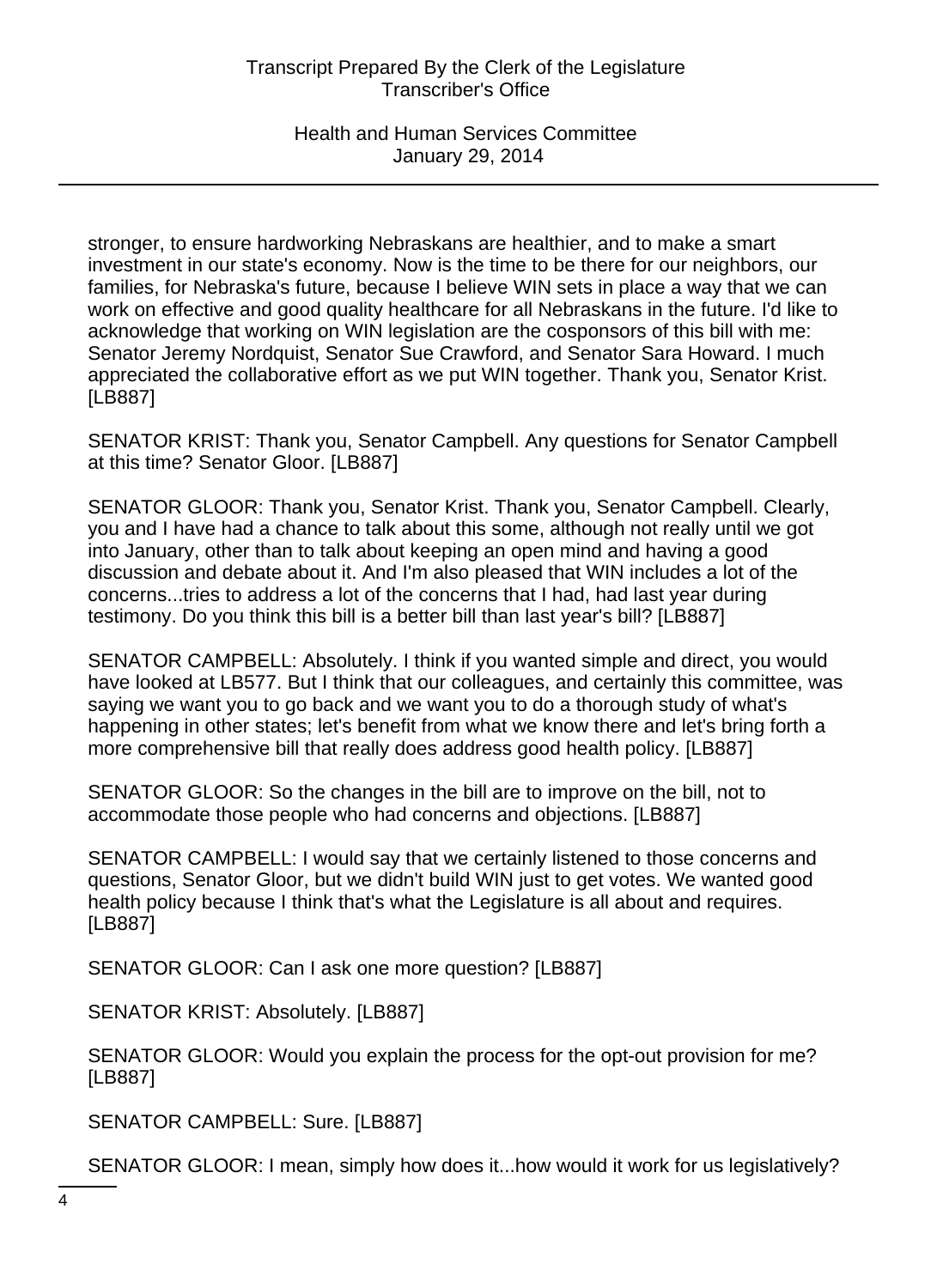[LB887]

SENATOR CAMPBELL: If the federal government dropped below 90 percent, and that's in federal law and that's what they are committed to, at that point the entire WIN Act would go back to the Legislature. The Legislature, in my estimation, Senator Gloor, would then have to review the WIN Act and make adjustments if they chose to. But they would have to debate it again. [LB887]

SENATOR GLOOR: Is it...so would it be introduced in bill form? Would it come back as a resolution? Have we thought through exactly how it would come back to us for discussion and debate? [LB887]

SENATOR CAMPBELL: You know, Senator Gloor, I guess I think that if the federal government is going to drop below 90 percent, we're going to get by those initial years of 100 percent and as it steps down. So we're probably talking about 2019, 2020, around in that area; and obviously, any time between there if they drop, it's below that. I think it would be a bill form. I think you would have to debate the plan and make adjustments. You know, many people say, well, you know, states don't make adjustments in the Medicaid. That's not accurate. During the recession, many states changed their Medicaid plan, tightened perhaps some benefits or optional plans that they offered; but legislatures took action. And I...there's not a doubt in my mind that the Nebraska Legislature would relook at this in totality. [LB887]

SENATOR GLOOR: Thank you. [LB887]

SENATOR KRIST: Thank you, Senator Gloor. Any other questions for Senator Campbell at this time? I'm sure you'll be here for closing. [LB887]

SENATOR CAMPBELL: Yes, I will. [LB887]

SENATOR KRIST: Absolutely. Thank you. [LB887]

SENATOR CAMPBELL: Thank you. [LB887]

SENATOR KRIST: First proponent. The first proponent, please come forward. Hi. [LB887]

KIM RUSSEL: Good afternoon. [LB887]

SENATOR KRIST: Welcome. [LB887]

KIM RUSSEL: (Exhibit 1) Thank you. My name is Kim Russel, K-i-m R-u-s-s-e-l, and I'm the president and CEO of Bryan Health. Thank you to the committee for spending so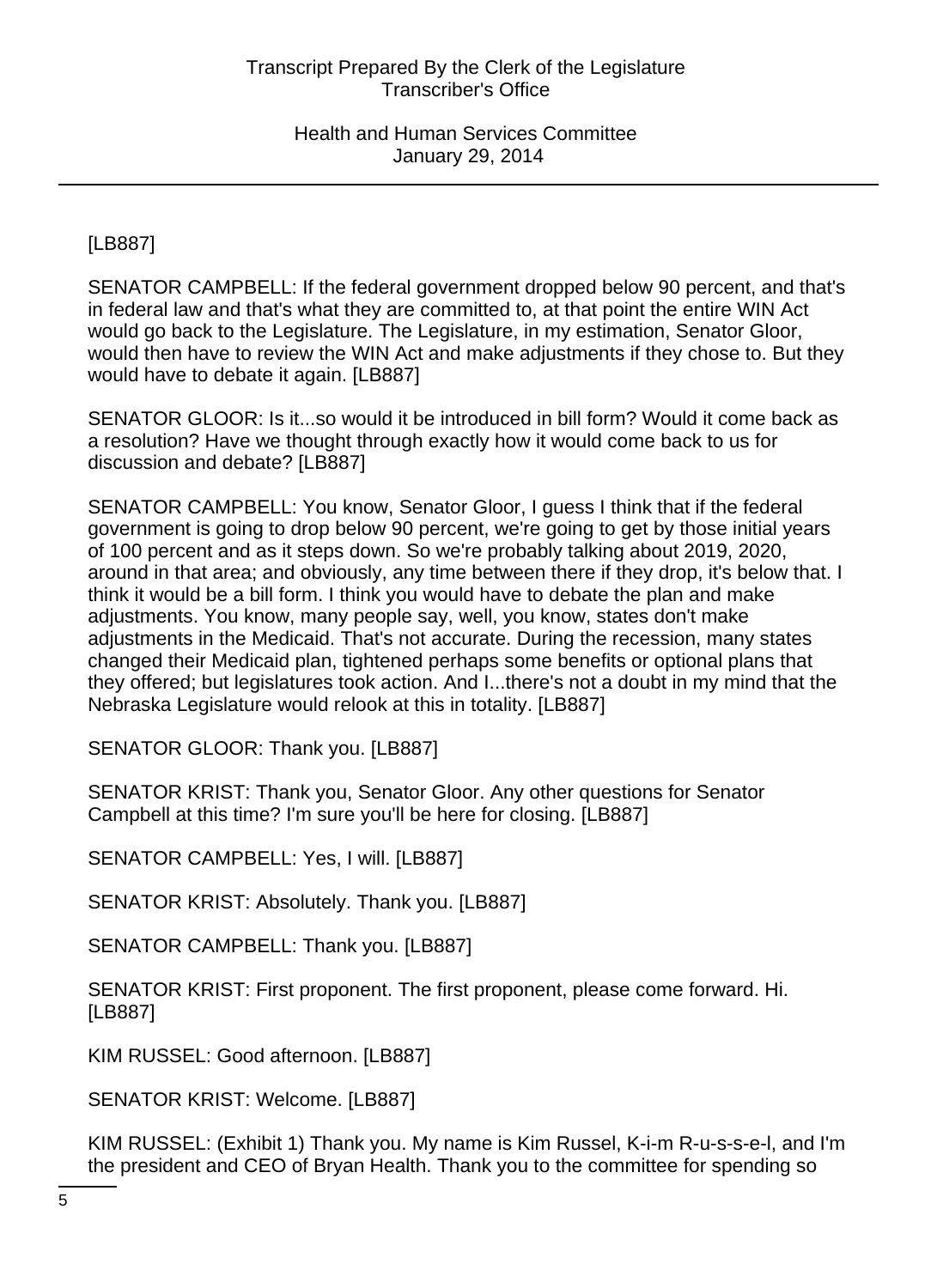Health and Human Services Committee January 29, 2014

much time on this very vital issue. I'm assuming everyone is familiar with Bryan Health, our two hospitals here in Lincoln. We are the safety net facility for Lincoln/Lancaster County. We also are involved with Crete, Wilber, and Central City as well. So I bring a rural perspective too. And it's really our safety net role that compels me to be here today. I feel a real obligation to be here on behalf of our patients. Many of whom are the people we're talking about that would benefit from expanded Medicaid, frankly, are working, and that's why they are not able to be at a hearing like today's hearing. Often these are folks with multiple jobs. We really believe that allowing greater access to the Medicaid program and keeping with the boundaries of LB887 is essential to the economic health of our state and to the physical and mental health of our citizens. I certainly understand, as a longtime watcher of this process, what a controversial issue this is within our state, and understand that there's a lot of complexities included in LB887. But we really believe that the protections that are offered in this new bill encourage the basics of good medical care and also responsible state policy. I know one of the concerns that many people have is will there be enough capacity in the system to provide care for additional individuals. And I'd like to give you some specific examples of work that's being done in the local medical community to resolve that. First of all, right here in Lincoln, we're very fortunate to have a family medicine residency program that is jointly funded by the state, Bryan Health, and St. Elizabeth. There are eight residents per year for a total of 24. Collectively, the residents and their faculty see 30,000 clinic visits per year, and 65 percent of those individuals are covered by the Medicaid program. So it provides great service but it also gives us a great opportunity to recruit those young doctors when they finish their residency to practice here in Nebraska. Frankly, the presence of this residency program in Lincoln is one of the reasons why we're in very good shape for family medicine physician capacity in Lincoln. Another program I thought might be of interest to this group is a program again jointly funded by Bryan Health and St. Elizabeth. It's called Emergency Department Connections. This program provides one-on-one case management for individuals who overutilize our local emergency departments. It has been extremely effective in reducing that inappropriate utilization. It also reduces inappropriate use of the 911 system. I know there was a recent study from the state of Oregon that showed increased use of the emergency department after Medicaid was expanded. And I just want to set out this program as a model of how that would be handled in a community like Lincoln/Lancaster County. This program has really become a national model. There's been people from all over the country that have come to visit and see how it works because of its effectiveness. And I invite any members of this committee or of the Legislature to come to Bryan West to see this program firsthand. It happens to be housed at Bryan West, although it covers the whole community. Also we're very fortunate in our community to have a program called Health 360. It's organized by the Lancaster County Medical Society; and the Medical Society serves as a hub for accepting referrals for patients who have either no insurance or Medicaid coverage. And the Medical Society then works with local physicians who accept these patients on a rotating basis on either pro bono or from some very minimal funding from the Medical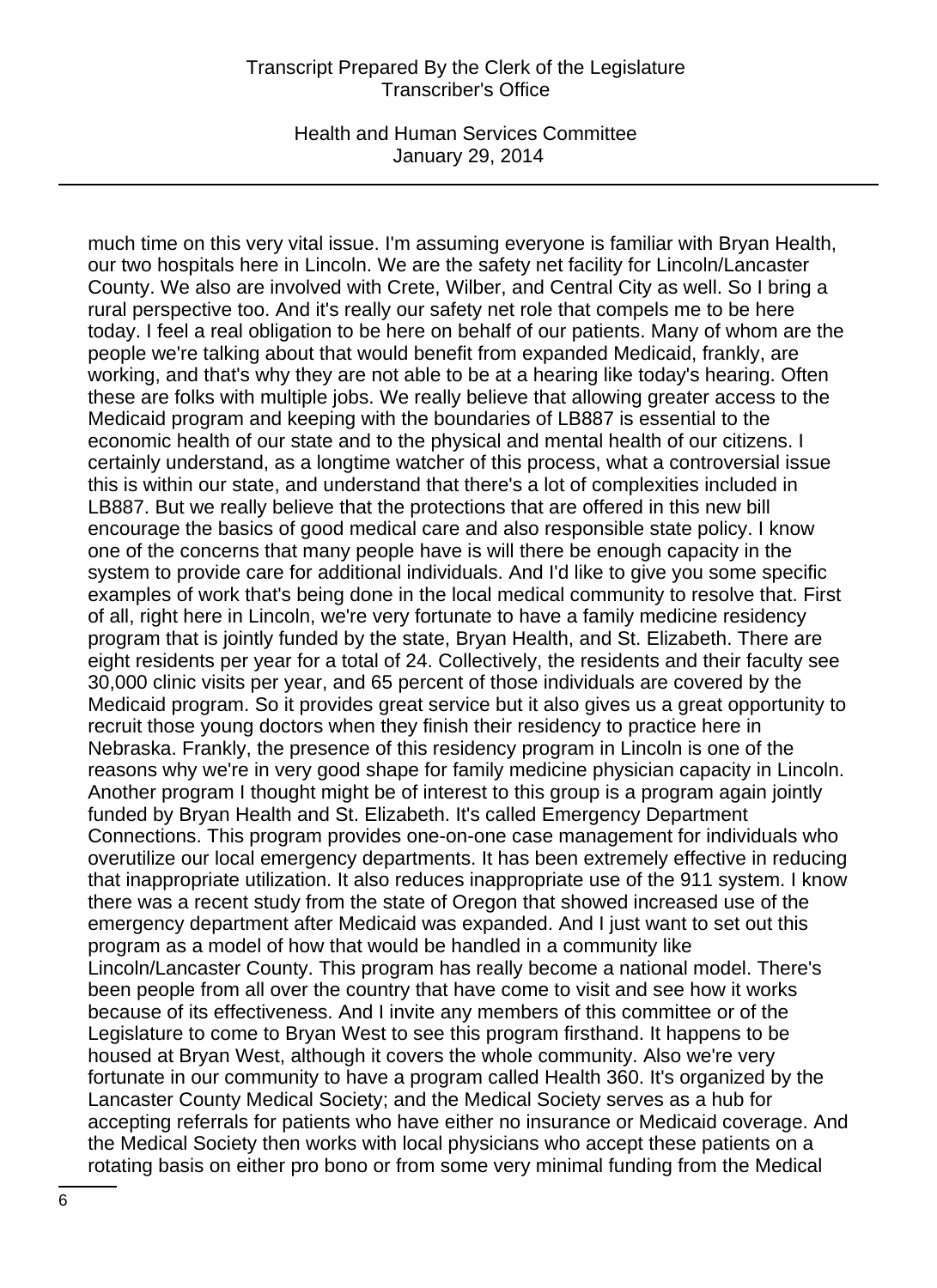Health and Human Services Committee January 29, 2014

Society. This program helps about 1,500 patients a year; so just some examples of things that are...proactive things happening in the healthcare community to help deal with that issue. We certainly understand...I mentioned in Lincoln we're fortunate to be in good shape with our numbers of family medicine physicians. In other parts of the state that's more of a challenge and we certainly understand that. But it is not the case in all rural areas of the state. In both Crete and Wilber, where we have Bryan Health clinics, there is additional capacity for additional patients; so just an example there. And what we often hear from the physicians, they say, well, we're already seeing the patients who would be covered under expanded Medicaid; we'd much prefer to see these patients in our office rather than the emergency department. So in summary, what I want to convey is that the local healthcare communities are working diligently with our communities, with each other, to provide care at both the medical home level as well as the specialty care level for all Nebraskans, including those in poverty. We certainly understand that this committee or the Legislature can't impact some of the federal cuts that hospitals are receiving and that are embedded in the Affordable Care Act. But obviously, this body does have the ability to act on expanded Medicaid. And we respectfully ask for your support of LB887. Thank you. [LB887]

SENATOR KRIST: Thank you, Ms. Russel. Any questions? Senator Gloor. [LB887]

SENATOR GLOOR: Thank you, Senator Krist. Thank you, Kim. And I would say I took you up a couple of years ago on a chance to go out and tour the...I forget the exact name of the program for emergency... [LB887]

KIM RUSSEL: The Emergency Department Connections program. [LB887]

SENATOR GLOOR: Connections. [LB887]

KIM RUSSEL: Um-hum. [LB887]

SENATOR GLOOR: And it's a great program and the communities and you are to be congratulated on putting it together. A couple of quick questions, the same question I asked Senator Campbell. Is this a better bill than what we had last year? Are we better off for having waited a year to put together this bill? [LB887]

KIM RUSSEL: You know, I believe that it is, because...especially because of the emphasis on the medical home. And that's really what we're trying to do from both an excellent medical care perspective as well as cost effective, is get as many individuals as possible into the medical home situation. And the bill really reinforces that. [LB887]

SENATOR GLOOR: What can the Legislature do? I still have work force concerns. [LB887]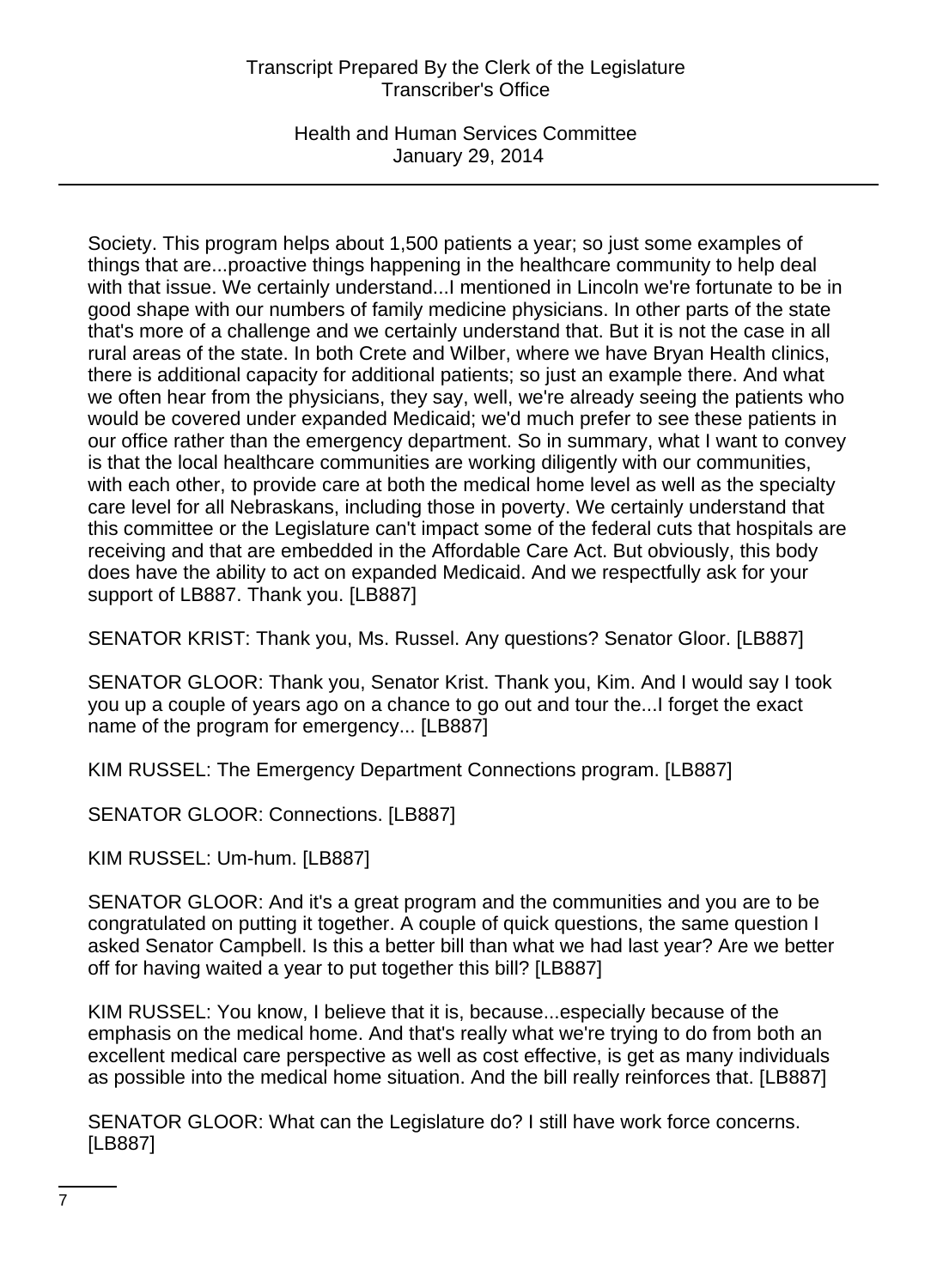KIM RUSSEL: Um-hum. [LB887]

SENATOR GLOOR: I think we all do, if we understand the extent to which we're a bit strapped to have all the personnel we would like, not just doctors, obviously, but nurses and therapists. What can the Legislature do, do you think, to help on that? If we were to go forward, what else should the Legislature be looking at that addresses work force issues? [LB887]

KIM RUSSEL: You know, there is a bill, as I understand it, before the Legislature, and I don't recall...this session, and I don't recall the number, but it deals with additional, frankly, state-funded loan forgiveness programs for young health professionals. And my understanding is that some of the states bordering Nebraska have, frankly, allocated more budget dollars to those programs. And they really do make a difference in terms of enticing people to stay in our state. Anything that the Legislature does to support, you know, the education, the training programs, and then those loan forgiveness, I think are very, very helpful. [LB887]

SENATOR GLOOR: Okay. Thank you. [LB887]

SENATOR KRIST: Thank you, Senator Gloor. Any other questions for Ms. Russel? Thank you so much for coming. [LB887]

KIM RUSSEL: Thank you. [LB887]

SENATOR KRIST: Next proponent. [LB887]

KEVIN NOHNER: Good afternoon. [LB887]

SENATOR KRIST: Welcome. [LB887]

KEVIN NOHNER: (Exhibits 2 and 3) My name is Dr. Kevin Nohner, K-e-v-i-n N-o-h-n-e-r. I'm here speaking on behalf of the Nebraska Medical Association. The first thing I want to do is congratulate Senator Campbell on crafting a very wise bill. It's been asked whether it's better than last year. You might have to ask the patients that didn't the care last year. And I think that, you know, this at least addressed the concerns for the obstacles, because we know that we're going to meet resistance, but I think it's really imperative for the Unicameral to pass this legislation this year. And if Heineman vetoes it, I think it's imperative that you override it with a veto, his veto, with your votes. I'm kind of responding at this at many levels. I mean, I'm a Nebraskan. I've got neighbors who are sometimes hurting. I'm a father. I see a lot of people with their kids and I see a lot of elderly people that are having 50-year-olds still in their home because they're financially strapped and they've lost their jobs. And I'm a physician. And one of the things that, you know, really strikes me is that I think you could have called this thing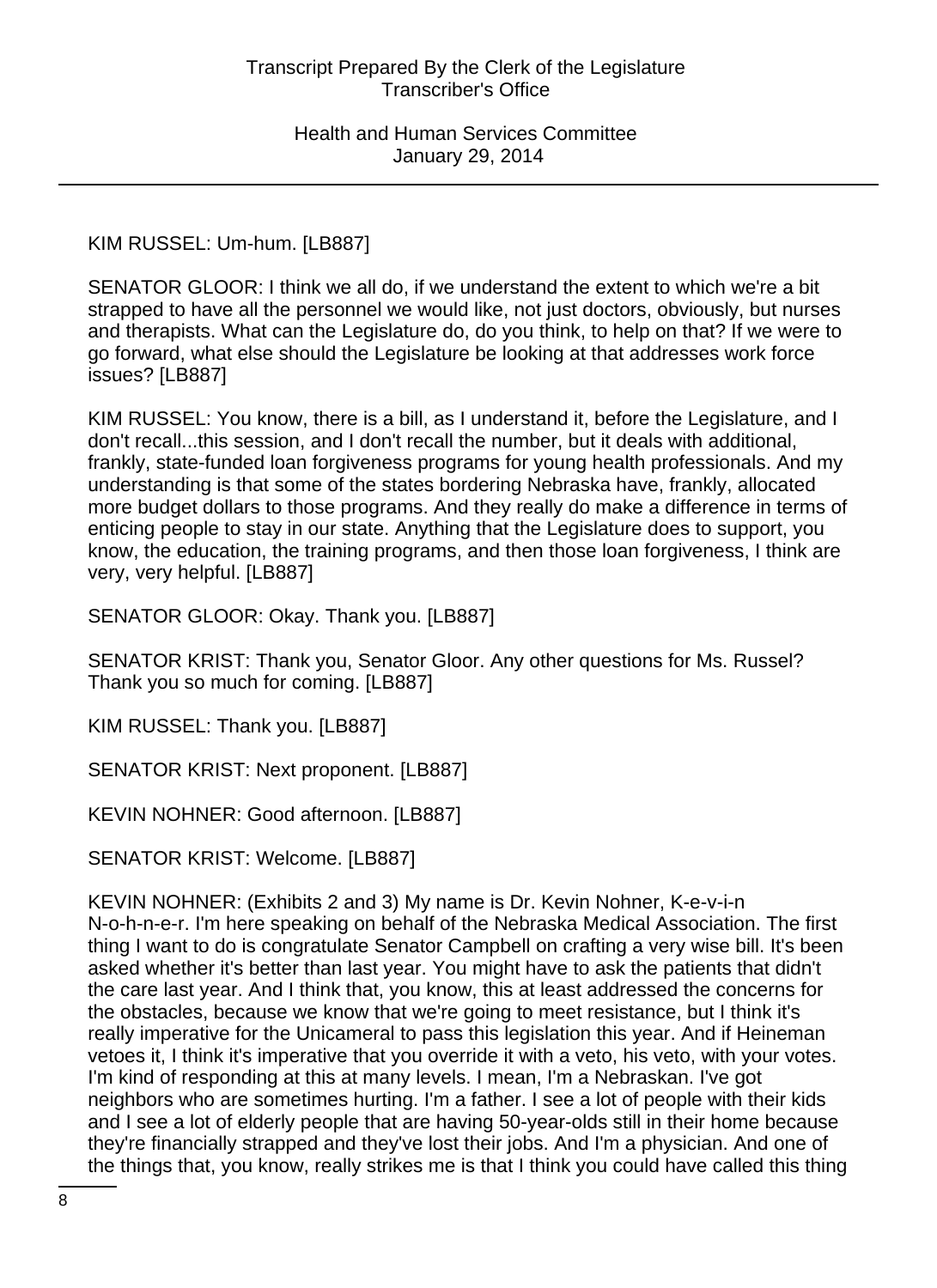Health and Human Services Committee January 29, 2014

the WIN-WIN-WIN Act. I mean, I don't see a downside. When you look at it, the taxes I pay go somewhere else for their Medicaid programs. And the taxes that we as Nebraskans pay are just getting sucked out like a vacuum. I think it's time we put the dollars back into Nebraska. The second thing is, even though people are strapped for money, giving them some skin in the game is part of pride. I'm glad that you didn't put the copay thing in. You know, when you have somebody come in and you try to get a \$2 copay out of them, it just becomes farcical. We don't really want that \$2; and it's really hard. I think if they can pay 2 percent of their premium, that's a great thing and I'm glad to see that was a compromise. And I think that the opt-out option of, you know, if...you know, people can actually believe that they'll not fund it--and that could happen--yeah, then we bail. And I would trust that you as legislators would make that happen. Senator Krist, you weren't here when I spoke the first time. I kind of broke down the committee members by households that were under 65 and made less than \$15,000 and underneath \$25,000. So of the 15,759 households in your district, there are basically 1,445 that meet that initial qualification. That's 11 percent of your population. And if they had a kid and they made less than \$25,000, it was up to 2,902. That's 22 percent of your population. Sometimes I get the perception that this is an urban problem. Well, I added up the urban counties and if it wasn't for Sarpy County who is doing so well, we would probably be about the same as Lincoln and Omaha. But for urban, there were 30,829, and that was 9.8 percent of the households. And if you went up to the \$25,000 range, it was 57,737, which is 18.5 percent. And I think the misconception is that this is not something that's going to help the rural families. And I can't even begin to count the ways that I think it will help; 24.7 percent of the rurals are affected. Now that's money that goes into the rural. It helps attract physicians to the rural practices. And I think that, you know, we owe it to the patients of Nebraska. We had a rancher here in the last session that came out and it took a lot of strength for her to talk about her colon cancer, and she pleaded to you guys for help. Afterwards I went out and gave her a hug. I sought her ought and I thanked her for her strength. And I'd like to come out of this session knowing that I gave her more than a hug. So I'd like you to vote for this and pass it. And like I said, I'd welcome the chance to override a veto. I think inequalities also speak high. Senator Chambers' district, 51.9 percent eligible; Senator Howard, 38.4; Nordquist, 37.3; and then the only one up in the higher range was Senator Avery in Lincoln at 36.6. I think this will help the healthcare inequalities that we see in Nebraska. So I thank you. [LB887]

SENATOR KRIST: Thank you, Doctor. Any questions for the doctor? Thank you again for coming. The next proponent. Welcome. [LB887]

DENISE DICKESON: Hi. My name is Denise Dickeson, D-e-n-i-s-e D-i-c-k-e-s-o-n. I live in Lincoln, Nebraska. I'm disabled, so that my only income is Social Security. I have an invisible disability, that of posttraumatic stress disorder due to abuse by an ex-husband. I'm on Medicare, but Medicaid is more inclusive. I earn a little over \$1,000 a month on Social Security disability. This is not enough to qualify for the Affordable Care Act but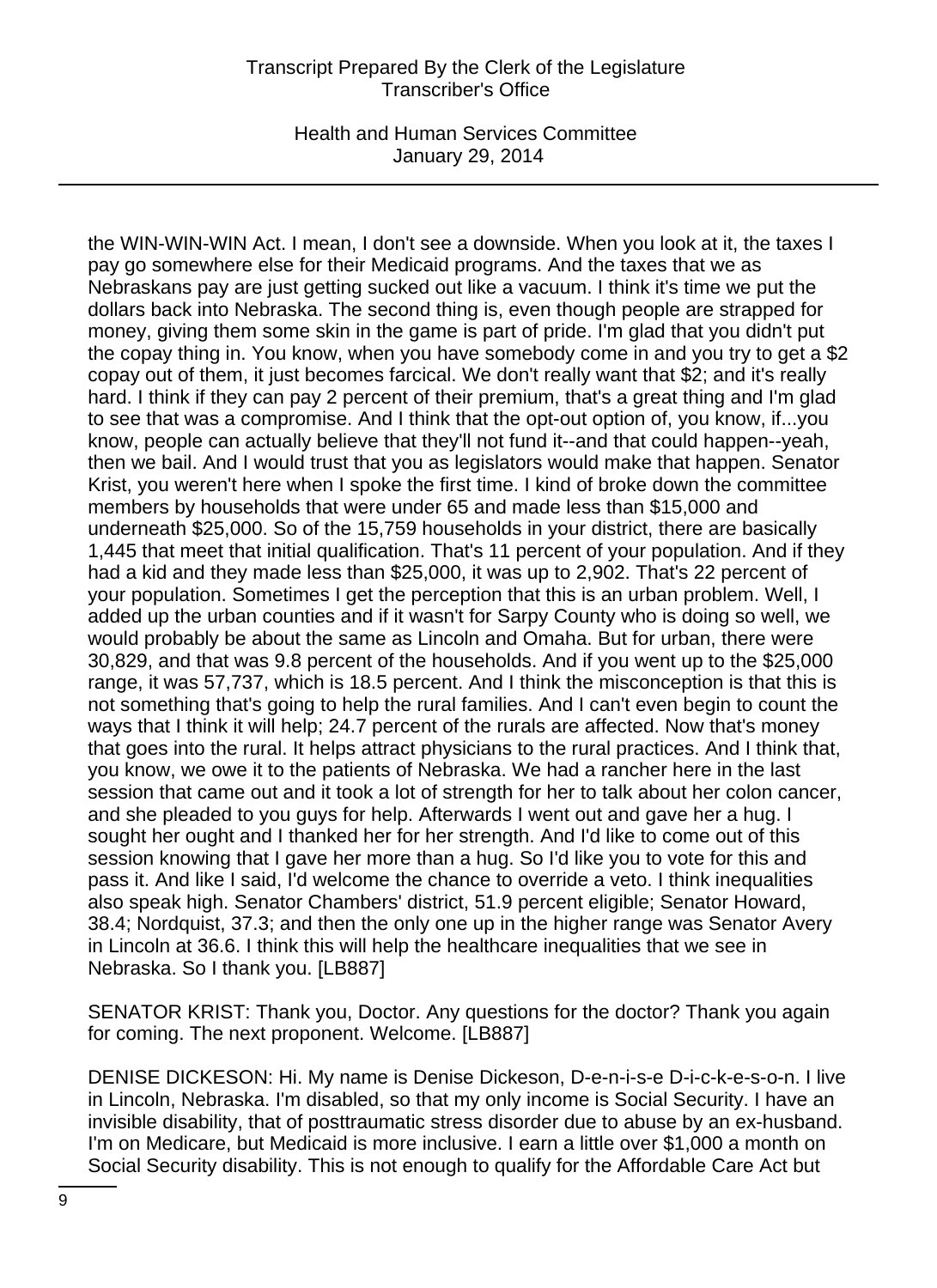Health and Human Services Committee January 29, 2014

too much to qualify for Medicaid. As I understand it, there was a provision for those of us stuck in the middle, but our Governor has blocked it. I wonder if he knows how it is to be me. I pay over \$100 a month for redundant health insurance in order to spend down enough to qualify for Medicaid. Redundant insurance is just what it sounds like: it's insurance that duplicates your own insurance just to lower your income. In other words, I buy health insurance that I'll never use, and this drops my income to the poverty level. That's when Medicaid kicks in. This is the case in Nebraska and a few other states, but not all. This leaves me \$900 for the rest of the month. If I budget tightly and don't eat too much, this is enough. If there's an unexpected expense, like this month my vehicle broke down, or I wear a hole in my shoes, the only part of the budget I can shave is my food budget. Yes, I have helpful friends, but it needn't be this way. Out of this \$900 I pay rent, utilities, car insurance, gasoline, and the food. There's a lot of times I run out of money before I run out of month. Why has our Governor turned his back on us? It seems he is blind to our situation. I think he should try to be me for a month. [LB887]

SENATOR KRIST: Thank you. Thank you for coming forward. Any questions? Thanks again. Next proponent. Welcome. [LB887]

TODD RUHTER: (Exhibit 4) Thank you. Good afternoon. My name is Todd Ruhter, that's T-o-d-d R-u-h-t-e-r, and I'm from Grand Island, Nebraska. Hello. I'm here today to speak in support of LB887, the Nebraska WIN Act, both for myself and for the estimated 17 percent of Nebraskans who are living with HIV and are currently uninsured in many cases. They are uninsured because the system doesn't allow them to be insured, and it's inadequate as it stands today. I am here specifically to encourage you to advance Senator Campbell's bill out of this committee to the floor for a full legislative vote, and to help provide Nebraskans such as myself with adequate healthcare accessibility. In 1998, I was diagnosed with AIDS. Thanks to access to the Ryan White funding, I was able to receive the critical care that allowed me to stop the advancement of this potentially life-ending disease. I'm alive today because of the access to care that this program continues to provide me in the treatment of AIDS and the directly related health issues that come with this diagnosis. While Ryan White funding has been instrumental in my ongoing successful efforts to keep this disease in check, it in no way addresses the other non-AIDS-specific health concerns that I have. I have found a way to live with AIDS, no small challenge, but I'm now in the dilemma of having no way to deal with the other health concerns that the average functioning adult in our state faces on a regular basis without regular affordable access to the healthcare system. Passage of the WIN Act would guarantee me and other Nebraskans living with AIDS who do not qualify for Medicaid or subsidies for health insurance under the ACA, access to healthcare. The opportunity to participate in the WIN exchange marketplace qualified health plan, available with passage of this bill, would be the difference between my continued well-being and a potentially life-threatening and costly medical emergency for myself due to non-AIDS-related illnesses and other medical issues that arise in the course of daily life, many of which, for myself and others living with AIDS, are exacerbated by the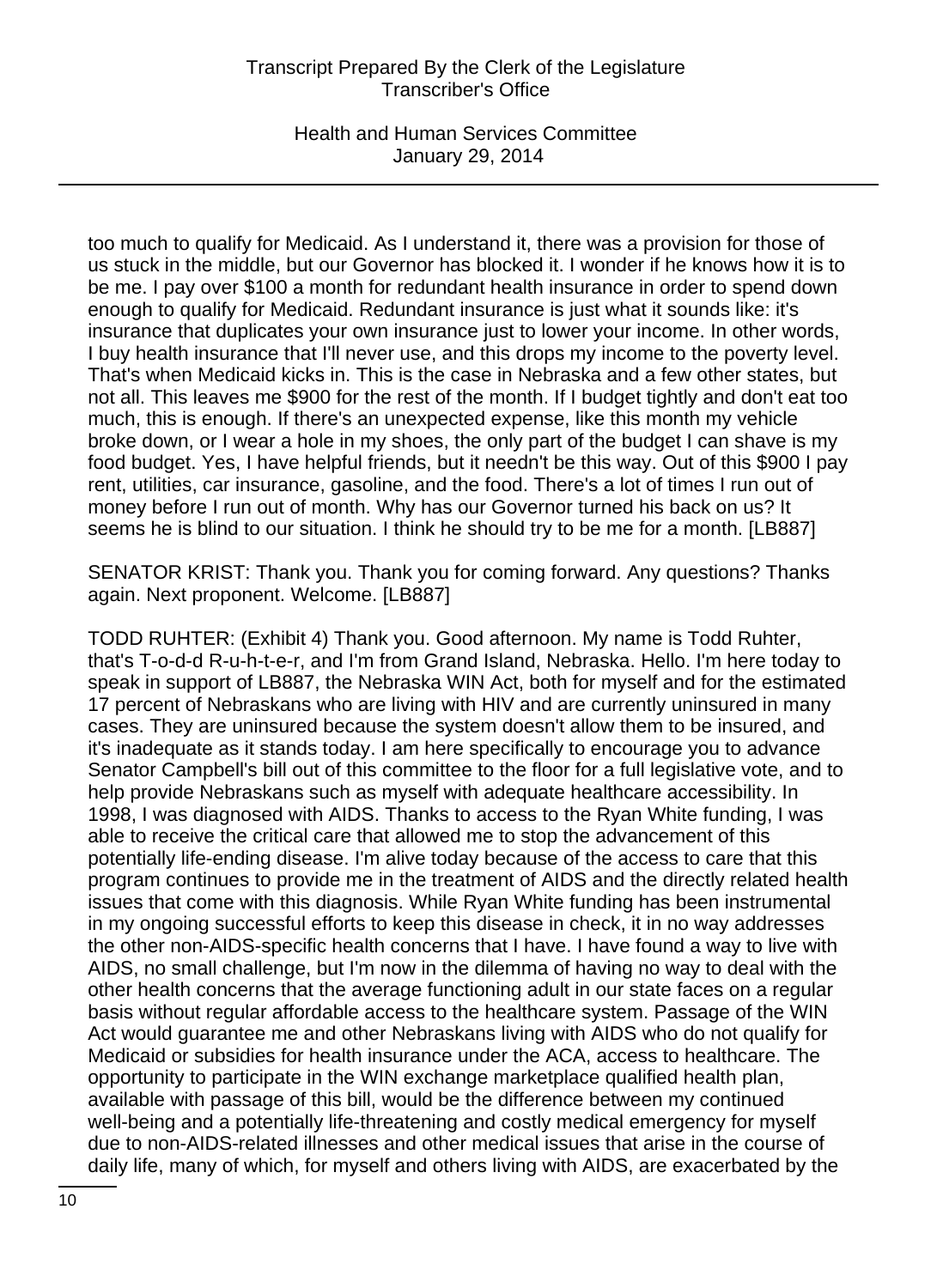Health and Human Services Committee January 29, 2014

treatments that we receive directly for the HIV itself. The investment in my health provided by Ryan White fund, which is not small, is only partially effective and in some facts wasted if I have no access to standard care. A majority of us who live with AIDS are productive employed members of society. I personally have maintained employment throughout my life, but I find that often, due to circumstances related to AIDS, I'm unable to work enough to guarantee the income necessary to afford healthcare, even when it's available, such as through the subsidized plans of the ACA. I was surprised and shocked, but I see some options here. Expansion of the eligibility criteria to 133 percent of the federal poverty level under LB887 and a system in which premiums were capped at an affordable percentage of income would in my and many other cases rectify this situation. We are hardworking people. We are contributing members of society. But in many situations, our efforts, no matter how hard they are, are inadequate. Disability is not an option for me for legal reasons--I simply am not, we can debate that all day long--and were I qualified, more importantly, I think from my point of view, I prefer to work. I want to be able to do what I can do on a daily basis. I want to make my contribution to society and I want to pay my own way, whenever and however I can. LB887 affords me that option with a proper and limited form of assistance. It also affirms the individual's personal responsibility for their own well-being, but it does so in a way that is realistic and rewards the individuals for their work and contributions they make to the economy and our society. Nebraska has invested money in me. I'm a graduate of the University of Nebraska. I grew up here. My family business is here. There's no point in wasting this now. I want to thank you all for your consideration both on my behalf and for the other Nebraskans with AIDS who are hopeful that you will recognize the potential for good, the minimal cost versus the potential benefit of this bill, and the rightness of Senator Campbell's bill. Still, in 2014, there are many of my fellow Nebraskans living with AIDS who are not secure and confident enough to speak out in a venue like this about their own status, but their needs are real. And I encourage you to remember those who rely on your support and are counting on you to help ensure the well-being and potential of all Nebraskans no matter the volume of their voices. Thanks. [LB887]

SENATOR KRIST: Thank you so much. Any questions for Mr. Ruhter? Senator Gloor. [LB887]

SENATOR GLOOR: Thank you, Senator Krist. I saw you on TV the other day, Todd. You were smooth. You did a good job. [LB887]

TODD RUHTER: Don't lie to make friends. Thank you. [LB887]

SENATOR GLOOR: Understanding that there may be two parts to this question, have you had a problem finding physicians to care for you in Grand Island or central Nebraska? [LB887]

TODD RUHTER: Senator Gloor, I can state with no--no--hesitation, I have not. I have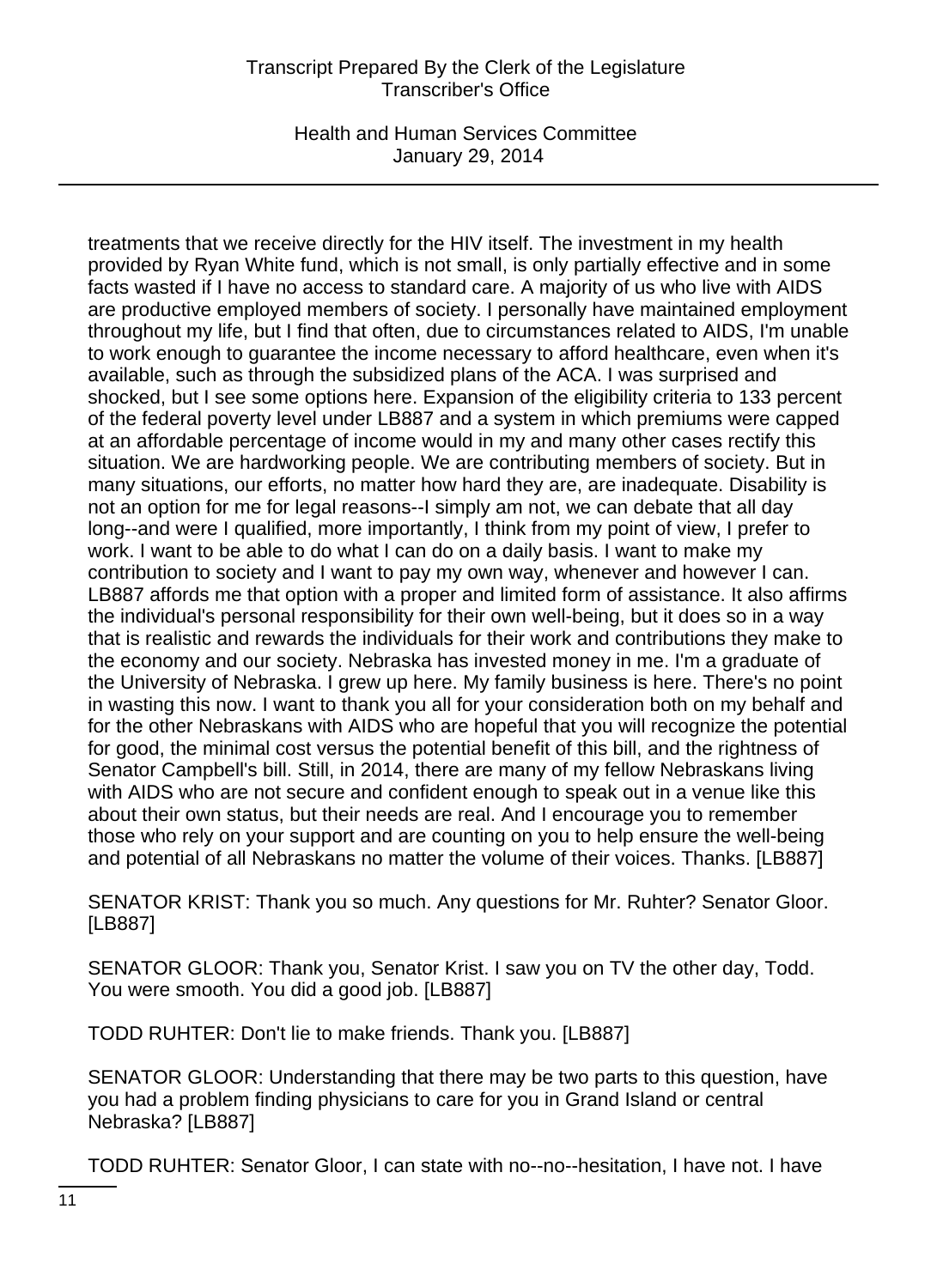been spectacularly enthused with the level of care. There have been some times when I might have been, as I think a lot of people living with AIDS find out in situations, maybe a bit more informed on this situation. But that comes from a lifetime of living something. We do have maybe a lack, and especially in the tri-cities area, of HIV specialists. We have infectious disease specialists. This is a very broad topic. But even those folks, the accessibility and the stigma has not been there for me, but I do find that a bit, yes. I am served quite nicely by the University of Nebraska Medical Center which does a clinic once a month through (inaudible) Good Samaritan. They also provide services through St. Francis, where some services can be received there. I know that also happens in other areas of the state. [LB887]

SENATOR GLOOR: Okay. Thank you. [LB887]

TODD RUHTER: Yes, you're welcome. Thank you. [LB887]

SENATOR KRIST: Thank you, Senator Gloor. Any other questions? Thank you. Thank you for coming forward. [LB887]

TODD RUHTER: Senator Krist, thank you very much, everyone. [LB887]

SENATOR KRIST: Yes. Next proponent. Welcome. [LB887]

OKSANA KLING: Thank you. My name is Oksana Kling; it's O-k-s-a-n-a K-l-i-n-g. I'll save you guys all the agony of my maiden name because it's worse than my first. I am from Omaha. I live in the northwest area. And I am a mother of seven children. If I had healthcare, five of those seven children would be under my plan. And when I worked and had health insurance, they were. This is a twofold situation. First off, I have a son that just turned 20 this month that was on children's Medicaid. He's had many medical problems, including cancer twice. He had a pilonidal cyst burst when he was 17, while in high school, and we had to wait six months to get in to see a colon specialist on children's Medicaid. And that was with calling every day to be put on the standby list. When they saw him, it was really pretty bad, and the doctor wanted to do surgery, but the Medicaid kept denying it, saying give it time to heal with the medicines. So we did that until the month before his 19th birthday. She made one more attempt to do the surgery. I mean, she is a specialist in this field. And they denied it. So we sat together to work out a plan, and the plan was Social Security had labeled my son disabled, severely disabled because of this and some other health conditions, but it wasn't going to be a permanent disability. Once he went through the medical and recovered, he would be able to go to school, work, and be a productive citizen. So therefore, he did not qualify for Social Security benefits yet. We're in the appeal process on that now. Normally, with a child on Medicaid, when they turn 19 they can roll over into the 19-26 Medicaid. Since he had no income and was unable to work, we had plans on him doing that. So the doctor made plans that as soon as he turned 19 they would do the surgery,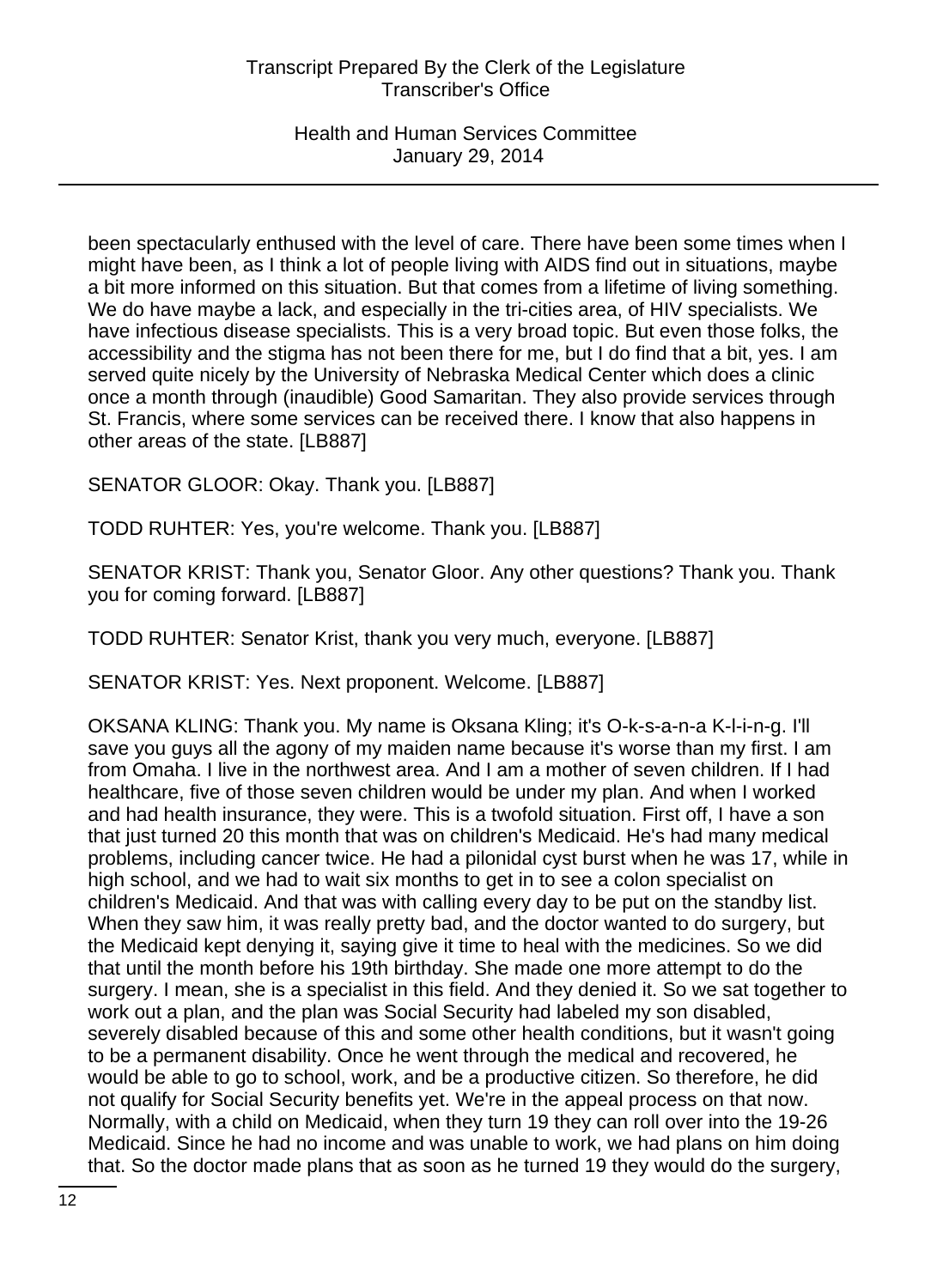Health and Human Services Committee January 29, 2014

because Medicaid would roll back and pay up to 90 days' worth. We have been fighting this since his 19th birthday to get him qualified on Medicaid, and it's been one excuse after another. Our last excuse, at Christmas, was the Social Security Administration was closed down for the month of October, part of it, so they did not get a disk from them regarding the disability, even though they had all the manual papers from them; so that was their reason for denying him coverage. So right now he is facing \$27,000 in bills, in medical bills, that are unpaid. Now in addition to that, in August, I was walking down my stairs and my kneecap let go. I have severe arthritis. And I'm not able to work now and we tried to get Medicaid for myself and was also denied. Our income dropped from 130 percent poverty level, so we were right on the cusp of being able to get Obamacare insurance, to 30 percent poverty level. I didn't know how this was all played out when I went on-line to sign up, thinking we would be able to get Obamacare. My husband is in college full-time, an undergraduate getting a degree in psychology. He has posttraumatic stress disorder. He is a vet. And he would like to get in that field to help other vets, since he's been able to deal with it and be able to come out on the other side. So there's no income there, because as an older 50-year-old it's really hard to go back to college, never having had algebra and a lot of these other classes. So it's a struggle for him. But he did make the dean's list at Metro, five of the seven semesters he was there. And that's pretty good. I took care of the family by running a small home day care; but now, because of my knee, most of families had to pull out because I can't take care of their kids adequately. I can't get on the floor and play with them. I can't walk up the four stairs to our bathroom to take them for potty breaks and potty training. We can't walk down to the park down the street to get fresh air and exercise. So our income has gone down to where we're making \$6,000 a year right now. The only way we're paying our rent right now is through my husband's student loans. That's where every penny has gone so we don't get evicted. So my situation is I need knee replacement surgery. I actually need an MRI. There is no program in Omaha that will do an MRI to find out how extensive the damage is, but they do know from my old MRIs, from eight years ago, it was bad enough I need to have my knee replaced. With two months of rehab, I can go back to work full time and be able to be a supporting person in the community. I used to be a nurse. Right before this happened, I was approached about the physician assistant program where they have an accelerated program to become a physician assistant and work in the rural parts of Nebraska. But I can't do that unless I'm healthy. In four years I could be out in Lexington or Grand Island. I have friends and family in Lexington. I don't have a problem with living in rural communities. I've lived in Arkansas and Iowa, and being able to give back to the community. But I can't do that. Without the surgery, I can't move forward. And the longer I'm laid up, the more degenerative it gets. I have seven bulging discs. The more I'm laid up, the more they get bad. And then it just makes a whole windfall. Thank you. Any questions? [LB887]

SENATOR KRIST: Thanks for coming. Any questions? Thank you so much for coming forward. The next proponent. Welcome. [LB887]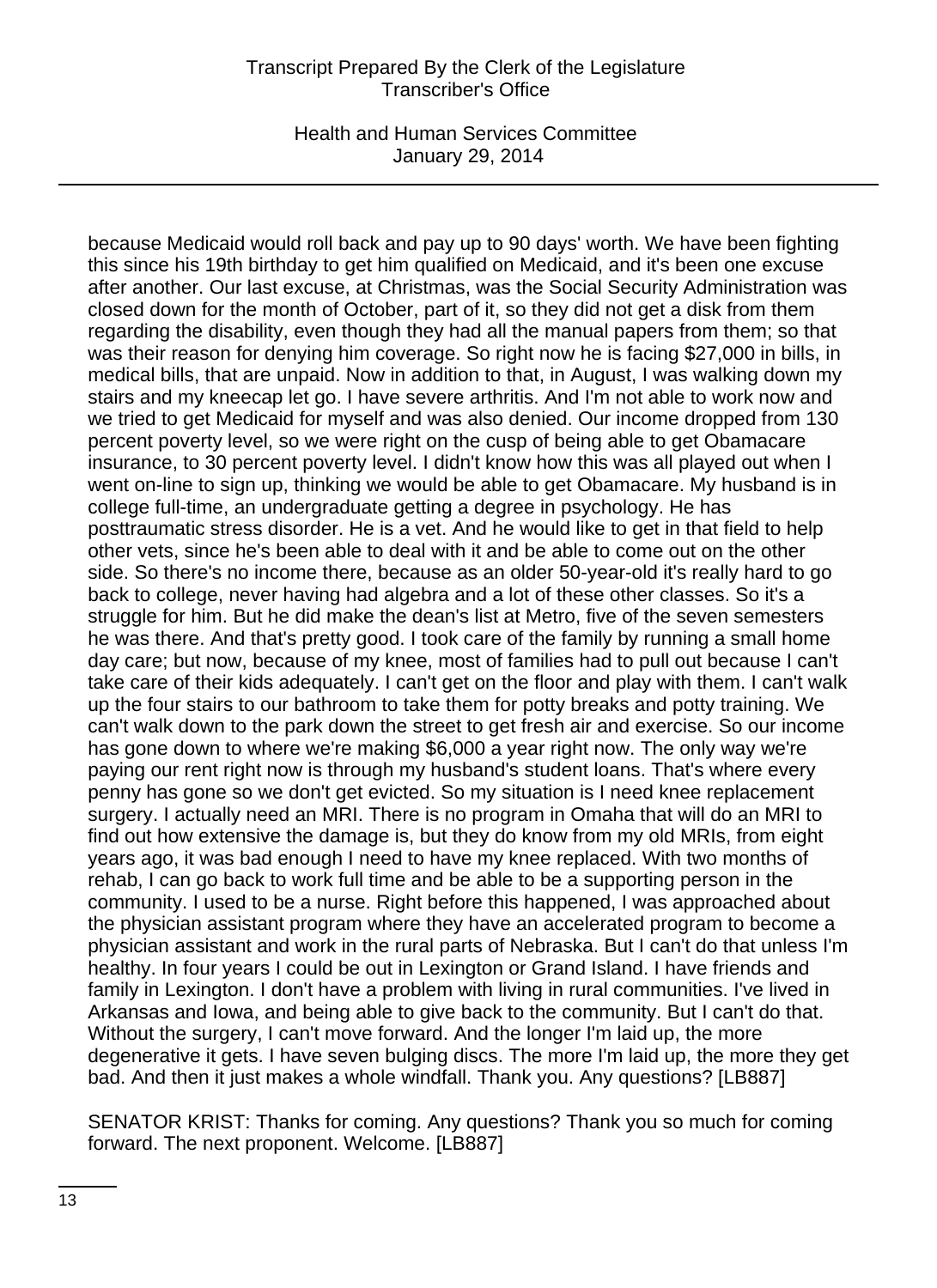Health and Human Services Committee January 29, 2014

SHARON LIND: (Exhibit 5) Good afternoon. Good afternoon, Chairman Campbell and members of the Health and Human Services Committee. My name is Sharon Lind, S-h-a-r-o-n L-i-n-d. I am the chief executive officer of Ogallala Community Hospital testifying on behalf of the Nebraska Hospital Association and its 90 member hospitals in support of LB887, the Wellness in Nebraska Act. When the Affordable Care Act was enacted in 2010, the Nebraska hospitals were forced to surrender 6 percent of our Medicare revenues in exchange for gains expected from more people with health insurance and Medicaid coverage. Since 2010, Medicare reimbursements have been reduced by an additional 2 percent; and as Congress wrestles with our nation's deficit, an additional 10 percent in reductions is currently under consideration. Medicaid expansion is intended to provide greater health insurance coverage. To date, the nation is split in half, with some states expanding eligibility and half have been undecided. If Nebraska expands Medicaid to 133 percent of the poverty level, many more adults will gain coverage. This coverage is important across the state, especially for working people in rural areas where employer-provided health insurance is less common and where poverty is more prevalent. The WIN Act is a strong foundation for good healthcare policy. It incorporates many good ideas from across the country and tailors to meet the needs of Nebraskans. It maximizes federal funding, it strengthens the private marketplace, and supports employer insurance as well. Through the utilization of an oversight committee, it provides the groundwork for much needed Medicare reform that includes more focus on primary care through the utilization of patient-centered medical homes and integrated care for chronic conditions. The WIN Act provides the Legislature with the ability to respond if the federal government fails to meet their financial obligation. It incorporates wellness incentives and personal responsibility, and will reduce the inappropriate use of our emergency rooms. The patient is at the center of this comprehensive plan to deliver more cost-effective quality care. Aside from providing coverage and care for more people, strengthening the healthcare provider network, reducing the demand for ER services, creating a stronger, healthier work force, and helping children be more capable of learning, it is unconscionable for Nebraska to turn its back on this federal assistance. The fiscal note indicates the net impact of \$64 million to the state. Simultaneously the state would receive \$2.2 billion in federal funds. Expansion will not take away money from education. Conversely, education will benefit by having healthier children living in healthier households, ready to learn and helping our state's education system achieve better outcomes. In response to those who contend the federal government will not be able to honor its financial obligation pursuant to the enhanced federal Medicaid match under the Accountable (sic--Affordable) Care Act, the WIN Act contains a provision that requires legislative action should the federal government match drop below 90 percent. There's also a related concern about the possibility that it only provides a temporary benefit. Isn't it better to provide a temporary benefit to improve one's health as opposed to not providing it at all? The WIN Act creates the opportunity to redirect more individuals to preventive and wellness services, rather than through the ER, through patient-centered medical homes and other sources of healthcare services that are much less costly. Through this coverage the current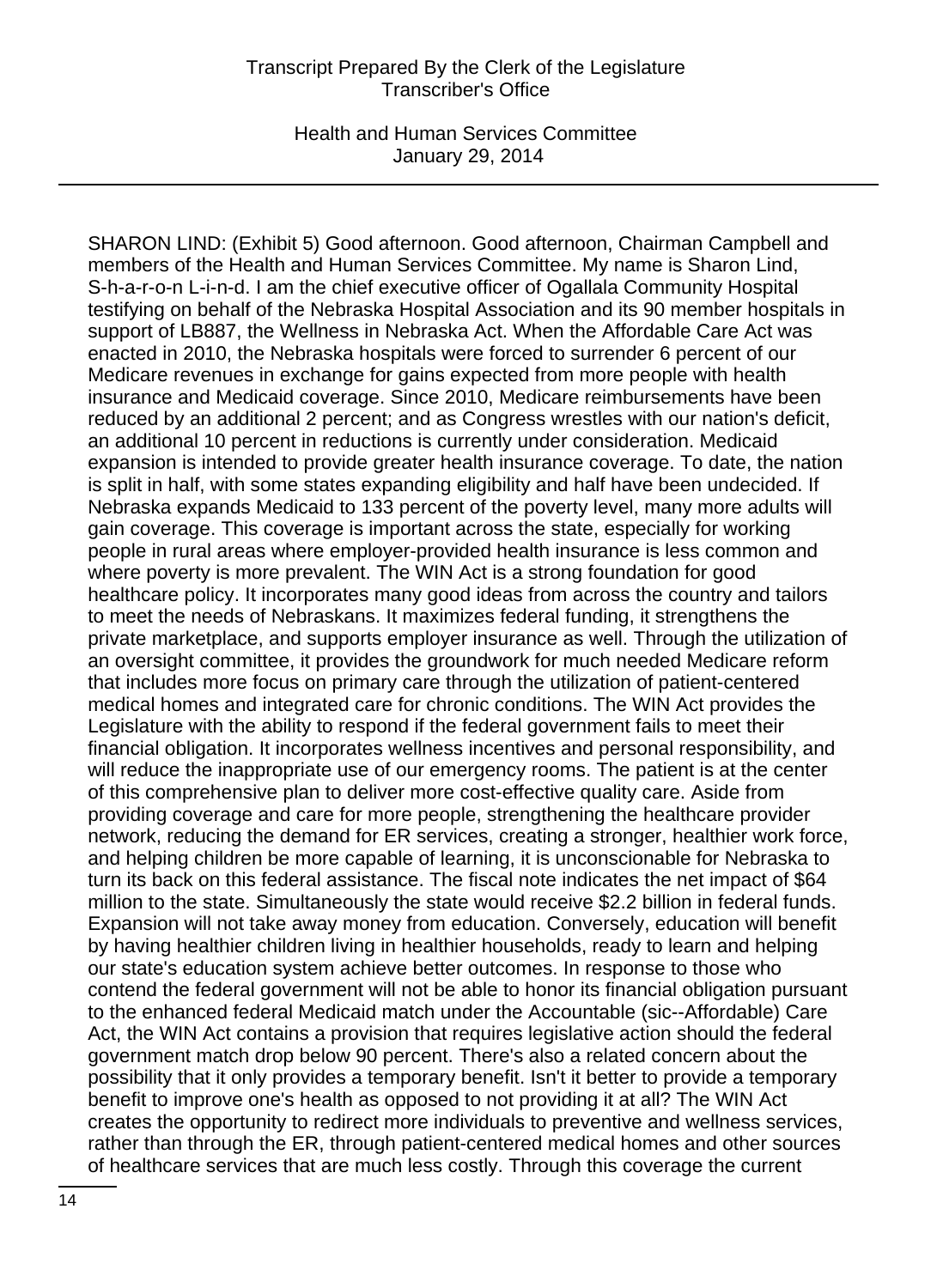Health and Human Services Committee January 29, 2014

healthcare system would redirect those nonurgent patients to a clinic setting to provide care at much lower cost. Those efforts will help us reshape the delivery system and focus on reducing costs and providing quality outcomes while meeting the current demand. Without the WIN Act, the healthcare provider network will be compromised. The rural facilities can no longer endure reductions in reimbursement and increasing costs of uncompensated care. Our rural facilities provide a safety net, a point of access, if you will. The WIN Act will provide these otherwise uninsured Nebraskans with an option for coverage and help us transform the delivery model. The Nebraska Hospital Association supports the WIN Act and urges the committee to advance this proposal to General File. Thank you for the opportunity to comment on this very important matter. [LB887]

SENATOR KRIST: Thank you for coming. Any questions? Senator Gloor. [LB887]

SENATOR GLOOR: Thank you, Senator Krist. Thanks for the long drive, Sharon. [LB887]

SHARON LIND: You're welcome. [LB887]

SENATOR GLOOR: Do you employ your physicians in Ogallala? Are they employed by the hospital? [LB887]

SHARON LIND: We employ some as well as contract others. We have locums that provide coverage as well. [LB887]

SENATOR GLOOR: Have you moved to a patient-centered medical home approach within your primary care clinics yet? [LB887]

SHARON LIND: We are in the process of doing that. Our Banner Health system in Colorado and other markets have indeed done that; in Arizona, as well. And we are in the process of rolling that out. We are also in the process in western Nebraska, and this is currently underway, of enhancing that patient...or excuse me, population health management model. Many of our physicians, our primary care practice, are employed, and we have surgeons, orthopedic and general surgeons, who are employed. And then we have visiting specialists. With our population health management model, we have the ability to coordinate with the local nursing home, assisted living, public health district, other local providers, home health and hospice, to actually coordinate from a continuum of care, our community health. And so by way of getting more folks in the Medicaid program, increasing that eligibility to provide them a mechanism for insurance, we can get them aligned with a primary care physician and coordinate their care in a very low-cost way, and manage chronic disease with better outcomes and low cost, and provide that continuum of care; we've got them in the system. So we're focusing very much so on our community health, population health management model. From a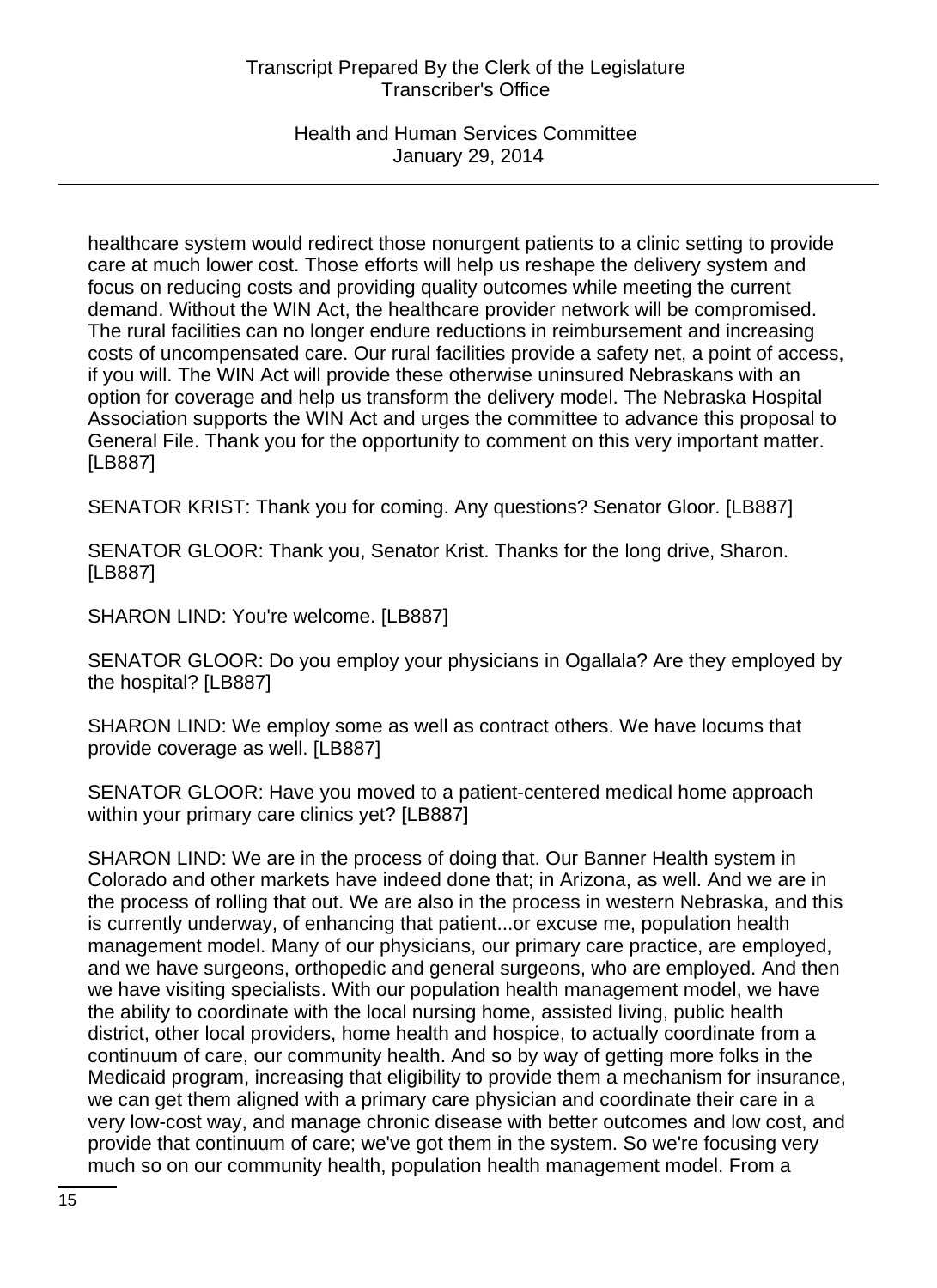patient-centered medical home perspective, we do have some of our primary care physicians that do home visits, because we have a lot of elderly. They see folks in the nursing home and they will make home visits. Absent of doing that, if we have an elderly person who cannot come to the clinic, they know that they need to have a home visit, and our primary care doctors will do that. They will look at their medication regimen, they will check their blood pressures, their vitals, they'll do that home visit; because absent of us doing that, we are concerned that their health issue will not be managed, medically managed appropriately, and they will land in the ER in an inpatient stay that is not affordable. [LB887]

SENATOR GLOOR: You're...I'm assuming you have an electronic medical record. [LB887]

SHARON LIND: We do. [LB887]

SENATOR GLOOR: You are clearly committed towards moving to patient-centered medical home; and so much of this bill I think, and certainly the improvement in it, is it's more...it is focused on primary care, patient-centered medical home, trying to change the delivery system. Do you think your counterparts across the state, within other hospitals across the state, are also committed? And if we're going to move the program more towards a patient-centered medical home, we need to have clinics that are established as patient-centered medical homes. So putting it in law is one thing; having it actually occur when hospitals and private practices that we don't control is going to be dependent upon cooperation and collaboration. Do you think that's out there within the hospitals across the state and the physician clinics across the state? [LB887]

SHARON LIND: I do. As I've met with my colleagues and the 90 hospitals as part of the Nebraska Hospital Association, we are all at the table, committed to patient-centered medical home models, population health. You heard Kim Moore (sic--Russel) with Bryan Health speak earlier about their ED program. We in turn, too, we are working with our local EMS out in western Nebraska and trying to put in place the community paramedicine model that's available and out there, of how we use our EMTs and paramedics to do some of those home visits and to help us manage reduction in ER visits and reduction in inpatient stays. So, Senator Gloor, I believe we are all committed to reducing the costs of healthcare and transforming that model. And we need more folks by way of Medicaid expansion in a plan and help us use that mechanism so that we've got them aligned with a physician and we can manage that continuum, if you will, because currently it's fragmented. And so in order to get them in a plan, use that a mechanism, we can help manage their wellness, prevention, the chronic disease, and then we're all committed to doing that. [LB887]

SENATOR GLOOR: Are you chair of the board this year? I mean, of the Hospital Association's board? [LB887]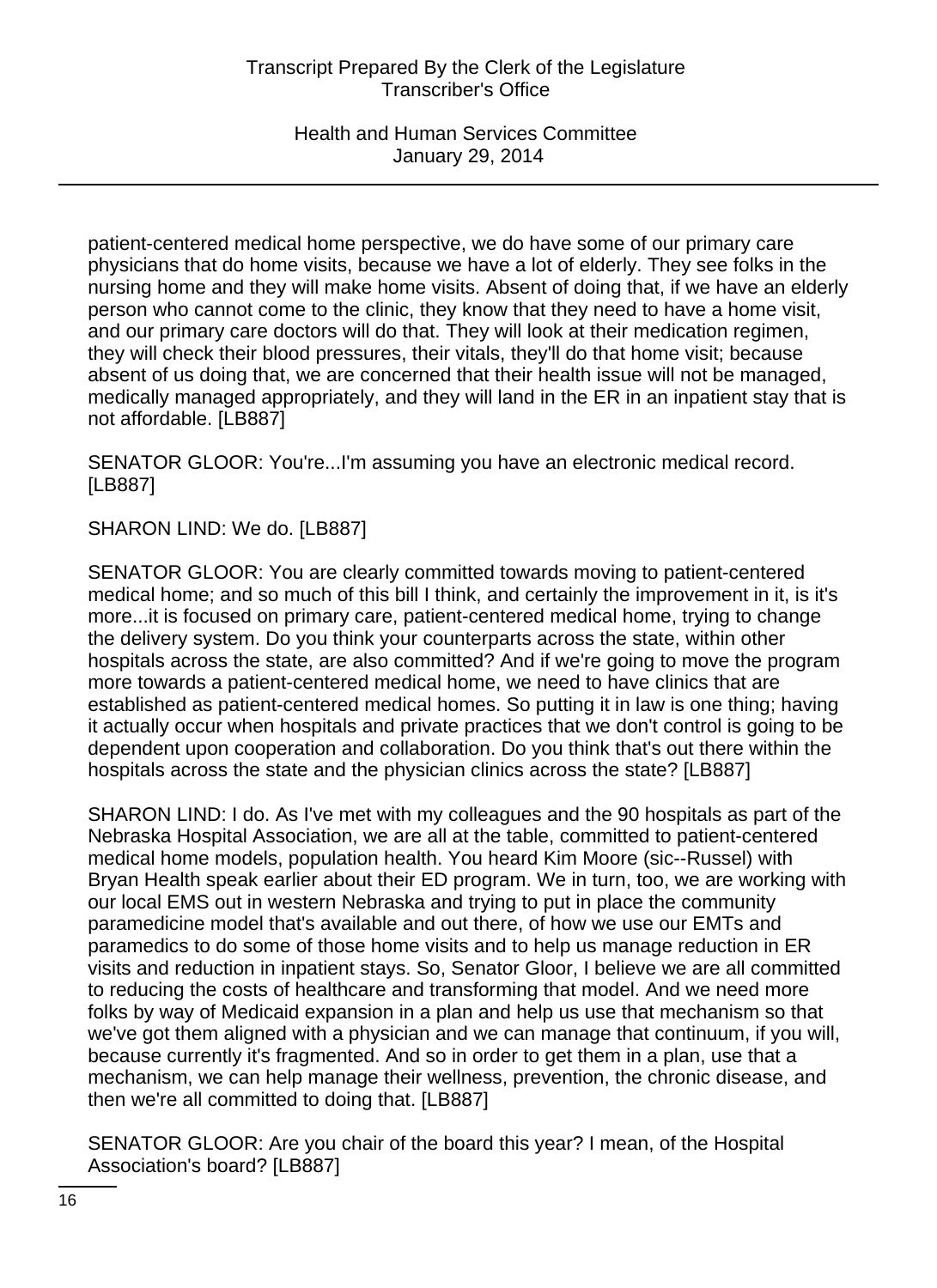SHARON LIND: I am not. [LB887]

SENATOR GLOOR: Okay. [LB887]

SHARON LIND: I am not. [LB887]

SENATOR GLOOR: Okay. Thank you. [LB887]

SHARON LIND: Thank you. [LB887]

SENATOR KRIST: Any other questions? Senator Howard. [LB887]

SENATOR HOWARD: Thank you, Senator Krist. Thank you for your testimony. Are you concerned at all about the financial stability of your organization if we don't expand Medicaid? [LB887]

SHARON LIND: There are...I will certainly share with you, we are financially viable because we have Banner Health as part of our system, so we have some system benefits, resources, that we leverage from an efficiency, providing low cost using technology, to advanced care practices and providing quality. But we are an exception because we have that affiliation with Banner Health system. We have the 60-plus rural critical access hospitals in the state of Nebraska don't have that benefit of being a part of a system and those access to resources. So we there's many of my colleagues that are quite concerned with keeping their doors open, given the reductions: reductions in DSH payments, increasing costs to deliver, their mandates for electronic health record. The infrastructure is very costly to maintain. While they are safety net hospitals and they are a point of access for many in the communities, so they're relying on that to some semblance. But I can share with you, there are many critical access hospitals that are concerned about their viability in the future. [LB887]

SENATOR HOWARD: Thank you for your testimony. [LB887]

SHARON LIND: Thank you, Senator Howard. [LB887]

SENATOR KRIST: Any other questions? Thank you very much for coming. [LB887]

SHARON LIND: Thank you. Thank you, Senator Campbell, and thank you, committee. [LB887]

SENATOR KRIST: Next proponent. [LB887]

ANISAH NU'MAN: Good afternoon. [LB887]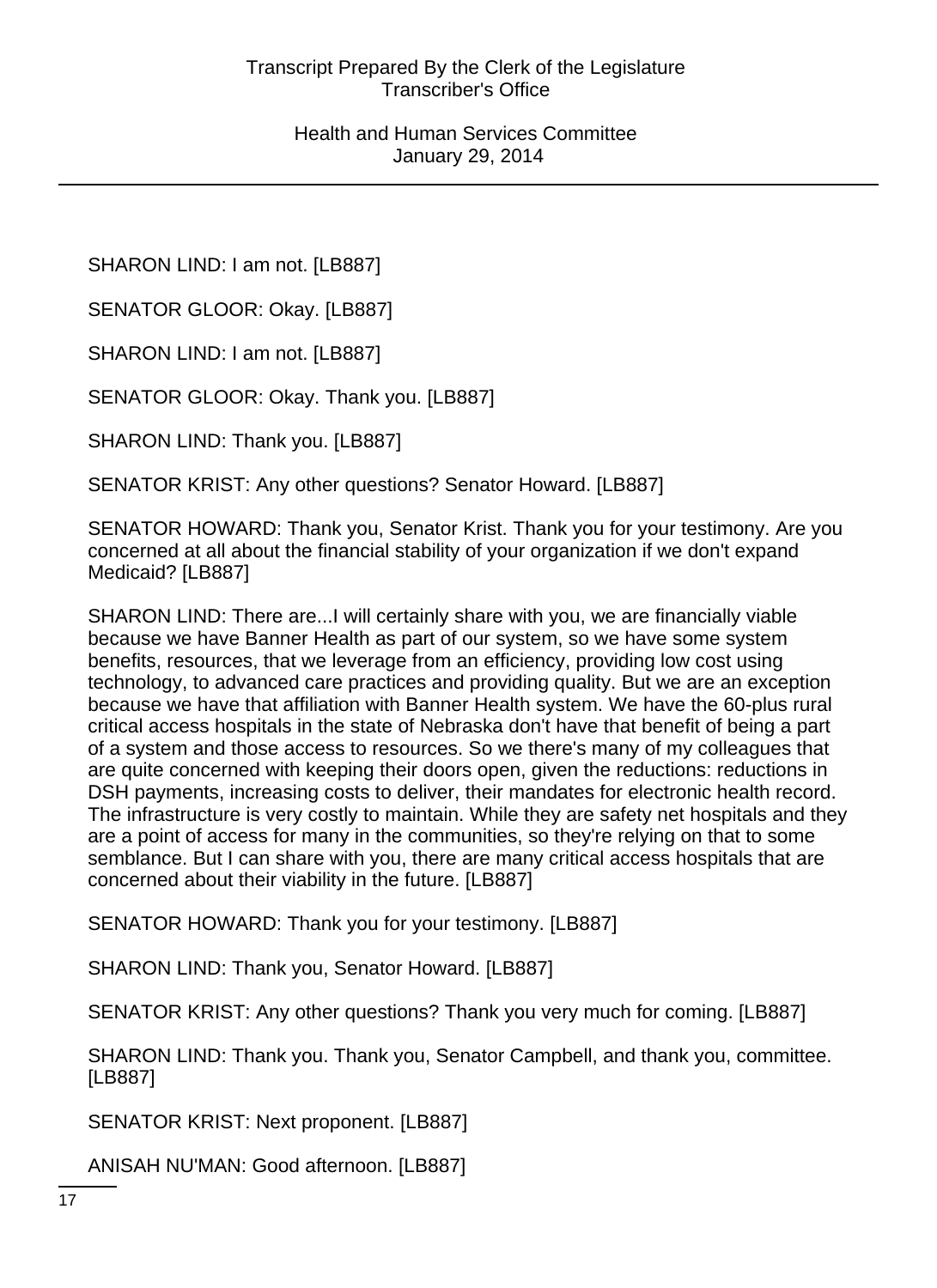# SENATOR KRIST: Good afternoon. Welcome. [LB887]

ANISAH NU'MAN: (Exhibit 6) My name is Anisah Nu'Man, and that is...okay, thank you. My name is Anisah Nu'Man, and that is A-n-i-s-a-h, Nu'Man, N-u-'-M-a-n. Senator Krist and the members of the Health and Human Services Committee, we the members of the Lincoln Alumnae Chapter of Delta Sigma Theta Sorority, Inc., support LB887, the Wellness in Nebraska Act, on the grounds that it will help to provide healthcare coverage for up to 80,000 Nebraskans by accepting Medicaid expansion. Founded in 1913, as a historically black sorority, Delta Sigma Theta Sorority has, for 101 years, taken an active interest in the political, social, economical, and legislative affairs of the United States of America, the majority of our members' home country. We are committed to ensuring that laws have a positive impact on society. Recently, our national headquarters has charged us with two tasks that we believe are important to promoting public health: (1) to continue educating the public about the Affordable Care Act and assisting in registering eligible citizens for healthcare coverage, and (2) advocating for Medicaid expansion. Although LB577 was filibustered during the last legislative session, we are urging our senators to pass LB887. And I testified about this in December. The Wellness in Nebraska Act, LB887, we agree as the legislation states, health benefits for the newly eligible population under the Affordable Care Act should be provided in a manner that encourages personal responsibility, leverages insurance offered by employers and private insurance companies, and improves the health outcomes and financial security of those receiving benefits; this is section 2, item 3. In implementing this act, the state will help address health disparities affecting African-Americans. In 2011, 20 percent of African-Americans were uninsured. Furthermore, at least 59 percent of uninsured African-Americans with incomes below the Medicaid expansion limit reside in states not expanding Medicaid. African-Americans are at risk of facing coverage gaps due to states like Nebraska that choose not to expand Medicaid. It has recently come to our attention that one of our own chapter members, Marlenia Thornton, falls within the coverage gap. She is a longtime resident of Lincoln who graduated from a Lincoln high school, attended the University of Nebraska-Lincoln, where she pledged our sorority, or became a member of our sorority, and graduated from UNL with a bachelor's degree. She is currently in the Lincoln work force without adequate health insurance. Her situation pains us deeply, and we stand here today on her behalf and on the behalf of other Nebraskans. LB887 is our opportunity to ensure healthcare access to thousands of Nebraskans and to keep our communities strong by their contributions of work and volunteering. Healthy citizens who are able to work and contribute to their community are how we build a better Nebraska. We conclude with the words of Senator Nordquist, once again, because they are powerful words: Access to quality affordable healthcare should be a priority for all of us who represent the good life in Nebraska. And we ask that you vote yes on behalf of LB887. Thank you. [LB887]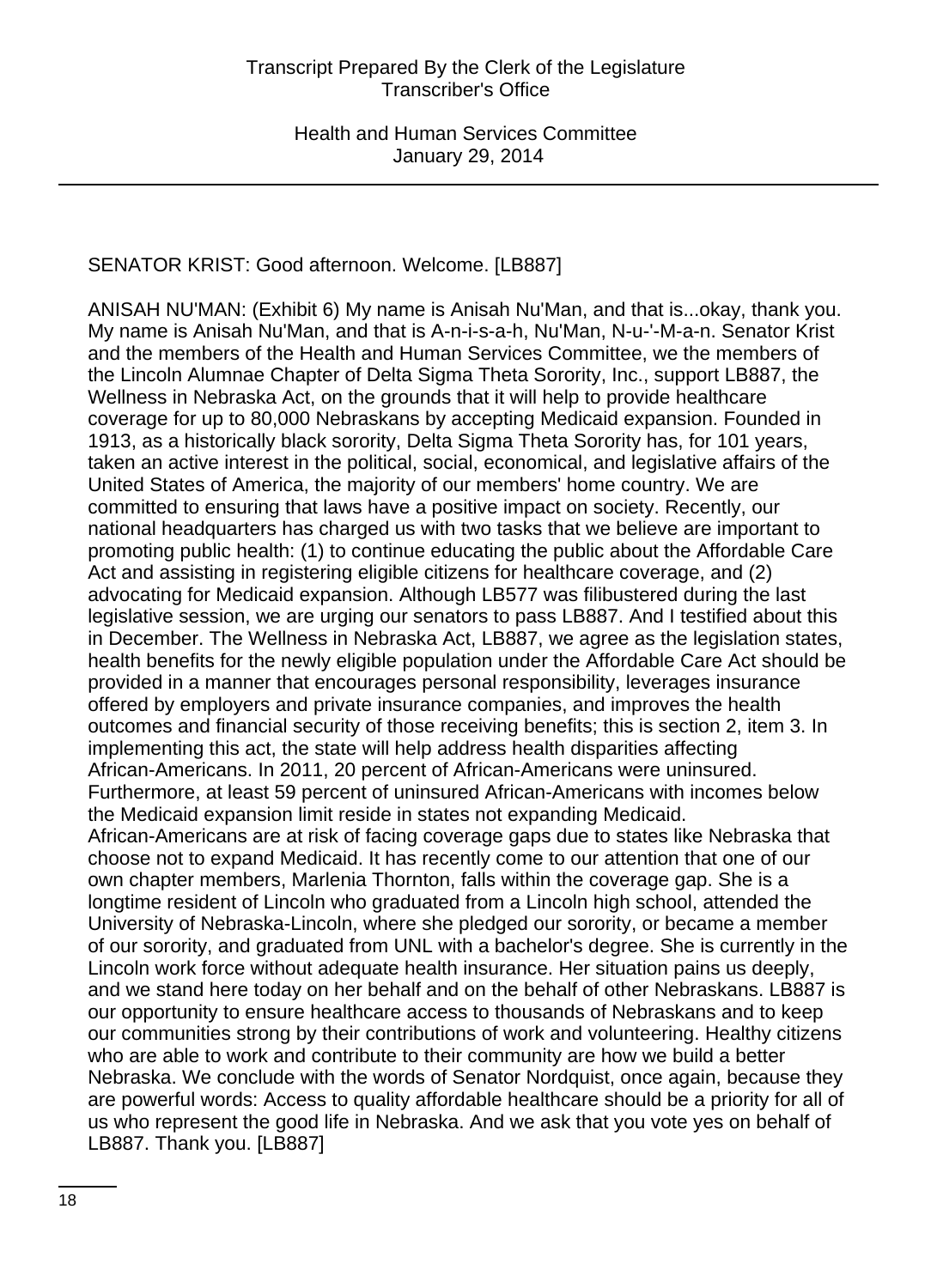SENATOR KRIST: Thank you for coming. Any questions? Yes, ma'am, Senator Cook. [LB887]

SENATOR COOK: Thank you, Senator Krist. And thank you, Ms. Nu'Man, for coming out today and coming in December to offer testimony on behalf of your sorority. Is your sorority doing outreach here in the state of Nebraska to get people into the marketplace as a part of your community service, or have you undertaken that here in this state? [LB887]

ANISAH NU'MAN: Yes, ma'am. We actually have an event coming up on February 17 in conjunction with the Lincoln branch of the NAACP as well as Nebraska Appleseed, and I would love to have all the senators there if possible to come. And we will have a panel as well as informed members within our community to help inform other people about the Affordable Care Act, how to get on the marketplace, as well as advocating you senators to get LB887 passed. So we do have an event coming up on Monday, February 17. [LB887]

SENATOR COOK: Thank you. [LB887]

ANISAH NU'MAN: Nice plug. Thank you. [LB887]

SENATOR KRIST: Thanks for that paid political announcement. Very good. Sorry. The next proponent. One of our favorite testifiers. [LB887]

SENATOR COOK: I know. [LB887]

SENATOR KRIST: Welcome back. [LB887]

LYNN REDDING: (Exhibit 7) Thank you. Good afternoon, Senator Campbell and members of the Health and Human Services Committee. For the record, my name is Lynn, L-y-n-n, Redding, R-e-d-d-i-n-g. And I have traveled here from Grand Island to offer my support for LB887. As a person with a disability and a recipient of Medicaid services, I wish to stress to you today how important access to healthcare is for people with disabilities and for those who cannot access healthcare/health insurance through their employer or the private market. My Medicaid coverage is literally a lifesaver. With all my chronic health conditions require me to see several doctors, several specialists, as well as to take many medications, some to counteract the side effects of the other medications. Without my Medicaid coverage, I would not be able to afford these visits or medications. As a single childless adult, were it not for my disabilities I wouldn't qualify for Medicaid. For me, that is a grave situation. But it's not just me. There are many people that you know, that I know, for various reasons do not qualify for healthcare. As a result, they have extremely limited access to healthcare--the emergency room--or lack of resources to pay high out-of-pocket costs. I know I would rather see my doctors in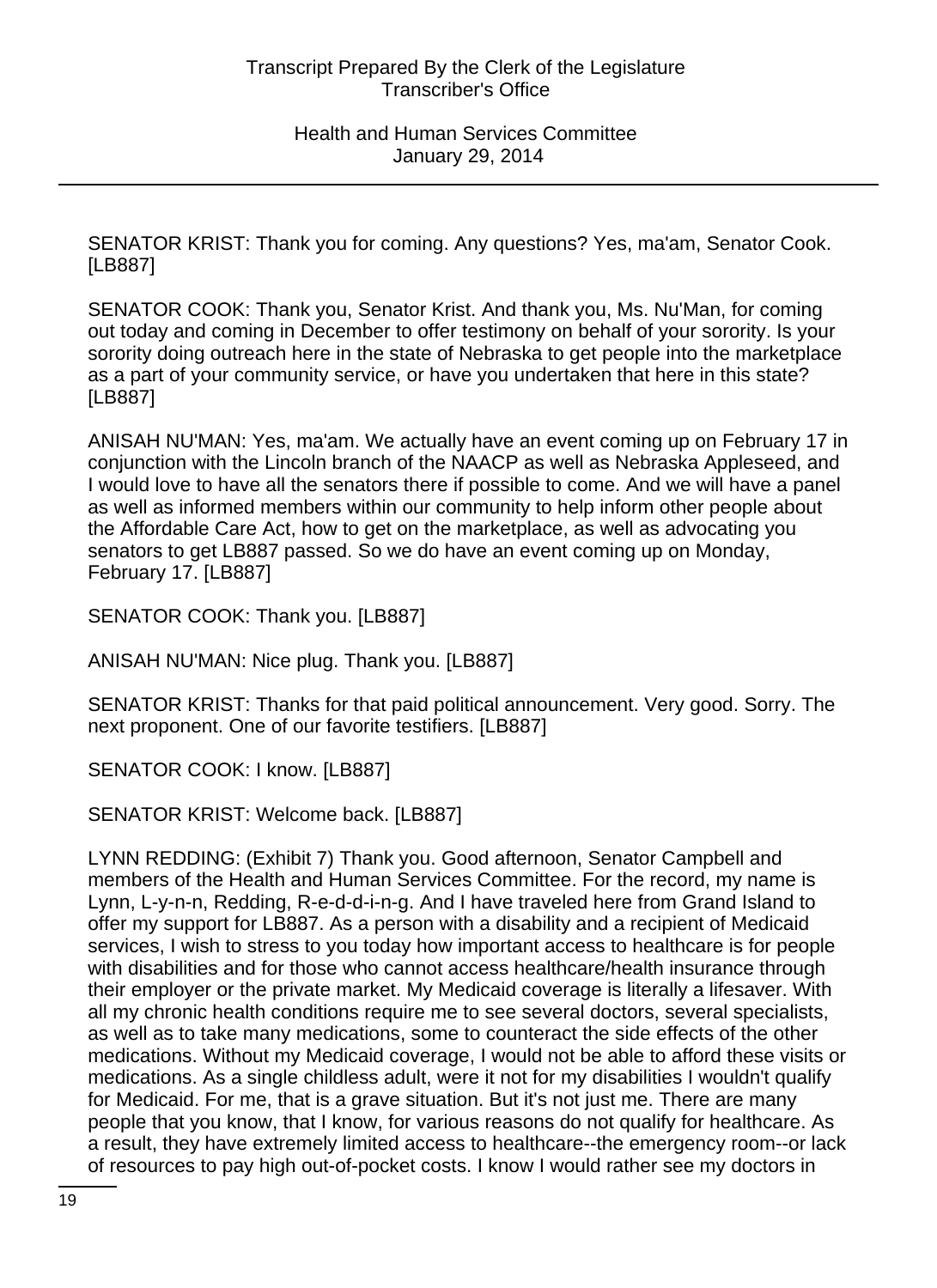Health and Human Services Committee January 29, 2014

their offices than to go anywhere near the ER. And I am confident that I am not alone in that. I know that I would not be able to pay for my healthcare needs without Medicaid. LB887 presents an opportunity for the people who get stuck in the coverage gap to get the healthcare they need rather than being forced to go to the ER at a very expensive price, or to go without. Neither of these options are good or cost effective. Nebraska cannot turn its back on their own citizens here. Everyone deserves access to healthcare regardless of their health, social, economic, or disability status. There are Nebraskans who need healthcare but, right now, are forced to remain in that coverage gap. LB887 is a needed opportunity to help the hardworking people get healthcare in our state. Please pass LB887 out of committee. It can be a life-or-death situation for someone you know. Thank you. [LB887]

SENATOR KRIST: Thank you, Lynn. Any questions for Lynn? Thank you again for coming. The next proponent. Hi. Welcome. [LB887]

DEB SCHORR: (Exhibits 8-11) Good afternoon, Senator Krist and members of the Health and Human Services Committee. My name is Deb Schorr, spelled D-e-b S-c-h-o-r-r. I'm here on behalf of Lancaster County Board of Commissioners to express our strong support for LB887. I'm also representing the Nebraska Association of County Officials, as well as Douglas County. The positions of NACO and Douglas County are set forth in the letters and the resolutions which are being distributed with my testimony. As you well know, counties are obligated, under state statute, to provide general assistance funding to those of our constituents who have no other means of support. Last year, Lancaster County spent \$2,111,513 on the medical needs of our general assistance clients. The county also expended approximately \$700,000 in the community mental health center budget, providing behavioral health services for those same general assistance clients. Adopting the Wellness in Nebraska Act will virtually eliminate all general assistance medical costs for Lancaster County, a potential savings of over \$2.8 million for our local property taxpayers. Additionally, the Wellness in Nebraska Act will greatly improve the quality and effectiveness of healthcare for our low-income citizens as well as assist the Lincoln/Lancaster County community in meeting its goal of integrating primary healthcare and behavioral health services. Opponents of LB887 argue we cannot afford the Wellness in Nebraska Act. The truth is, we cannot afford to miss this once-in-a-lifetime opportunity. Thank you and I appreciate your support of LB887, and would be happy to answer any questions. [LB887]

SENATOR KRIST: Any questions? Senator Cook. [LB887]

SENATOR COOK: Thank you, Senator Krist, and thank you, Madam Commissioner, for coming out today and for advocating on behalf of your fellow commissioners in Douglas County and NACO. I have a question related to the second paragraph, and you have a number here that says, "Last fiscal year Lancaster County spent \$2,111,513 on the medical needs of general assistance clients." Do you have any...a number here related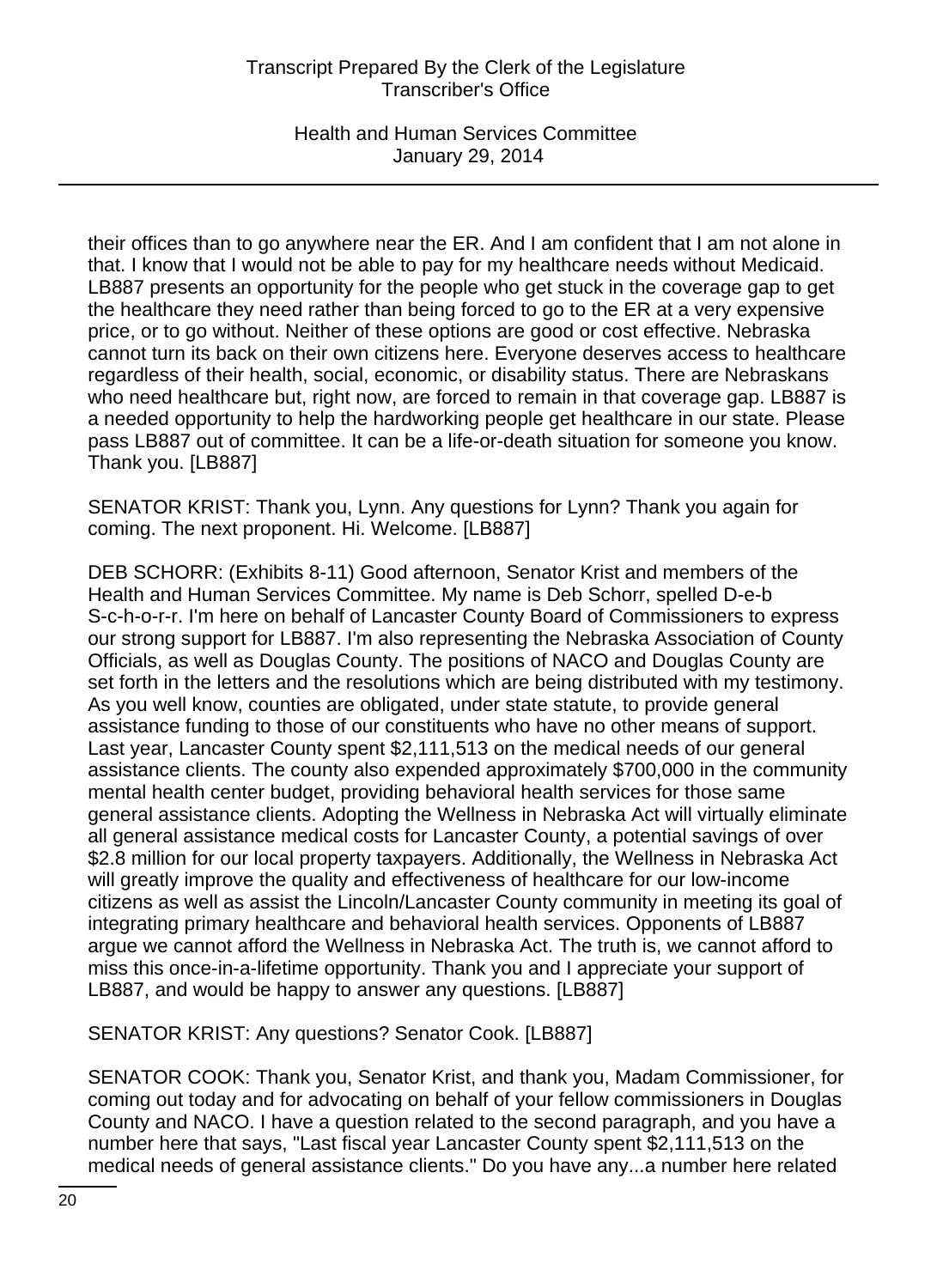to those that might have been incarcerated? Because as we know, ACA changes, and those numbers might be reflected. [LB887]

DEB SCHORR: As far as providing healthcare for our inmates or incarcerated population, that comes out of our corrections budget, not out of our general assistance budget. But if you would like those numbers specifically, I could certainly provide those to your office. [LB887]

SENATOR COOK: That would be fine. Thank you. [LB887]

DEB SCHORR: Okay. [LB887]

SENATOR KRIST: Thank you so much. Any other questions? Thanks for coming. [LB887]

DEB SCHORR: Thank you. [LB887]

SENATOR KRIST: Next proponent. Good afternoon. [LB887]

JIM OTTO: (Exhibits 12-14) Good afternoon. Members of the committee, my name is Jim Otto, J-i-m O-t-t-o. I'm testifying today on behalf of the Nebraska Restaurant Association and the Nebraska Retail Federation in full support of LB887, the Wellness in Nebraska Act. As is going to be verified by the handouts I've provided, over 50,000 Nebraska workers could benefit from the passage of LB887, and most importantly, this bill would lead to healthier employees, which will in turn make for a healthier and more productive work force. As we've heard today, the Wellness in Nebraska Act provides affordable healthcare coverage for Nebraskans that are at or below 133 percent of the federal poverty limit. This bill provides for better solutions to preventative healthcare; and this preventative healthcare, along with the affordability of health insurance for these employees, will make for healthier work environments. Passage of LB887 also makes economic sense for a broad cross-section of Nebraska businesses. I encourage you to look at the sheet, or one of the sheets I handed out, this little white sheet, and I think it's telling of all of the industries that are impacted and the ones that are on there that are fairly high. You would expect restaurants and maybe retail, because they are part-time, mainly. But you have construction, you have actually a bank...banks on there. And if you go down the industries that are impacted, it's kind of telling. So rejecting these federal dollars hurts the Nebraska economy and will have a negative impact on the business climate in our state. If Nebraska fails to draw down federal dollars to increase coverage through Medicaid, some low-income workers will access premium subsidies on the exchange, thereby exposing Nebraska employers to greater penalties under the Affordable Care Act's shared responsibility provisions. I have provided the committee with a recent study conducted by Jackson Hewitt Tax Service, Inc., the one that has the red cover on it, which outlines these potential penalties and articulates the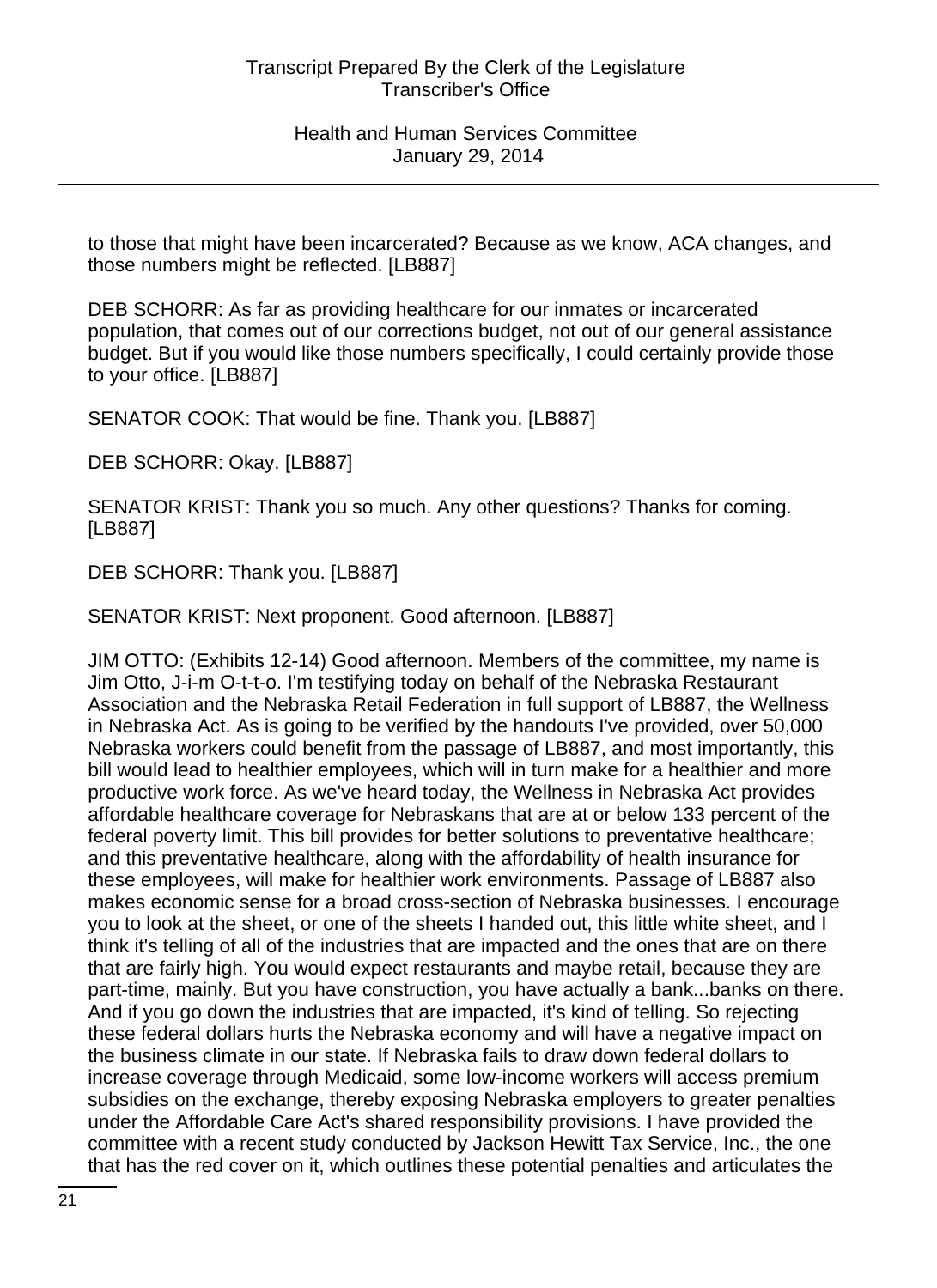Health and Human Services Committee January 29, 2014

methodology behind the study. The ultimate conclusion from the study is that the federal tax penalties to employers could cost or could total between \$1.03 billion and \$1.55 billion, with a "b," each year in the 25 states that have not yet expanded Medicaid for adults. This study concluded that the annual penalties for employers in Nebraska could range from \$11 million to \$16 million. These penalties would obviously have a very negative effect on Nebraska employers across the board, not just restaurants and retailers. The last point I would like to make is that we are sandwiched between two states, Iowa and Colorado, which have passed legislation that expands Medicaid. At the very least, the present situation supports employee border bleed. If all it takes to have health insurance is for a worker living in South Sioux City or Omaha, Nebraska, to simply work across the river in Sioux City or Council Bluffs, Iowa, it certainly encourages border bleed of Nebraska workers to Iowa, and the same is true for the Nebraska-Colorado border. At the very least, it encourages Nebraskans to work across the state line, and could, in fact, encourage employees to leave Nebraska for Iowa or Colorado, just so that they can receive affordable healthcare. With that said, this bill also is important for resident retention and business growth. I would like to thank the committee for their time and work. [LB887]

SENATOR KRIST: Mr. Otto, last year we heard several suggestions that the border bleed wasn't just a threatening situation; it was reality. Can your organizations or any of the folks that you represent give us specifics on businesses that may have already relocated because of what's being done in Iowa or Colorado? [LB887]

JIM OTTO: I can't give you specifics right here today, but I'd certainly be glad to research it and get back to you. [LB887]

SENATOR KRIST: I think the committee would like to see those stats, as well. I've heard of real instances but I think we'd like to see that; if you can provide that to us, it would be great. [LB887]

JIM OTTO: We'll check into it. [LB887]

SENATOR KRIST: Any other questions for Mr. Otto? Thank you, Jim. Appreciate it. [LB887]

JIM OTTO: Thank you. [LB887]

SENATOR KRIST: Next proponent. Welcome. [LB887]

SARITA PENKA: (Exhibit 15) Welcome. Thank you. My name is Sarita Penka, S-a-r-i-t-a, Penka, P-e-n-k-a. I live in District 6 in Omaha, where Senator Nelson represents me. I'm here today as a leader of Omaha Together One Community, OTOC, which is a coalition of 25 congregations and community organizations from Gretna to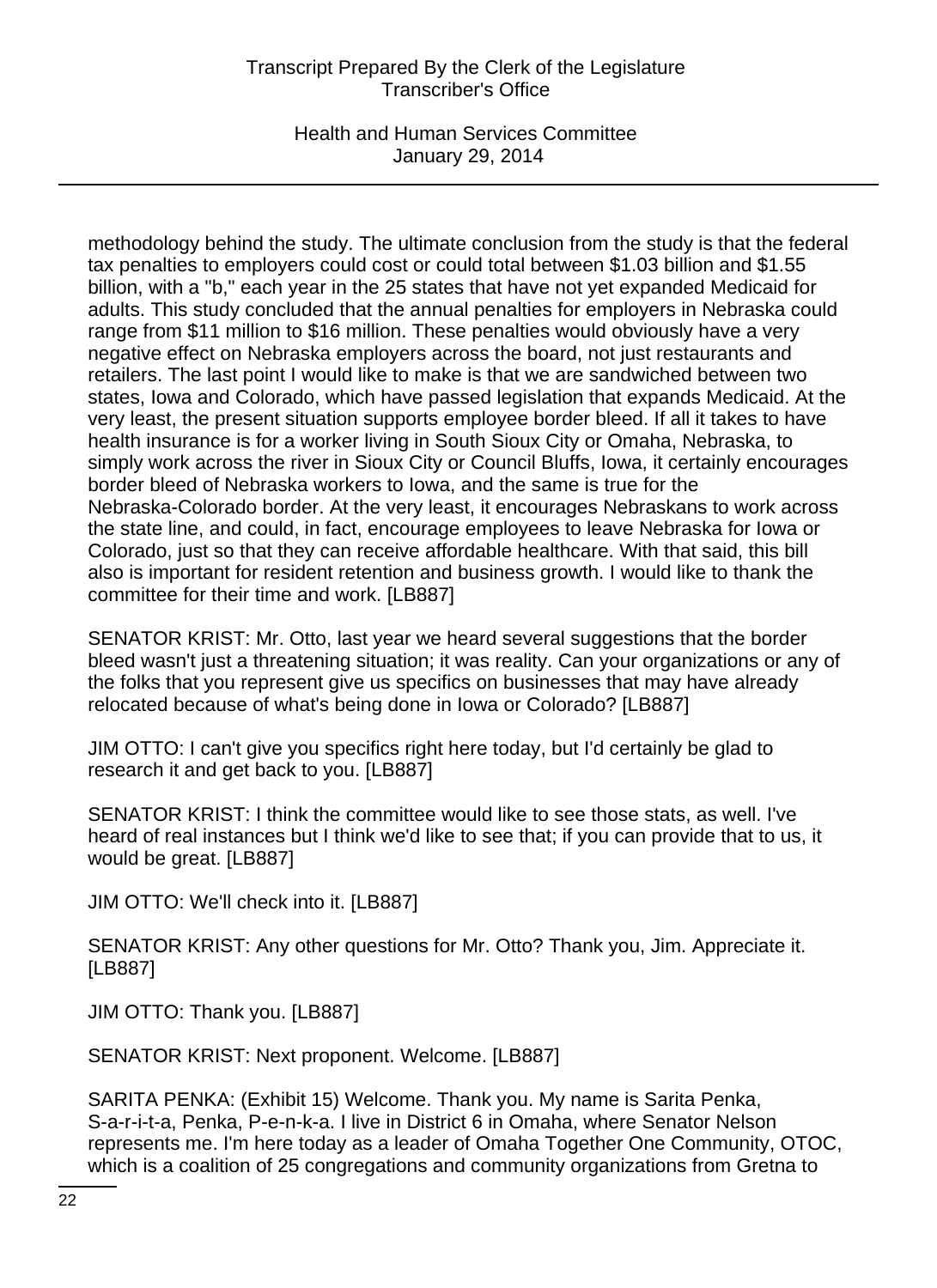Health and Human Services Committee January 29, 2014

north Omaha, and from south Omaha to my own congregation, St. Leo the Great, in west Omaha. I am here today with Reverend Doctor Damon Laaker of Grace Lutheran to ask you to listen to the call of our faith traditions and pass Wellness in Nebraska. In 2013, the U.S. Catholic Bishops called for the expansion of Medicaid, saying that "the Catholic tradition affirms that healthcare is a basic right flowing from the sanctity and dignity of human life." The bishops called for adequate and affordable healthcare for all. The bishops insisted that healthcare policy must protect human life and dignity, not threaten them, especially for the most voiceless. The Evangelical Lutheran Church in America, its assembly has adopted a social statement which states, "Health is central to our well-being, vital to relationships, and helps us live out our vocations in family, work, and community. Caring for one's own health is a matter of human necessity and good stewardship. Caring for the health of others expresses both love for our neighbor and responsibility for a just society." OTOC believes that Wellness in Nebraska is a concrete way that Nebraskans can express the love of neighbor that all of our religious traditions say is central to our faiths. I am chair of the OTOC mental health action team. For the last three months, members of our action team have been meeting with healthcare providers, staff at the county jail, and many others, to find out about why families with mental health issues have so many problems obtaining care. We have learned that far too many working families have no health insurance and have no money for doctor visits or to buy the medication they need. A different OTOC action team has recently held small group meetings with nearly 100 men and women who work in meat packing and in the service industries. These adults related how they were unable to insure their families through their workplace. Sometimes the workers were insured but not his other family members. Sometimes the workers' children were covered by Medicaid but both of the parents were not, because they made just a little too much money to qualify. Middle-aged workers with grown children, or single people, seemed to have very few options to stay well. If they had experienced an illness or injury and sought help at an emergency room, they were overwhelmed by the bills from multiple sources. Almost all of them said they would do their best not to see a doctor unless they were on death's door, because they simply could not afford to go. We encourage you to adopt and send this LB887 bill to the next committee so that it can be used for our citizens in this state. Thank you. [LB887]

SENATOR KRIST: Thank you so much. Any questions? Seeing none, thank you. [LB887]

SARITA PENKA: Thank you. [LB887]

SENATOR KRIST: Thank you for coming. Yes. Next proponent. [LB887]

AMBER HANSEN: Good afternoon, everyone. [LB887]

SENATOR KRIST: Hi. Welcome. [LB887]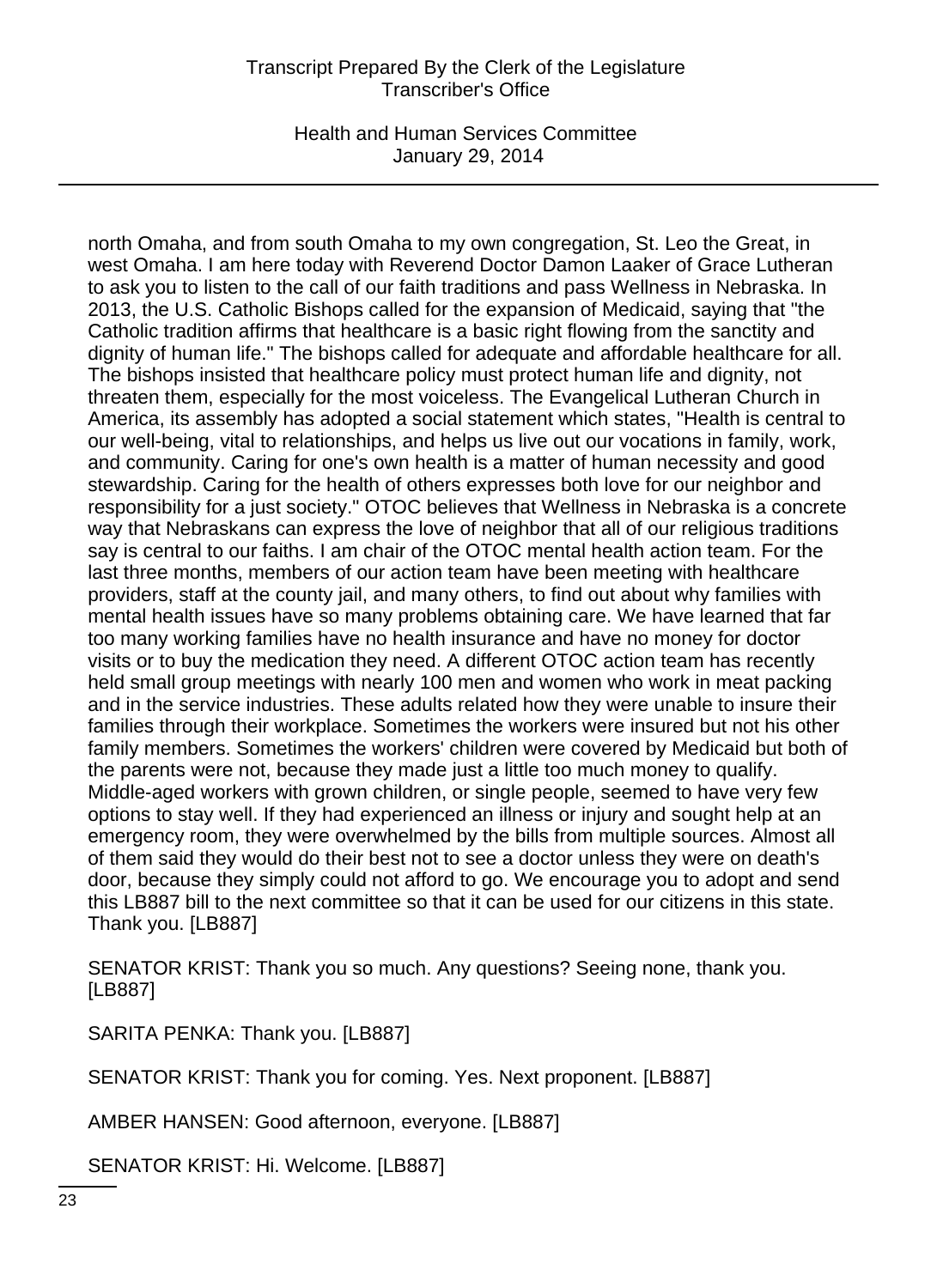Health and Human Services Committee January 29, 2014

AMBER HANSEN: (Exhibit 16) My name is Amber Hansen; that's A-m-b-e-r, Hansen is H-a-n-s-e-n, and I'm here today in support of the Wellness in Nebraska Act, LB887, on behalf of Community Action of Nebraska. For 50 years, Community Action has worked to foster the cultures and skills that support low-income families in their attainment of economic stability, and we've worked hard to keep the voices and conditions of those in poverty central to the development of public policy. Nebraska's nine community action agencies are all private, nonprofit organizations dedicated to helping Nebraskans attain economic stability. And between all nine of those agencies, we collectively serve every one of the 93 counties in the state. Some of the more notable programs that you may or may not be familiar with include Head Start, home weatherization, and employment assistance, which is only a few of the very broad range of services that community action agencies provide. It was back in August that Community Action of Nebraska was awarded the federal Navigator grant, which is to allow us to assist Nebraska consumers in navigating the new health insurance marketplace. Our navigators help consumers through the eligibility and enrollment process by providing fair, impartial, and accurate information. A navigator may assist a consumer with submitting the eligibility application, clarifying the distinctions among different health plans, and helping qualified individuals make informed decisions during this process of selecting a health plan. There are 44 statewide certified and licensed navigators in Nebraska. And I'm very proud of the way my state and community organizations and the like have come together to make the purchasing of health insurance as easy as possible for previously uninsured Nebraskans. Among the things I provided you is a simple table with some of the statistics that we have from what our navigators have done as well as some federal numbers that have come from the Department of Health and Human Services. The one that's most relevant to this committee would be the people who have fallen into the so-called Medicaid gap. This is an estimate but it is a conservative estimate, and you'll see that we estimate having seen at least 200 people across the state that we're not able to help, quite frankly. There are, in fact, an estimated over 50,000 Nebraskans that we are unable to assist that fall into the Medicaid gap. And those, again, are the people in Nebraska who make too much money to be eligible for Medicaid but too little to receive financial assistance through the marketplace using the cost-sharing reduction or the tax credits. We've heard some really good stories today, but another story is of a woman that we'll call "Sally" to protect her identity, that one of our navigators saw recently. She's a single parent with four children. She works full time; like most people who fall into the Medicaid gap, she works. But she earns below 100 percent of the federal poverty level. Which in case you're curious, for a family of five is actually just slightly less than \$28,000. So Sally makes too little to qualify for the tax credits in the marketplace, thus making those premiums unaffordable; and she makes too much to qualify for Medicaid. To be fair, her children are covered by Medicaid and her employer does offer coverage, but making less than \$28,000, trying to support a family of five on that means that those premiums make the difference between feeding her family or covering the cost of her health. So one of the things that we're here to highlight is our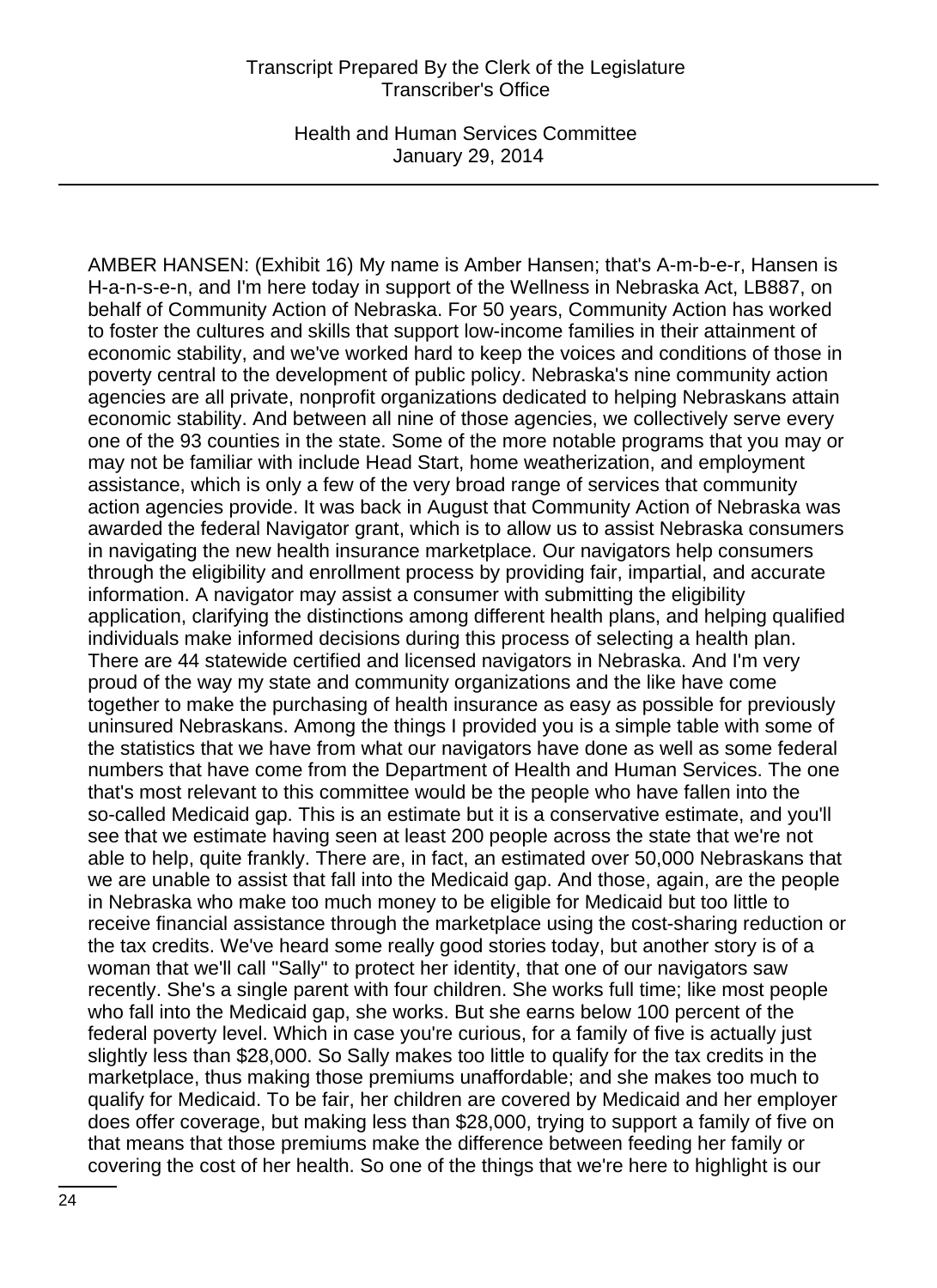navigators really have to see the reactions of people when they fall into that Medicaid gap. And it's very disheartening. And, you know, economic self-sufficiency is best attained through work. A healthy population is a more productive population and healthy people are less likely to miss work. It benefits business as well as the individual, as Mr. Otto before me had really highlighted. So, in conclusion, Community Action of Nebraska along with our nine community action agencies across the state, urge your support of LB887 on behalf of the more than 50,000 Nebraskans who fall into this coverage gap. [LB887]

SENATOR KRIST: Thank you, Ms. Hansen, for coming. Any questions? Seeing none, thanks again. Next proponent. Welcome. [LB887]

RICHARD BROWN: (Exhibit 17) Good afternoon. My name is Richard Brown, R-i-c-h-a-r-d B-r-o-w-n, Ph.D. And I'm testifying in support of LB887. I'm the chief executive officer of Charles Drew Health Center, located in Omaha. I'm also here today representing the Health Center Association of Nebraska. Nebraska's federally qualified health centers serve 63,000 primarily low-income patients annually, in 27 locations across the state, including Omaha, Lincoln, Plattsmouth, Norfolk, Madison, Gering, and Columbus. A new center in Grand Island will open at the end of February. We are your safety net providers in Nebraska, and the majority of our patients have no insurance. Our uninsured patients are almost entirely low-income working adults, people whose employers don't provide health insurance, and people who aren't making enough money to afford the private premium. They are laborers, service workers, people who work multiple part-time jobs, or have only seasonal employment. Many have never had insurance in their life and they face the hard realities of forgoing healthcare for their families. Most have never had a medical home, and we know it is a model that will reduce costly and inappropriate use of the sectors of the healthcare delivery system. I am pleased to report that four of the six Nebraska health centers, including Charles Drew Health Center, have a certified patient-centered medical home. A fifth is awaiting confirmation for application, and a sixth is in the process. With the coverage provided by LB887, the Nebraskans that we see every day, we can provide a medical home. Nebraska's health centers now employ 33 grant-funded certified application counselors whose job it is every day to meet with the uninsured in our communities and to help them learn about and enroll in the new health insurance options. Today I would like to share a couple of stories about people who have been helped at Charles Drew Health Center. They are success stories about people who have been able to obtain health insurance. First, let me explain and tell you about a husband and wife who were in their fifties with no insurance. And here's an excerpt from the thank-note that we received. "I was in tears. It meant so much to my husband and I to have insurance. You see, my husband was diagnosed with a very aggressive bone cancer in 2005. He was not supposed to live for more than six months, but he is still here living a good life with me and our children and our grandchildren. We had insurance through the employer but he was laid off of his insurance in December 2013. So now, because of Stefanie and the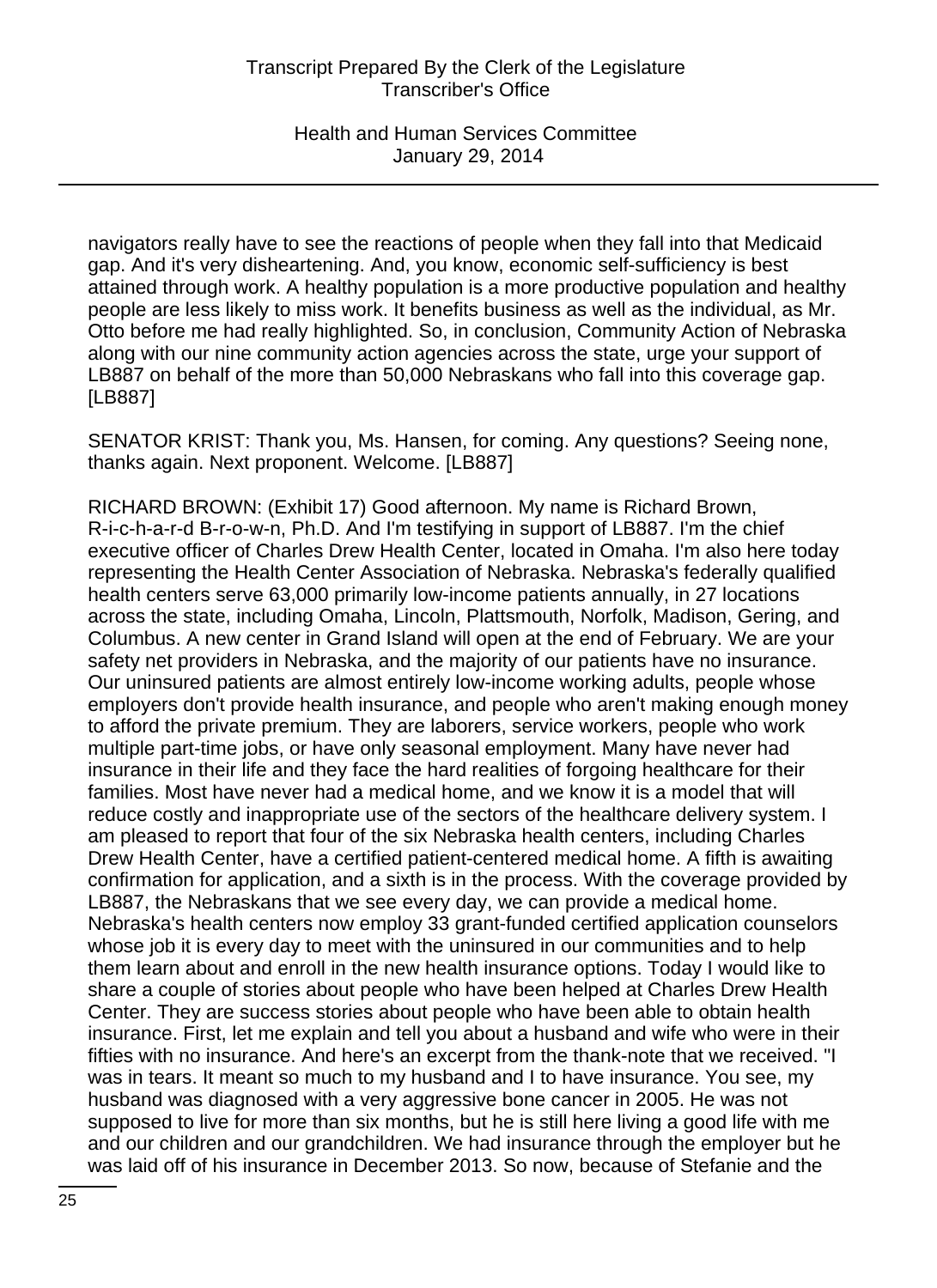Health and Human Services Committee January 29, 2014

kind gentleman that helped us on the phone, we will continue to have health insurance. Thank you so much. You both need a raise, a vacation, or a medal or something other than just my humble thank you." The second story is about a mother and her 20-year-old son who came to Charles Drew for health insurance. Both mother and child had experienced homelessness and abuse. The son had begun to experiment with drugs. The mother had expressed a strong desire to change her life and to get help for her son. After getting enrolled in a qualified health plan, she was able to receive a tax credit and can now utilize the medical and behavioral health services for her son. She left a voice mail thanking Charles Drew Health Center for helping her to receive health insurance and for the work that we do. In the past few months, our staff members at the Nebraska health centers have helped over 4,000 uninsured people across the state on one-on-one meetings. They are your neighbors, family members, acquaintances, and friends. Some we can help but some we cannot. You've heard examples of those who we cannot help. Another example that we have is a 22-year-old whose parent was disabled. He's in school, working...not working but in school full time, but he didn't make enough...his parent made too much money to qualify for Medicaid but not enough to buy premiums. So decades of research has demonstrated that regular access to healthcare treatment and services keep people healthier. A healthy child becomes a healthy adult. A healthy adult becomes a productive person who can contribute to society by learning through education, then earning an income, and then returning to society through purchasing goods and services, and then raising the next generation of healthy families. Without health insurance, people with behavioral health disorders do not get treatment and end up in the emergency room or the criminal justice system, which is more costly and less effective. LB887 will save Nebraska money in the long run. It will save lives and it will improve the health of Nebraskans in ways that will help employers, taxpayers, people who fall through the cracks in the delivery system. Thank you. And I'm happy to answer any questions. [LB887]

SENATOR KRIST: Thank you, Doctor. Any questions? Senator Howard. [LB887]

SENATOR HOWARD: Thank you, Senator Krist. Thank you, Dr. Brown, for your testimony. We heard earlier from Dr. Nohner that 51 percent of individuals in Senator Chambers' district are eligible but likely uninsured. Do you think that's an accurate assessment of your patient population? [LB887]

RICHARD BROWN: Absolutely. It's probably more than that. The population in that district is seriously unemployed, and the poverty levels are some of the worst, you know, in the country, to be quite honest. So there's a lot of people who come in and want to receive health insurance but they don't qualify for the current Medicaid, so we can't get them in there; and they just don't have the income to pay for the premiums. And so it is very disappointing to us to have to tell people that the current system does not allow you to qualify for any health insurance at all. [LB887]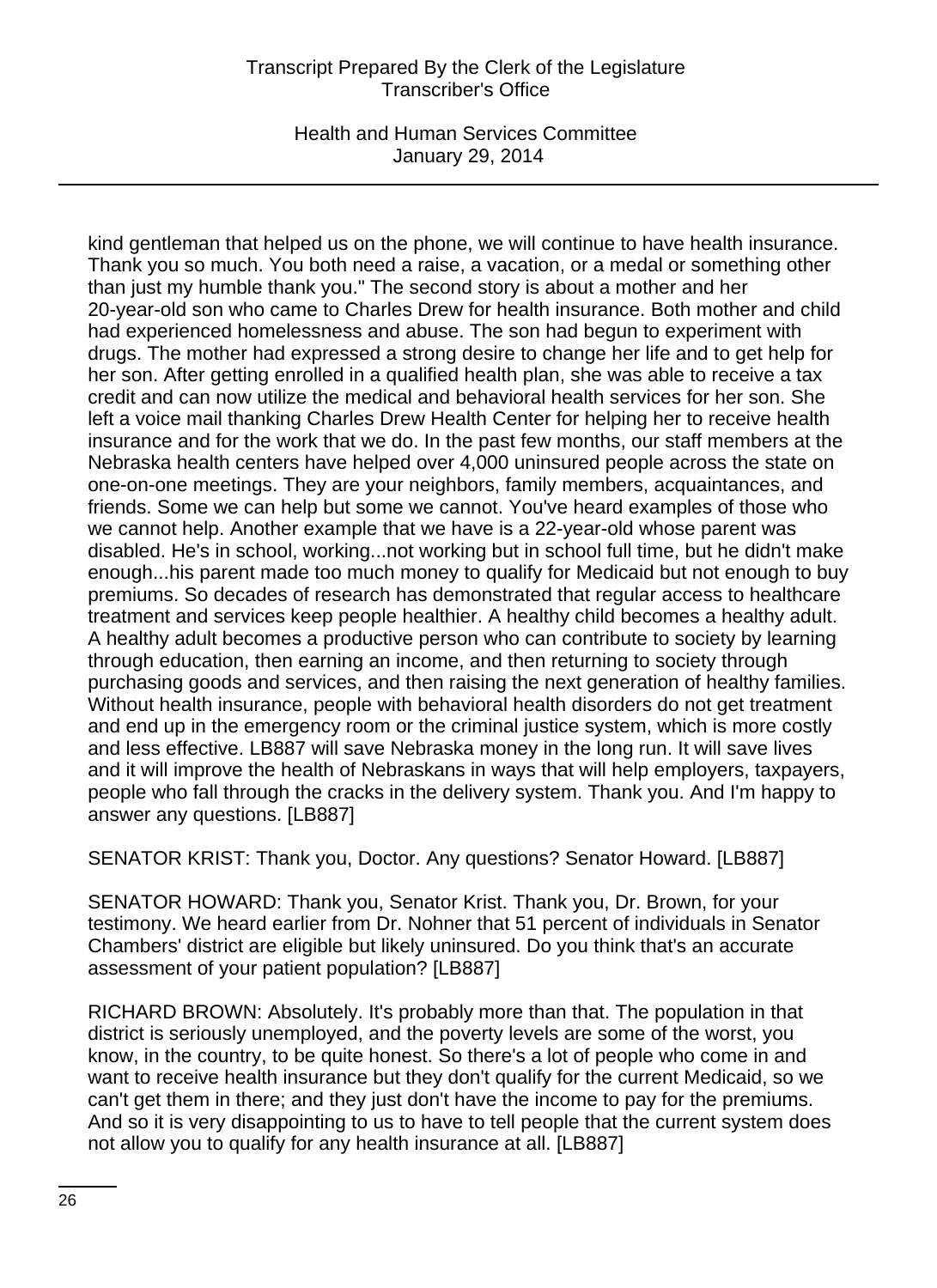SENATOR HOWARD: Thank you for your testimony. [LB887]

RICHARD BROWN: Thank you. [LB887]

SENATOR KRIST: Senator Crawford. [LB887]

SENATOR CRAWFORD: Thank you, Senator Krist. And thank you so much for coming here to testify and for your work with Charles Drew. Now I'm sure at Charles Drew you work very hard to try to serve those patients who are uninsured. So could you tell us how that will look different, what the difference will be in the kind of patient care that can be provided if they are covered by Wellness in Nebraska? [LB887]

RICHARD BROWN: Well, let me start with economics. Last year we spent \$2.3 million taking care of uninsured individuals, people who could not pay any health insurance or could pay very little. And if this bill is passed, then the 5,000 individuals that I have that are uninsured, many of them will be able to participate in the expanded Medicaid; therefore, they will be able to receive regular primary care. They would be into a medical home. We can take care of their chronic diseases and make sure they get regular checkups. And as a result, we will have a healthier population who will be able to participate in the economic mainstream and get an education and go to work and give back to the community. But it is very difficult to study and learn or get a job if you don't have health insurance and can't take care of your high blood pressure or your diabetes that's out of whack or any heart disease problems that you may have. [LB887]

SENATOR CRAWFORD: So Wellness in Nebraska provides a change in terms of your ability to care for them between visits or to provide this more comprehensive care. Is that what you're telling me? [LB887]

RICHARD BROWN: Absolutely, it would be more comprehensive care. You know, most of the time people in poverty, when they get sick, they don't go anywhere until they absolutely, as you know, go to the emergency rooms. Well, by plugging into the community health center system and being eligible for expanded Medicaid, they're able to come and get regular checkups and can manage their chronic diseases. And a medical home is a concept such that we will keep in touch with them through social workers and make sure they keep their appointments, make sure they change their lifestyle, if they need to, to help make themselves more healthy. Our whole philosophy is about educating and keeping them in a state of mind that it is their responsibility to make sure that they keep themselves healthy. And so we asked them to choose a self-management goal, every single chronic disease person. We have pictures and talk to them about, well, what are you going to do to keep yourself healthy next time? They may walk or they may change their diet or they may do some other exercise to help themselves. So this bill will help us provide that kind of primary care, medical home services to these people who are now out there without any health insurance and not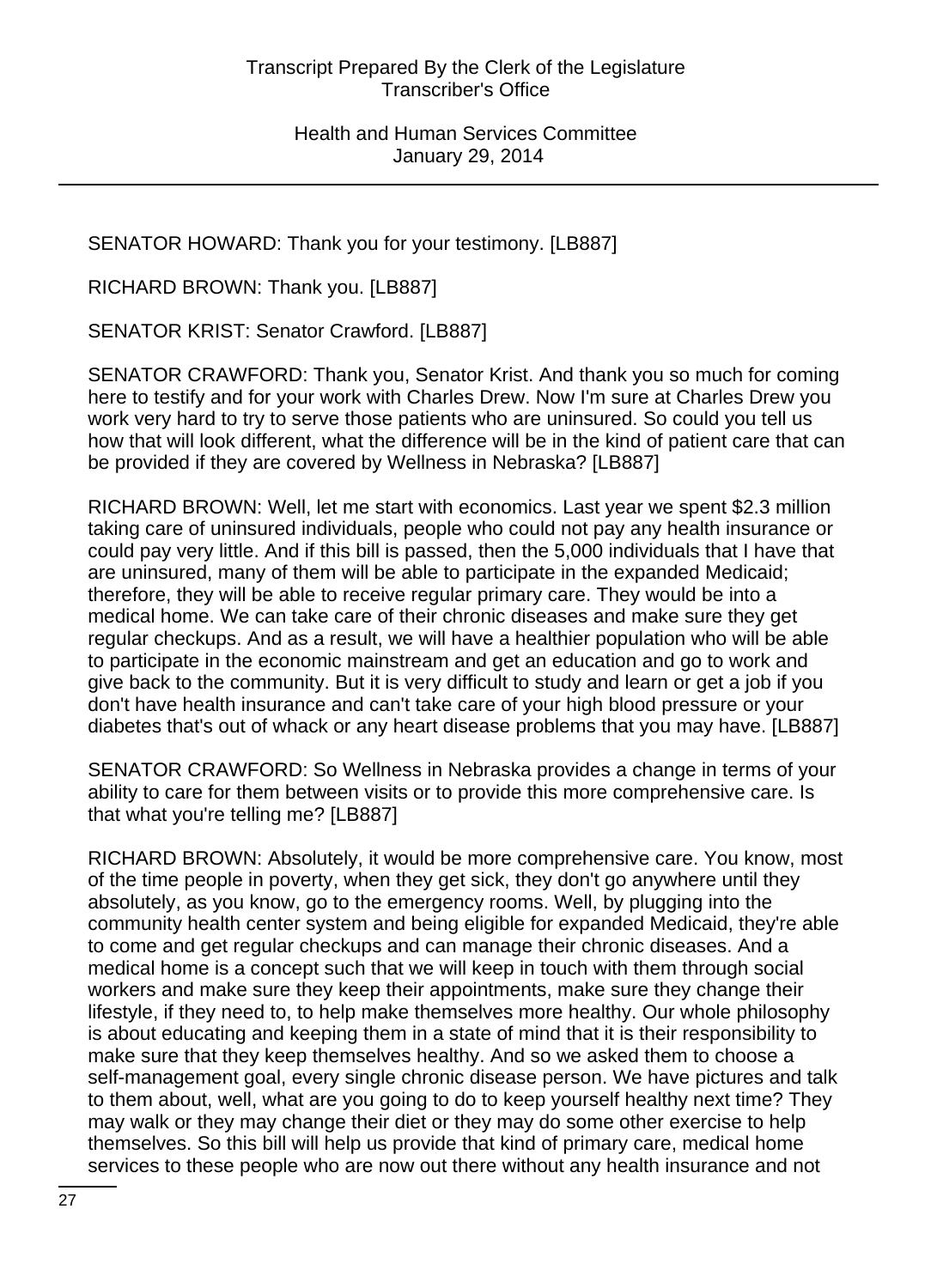contributing to society as they possibly can under this particular bill. [LB887]

SENATOR CRAWFORD: Thank you. [LB887]

RICHARD BROWN: Thank you. [LB887]

SENATOR KRIST: Any other questions? Thank you, Dr. Brown. Thank you very much for coming. Next proponent. Welcome. [LB887]

PAUL HOMER: (Exhibit 18) Thank you. Thank you for having me. Right now I'm passing out basically what I'm going to say, but...so you can have it on record and for your files. My name is Paul Homer. I'm a second-year medical student at the University of Nebraska Medical Center. I'm down here representing a group called the Student Delegates. We are a multiprofessional group that represents many health professions on campus. I do not speak for the University of Nebraska. I'm here to support LB887. I entered into the healthcare field as all physicians do, and that's to make our communities healthier. Currently, when we look at the health system in Nebraska, it's apparent we're failing a working population because they're uninsured. Honestly, I'm embarrassed to say that we cannot provide healthcare to working Americans, and without passing this bill Nebraska will continue that trend. On Thursday nights I work in a clinic. It's a free clinic down in downtown Omaha. It's privately funded, so we can only take about 70 patients. These patients are...they have diseases that are chronic but controllable, things such as hypertension, diabetes, asthma, COPD. Many of these patients, in order to get to the clinic, have to bargain with their employers just to get a two-hour vacation so they can get their medications. A lot of them have to walk through the heat and the cold three to four miles to get there, and if they happen to have a bus that stops near their neighborhood, they usually take that. These people are just a small subset of the 50,000 people that are uncovered throughout the state of Nebraska. Late last year a woman came in. She had just lost insurance through her work and she had severe heavy breathing. She was going into an asthma attack. She had ran out of her medications because she was no longer covered. We evaluated her; we gave her, her rescue inhaler. She was okay. We refilled her medications at a very low cost to the clinic. But like her and many other patients that come through, she would have ended up in the emergency room if this clinic was not there. Unfortunately, our clinic can only take 70 patients, when there's still 50,000 more out there just like her that all they need is care at a primary level but will end up in an emergency room. And with the passing of a bill like LB887, things like this that are...can become emergencies are taken care of at a primary level. Critics may condemn this bill as big government interference, but with the cost sharing for the abuse of emergency rooms and a 2 percent monthly contribution for...if they do not permit their wellness requirements, this puts some responsibility in the hands of the beneficiaries of people receiving this insurance. In keeping with the...or in my education and what I've seen in clinic, healthcare works when the patient is actively involved in the process of giving them their treatment and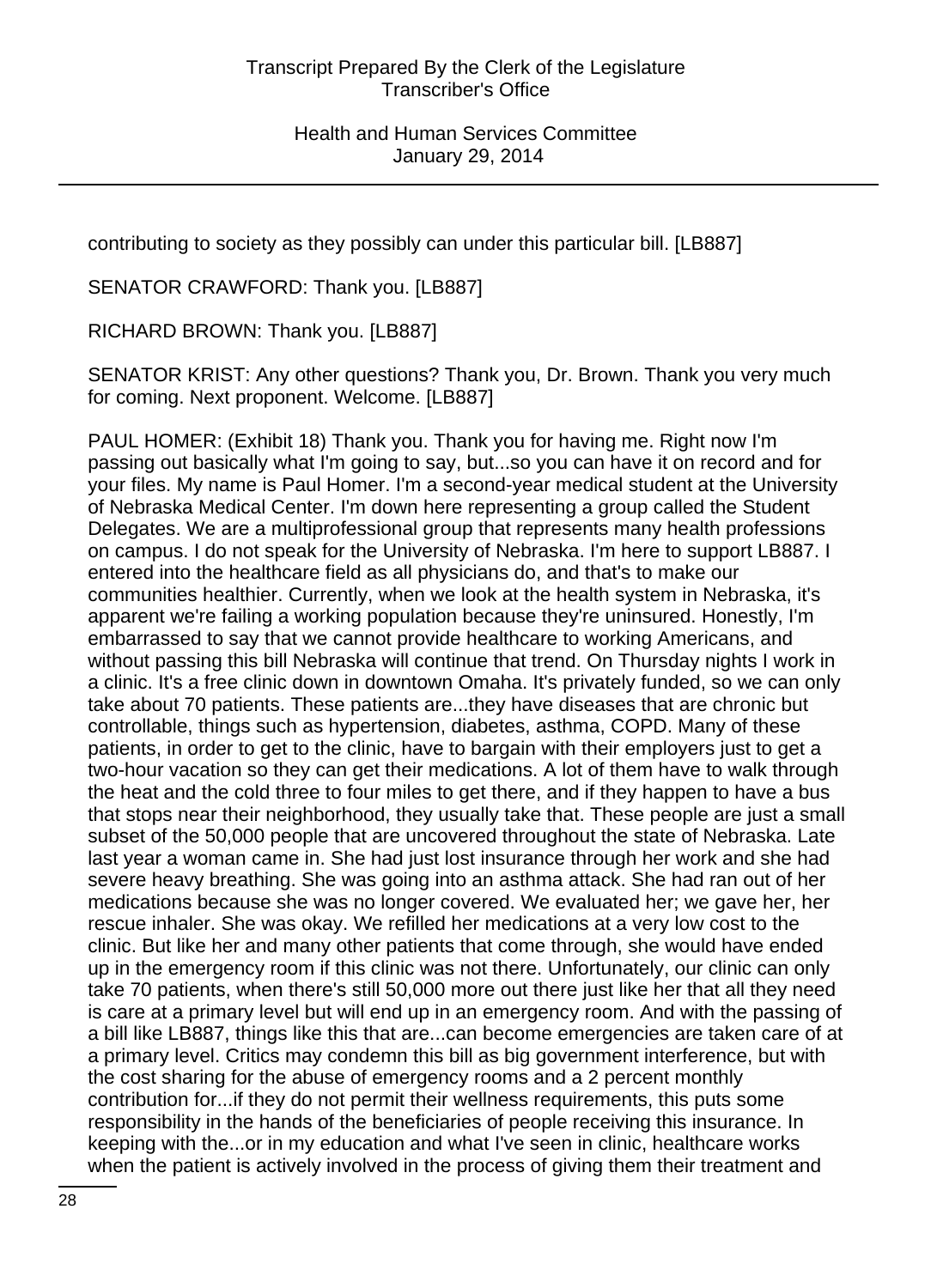Health and Human Services Committee January 29, 2014

figuring out their treatment regimen. And in the spirit of this cooperation and the accountability, I believe this bill performs us through the wellness requirements that are required to get this insurance and not pay a penalty. This will also aid in the education of when to use the emergency room and when not to abuse. I believe these requirements will promote better management of the chronic conditions that many of these patients see and reduce the number of avoidable ER visits and also hospital admissions. This model also enables physicians to expand care to a larger number of beneficiaries while ensuring the level of reimbursement necessary to run a sustainable practice. The provision of private insurance coverage creates a greater incentive to accept patients into a new or existing clinic, because the reality is me and many of my students, we're going to be doctors in the very near future. It is possible that we have to leave for residency because of just how it has to pan out, but it's just troubling to me to think that it would be more beneficiary to stay in another state and serve an underserved population and still be able to run a feasible clinic, but going back into Nebraska it would be much tougher serving this exact same population. Thank you for your time. [LB887]

SENATOR KRIST: Thank you. Senator Gloor. [LB887]

SENATOR GLOOR: Thank you, Senator Krist. Thank you, Paul. Are you going to specialize in family medicine? [LB887]

PAUL HOMER: Very unlikely. I am very interested in internal medicine, though, which is still primary care,... [LB887]

SENATOR GLOOR: Sure. [LB887]

PAUL HOMER: ...and I don't know if I would specialize somewhere in there. [LB887]

SENATOR GLOOR: But your hope would be to be in the general realm of a primary care physician of some kind. [LB887]

PAUL HOMER: Yes. Yeah. [LB887]

SENATOR GLOOR: What can the Legislature do that would make a difference in your...above and beyond passing this bill? What else can the Legislature do, because, as we've talked about, we're concerned about work force issues. [LB887]

PAUL HOMER: Yeah. [LB887]

SENATOR GLOOR: We're concerned about having enough caregivers to take care...adequately take care of people who would be added to the rolls of people seeking care. What can the Legislature do to make it more likely that you'd want to practice in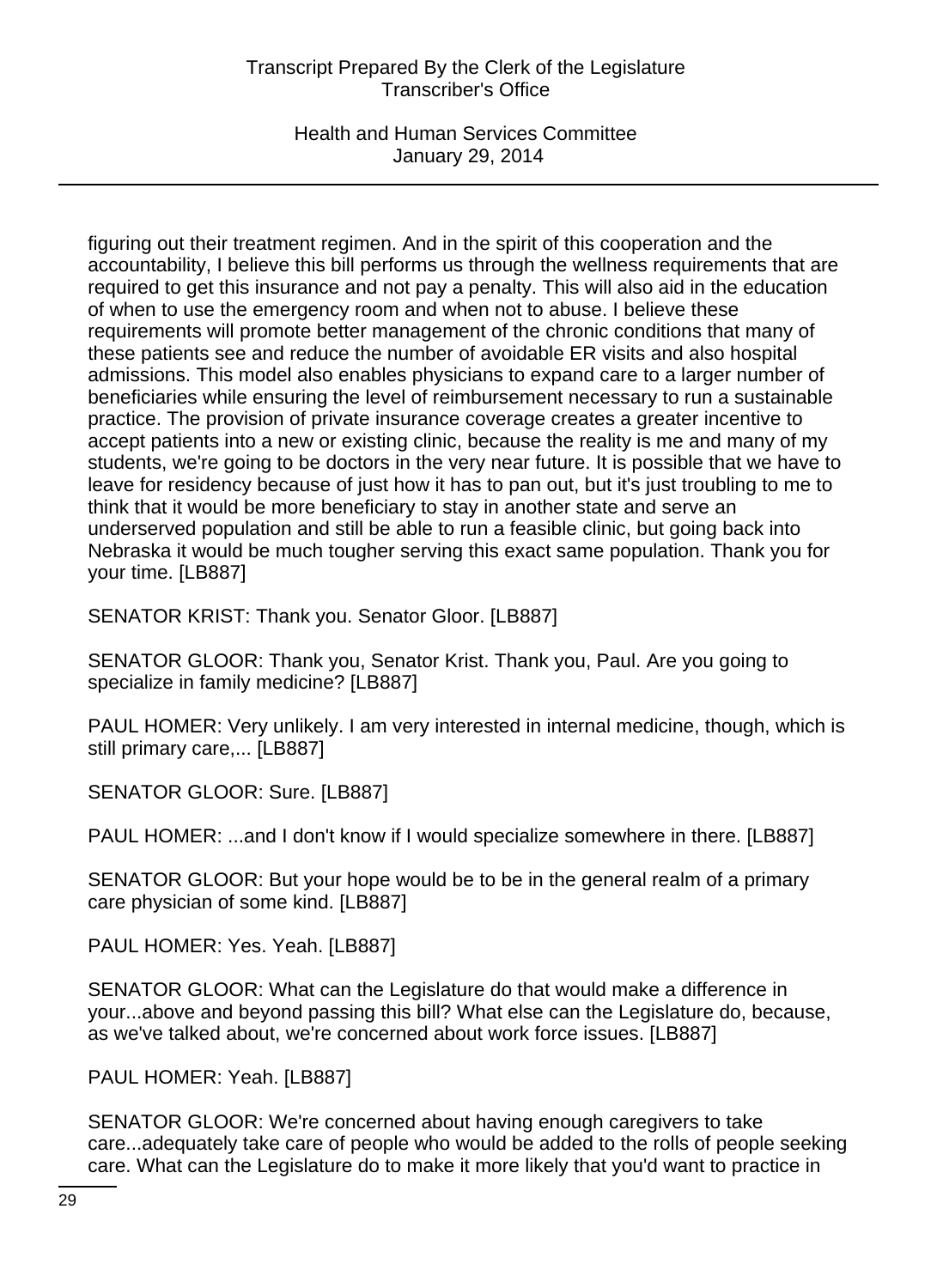Nebraska? [LB887]

PAUL HOMER: I think there's a lot of things at many different levels, not just at a doctor level. But the tuition reimbursement is a huge, huge factor and I know people take that. And usually when you put somebody in an area for five years, they're going to sit there and stay there. Also, increasing residency spots, right now we have a problem where med schools have increased their admission, but residency spots have not increased. So we need to somehow, and this is...some of it is at a federal level as well, but increase the residency spots of what they're taking in terms of all levels, primary care up to specializations for schools. [LB887]

SENATOR GLOOR: Is it safe to say that if somebody does their residency out of state, there's a good chance they're going to stay out of state? [LB887]

PAUL HOMER: You know, I honestly don't know if they've even looked at that or what the facts are. But I do think that when you're coming back and you're putting together your private practice or even in another practice, you do have to look at how much of your patient population is going to be made up of Medicaid patients or, you know, any kind of patients from any poverty level. They're going to have some (inaudible). If you come back here, you know, we want to make sure that those patients can be covered and physicians can expand their care and still run a feasible practice when they come back and start another practice. [LB887]

SENATOR GLOOR: Thanks. I appreciate your perspective. [LB887]

PAUL HOMER: Thank you. [LB887]

SENATOR GLOOR: Thank you and good luck. [LB887]

PAUL HOMER: Thanks. I appreciate it. [LB887]

SENATOR KRIST: I'm surprised Senator Gloor didn't ask you if you were going to practice in outstate Nebraska, (laughter) because that's where our providers, I know. Anyway, thank you. Thank you for coming. [LB887]

PAUL HOMER: Thank you. [LB887]

SENATOR KRIST: Any other questions for the soon-to-be doctor? Thank you very much. [LB887]

PAUL HOMER: Appreciate it. [LB887]

SENATOR KRIST: Next proponent. Welcome. [LB887]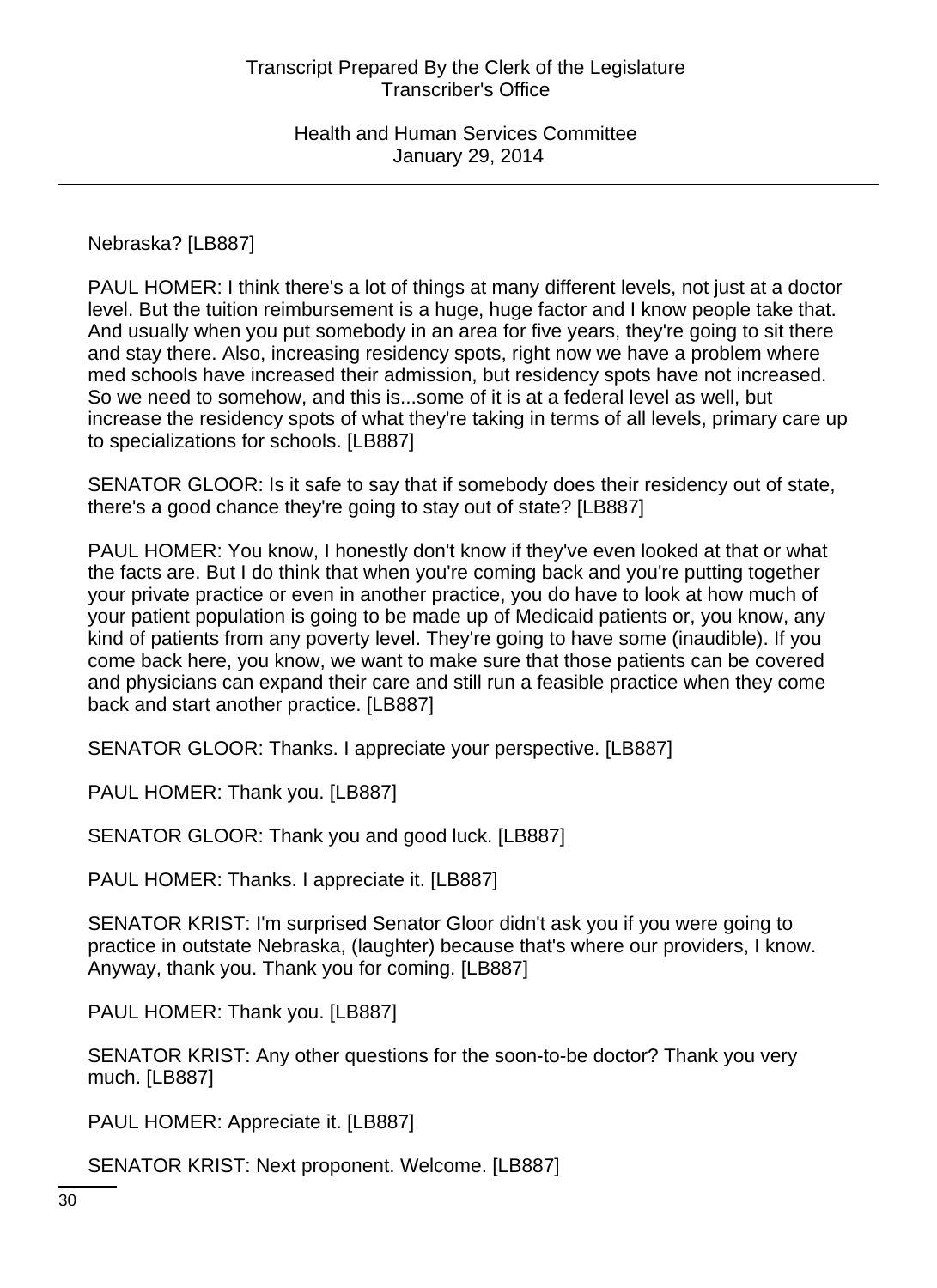Health and Human Services Committee January 29, 2014

JORDAN DELMUNDO: (Exhibit 19) Thank you. Good afternoon, Senators. My name is Jordan Delmundo, J-o-r-d-a-n D-e-l-m-u-n-d-o. I am the policy and program director at Nebraska AIDS Project. Nebraska AIDS Project is the only statewide agency that supports Nebraskans living with HIV/AIDS and their families, supports LB887, the Wellness in Nebraska Act. LB887 presents the opportunity to keep people living with HIV, among so many others in our state, much healthier. Today, only 50 percent of the people living with HIV are linked to regular medical care, and only 25 percent are effectively treated with medication. Only 13 percent of people living with HIV have private insurance coverage, and nearly 25 percent are uninsured. Two hundred of NAP's current clients would qualify for coverage under LB887. These people do not receive the care they need because they fall into the coverage gap. They earn too little to qualify for assistance under the ACA, but they earn too much to qualify for Medicaid under the current law. These Nebraskans would not qualify for Medicaid unless they have been deemed permanently and completely disabled. This means that their disease state has progressed to full-blown Acquired Immunodeficiency Syndrome, or AIDS. The costs associated with treating AIDS are at least three times larger than the costs to treat someone living with only HIV. Many people with an AIDS diagnosis struggle with other comorbidities, like cancer, diabetes, hepatitis, and pneumonia, that complicate treatment and multiply the cost. It makes sense and would save a lot of money to treat people before they become disabled and to prevent them from becoming disabled. LB887 solves this cruel reality of the AIDS crisis by providing access to healthcare coverage to low-income, nondisabled people living with HIV. Health insurance coverage ensures the existence of reliable coverage necessary to maintain continuous medical care, without the interruptions caused by inadequate coverage or an inability to pay. Not only would people have access to care, but treatment is cost-effective and has been proven to prevent HIV transmission. LB887 provides the intervention that can defray the greater costs when someone living with HIV has been deemed disabled. Those costs associated with hospitalizations, later-stage disease, Social Security disability payments would be greatly reduced. LB887 makes sense for Nebraska. At least 54,000 people would gain access to healthcare. As a state, we would reduce the hidden tax of uncompensated care and bring back over \$2 billion to our economy. The Wellness in Nebraska Act would be a major victory for people living with HIV and countless others who have been shut out of the current health insurance market. The benefits to Nebraska, both medical and financial, are absolutely clear. And I wanted to touch real quickly on a question Senator Gloor asked of Todd Ruhter earlier about access to doctors. Todd had said that he has access to Medicaid, but a lot of the people that I'm talking about only have access to Ryan White. Ryan White only covers outpatient visits and labs, so I wouldn't consider it primary care. So their access to doctors is very limited based on whether or not they have enough money to get transportation to Omaha, Lincoln, Grand Island, or Scottsbluff. And one other thing I want to point out, a similar increase in eligibility for coverage that took place in Massachusetts between 2006 and 2009 showed a 44 percent decrease in mortality amongst people living with HIV and a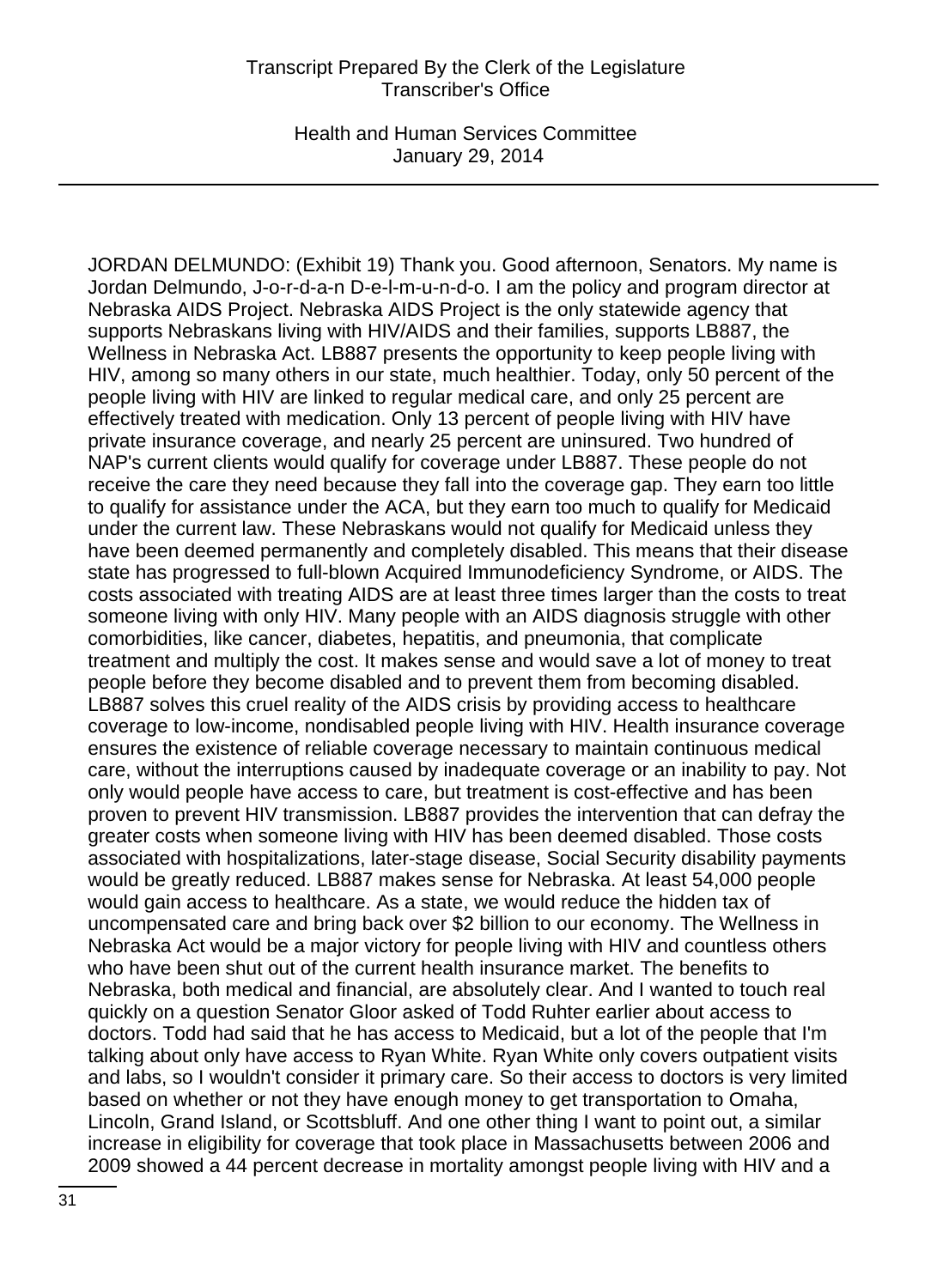25 percent decrease in new diagnoses. So that's just to backup the idea that treatment can help prevent the spread of HIV. So I'd ask you to please support LB887 and advance it to the floor. Thank you. [LB887]

SENATOR KRIST: Thank you, Mr. Delmundo. Any questions? Senator Gloor. [LB887]

SENATOR GLOOR: Thank you, Senator Krist. Thanks for your testimony. [LB887]

JORDAN DELMUNDO: Sure. [LB887]

SENATOR GLOOR: If you said it, I missed it. How would meds be paid for? Will Ryan White funds be used for meds or will Medicaid pay for the meds? [LB887]

JORDAN DELMUNDO: It depends. So people who are 200 percent or below the federal poverty level qualify for Ryan White, and right now there's a program called the AIDS Drug Assistance Program and that has some money to help purchase medications for people. However, for what we call ADAP, AIDS Drug Assistance Program, the average cost per person for one prescription I think per month is about \$1,000, whereas for Medicaid it would be a lot cheaper--economy of scale. The other thing is that Ryan White ADAP, we experience waiting lists because of, you know, lack of federal funding, redistribution of funding to areas of the country that are more impacted by HIV, say the South of the United States. What we can do and what we're working on right now with Ryan White in partnership with HHS is to find a way to wrap...use that money as a wraparound to help pay for copays; to help pay, if we can, for premiums; to make the money go even further. [LB887]

SENATOR GLOOR: Thank you. [LB887]

JORDAN DELMUNDO: You're welcome. [LB887]

SENATOR KRIST: Any other questions? Thank you so much for coming. [LB887]

JORDAN DELMUNDO: Thank you. [LB887]

SENATOR KRIST: Next proponent. Welcome. [LB887]

MELISSA FLORELL: (Exhibit 20) Hi. Thank you for allowing me to testify today. My name is Melissa Florell, M-e-l-i-s-s-a F-l-o-r-e-l-l. I'm a registered nurse from Kearney, Nebraska, and I'm speaking on behalf of the Nebraska Nurses Association. The NNA is the voice for registered nurses in Nebraska, and we're asking for your support of LB887. Coverage expansion under LB887 will provide access to affordable healthcare to citizens in Nebraska who can't purchase their own insurance and may not currently qualify for Medicaid. Prior to coming to the Nebraska Nurses Association, I worked in a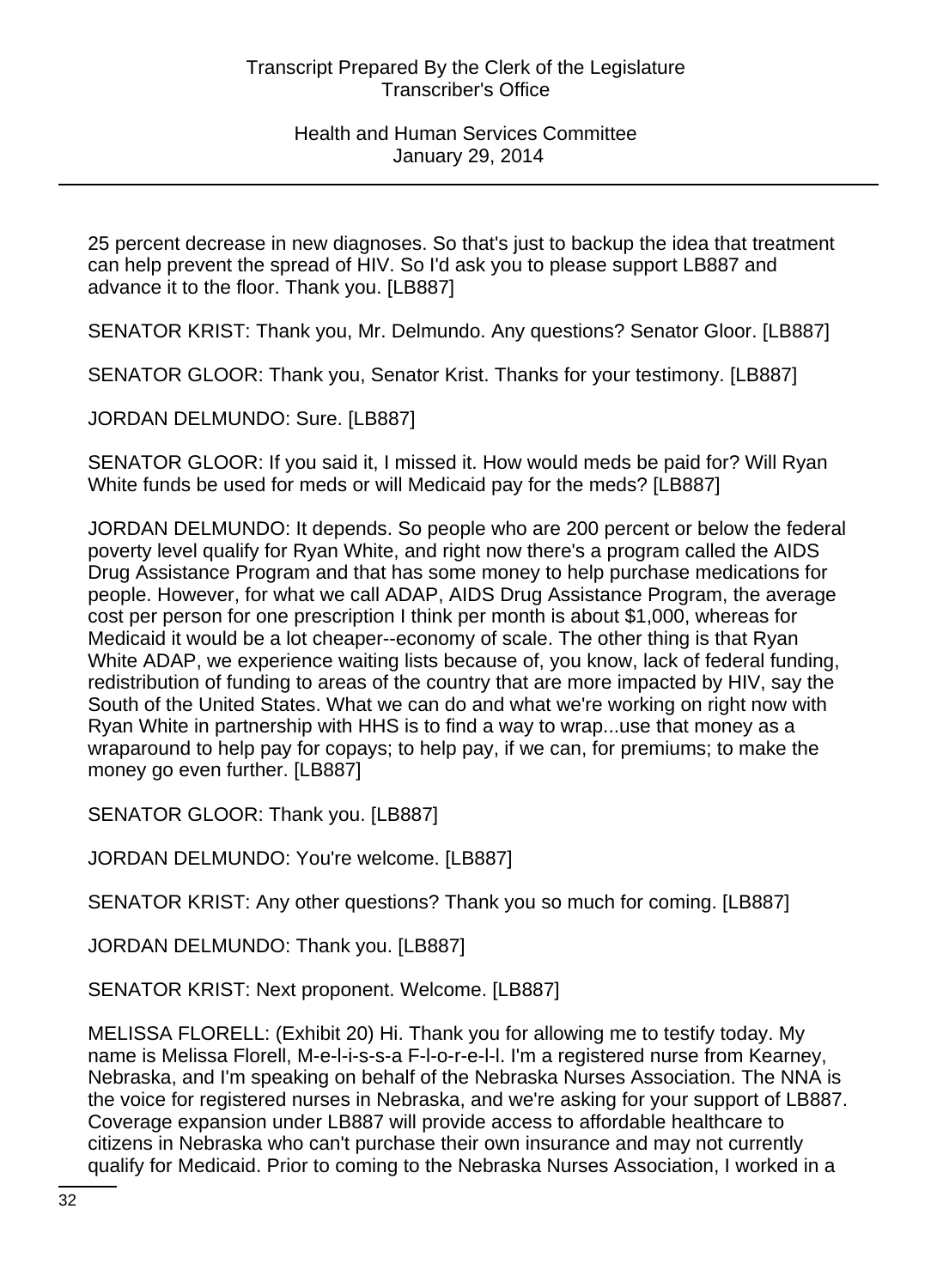Health and Human Services Committee January 29, 2014

cancer center in Kearney. I can't tell you how frequently we encountered people in the gap that is created by the Affordable Care Act, hardworking Nebraskans, frequently self-employed in rural areas, or employed in positions that don't have insurance offered to them. Their cancer diagnosis was devastating, not only emotionally as a cancer diagnosis would, you would expect to have that be, but also financially and emotionally. LB887 would help to take away some of the stress and concerns that those patients have when they are newly diagnosed. It's not only cancer patients. Frequently, individuals who lack adequate healthcare coverage have all sorts of complex chronic conditions that aren't being adequately managed. Those patients are admitted to hospitals through the ER, stabilized, and then discharged without adequate resources for follow-up or prescriptions. LB887 would limit those costly readmissions and ER visits by focusing on disease prevention and care coordination. The Wellness in Nebraska Act places an emphasis on patient-centered care and prevention. Patient-centered care is an innovative model that engages patients, families, their support systems in order to identify models of care and methods of treatments that fit their resources and their needs. And this increases patient compliance and improves outcomes at a much lower cost. With the implementation of LB887, new jobs, including nursing positions, would be created in an expanded marketplace, and federal dollars, partially funded by our Nebraska taxpayers, would bring additional income into our state. Potentially providing healthcare to an additional 54,000 Nebraskans through LB887 has raised concerns by some of the adequacy of our primary care providers. Registered nurses, and nurse practitioners in particular, stand ready to continue to do their part to provide primary care to all Nebraskans. Thanks to the support of the Legislature with the new UNMC nursing program in Norfolk and new facilities planned for Kearney and Lincoln, we're working to meet the additional demands for primary care. LB887 will impact healthcare and the Nebraska economy positively. And the Nebraska Nurses Association supports LB887 and we respectfully encourage the committee members to vote in favor of LB887 and for a healthier Nebraska. Thank you. [LB887]

# SENATOR CRAWFORD: Thank you. [LB887]

SENATOR KRIST: Thank you. Any questions? Senator Gloor. [LB887]

SENATOR GLOOR: Thank you, Senator Krist. Thank you, Ms. Florell. So as we talk about work force issues, is expansion of the scope of nurse practitioners' scope of practice one of the solutions to work force issues for us? [LB887]

MELISSA FLORELL: I think any conversation about work force issues and nursing in Nebraska is a team conversation. Nurse practitioners being able to practice in rural areas without the current constraints of the IPA agreement would help access in rural areas of Nebraska. It's being done very successfully in many parts of the country and has outcomes to back that up. That said, healthcare going forward, in whatever conversation you have, is a team effort and requires a team model--registered nurses,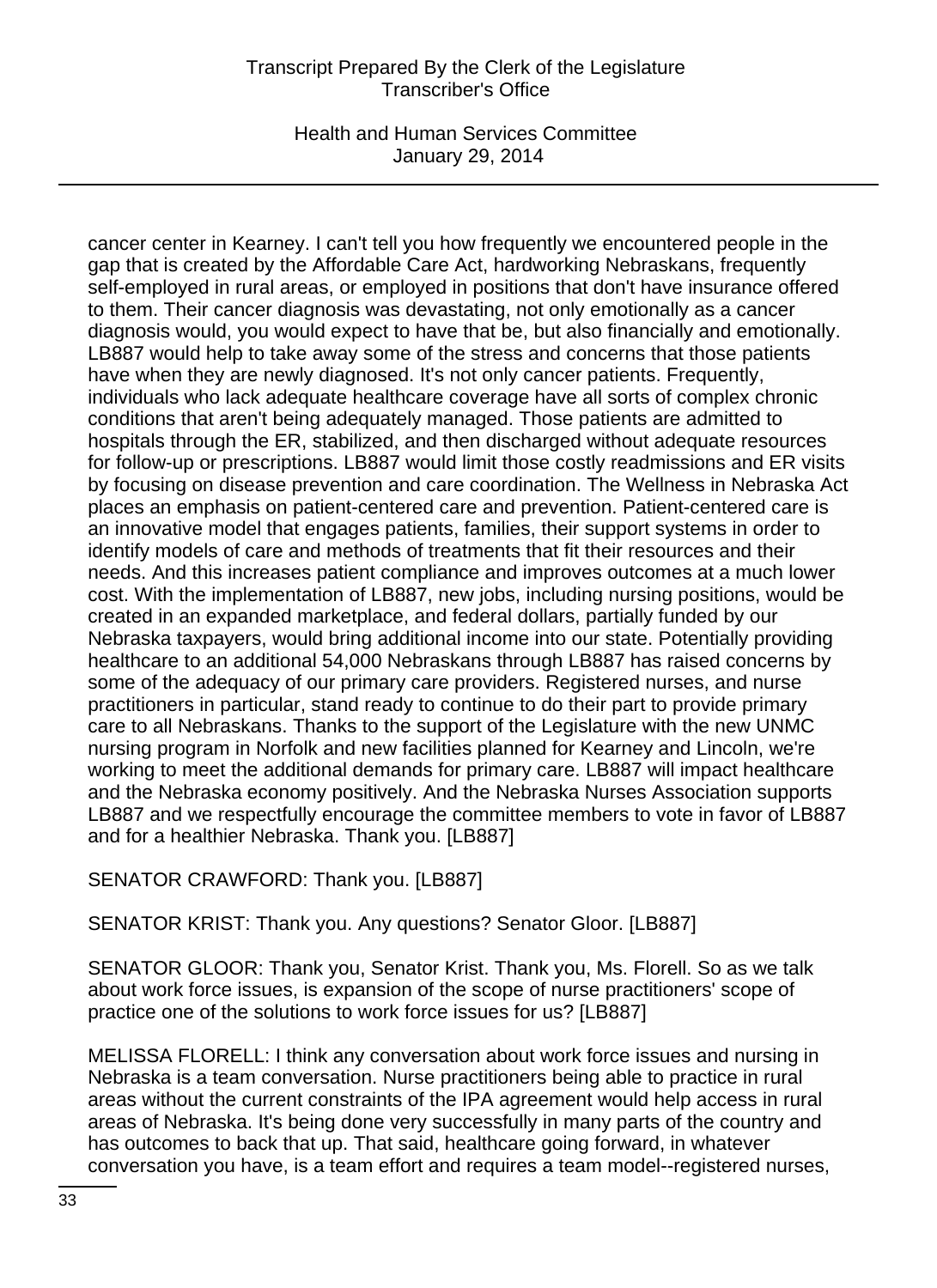nurse practitioners, physicians--and we have to work together to find those solutions. [LB887]

SENATOR GLOOR: Okay. Thank you. [LB887]

SENATOR KRIST: Thank you so much for coming. [LB887]

MELISSA FLORELL: Thank you. [LB887]

SENATOR KRIST: Next proponent. Welcome. [LB887]

JON BAILEY: (Exhibit 21) Good afternoon. Good afternoon, members of the committee. My name is Jon Bailey, that's J-o-n B-a-i-l-e-y. I'm the director of the Rural Public Policy Program at the Center for Rural Affairs in Lyons, Nebraska, and I come before you today in support of LB887. First of all, I'd like to thank Senator Campbell and all the sponsoring senators, Senator Howard, Senator Crawford, for introducing LB887, and thank you for your commitment to providing access to health insurance and healthcare for all Nebraskans. Being passed out are my written comments. I'm not going to take the time to read those to you, but I will focus on a couple of items. First of all, I would like to let you know, as you have heard earlier today from several people, about the coverage gap. The coverage gap in rural areas is very real and the stories you've heard today we hear over and over again, and there are a thousand, thousands of stories in rural Nebraska about the coverage gap. Over the last few months, we have spent a lot of time going across rural Nebraska providing information, education about the Affordable Care Act, helping people with enrollment, usually in conjunction and collaboration with the community action agencies, as Ms. Hansen talked about earlier, and also local public health departments. Some of those observations I've included in my written testimony about those presentations, but suffice it to say the coverage gap in rural Nebraska is real. It's probably growing and it's affecting thousands of people. To piggyback on some research that you heard earlier today, we have done research showing that about 20 percent to 25 percent of households in nearly every rural legislative district would qualify for LB887, so I think that shows the need out in the countryside for this bill and for the services it provides. The one thing in my written testimony that I really want to focus on is how LB887 would be critical to rural small businesses. Small businesses, including farms and ranches, are vital to the economies of rural communities, often being the only employers and the only economic force in many communities. The Center for Rural Affairs operates the Rural Enterprise Assistance Project, REAP, the largest statewide microenterprise development organization in the nation providing loans and business assistance to businesses with ten or fewer employees. In the nearly quarter of a century that REAP has existed to help start and expand small businesses in rural Nebraska, we have noticed two happenings related to small businesses and health insurance. The first is that few small businesses now provide or offer health insurance to their employees. Every other year we survey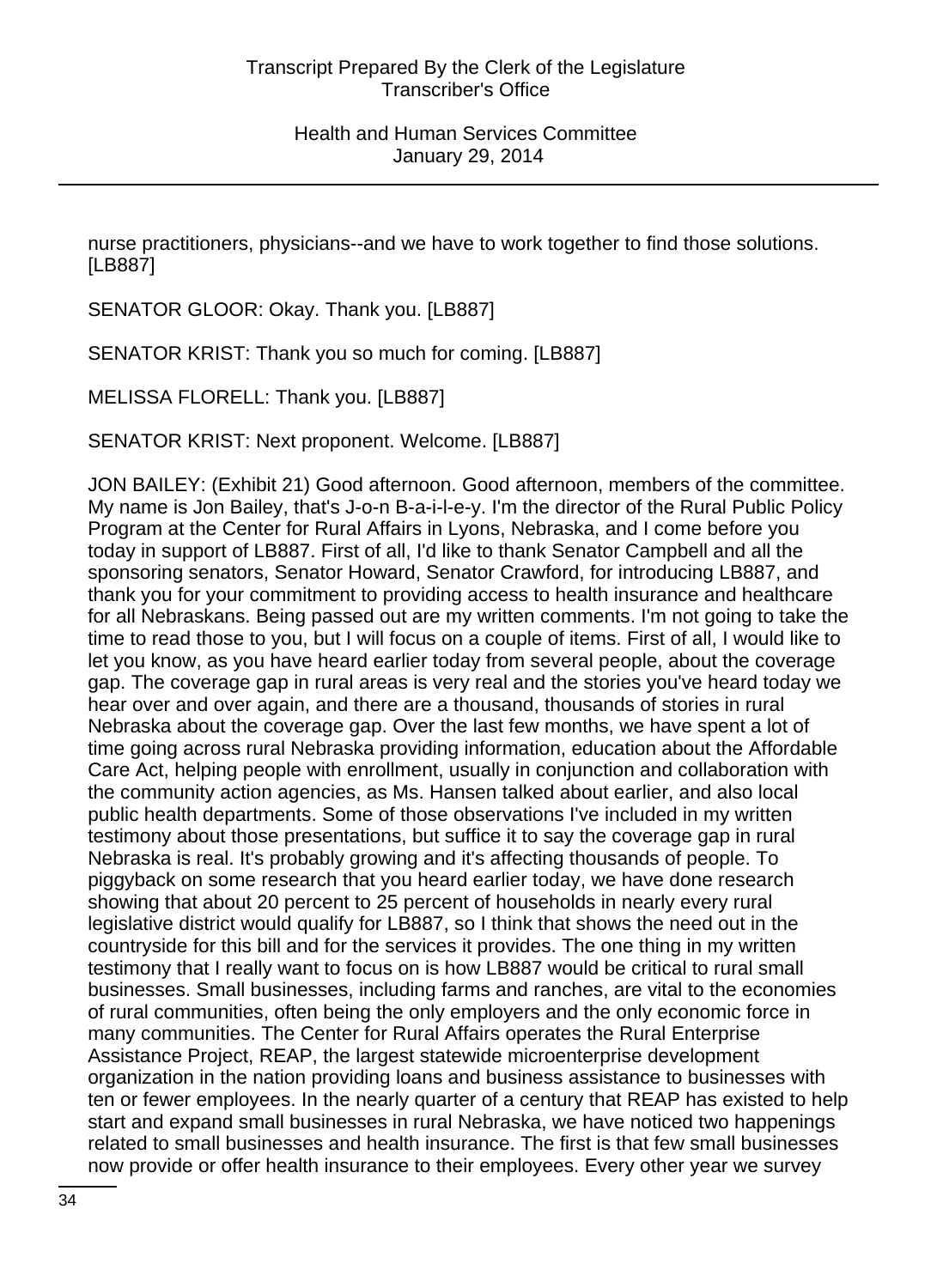Health and Human Services Committee January 29, 2014

REAP businesses on a variety of topics, including health insurance coverage. We are just starting the 2014 survey. Actually tomorrow the survey goes out. But in our most recent survey in 2012 we found that over 74 percent, almost three in four employers, three in four small businesses with employees do not offer health insurance to their employees. Cost was the primary reason cited why health insurance was not provided. That lack of health insurance coverage provided by small businesses has some effects. For one, it seems to be causing uncertainty in the job market for employees...for employers. It's become more difficult for employers to retain workers without offering health insurance benefits, particularly if insurance is offered elsewhere. Employers invest in employees and need employees to reach the potential of the business. The churn that we're seeing in small businesses--employees coming, employees leaving a business--that churn in small business employment, due at least partially to the inability to provide health insurance, damages the return on the human investment that the employer makes and makes the potential of that business more difficult to achieve. So for all the reasons you have heard today and the ones I just offered, and all the reasons you heard last year in the LB577 debate, for the financial and economic benefits to the state we urge the committee to advance LB887, but, most importantly, for the health and well-being of Nebraska's people we urge you to advance the bill. Thank you very much. [LB887]

SENATOR KRIST: Thank you, Mr. Bailey. Any questions? Seeing none, thanks for coming. [LB887]

JON BAILEY: Thank you. [LB887]

SENATOR KRIST: Next proponent. Welcome. [LB887]

SARAH GERSHON: Hi. My name is Sarah Gershon, S-a-r-a-h G-e-r-s-h-o-n. I'm a Lincoln native. I was born at St. Elizabeth. I attended Lincoln High School. I'm uninsured. I make too much to qualify for Medicaid and not enough to qualify for subsidies. I've had health problems for over ten years, which I've managed by working and paying out of pocket. I have not had adequate care for a very long time, only what I can afford to keep going. Last March I received another blow to my health when I was diagnosed with autoimmune arthritis, on top of the multiple issues. It could be rheumatoid arthritis, it could also be lupus, but I cannot afford the testing, which leaves me at the point where I can't have medication because they don't know what it is. I have worked since I was 16. I've never been fired, I've never collected unemployment, and, other than recovering from surgeries, I've never stopped working. I've worked multiple jobs in order to pay for the prescriptions and doctor's appointments. Without treatment, my arthritis is progressing very quickly. I'm 31 and I have so much more to contribute to this world. Without the Medicaid expansion, I will wither away quickly. Without medical help, I will end up on disability. Last year at this time I was able to work two jobs. I'm down to barely making it through three shifts a week. There is no way to afford medical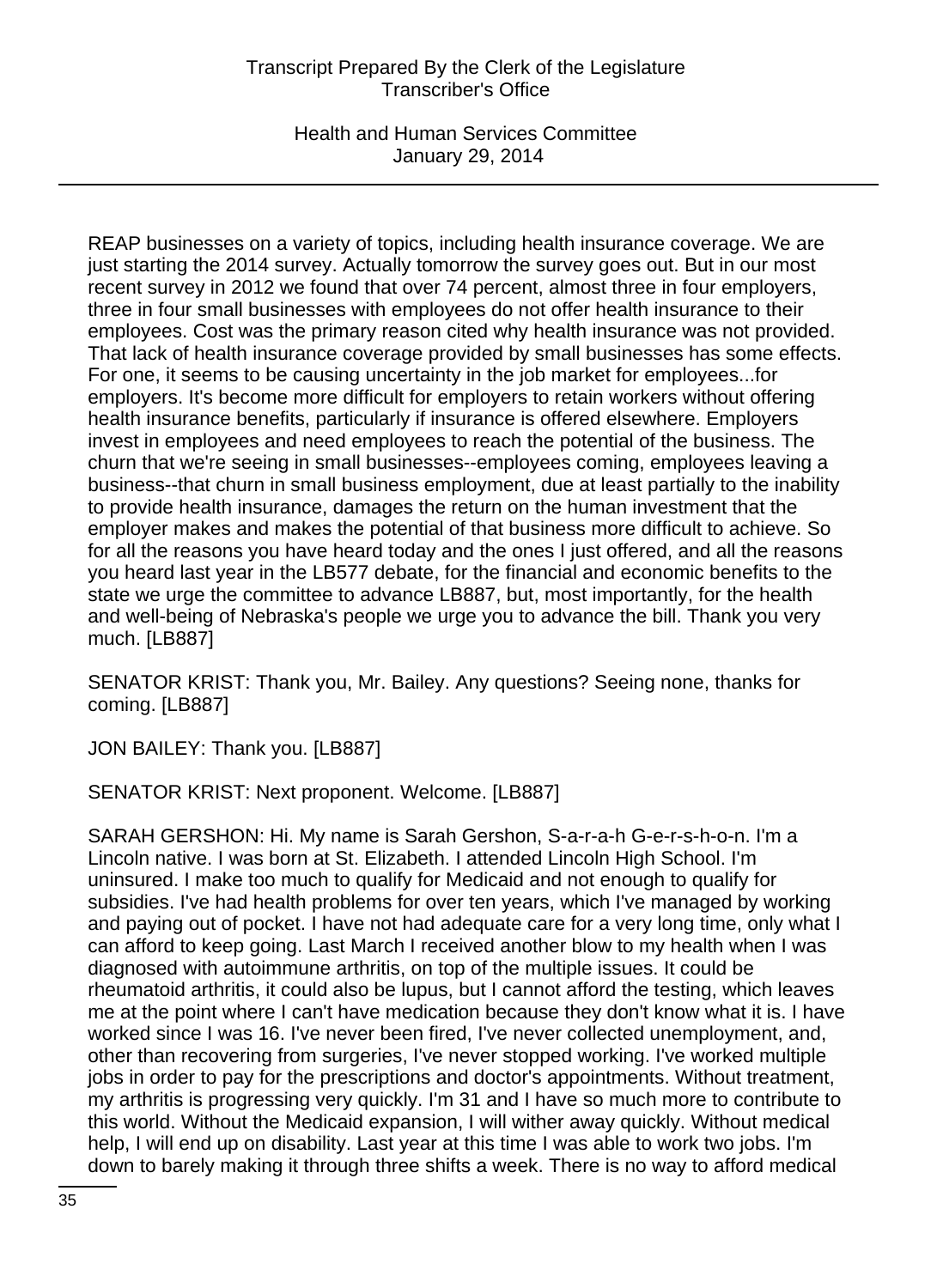care at that point. I am not the only person in this position. I would be able to more than repay what I would borrow into the system once I get to the point where my health is good again. I'm asking you to consider this for people like me, who don't give up, who continue to work, who don't want a handout, who just want a little help to get a little bit further. Thank you. [LB887]

SENATOR KRIST: Thank you for your courage. Questions? Thanks. Next proponent. [LB887]

JESSICA MEESKE: I wanted to give her a hug. Great. [LB887]

SENATOR KRIST: Welcome. [LB887]

JESSICA MEESKE: (Exhibit 22) Thank you. My name is Jessica Meeske, J-e-s-s-i-c-a, Meeske is M-e-e-s-k-e. Good afternoon. I'm a pediatric dentist with practices in Hastings and Grand Island. I also chair the Medicaid committee for the Nebraska Dental Association. And in my spare time I sit on a school board that has 55 percent of its kids that qualify for free and reduced lunch, as well as a trustee of a small private liberal arts college where about one-third of the kids are Pell Grant eligible. I'm here testifying in support of LB887 because I see it as a practical solution for young adults, working-class parents, and my special-needs patients that have now become the only citizen group that's left out of having the protection of health insurance. I am proud that I'm a dental practice that sees over 60 percent Medicaid, and we work really hard to make this program work for our families. However, I'm concerned, both for my patients that are 19 and are going to age out of the Medicaid system, as I am for their parents. These parents are often working more than one job or attending school themselves. These include college students, dental students, dental hygiene students, single parents, and many grandparents that are now bringing their grandkids into the practice. I'm witness every day to these parents trying their best to take care of their kids, all while they themselves are suffering from something as simple as a toothache. And often, the dental disease that they live with, it's exacerbated by a chronic medical condition, such as diabetes, heart disease, mental illness. And what started out as a very simple \$50 filling for a cavity, over the course of time, if left untreated, it becomes an extremely painful, debilitating situation that can lead to early loss of permanent teeth and thousands of dollars for needed dental care, something that was totally preventable. Countless Nebraskans go through our hospital emergency rooms seeking help for a toothache at very high costs--not a good way to access dental care. The Wellness Act in Nebraska, it's both courageous and it's a commonsense proposal. From a dental perspective, it encourages individuals to take responsibility for their own disease risk factors, positive health behaviors, and it covers preventive services as well as treatment. It encompasses the medical home concept as a way to coordinate such care, an idea borne from one of your own, Senator Mike Gloor. And we look forward to someday having a dental home as well. Now if I forget about my role as a healthcare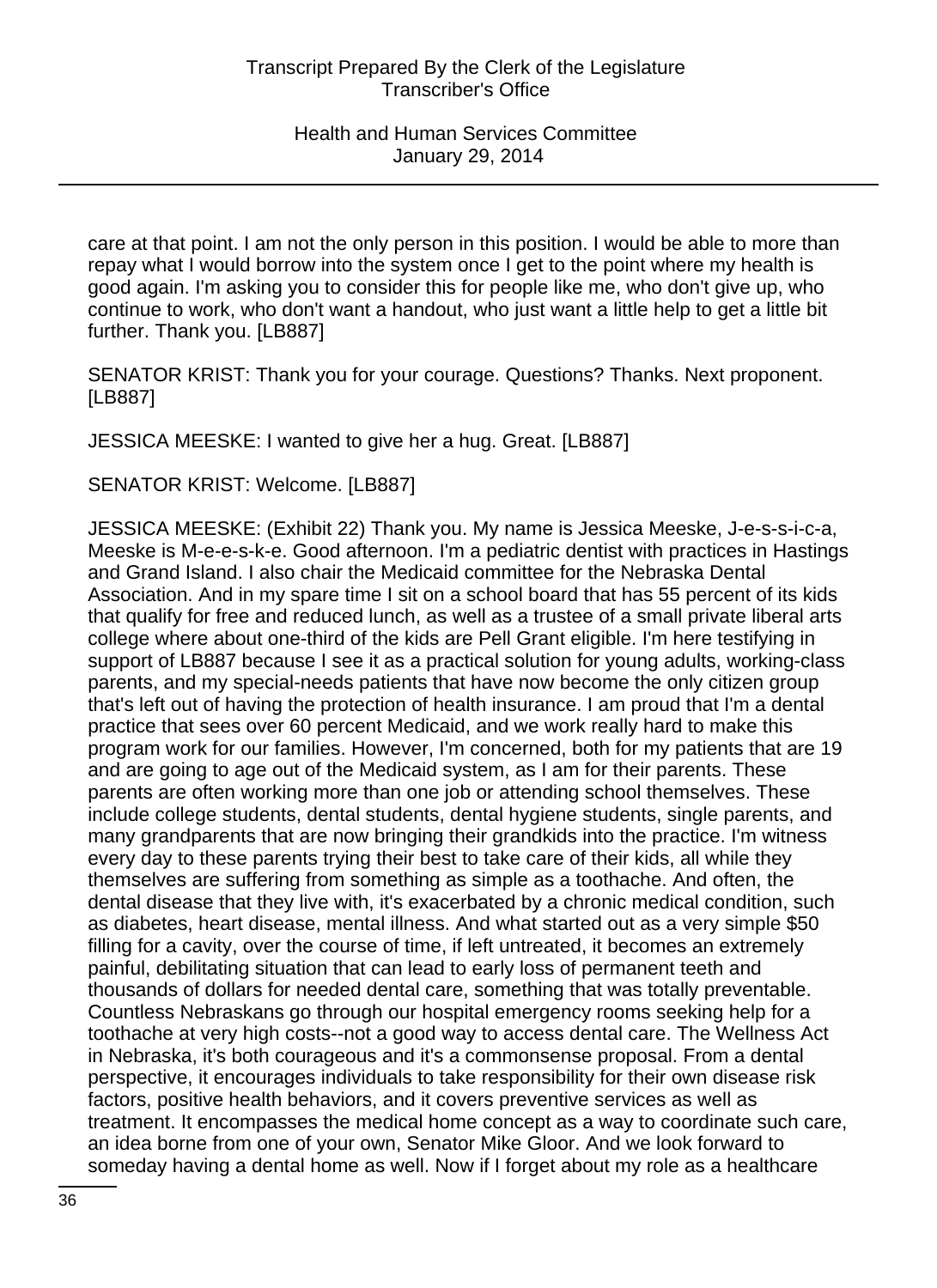Health and Human Services Committee January 29, 2014

provider and I think about myself in terms of being a small business owner, I share concerns that others have shared. Will we have an adequate infrastructure? How am I going to see more Medicaid patients in my practice? What if Medicaid fees actually go down in order to cover more people? These are all real concerns. But most of these problems go away if the newly eligible Nebraskan group, those in that 100 to 138 percent of poverty, can use that premium assistance option to purchase private or commercial plan. And the majority of Nebraska dentists participate in these insurance plans that already accept these patients, system ready to go. For those Nebraskans that make less than 100 percent, they'll be added to the Medicaid group. Something you might not know is adult dental Medicaid is already capped annually \$1,000 per eligible. We already understand cost containment. So now we're down to the last question: How do we meet the capacity of more Medicaid? And the honest answer is I don't know exactly how I'm going to do this. But I know this. For 35 years our practice has survived fee decreases; red tape administrative barriers; managed care; the addition of Kids Connection; electronic data claims systems; MMIS, which I affectionately refer to as monstrous, mostly outdated, indescribably complicated software; and many Governors and Medicaid directors, all who have their own ideas how to make it work. But we'll find a way because we're here for the long-run and we want to be a partner with the state to serve the dental needs of Nebraska's most vulnerable populations. Like any partnership, each stakeholder will have to work together to make the program better. Nebraska Dental Association is committed to doing this. This is a start down the right path to providing a fair and just way to help every Nebraskan have reasonable healthcare, and there's going to be bumps in the road. In summary, I challenge you to find a way to expand the number of adult Nebraskans that will have health insurance, and I, in turn, pledge to you I'm going to do my best to see them and to get my colleagues to do the same. Thanks. [LB887]

SENATOR KRIST: Questions? Senator Gloor. [LB887]

SENATOR GLOOR: Thank you, Senator Krist. Thank you, Dr. Meeske. And you and I have had discussions off and on about some of these issues. Are there discussions in the Dental Association about the numbers, the need to not just train more dentists but also get more dentists established in practices across the state of Nebraska? I mean we lose dentists to other states just like we lose... [LB887]

JESSICA MEESKE: Sure. [LB887]

SENATOR GLOOR: ...physicians to other states. [LB887]

JESSICA MEESKE: Yeah. Yeah, absolutely. Nebraska Dental Association is very proactive in getting dentists into counties that are underserved, that don't have enough dentists, as well as getting dental specialists into those areas. I'm one such specialist, being a pediatric dentist, participated in the Nebraska Loan Repayment Program, came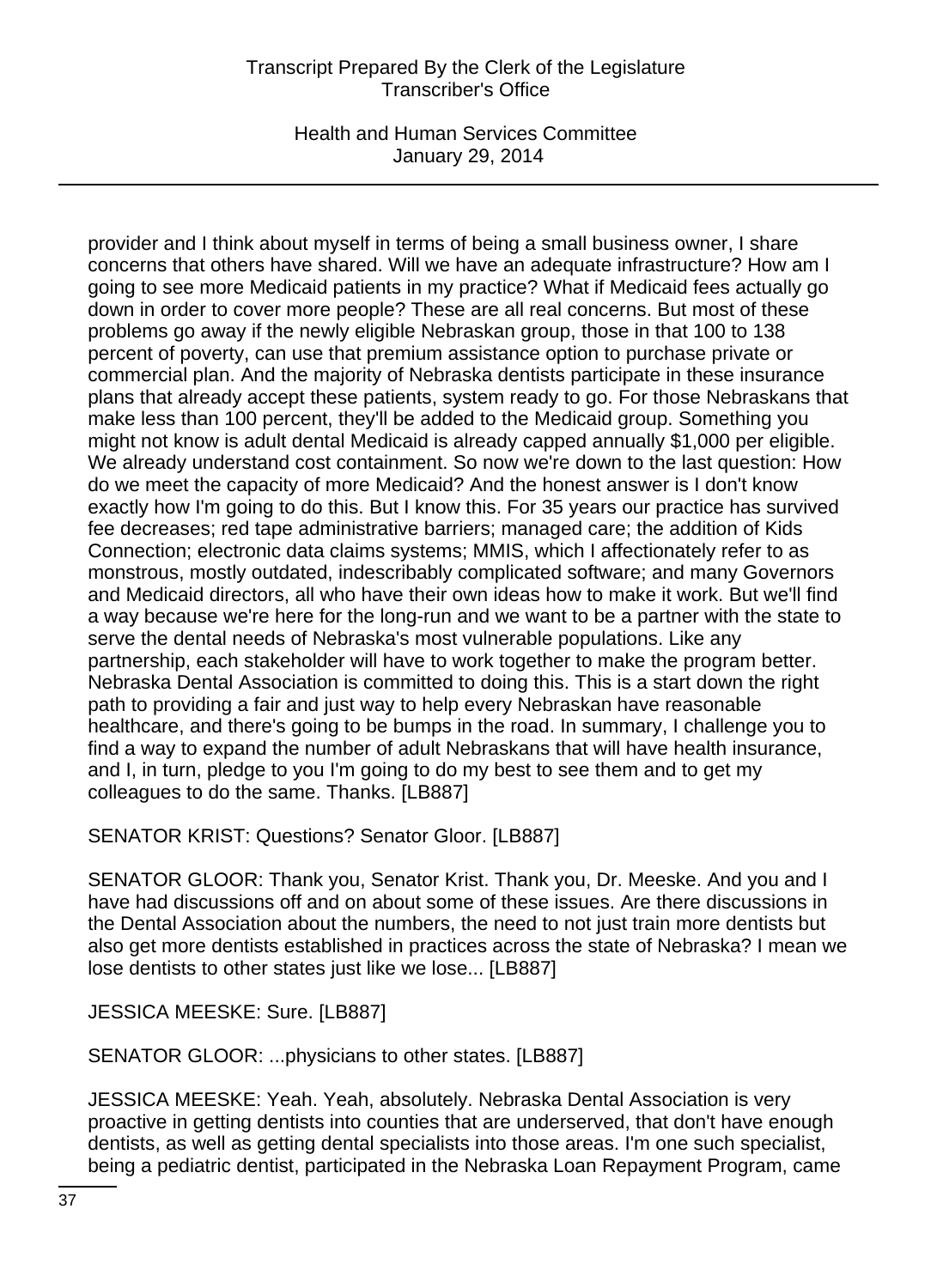Health and Human Services Committee January 29, 2014

down last year, testified on that bill. So there's a number of things that we're doing. There's also many creative ways we're trying to get more dentists to increase their capacity to see Medicaid. One of the things you're going to hear about in the future is Nebraska Dental Association recently passed an expanded proposal for allowing nondentists, such as hygienists and assistants, to be able to do more in the practice setting. We're at the point we're getting ready for a 407 application, but, as we've learned, we need to get our ducks in a row and try to come to some agreement before we come and ask you for anything. [LB887]

SENATOR KRIST: Please. [LB887]

JESSICA MEESKE: So there's quite a few things. [LB887]

SENATOR KRIST: Please. (Laughter) [LB887]

SENATOR GLOOR: That takes care of one question I was going to ask. So I'll give you an underhand and you can hit this one over the fence, I'm sure. What difference, and it should be known that you're one of those dentists who actively seeks patients in need, kids obviously, that are Medicaid, Medicaid-eligible, or charity cases. So you do put your actions...you walk the talk and so... [LB887]

JESSICA MEESKE: Thank you. [LB887]

SENATOR GLOOR: ...you have a lot of credibility with me on these issues. What difference would it make in your practice, in terms of the children that you see, if we were more aggressive in our fluoridation? [LB887]

JESSICA MEESKE: Oh. Well, fluoridation is the number one, most cost-effective way to reduce dental disease and, you know, Medicaid costs. You know, for every \$1 that's spent in fluoridation, you're going to spend \$30 to \$40 preventing preventable disease, like tooth decay. So, you know, fluoridation is another one of those hot topics that we certainly want to come back with, but one issue at a time. And having lived through fluoridation on a local basis, both in Hastings and Grand Island, that's one you can only tackle about every five years because of the amount of energy and the political toll it takes on you and your family and your practice and all those things. But we're certainly committed to that. [LB887]

SENATOR GLOOR: Thank you. [LB887]

JESSICA MEESKE: Uh-huh. [LB887]

SENATOR KRIST: (Exhibit 37) I'd just use the opportunity to note that Nebraska Dental Association has also sent a letter of support for LB887. So thank you very much for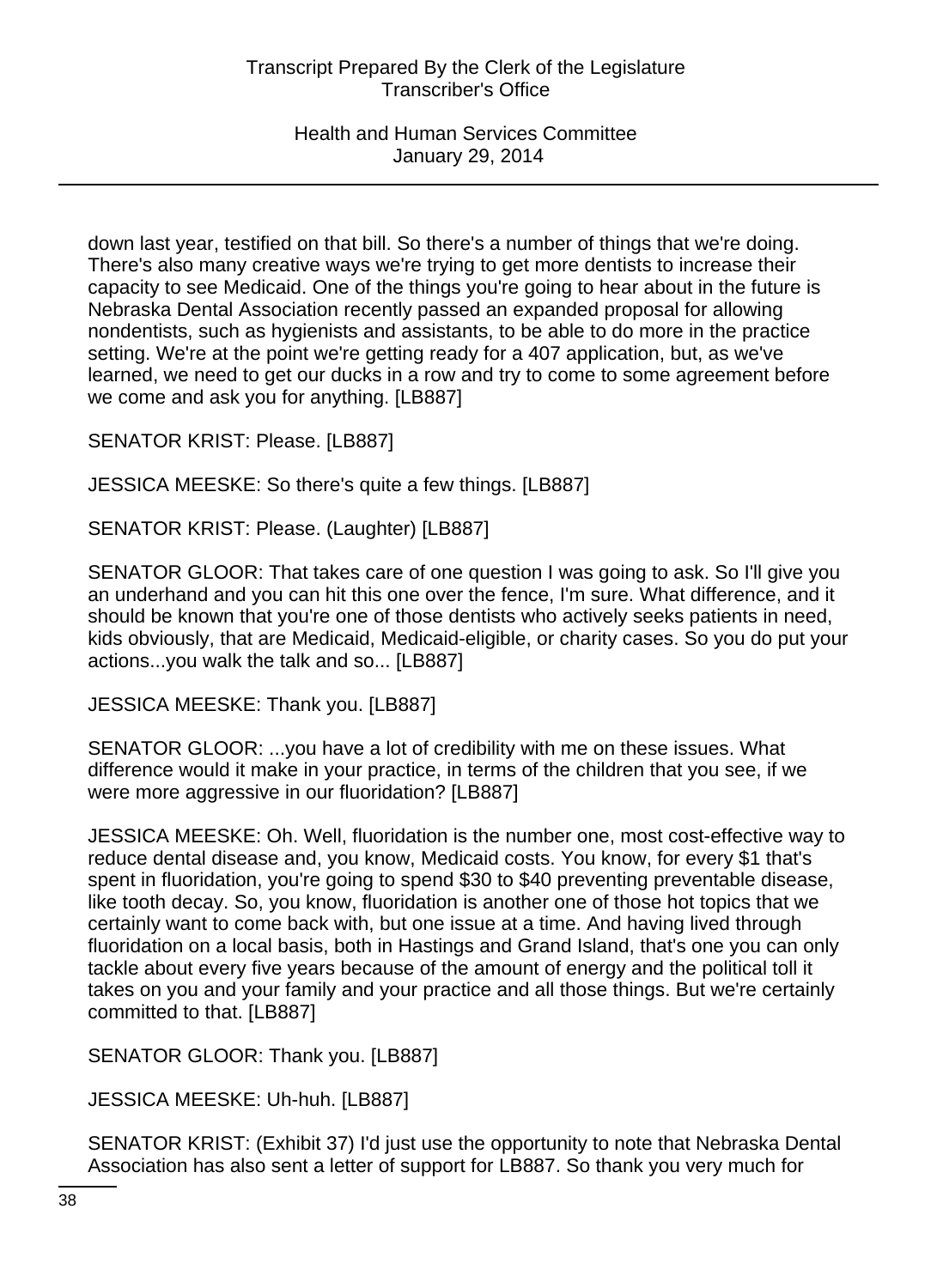coming. [LB887]

JESSICA MEESKE: Thank you. [LB887]

SENATOR KRIST: Thanks for what you do. Next proponent. Welcome. [LB887]

KAY OESTMANN: (Exhibit 23) Good afternoon, Senator Campbell, Chairman, and Senator Krist, members of the Health and Human Services Committee. My name is Kay Oestmann, and I'm speaking today for Friends of Public Health, which is an arm of the local health departments across the state. [LB887]

SENATOR KRIST: Kay, can you spell your name for us. [LB887]

KAY OESTMANN: Oh, I'm sorry. [LB887]

SENATOR KRIST: It's all right. [LB887]

KAY OESTMANN: Kay, K-a-y, Oestmann, O-e-s-t-m-a-n-n. [LB887]

SENATOR KRIST: Thank you. [LB887]

KAY OESTMANN: We support LB887, which is to adopt Wellness in Nebraska, the Wellness in Nebraska Act. Most of what I want to say has been said already, but across our state the health departments are faced with finding ways to access care for low-income adults who don't have healthcare coverage and have serious healthcare problems. They're hardworking community members who sometimes work two or three jobs, face almost insurmountable problems to independently meet their basic needs and keep their families intact. Rural pride is evident throughout Nebraska. We've also learned that public health is...we know that public health is based on a science, and the research has shown that access to preventive care reduces healthcare costs for the entire health system. Prevention is one of the best methods of controlling costs, such as fluoride. People who lack access to preventive healthcare tend to have more serious healthcare needs and, thus, create greater costs and burdens on the healthcare system. These individuals may then be admitted to hospitals. They're stabilized and then they're discharged without adequate resources to complete recommendations or follow up on appointments or prescriptions. When I was preparing this testimony, I talked to the local health directors and asked them to send me some examples of things that were going on in their districts. I was deluged, you know, with stories that, you know, just made me...kept me awake at night thinking about, you know, what can we do? I have highlighted four that I would like to share with you from various parts of the state. Mary is a single parent of four in central Nebraska, who works full-time and has an income of 89 percent of the federal poverty level and is not eligible for tax credits, making premiums unaffordable, and yet she does not qualify for Medicaid. She works to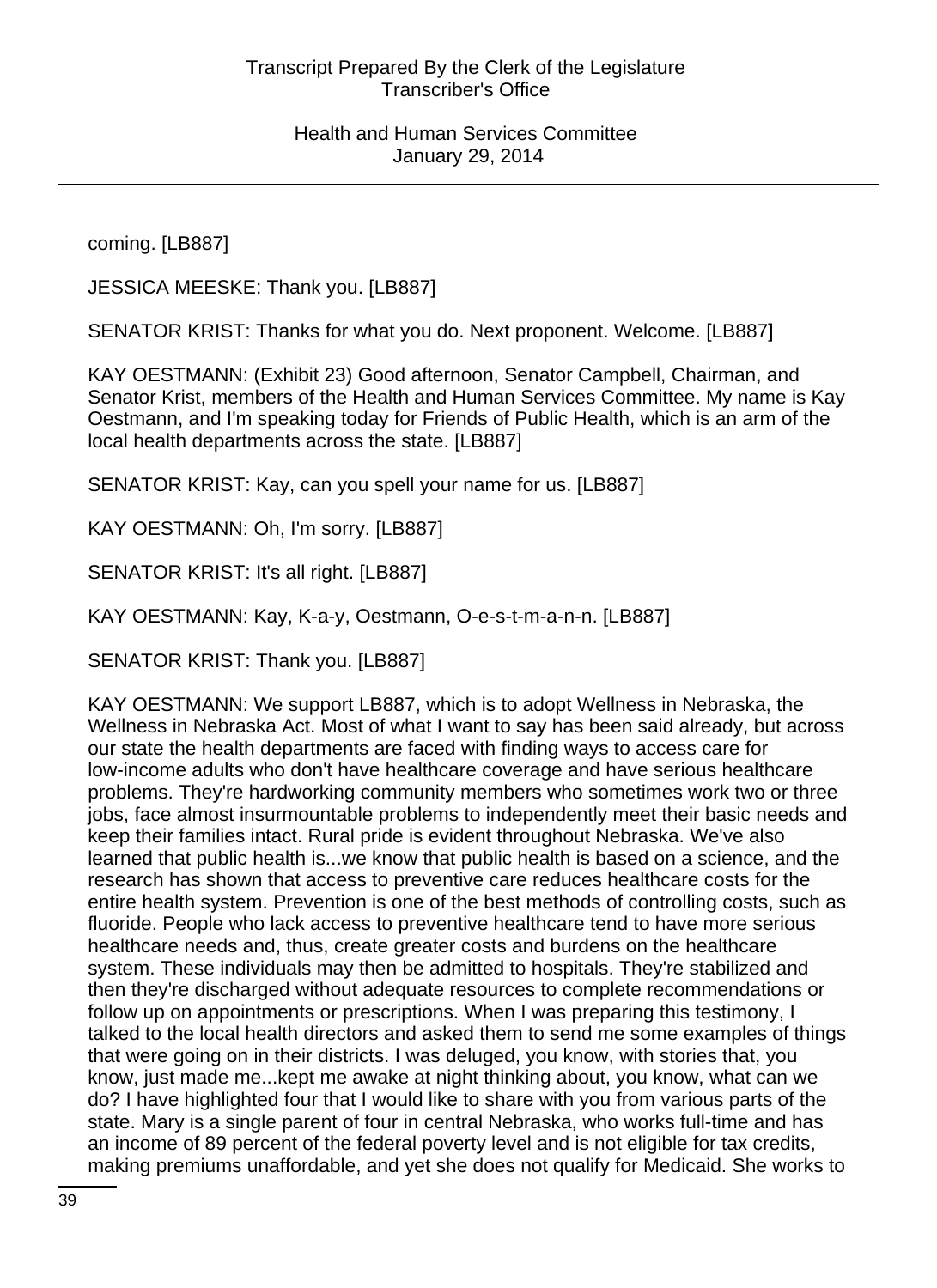Health and Human Services Committee January 29, 2014

help hundreds weekly to figure out their options while she has no coverage for herself. Justin lives in southwest Nebraska and he's self-employed--he has a landscaping business--with four children, one of whom has special needs. He and his wife tried to access insurance through the Marketplace, but they fall into the gap. Susan is a 43-year-old, single mother of one who lives in western Nebraska. She worked for a community college as an educator in two different departments. Since she worked in two different departments of the college, she wasn't eligible for benefits. It's somewhat ironic that the major focus of her work has been assisting people in her community to obtain an education so they could seek gainful employment. She suffered a major illness and received charity care through UNMC and Great Plains Medical Center and other medical facilities. Many bills also ended up in collections. She falls into the gap. Linda, who is a nursing assistant, lives in northeast Nebraska and works at a local nursing home and earns \$9 per hour. Her child has health coverage but Linda has no health insurance coverage. She pays rent, utilities, phone, gas, vehicle insurance, car payment, day care, and groceries on an income that puts her in the gap for accessing healthcare coverage. Currently the cost of uncompensated care is passed on to Nebraskans and businesses in premium rate increases while additional costs are paid by the state and counties. Coverage under the new program will reduce the amount of uncompensated care, thereby reducing the cost shift for insurance premiums. The bill will provide a means for 54,000 Nebraskans to access preventative care and ongoing healthcare. And as I started, the local health departments, Friends of Public Health support LB887, the bill to adopt Wellness in Nebraska Act, and we encourage you to do the same. Thank you. [LB887]

SENATOR KRIST: Thank you, Kay. Any questions for Ms. Oestmann? Thank you for coming. [LB887]

KAY OESTMANN: Thank you. [LB887]

SENATOR KRIST: Next proponent. Welcome. [LB887]

JOHN CAVANAUGH: (Exhibit 24) Senator Krist, Senator Campbell, members of the committee, my name is John Cavanaugh, J-o-h-n C-a-v-a-n-a-u-g-h. I'm the chief operating officer of the Holland Children's Movement, and we are also members of the Nebraska Children's Health Alliance. The Holland Children's Movement, founded by Richard Holland and directed at finding solutions for children and families in poverty, is directly engaged in support for the Wellness in Nebraska Act, LB887. And I'd like to commend Senator Campbell and the cosponsors, Senator Howard and Senator Crawford, for your persistence in keeping this act effort alive. I want to make two points that I think are important and haven't been really emphasized and primarily focus on the children. There are 27,000 children in Nebraska who are uninsured. Now most of those children are eligible for CHIP or Medicaid coverage, but they are in families that are not insured. Those 55,000 uninsured people in the Medicaid gap have children and their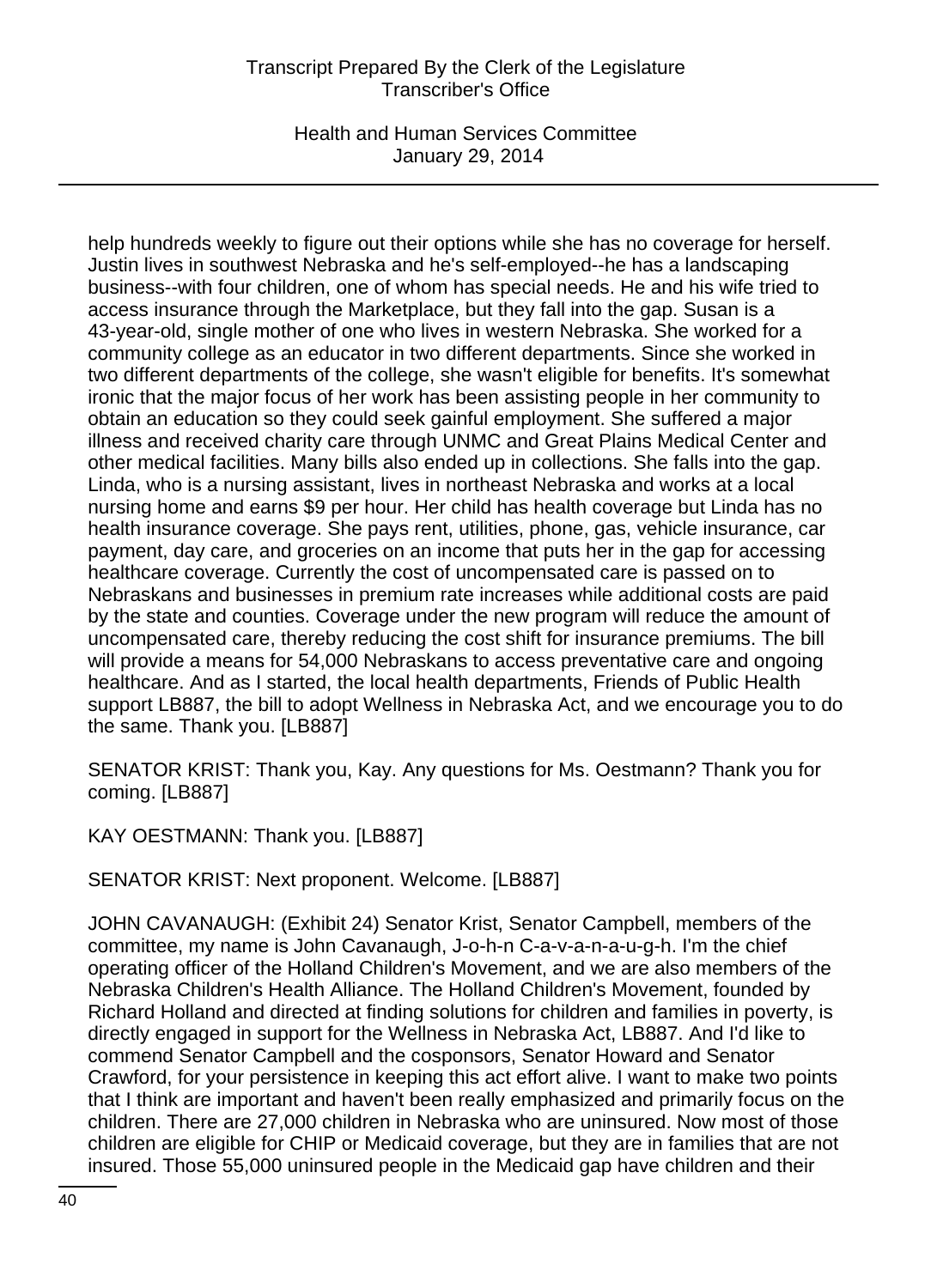Health and Human Services Committee January 29, 2014

lack of familiarity and lack of ability to access...on how to access medical care directly impacts those children. So as you proceed through with the consideration and arguments in favor of the Wellness in Nebraska Act, I think it is important. That's a very big number, 27,000, and it's growing. Two years ago it was 25,000. So as we've seen the population in the gap grow, we've also seen the number of children that are in those families also grow. I've also provided you in the handouts, in the handout, my written testimony but a chart that was put together by research through Voices for Children, who does an outstanding job, and it does focus on the financial conditions of those families in the gap with incomes between \$13,000 with a family of four and \$23,000 and a family of four. And what it dramatically highlights is the lack of an alternative, an economic alternative, to secure healthcare coverage in the Marketplace. And that's really the essence of what you're dealing with. I want to commend Senator Campbell again for bringing a truly Nebraska solution. And I think that the head of the Medical Association earlier described this as a win-win-win situation. It's certainly a win situation for those uninsured Nebraskans in need of healthcare. It's a win situation for the taxpayers of Nebraska. It's a win situation for the providers of healthcare in Nebraska. And it's actually a win situation for the entire economy and health of this state. So I'm pleased to be here and to offer our support for the Wellness in Nebraska Act, LB887. Thank you. [LB887]

SENATOR KRIST: Thank you for your continued public service, John, and also a special thanks to Mr. Holland and the group for taking on a new endeavor. It is always inspiring to watch those folks who come forward when there's a cause, so thank you very much. And I guess you don't want to take any other questions, so... [LB887]

JOHN CAVANAUGH: Oh. (Laughter) [LB887]

SENATOR KRIST: I'm just kidding. [LB887]

JOHN CAVANAUGH: I'm happy to, but... [LB887]

SENATOR KRIST: No, that's fine. [LB887]

JOHN CAVANAUGH: ...John will answer them. [LB887]

SENATOR KRIST: Okay. You're on the hot seat. Welcome. [LB887]

JOHN HANSEN: (Exhibit 25) Good afternoon, Vice Chairman Krist, members of the committee. For the record, my name is John Hansen, J-o-h-n, Hansen, H-a-n-s-e-n. I'm the president of Nebraska Farmers Union. We are the second largest general farm organization in the state. We have over 6,000 farm and ranch family memberships and all the folks that come with that. We work to ensure the economic well-being and the quality of life of family farmers, ranchers, and members of the rural community. This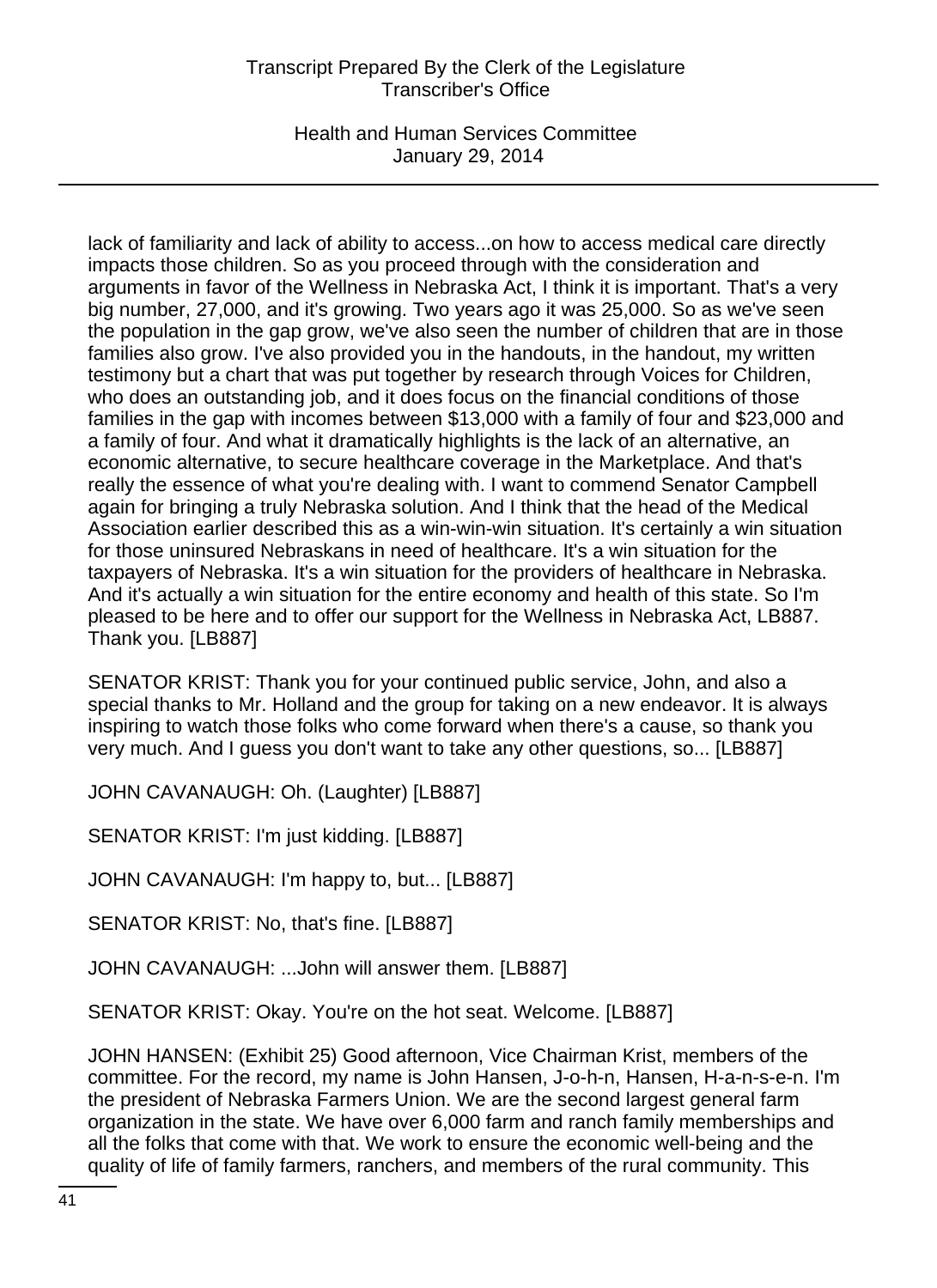Health and Human Services Committee January 29, 2014

issue is a two-for-one issue. This is not only the quality of life. It is also the economic well-being of not only our farmers and ranchers but also the members of our rural community. We have a lot of working poor in rural Nebraska. We provide services and have been in the business of helping our folks when things don't go well. We are celebrating our 30th year this year of the Farm Crisis Council, the longest continuous-serving farm crisis hot line in America. We are one of the founding members, along with the Methodist Church and Interchurch Ministries. We help folks in their time of crisis. And what we find over and over again is that the uninsured medical incident that happens becomes the primary precipitating event that then sets off a chain reaction of nothing but trouble and misery. And so we are in a very dangerous profession. Half of all of our insured members get their insurance through single policies. That has been a minefield because it's the easiest way to isolate folks out with preexisting conditions. It's also the easiest way to stick their heads in a stanchion and tail them up and stick them with higher and higher rates once they ever have a claim. So we have folks that have gone 15 years without a claim, have one simple claim and then their policy is off to the races under that situation. And so what happens then when folks are in that situation where they have that medical condition and either that body part is not covered or they don't have insurance? Well, that's when we start running up huge bills in the medical system and then we start liquidating capital assets, including depreciated out farm equipment, and we liquidate land bought at lower levels. And so the doctors and the hospitals and all of the research and all of the labs and everybody else gets their money mostly covered. And then comes the IRS and they are our new partner, and then all of a sudden you've got capital gains liability and you don't any longer have the assets to be able to liquidate to cover it. And so we see time after time that chain of events that starts with uninsured medical situations and it is the number one leading cause, in our view, of farm bankruptcies. So it is not a minor issue for us. If you will read the special orders of business that our members put together at our last state convention, which was our 100th, it is dripping in the one thing that we always encourage our members not to do when they do special orders of business, which highlights a yearly topic of focus for our organization, is they jammed it plumb full of numbers. But when you read it, it is also plumb full of passion. And so our folks view this issue as both a good neighbor and a civic responsibility issue, and they also view it as an economic necessity. And so let's talk just a bit, if we could, about a couple things that we haven't talked about for the most part this afternoon--the relative world of cost-share rates. So I suspect if Senator Watermeier and I were to get together, and we both have backgrounds in natural resources through natural resource district service, we work also with agriculture, I work with economic development. Any time you beat a 50 percent cost-share rate, it's a good day because an awful lot of federal funding does not get much past 50 percent. I've put together a lot of projects that were a third, a third, third, and so...local, state, national. So when you get a cost-share rate of 90 percent after it comes down from 100 percent, that is about the best cost-share rate you could possibly hope for in order to deal with a problem that is real and for which there are no other known solutions on the table. This is it. This is the best train coming out of town. We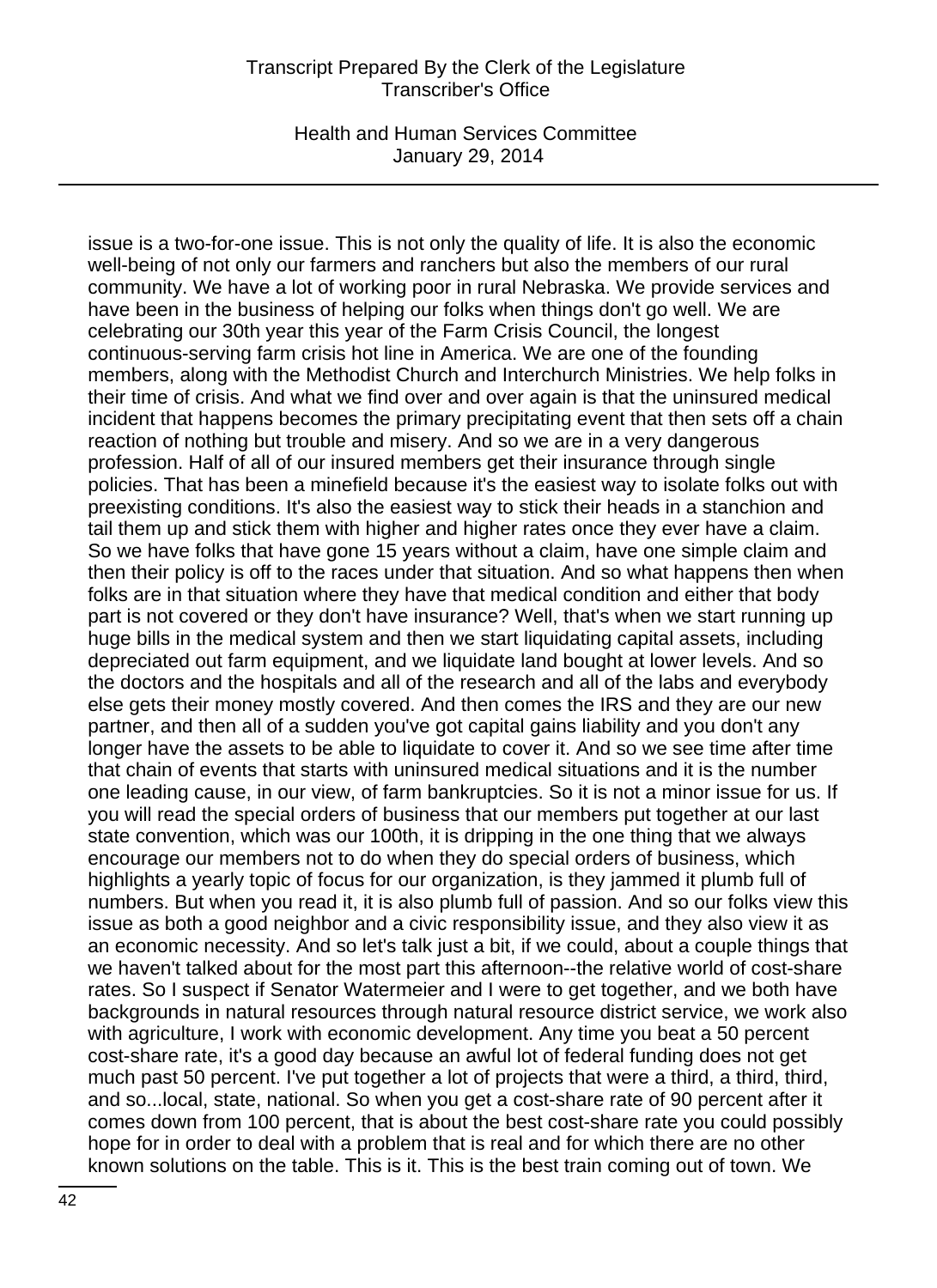encourage you to support LB887, and I'll be glad to answer any questions if you have any. Thank you. [LB887]

SENATOR KRIST: Thank you, Mr. Hansen. Any questions for Mr. Hansen? Thank you so much for coming. [LB887]

JOHN HANSEN: You bet. Thank you. [LB887]

SENATOR KRIST: Next proponent. Hi. [LB887]

JAMES GODDARD: Good afternoon. [LB887]

SENATOR KRIST: Welcome. [LB887]

JAMES GODDARD: (Exhibit 26) Thank you. My name is James Goddard. That's J-a-m-e-s G-o-d-d-a-r-d, and I'm the director of the Health Care Access and Economic Justice Programs at Nebraska Appleseed. Nebraska Appleseed is a nonprofit organization that fights for justice and opportunity for all Nebraskans. I'm having my testimony, written remarks, handed out, but I'd like to actually talk about something else. We were just made aware that there was additional information posted by the department about a new draft or an update to the draft of their Milliman report, which would discuss costs associated with LB887. Obviously, there I can't hand you that report and I haven't had a whole lot of time to digest it, but from what I understand about it, we do have a few questions about different pieces of it. There's an estimate of a significant increase in the number of eligibles in there. That would be, I think, nearly twice as high or certainly higher than the Legislative Fiscal Office report. The other question I had about that was the bill requires an actuarial study, as I understand it, to look at who these folks are who might be coming on to the program, what their health status is, so we can get some sort of estimate of what the costs might look like. Obviously, that hasn't happened yet because the bill hasn't been passed. But a study, as I understand it, could not have been done. So I wonder about some of the accuracy there. As I understand it, this also would assume 100 percent participation in the program. You know, we'd obviously love to see 100 percent participation in some of these programs because that means folks are getting healthcare. But in past reports, Milliman itself has stated 100 percent participation is really not likely to happen. Possibly more important is that some of Milliman's estimates have been questioned in the past. They've always been an outlier in some of the things that I've looked at in comparing to national experts, local experts like UNMC, right here in the Fiscal Office, which has had uniformly lower estimates. So with that, I just want to, as I said, I wish I could give you more information than that at this point. Those are some of the questions, but I want to underscore the importance of this bill even if it does cost more than LB577. This is a bill that creates a plan that's unique to our state. It's going to cover thousands of people that otherwise are not going to be able to get health insurance coverage. It utilizes the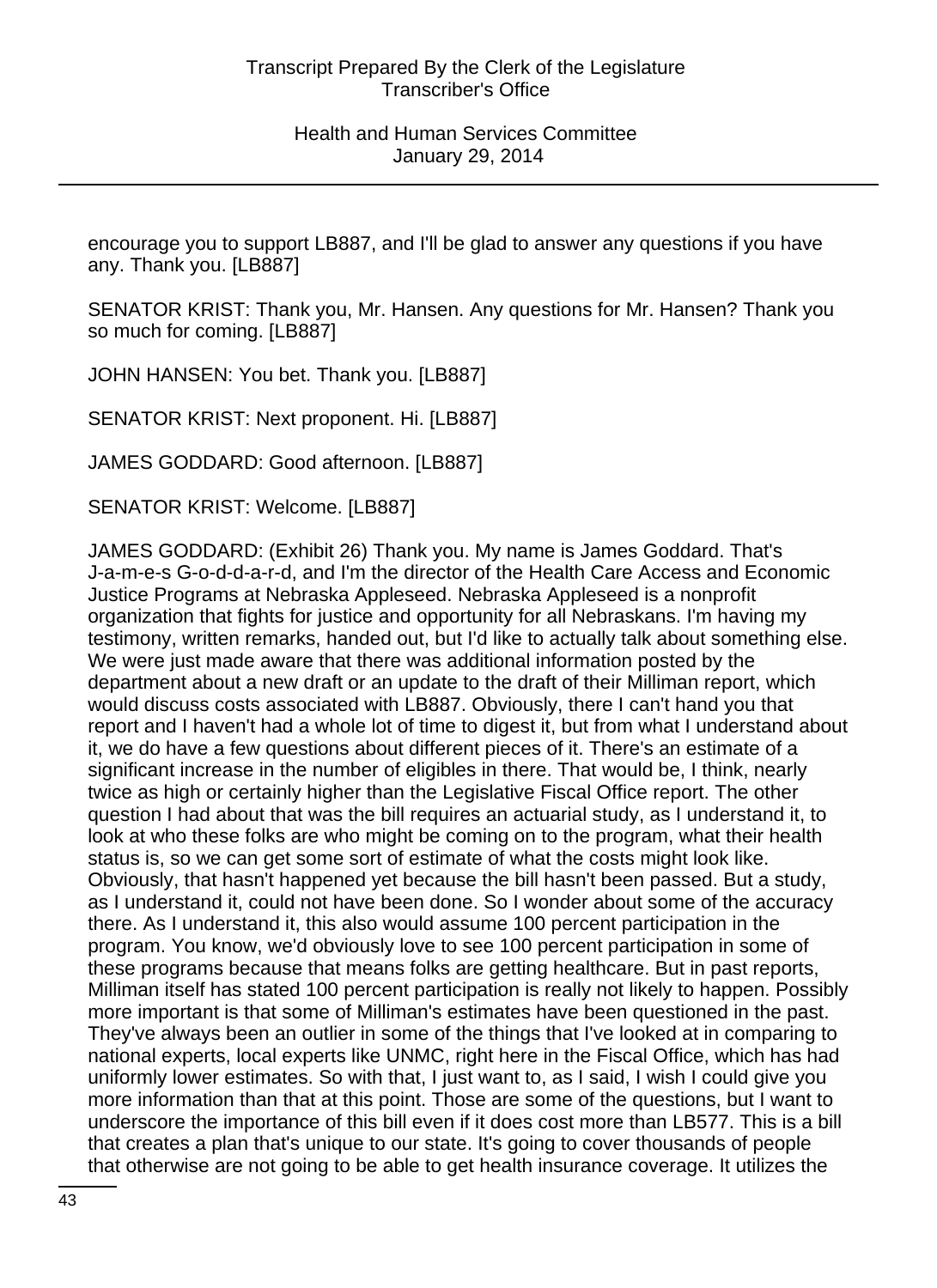private market. It brings innovation to our healthcare system, and it ensures enrollees will take an active role in their healthcare. In short, this is the right thing to do for our state. And we're going to be leaving out thousands of people who are going to have no alternative if we don't move ahead with this bill. So we fully support LB887 and would just like to say this is a win for our state, as others have said today. Thank you. [LB887]

SENATOR KRIST: Thanks for your testimony. It's a little bit of a question and a little bit of a comment. I'm sure it comes as no shock that the release of any kind of information from the department would happen when we are sitting here talking about the issue rather than being able to share it beforehand. I'm sure there's a reason why that happened, but neither here nor there. I have relied on your analysis, along with comparing it with the...what I would consider the other side of the analysis. And I would hope that you would come back to us, to the committee with your analysis of what the Milliman study actually does, first of all. [LB887]

JAMES GODDARD: We will absolutely dig into it. [LB887]

SENATOR KRIST: And my next question is the feasibility of actually doing what we're saying we want to do. You're always very systematically pragmatic about the way that you approach this. We're asking the administration to do things and establish a state plan that would go forward that would establish Wellness in Nebraska. You obviously heard the State of the State, so my question would be, do you think that moving forward now, with very little success with this administration, is wise, or would you recommend waiting until we actually make this a gubernatorial race issue and find out what the next Governor thinks about Wellness in Nebraska? [LB887]

JAMES GODDARD: I would not recommend waiting. I think that this is far too important to wait. And we've heard from so many people here today why this is so important to do now for the health of our state. Waiting would also forgo a considerable amount of dollars, 100 percent funding this year and the next two. So I think waiting is not an option. In terms of moving ahead with the waiver process, I am confident that the committee that will be created to negotiate this process with the department and with the federal government will do a really good job in coming to reasonable conclusions about one issue and other, and we'll be able to move this through to the place where the federal government will stamp their seal of approval on it. And lastly, I mean we do have...this is a unique Nebraska plan, as I said, but we're not in the dark on what the federal government thinks will be approved. And much of the content of this bill, although it is unique to us, has, you know, gotten a seal of approval from the federal government. So we know where we're going. So in short, I think we have to act now, and I feel confident that this can be moved ahead. [LB887]

SENATOR KRIST: So in layman's terms, we've seen CMS approve these kinds of plans from other states. We know that in most cases they are cost neutral and, therefore, no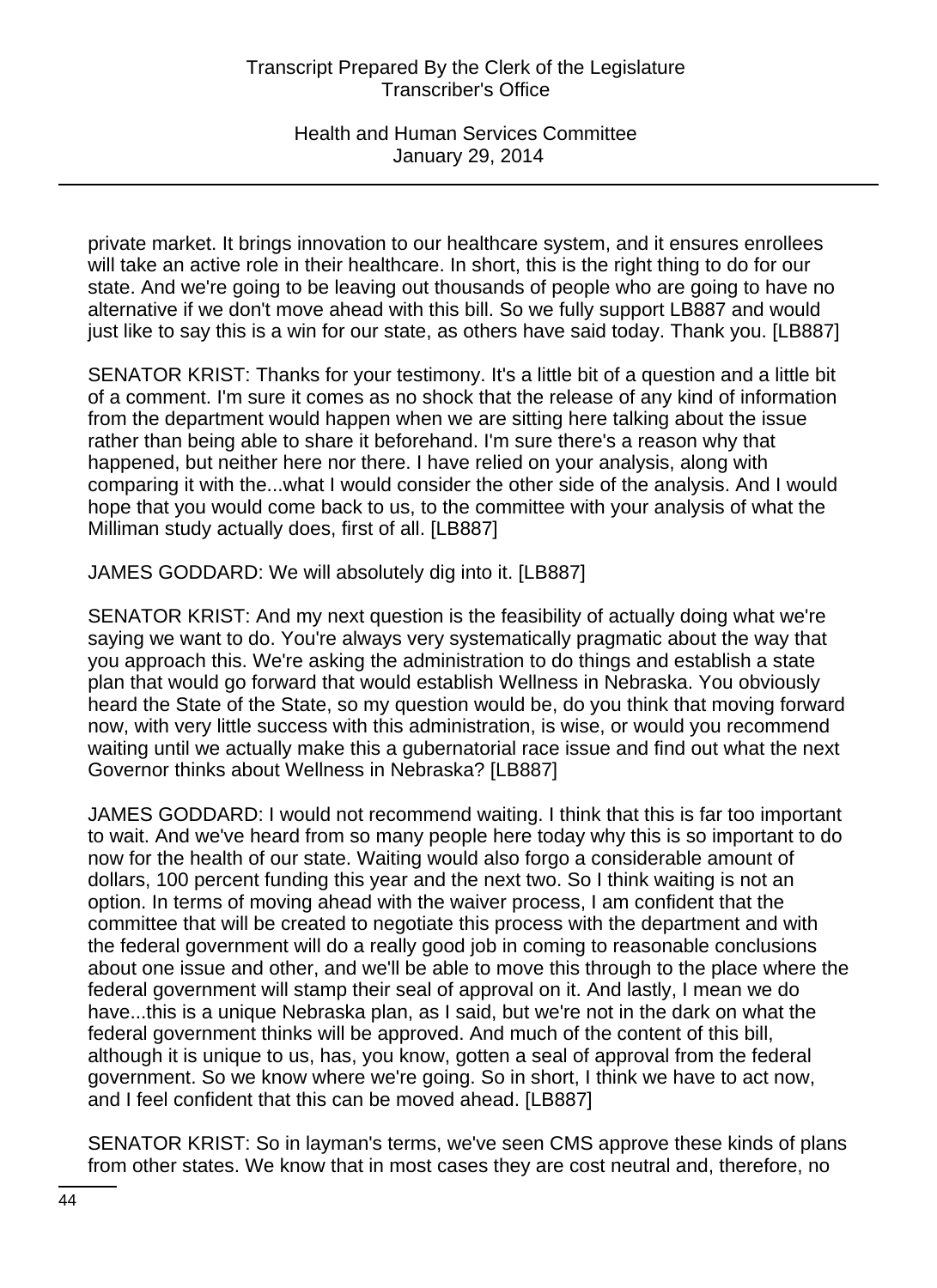reason why they would not approve. Is that...am I putting words in your mouth or is that accurate? [LB887]

JAMES GODDARD: I think it's accurate that we have a pretty good sense of whether...what they're going to say yes to and that this bill has a lot of that in it, in addition to some other really great things like innovations: patient-centered medical homes and other things like that. [LB887]

SENATOR KRIST: Thank you, Mr. Goddard. Senator Crawford. [LB887]

SENATOR CRAWFORD: Thank you. Well, one of...may not have enough time to dig into the new fiscal note, but I think even the existing one that we have talks about somewhere over 90,000 expected people eligible by 2020. Now you and other proponents tend to talk about 50,000 people that are in the gap that we're covering. So do you have any explanation for that gap between what we say now a lot of the estimates are, and we're talking about 50,000 people that we're talking about covering, and then a fiscal note that would be talking about over 90,000 people covered? [LB887]

JAMES GODDARD: If I'm remembering this correctly, and I looked at it quickly this morning, I thought that the fiscal note that was produced for this bill from the Fiscal Office indicated around the 53,000 mark... [LB887]

SENATOR CRAWFORD: For now. [LB887]

JAMES GODDARD: ...for now. And I also thought over time it was in the area of 60,000 or so. I could be wrong about the upper end of that. But I haven't seen a number from the Fiscal Office estimates over time that would put us into the, you know, 90,000 or upper numbers. But there could be someone that's following me that could better answer that than I can. [LB887]

SENATOR CRAWFORD: Thank you. [LB887]

SENATOR KRIST: Thank you, Mr. Goddard. [LB887]

JAMES GODDARD: Thank you. [LB887]

SENATOR KRIST: Next proponent. Welcome. [LB887]

MARK INTERMILL: (Exhibit 27) Thank you, Senator. [LB887]

SENATOR KRIST: Every time I see you, I think about my retirement fund. (Laughter) [LB887]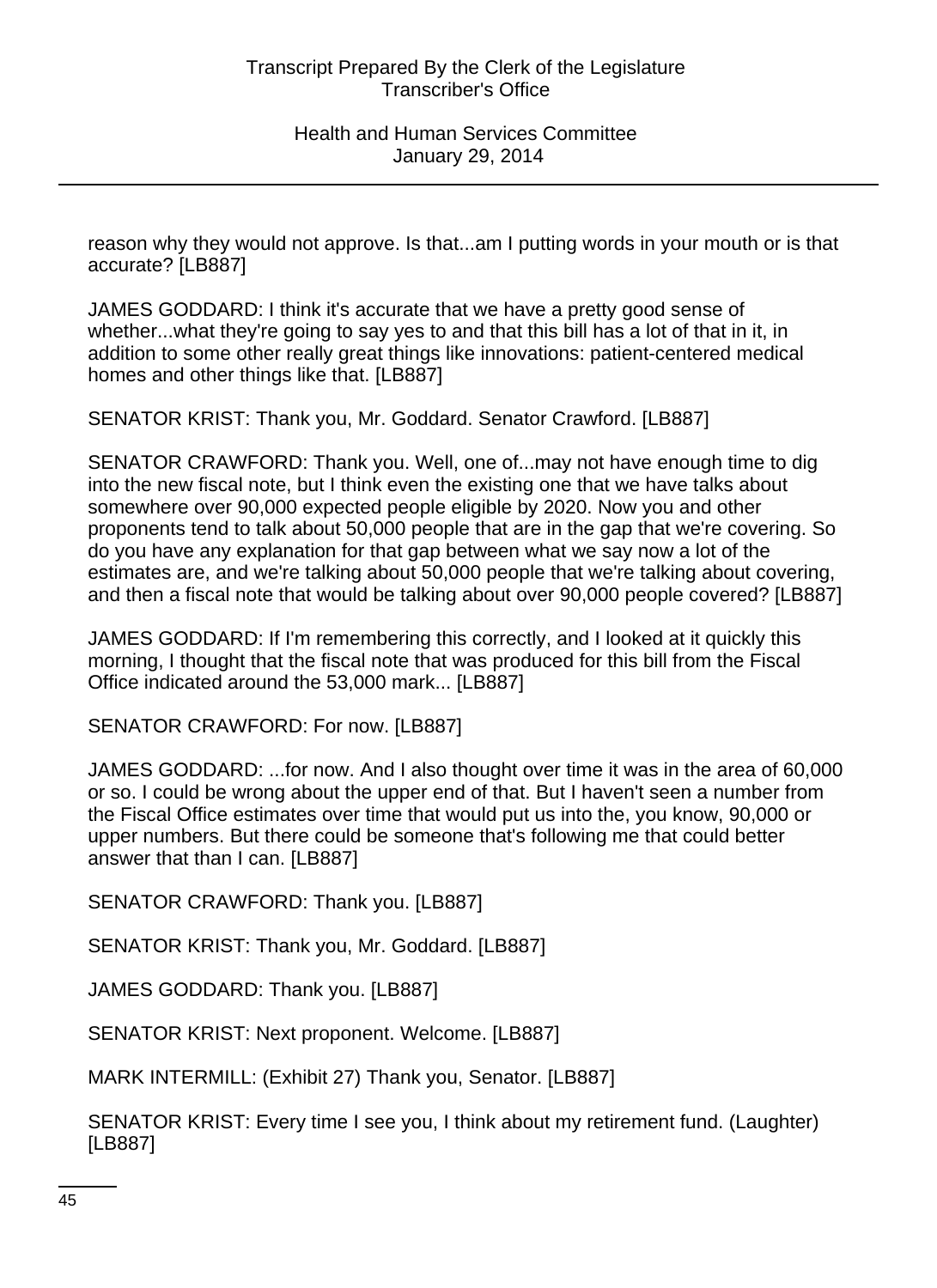Health and Human Services Committee January 29, 2014

MARK INTERMILL: Oh good. I'm glad we are having that effect. My name is Mark Intermill, M-a-r-k I-n-t-e-r-m-i-l-l, and I'm here today representing AARP. I want to briefly touch on three things, first of all, the reason why we need to do this. Secondly, I want to talk a little bit about the public opinion that AARP has, the research that we've done on that issue. And finally, I do want to touch on some of the fiscal issues. But the reasons that we need to do this you've already heard from Denise and Sarah and Oksana, and AARP has done a lot of presentations. I think we just have passed 100 that we've done around the state, and inevitably there's somebody at the presentation who falls into the coverage gap, and it's one of the most difficult parts of my job is to explain to them that they can't get coverage because their income is too low. And it's counterintuitive to them; it doesn't make sense. And quite frankly, it doesn't make sense to me, but that's the situation we're in right now unless we do something to fix it, which LB887 would do. We are also finding that it doesn't make sense to a lot of Nebraskans. We have, in late 2012, we conducted a poll of our members on a number of issues, including Medicaid expansion, and found majority support for Medicaid expansion. We also presented an alternative, if it can be shown that much of the cost can be offset by savings in other programs would you support it, and found that support went up to about two-thirds. Spring of last year we did another poll with Nebraskans over the age of 18. We expanded beyond the AARP age group, asked similar questions and found similar results. We found about 52 percent supported Medicaid expansion. And then if you added the additional piece of information that much of the costs can be offset, it goes up to about 62 percent. We lose some. We lose some support, but we gain quite a bit of support when you add that condition, which leads to the fiscal piece. I think the question about the numbers of individuals served, what we have seen in the census is that for Nebraskans who have an income below 138 percent of poverty who are uninsured, the numbers that we see are in the 50,000 to 60,000 range. In addition to that, there are about 20,000 Nebraskans who are in that income range that are currently purchasing insurance privately, on the private market. How they're doing that I have no idea, but that's what the census data shows. So that gets us to about 70,000 people. So I'm not sure where the 90,000 would come from unless there's some...we're expecting some transition from other coverage to expanded Medicaid. But the other part of the fiscal issue that I think needs to be stated is that we are forgoing a significant amount of funding for coverage of healthcare services for low-income Nebraskans. Seven hundred and fifty thousand dollars a day, plus or minus, is what we are deferring. And it's not like this is money that if we don't take it we don't have to pay for it. We're already paying for it in higher taxes, in terms of lost reimbursements through Medicare or Medicaid. The money is already going to Washington or staying in Washington. It's just a question of whether it comes back or not. So to paraphrase what others have said, this is a win-win-win situation. There's...I can foresee, I can think of no reason not to move forward on LB887 and provide Nebraskans that I encounter with frequency, who fall into this coverage gap, and give them a break. Thank you very much. [LB887]

SENATOR KRIST: Thank you, Mark. Any questions? Seeing none, thank you for your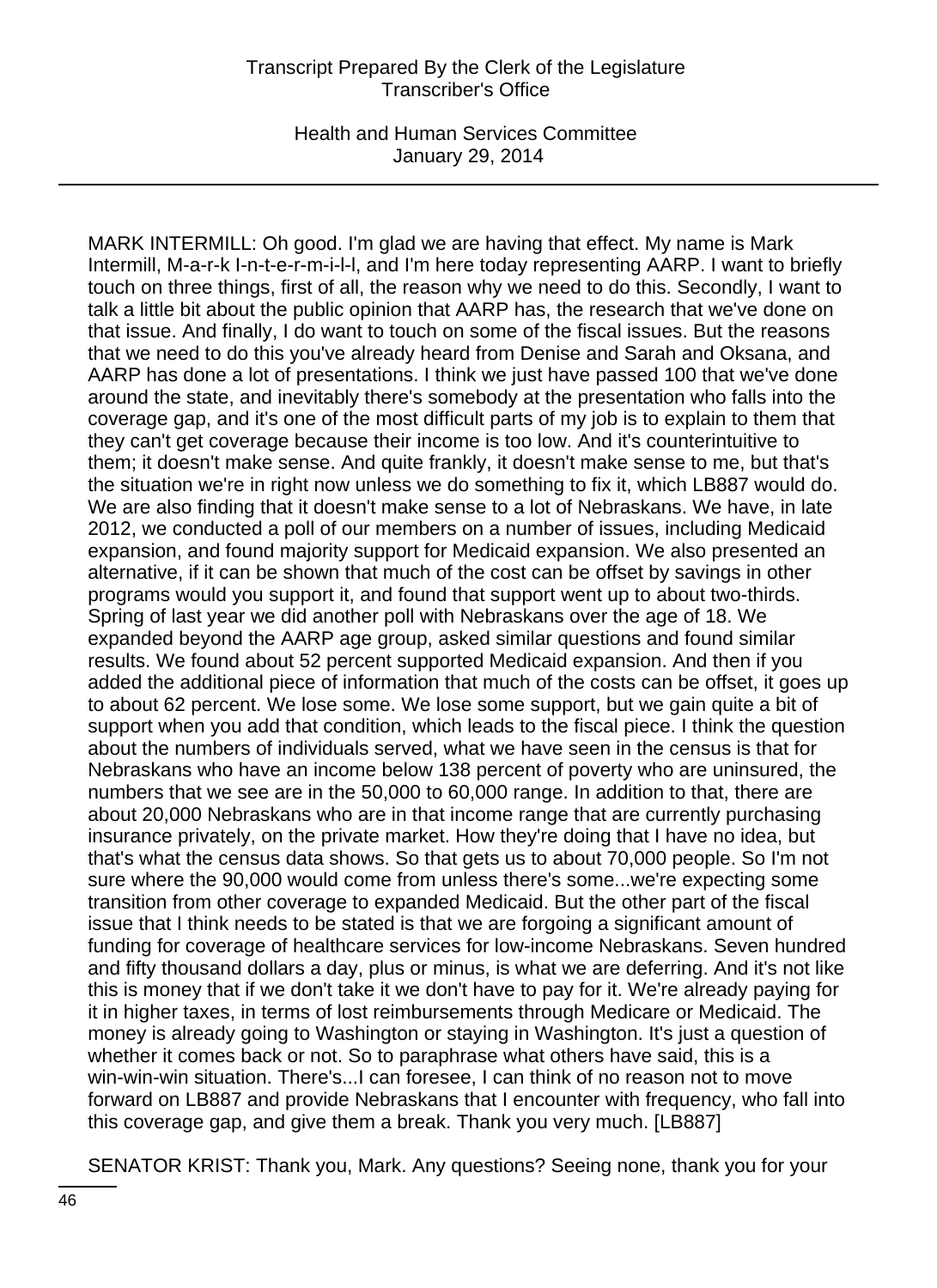testimony. Next proponent. Can I ask how many more proponents there are in the room? Okay, thank you very much. [LB887]

NANCY FULTON: (Exhibit 28) Good afternoon, members of the Health and Human Services Committee. My name is Nancy Fulton, N-a-n-c-y F-u-l-t-o-n. I'm a 34-year classroom teacher and I'm now serving as president of the Nebraska State Education Association. I'm here today on behalf of our 28,000 members that would include teachers, support staff, faculty, retirees, and we're in support of LB887 to expand Medicaid coverage to low-income working people. Being a leader in the education community, I see on a daily basis how a child's ability to learn is impaired when a child regularly brings unmet health needs to the classroom and, alternately, how healthy students thrive in a classroom setting. In a similar way, a parent's inability to access the healthcare they...can detrimentally affect their ability to work, to support their families, and care for their children. The WIN Act addresses important healthcare issues, and the affordability of these issues for many of the parents. It is the position of NSEA that even though the Wellness in Nebraska Act pertains to healthcare coverage of adults, that this significant legislation will lead to healthier classrooms and a healthier school system as a whole. Beyond students and parents, the passage of LB887 is important to the Nebraska school staff members as well. We know that without the passage of this bill around 1,000 elementary and secondary school employees within our state would fall within the coverage gap. There are over 2,000 employees of elementary and secondary schools who make between the 100 and 133 percent of the federal poverty level, and they would be positively impacted by LB887. These school employees include paraprofessionals, janitorial staff, transportation employees, maybe the food service workers, and all hardworking school employees. Finally, I'd like to address the argument that the WIN Act would take away from the funding for our schools and education system. We do not believe that this is the case, and because of this we stand in full support of the bill. The federal funding for this legislation is paid for in full through 2016 and never dips below 90 percent and, therefore, the federal funding makes up for the bulk of the funding for the healthcare provided in LB887. As I understand it, the state costs to pay for Wellness in Nebraska will come from savings to our current health spending in the state. The reality is, at the state level, we already pay for the healthcare of the uninsured Nebraskans through a multitude of healthcare safety net programs. By capturing and redirecting the savings from some of these programs, they will no longer be needed and we can pay for the state's share of the new program without funding for schools being impacted. And in closing, I would state that our schools are only as strong as the communities that surround them. As president of NSEA, this bill is a top priority because it supports families in order to build stronger communities and, thus, stronger schools. To build a better future for our children, there is no better investment than in education and the health of our citizens. Rather than pitting these two policy areas against each other, I believe that the areas must work hand in hand to build healthier communities and a stronger Nebraska. And thank you for your time today. [LB887]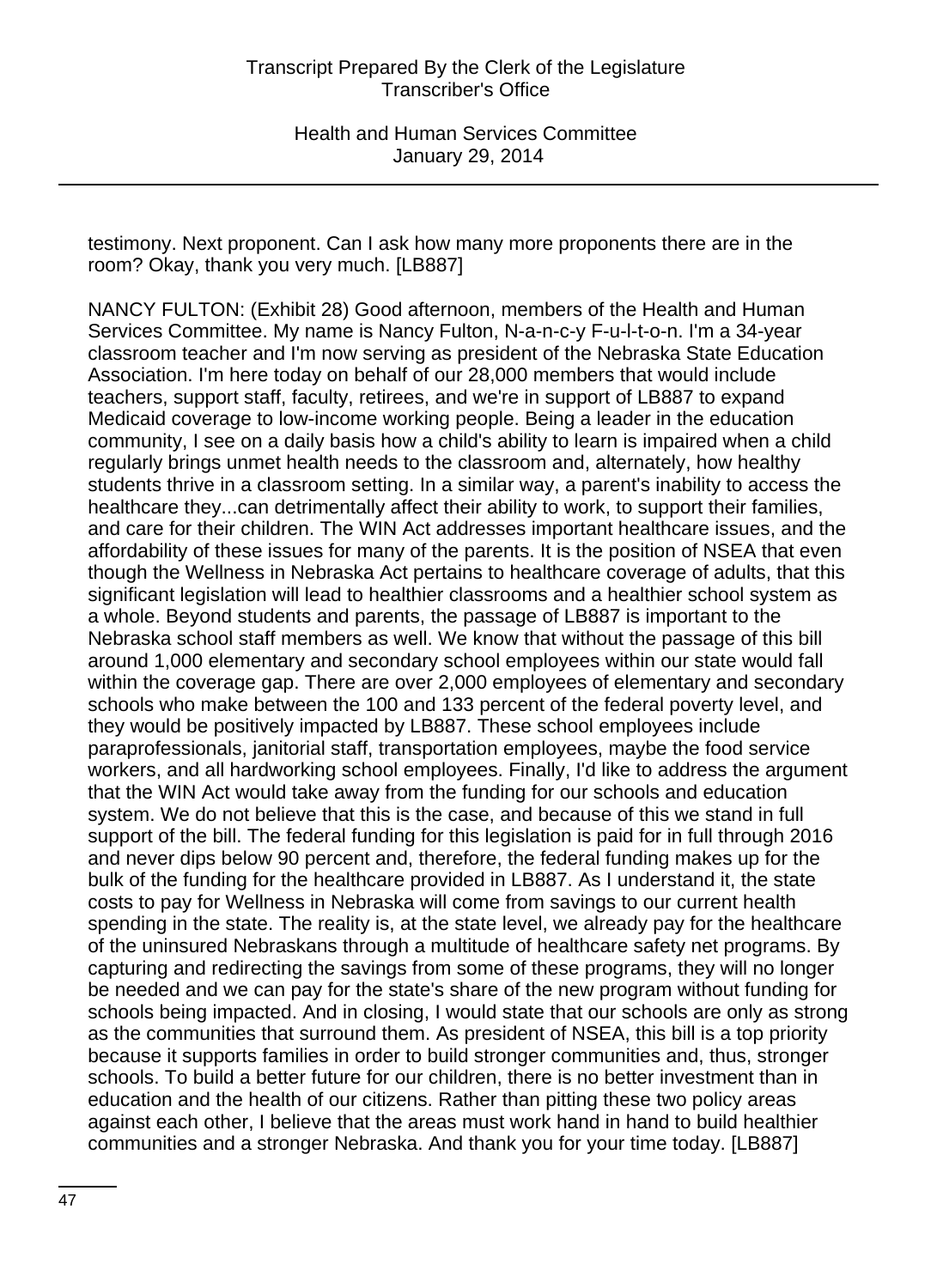Health and Human Services Committee January 29, 2014

SENATOR KRIST: I'd like to just state the obvious, because it's part of the Governor's pushback last year, and I know he said it again this year and you brought it up, that adding people to the list that need to be taken care of, at some point, when federal funding, if it goes away, should it go away, when it starts to decrease, that that amount of money would have to be cut from someplace. And of course, he says we're going to take it from TEEOSA. Should that issue come to focus, I know in 2009, when we made some very, very, very serious cuts, the teachers supported those cuts. If it comes to the point where health and wellness and WIN becomes an issue in out years, do you see the teachers and NSEA coming forward and saying it is an important thing and that the TEEOSA formula could again be affected because of the offset in funds, if it ever came to that? [LB887]

NANCY FULTON: As I understand it, from listening to Senator Campbell, I believe that is somewhat taken care of in the bill. But, yes, teachers support anything we can do for the wellness of our students. [LB887]

SENATOR KRIST: All right. We have the opt-out part of it, which would probably take care of that. [LB887]

NANCY FULTON: Right. [LB887]

SENATOR KRIST: But it's good to know and thank you, for the record, that NSEA will be there for us again if we have to do what we have to do. [LB887]

NANCY FULTON: We will. [LB887]

SENATOR KRIST: Senator Crawford. [LB887]

SENATOR CRAWFORD: Thank you, Senator Krist. And thank you so much for being here, Nancy, and for your testimony. [LB887]

NANCY FULTON: Uh-huh. [LB887]

SENATOR CRAWFORD: And I appreciate that you brought up the employees in the elementary and secondary schools who are covered. And one of the sheets that we had with the prior testimony was talking about how many there... [LB887]

NANCY FULTON: Uh-huh. [LB887]

SENATOR CRAWFORD: ...there really are in that category. And I think one issue that hasn't gotten as much attention is also related to something that Mr. Otto brought in clarifying that employers will not face penalties when their employees enroll in Medicaid coverage. So I know some schools have been worried about their paras or covering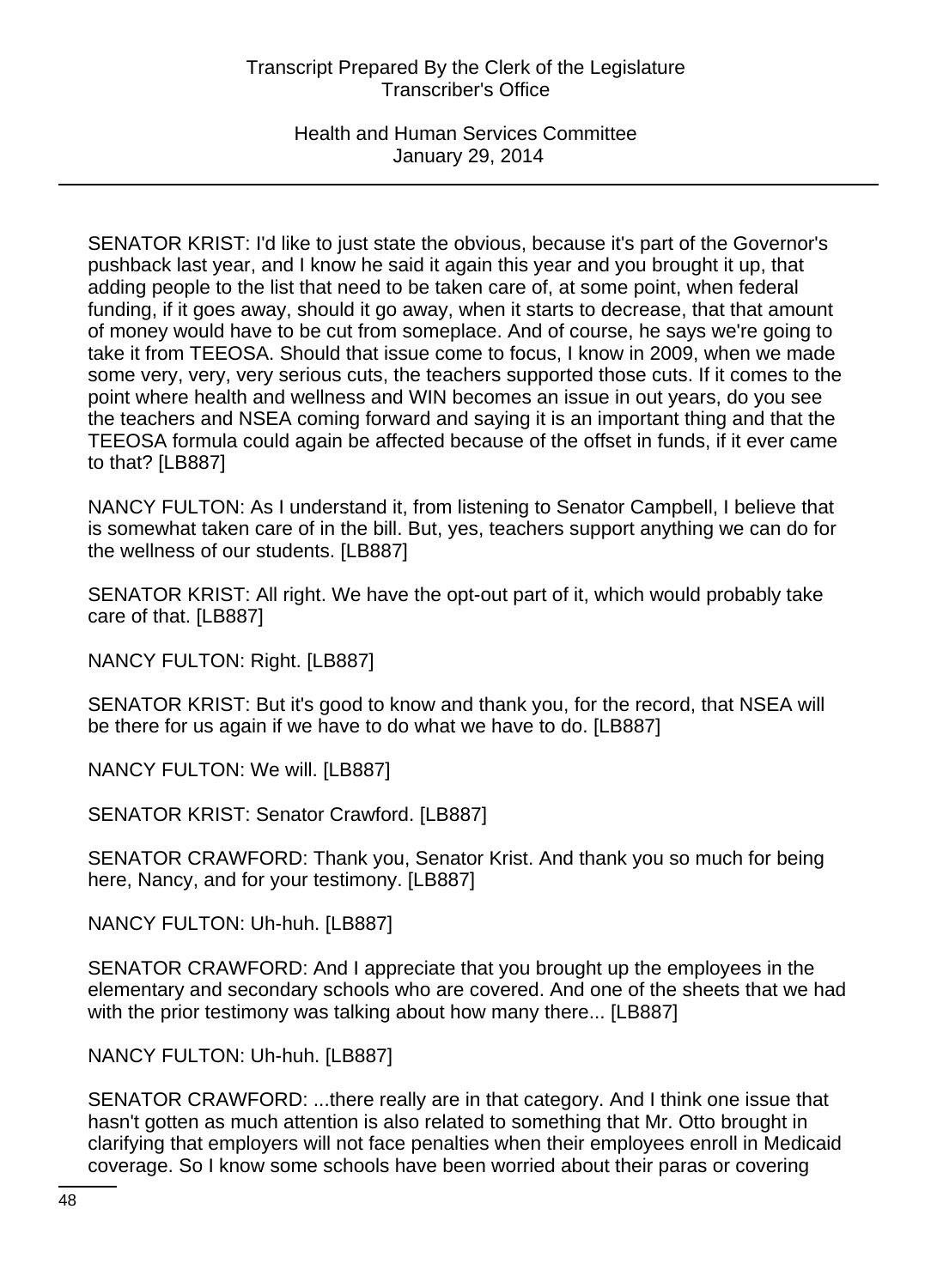paras. [LB887]

NANCY FULTON: Right. [LB887]

SENATOR CRAWFORD: But if we pass the WIN Act, those paras, janitors can then get coverage with WIN and the schools would not face any penalty, I don't believe, if they get...if they're getting that WIN coverage. So it's all another win for the schools in that way also. [LB887]

NANCY FULTON: So that would be a win-win-win-win. [LB887]

SENATOR CRAWFORD: I think so. Thank you. [LB887]

SENATOR KRIST: Thank you. [LB887]

NANCY FULTON: Thank you. [LB887]

SENATOR KRIST: Any other questions? Thank you for your testimony. Next proponent. Welcome. [LB887]

MICHAEL CHITTENDEN: (Exhibit 29) Thank you. Good afternoon, Senators. Thank you. My name is Michael Chittenden, M-i-c-h-a-e-l C-h-i-t-t-e-n-d-e-n. I'm the executive director for The Arc of Nebraska. The Arc of Nebraska is a support and advocacy organization with and for people with developmental disabilities and their families. We are a state-affiliated chapter of The Arc of the United States. The Arc of Nebraska is a statewide organization with 12 local chapters and approximately 1,000 members across the state. We strongly support LB887 that creates the Wellness Act in Nebraska. It serves as a catalyst for long-range planning and forethought into developing medical infrastructure in the state of Nebraska. This act will affect approximately 15,000 people with disabilities in the state of Nebraska that are currently uninsured. You have my written testimony. The rest of it is, quite honestly, duplicative. You've heard it all from everybody else that's testified before. So I would simply add that The Arc stands ready to assist the senators and this committee in any way possible to get this legislation passed. [LB887]

SENATOR KRIST: That was very nice of you not to repeat, not to be duplicative. We appreciate that very much. Any questions for Mike? [LB887]

MICHAEL CHITTENDEN: Thank you very much, Senators. [LB887]

SENATOR KRIST: Thank you, sir, for coming. [LB887]

MICHAEL CHITTENDEN: Have a good day. [LB887]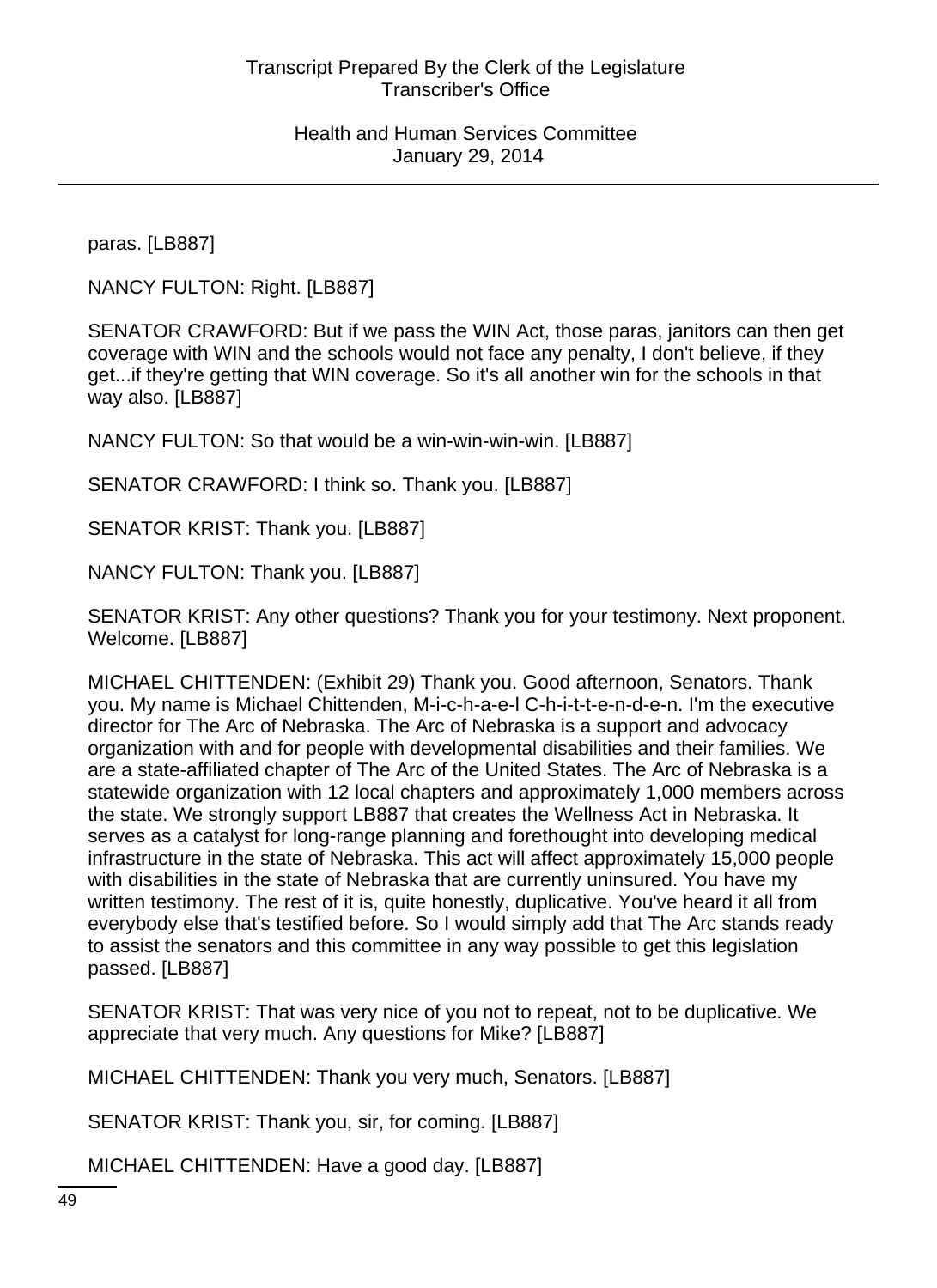SENATOR KRIST: You bet. Next proponent. Welcome. [LB887]

BRIAN MARY: Good afternoon. [LB887]

SENATOR KRIST: Afternoon. [LB887]

BRIAN MARY: My name is Brian Mary, B-r-i-a-n M-a-r-y. So many professionals working in this field and others have told their stories today and all of them so excellently. Not a one do I feel that I could equal in what I have to say. But this is for people frustrated by the lack of Medicaid expansion in Nebraska, and I feel that frustration. This lump on my neck, I don't know if you can notice it here, I've first noticed August or September and I thought it might be something related to some dental work I needed done, so I got the dental work done in October or November. I have dental insurance through my job, which I work 29 to 30 hours a week, but even then it's not free and often there are bills that still have to be paid. And I have a broken tooth here which I have to pay about still \$700 on the bill before I can get taken care of. But then after that, since I thought it was some infection affecting a lymph node, it hasn't gone away and it hurts and it burns and it feels like someone is punching me in the collar bone. So on February 7, I have an appointment at People's Health to get it checked on and I made that appointment December 4. So it's been about two months I've been waiting to find out. Now those who say that there's no need for the expansion of Medicaid or concerned about the uninsured say that, well, you can just show up to an emergency room and get everything taken care of. But that's not true. You can't get cancer screening. You can't get chemotherapy or radiation or any of the other things you need. The Emergency Medical Treatment and Active Labor Act of 1986 requires ERs to evaluate, screen, examine, and stabilize a patient, and the screening is to determine if a medical emergency exists. I don't even know what this is, certainly not a medical emergency, but someday it might be and then I would have to show up at the hospitals and, well, just give up on trying to be responsible for my medical bills. I don't want to run up medical bills, so I've been waiting for this People's Health appointment to get this looked at. Now the American Hospital Association says that \$41.1 billion in uncompensated care was given in 2011, so it's not that the hospitals don't give care. But their funding is being cut for providing that care and many hospitals are closing, many rural hospitals in many of the states that have not expanded the Medicare coverage...Medicaid. Excuse me, get that confused sometimes. And to hold education hostage to discourage support for the expansion of Medicaid shows nearly as much contempt for aid to education as aid to health insurance. And it would cost a lot of money to not expand Medicaid. It doesn't make any financial sense. I heard the Governor say there's nearly \$674 million in the state's Cash Reserves, yet it's, you know, tax cuts for income tax and property tax that are his priority rather than, I guess, aid to education as well as expanding Medicaid. Like I said, I don't know what's happening with this. Maybe it's nothing. I don't know. And I don't want to run up a lot of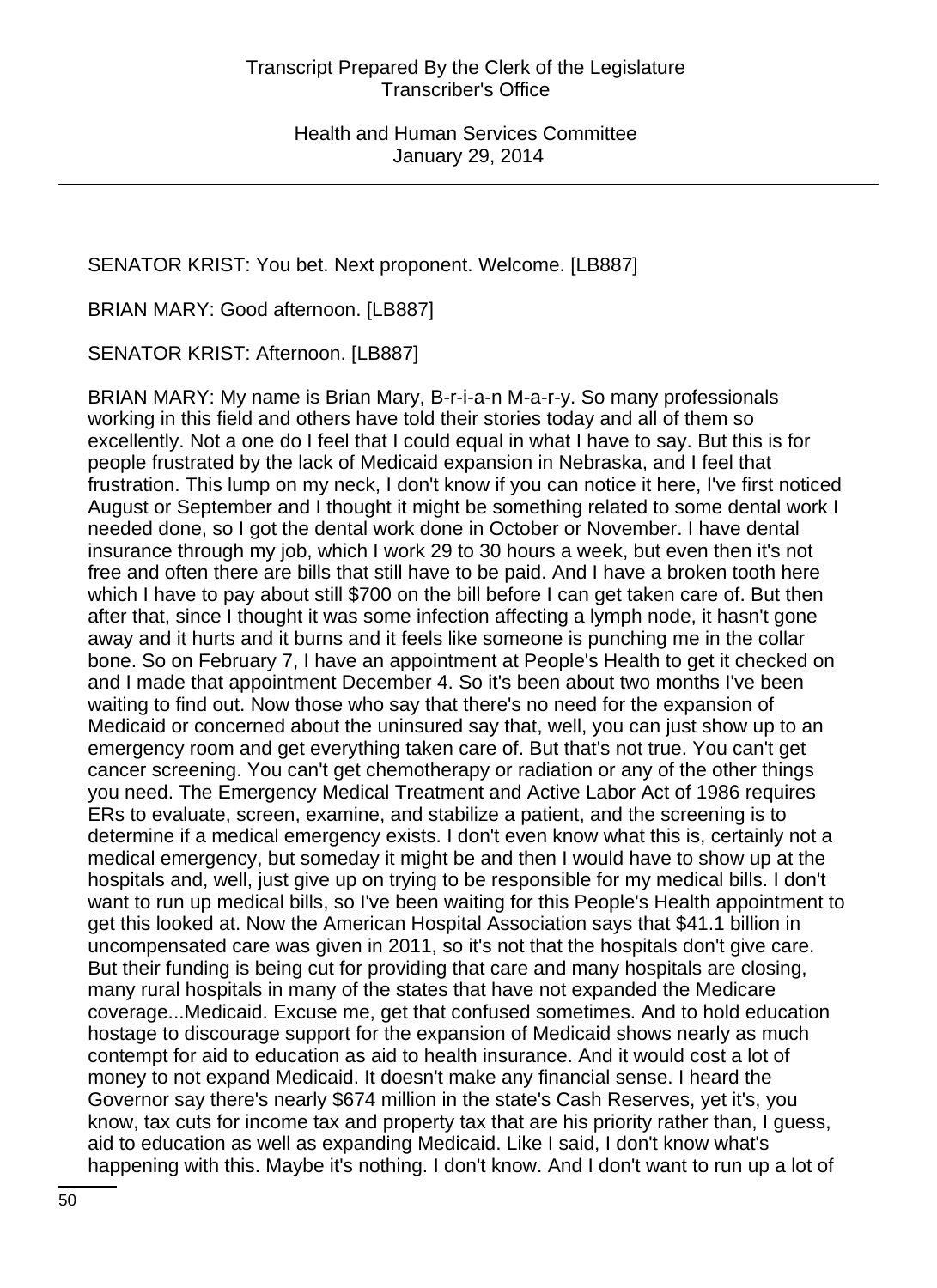Health and Human Services Committee January 29, 2014

bills at the hospitals and burden the taxpayers and all that. I try to be responsible. I'd sort of like to get things together, turn my life around, make things better, maybe be able to afford things like this. The past two and a half years I've been homeless. It's because I've cared more about paying for the storage than renting an apartment. Been sleeping in my van, and when it's gotten down to the teens or colder, have been on a friend's floor, paying them to stay there. Yet I've managed to hold on to my job and continue with all the other activities I engage in and keep a working vehicle, pay for some dental care. But now this is happening and, well, maybe my plans to turn everything around...I might not be able to do that; might be dying in some sort of way which would cause emergency rooms to feel they had to do something for me, maybe manage my decline until, you know, they have to dispose of me in some socially responsible way. So anyway, this has been kind of a ramble, I know, but in conclusion, and it's not been nearly as good as everyone who's been before me, but I must say I'm frustrated with the lack of Medicaid expansion in the state of Nebraska. And if I wasn't concerned with trying to liquidate all the stuff in storage, maybe I should just move to Colorado or Iowa or someplace that has it. Thank you very much. [LB887]

SENATOR KRIST: Thank you for coming forward. Any questions? Thank you. Thanks for your testimony. Next proponent. [LB887]

BRAD MEURRENS: (Exhibit 30) Good afternoon, Senator Krist and members of the Health and Human Services Committee. For the record, my name is Brad, B-r-a-d, Meurrens, M-e-u-r-r-e-n-s, and I am still the public policy specialist with Disability Rights Nebraska, the designated protection and advocacy organization for Nebraskans with disabilities. I am here today in support of LB887. LB887 would provide an opportunity for individuals who have traditionally been locked out of healthcare access to have a real chance at getting healthcare coverage. We support LB887 because, simply put, it increases access to vital healthcare coverage for thousands of Nebraskans who would traditionally find it impossible or difficult to obtain healthcare coverage otherwise. For many people with disabilities who are not able to access either traditional Medicaid or the insurance exchange, this is a real opportunity to maintain or improve their health status. Access to healthcare should not be relegated to those who are affluent, have employer-sponsored insurance, or are fortunate enough to have a health condition so severe--assuming that they meet the other criteria, for example, not being a childless adult--that they could potentially qualify for traditional Medicaid. It is false to assume that all Nebraskans with disabilities or who are medically frail are using Medicaid or would be covered under traditional Medicaid. Not all people with disabilities or those who would be defined as medically frail meet the current financial family size or disability-specific eligibility limits for traditional Medicaid. Thus, without LB887, many people with disabilities or who are medically frail would be left in the gap between current Medicaid eligibility and the insurance exchanges under the Affordable Care Act. The National Association of State Mental Health Program Directors notes that, "Many people recognize Medicaid as a program that provides coverage to the poor, but few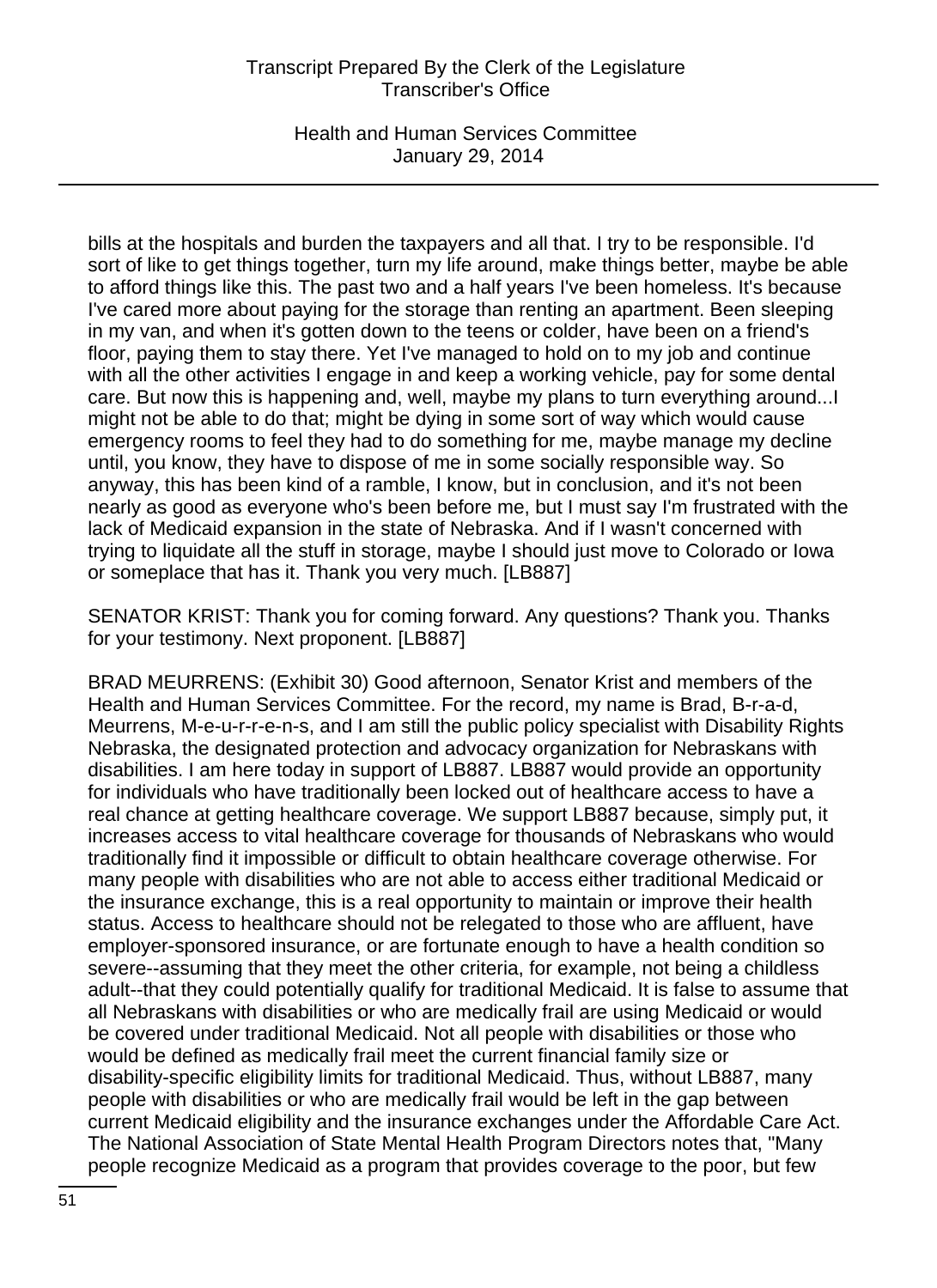Health and Human Services Committee January 29, 2014

know that millions of working adults--mainly childless--do not currently qualify for Medicaid even if they have little income. And about 25 percent of this population has serious and moderate behavioral health conditions. The Medicaid expansion will significantly increase access to health insurance, which is the passkey to receiving high-quality care." Even if Nebraska chooses not to pass LB887, Nebraska will still have to serve uninsured people with or without disabilities in hospital emergency rooms at a much higher cost and very little opportunity to recoup that expense. These costs will be even higher for states under the ACA because it calls for the reduction in the disproportionate share hospital payments. LB887 presents Nebraska with the opportunity to provide healthcare to thousands of our citizens who would otherwise be forced to go without or to access emergency rooms with a minimal cost to Nebraska that only appears three years out. LB887 is truly a win-win, or in the reverse, not passing LB887 is a lose-lose for all. We recommend this committee advance LB887. Thank you. [LB887]

SENATOR KRIST: Thank you for your testimony and I almost didn't recognize you for the lack of data that you brought us. (Laughter) [LB887]

BRAD MEURRENS: Well, that's coming. [LB887]

SENATOR KRIST: Okay. We always appreciate when you come visit. [LB887]

BRAD MEURRENS: Well, there's...I do have footnotes, though, so... [LB887]

SENATOR KRIST: Okay. (Laugh) Any other questions for Mr. Meurrens? Thank you, sir. [LB887]

BRAD MEURRENS: You're welcome. [LB887]

SENATOR KRIST: Thank you for your testimony. Next proponent. Senator, how are you? [LB887]

LOWEN KRUSE: Senator Krist,... [LB887]

SENATOR KRIST: Welcome. [LB887]

LOWEN KRUSE: ...and hello to all. Thank you all for what you're doing. Appreciate it. My name is Lowen Kruse, L-o-w-e-n K-r-u-s-e. In the interest of time, I have one point, and it comes because I've been grumpy about our unwillingness to fund mental health treatment over the years and our willingness to pay the huge costs of not doing that. It's a great frustration and I appreciate you gathered here as my therapists today. A little over ten years ago, we on the Appropriations Committee called the warden of the penitentiary and instructed him--you know how much authority we have as committees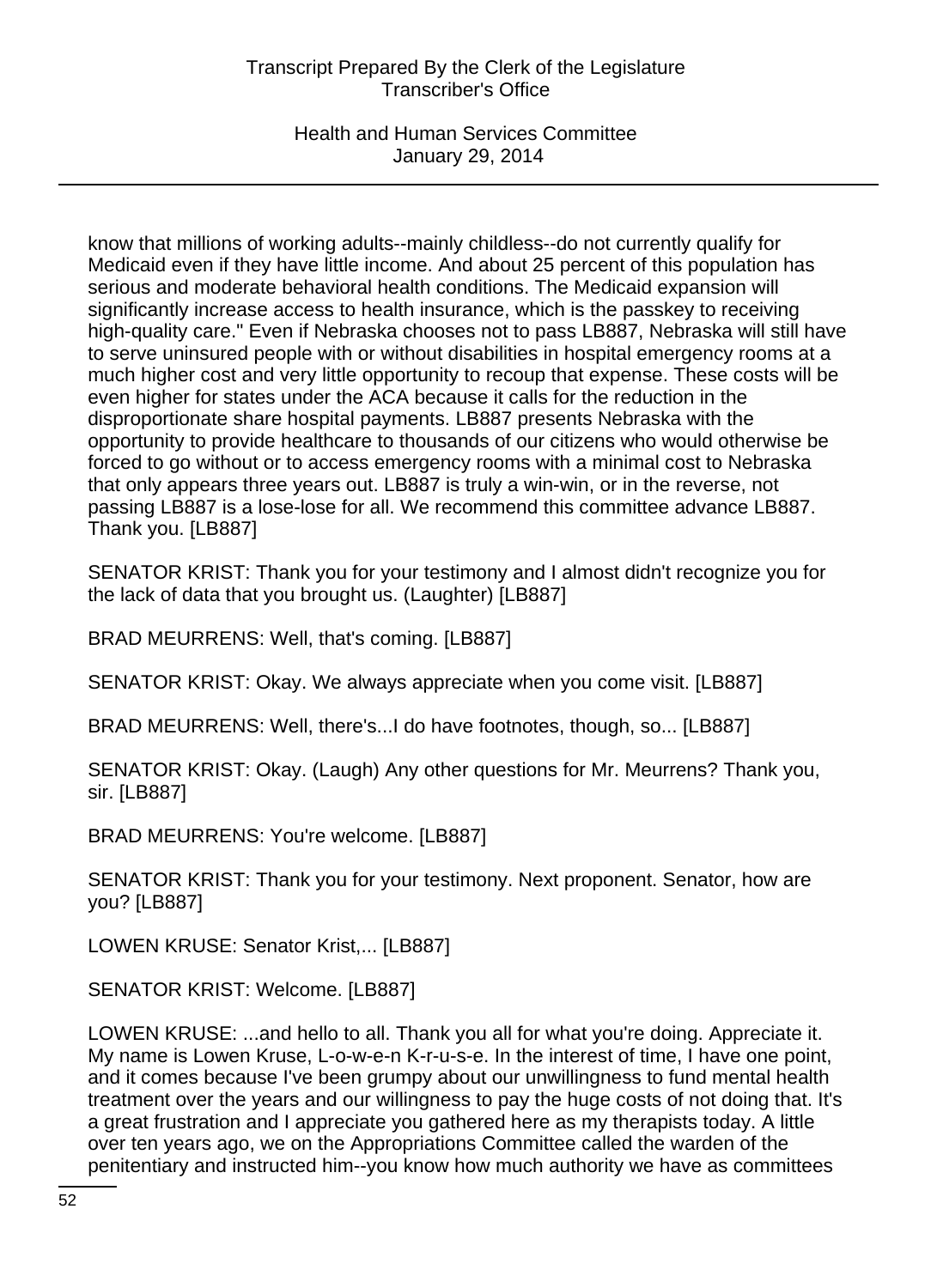Health and Human Services Committee January 29, 2014

(laugh)--we instructed him to find the money, \$10 million at least, in his budget to begin treatment of mentally ill and other...you know, that was the major group since that's...at that point was about half of the population. We figured that that would bring us in \$50 million. Pretty hard to tell; you don't know how many of them are going to go out and be able to be employed because of the treatment we give, and you're well aware of all of that. But I remember hearing at the time that we were a bunch of do-gooders or bleeding heart liberals or something. I'll assure there wasn't any liberals around that table. And there we weren't even being nice. It wasn't partisan. It was 100 percent vote of the committee instructing that and accepting it when he came in with his response that he had found \$13 million that could be moved over. I am annoyed when I hear people, and it's not everybody, there's lots of reason for debate, but when somebody postures on this and acts like it's partisan or it's one-sided or the other. No, it's not. And I can't afford any posturing on anybody's part. Thank you. [LB887]

SENATOR KRIST: Thank you, Senator. Any questions? Always good to see you. Thanks for coming. [LB887]

LOWEN KRUSE: Thank you. [LB887]

SENATOR KRIST: Next proponent. Okay. Do you want me to read all these in or...? No. We have a stack of proponents here. So let's move on to the opponents. First opponent. Welcome. [LB887]

DOUG KAGAN: (Exhibit 31) Good afternoon, Senator. Going have to raise these chairs up for short people. Good afternoon. My name is Doug Kagan, D-o-u-g K-a-g-a-n, Omaha, representing Nebraska Taxpayers for Freedom. Our group strongly opposes LB887. From our reading of the bill, this legislation does not expressly prohibit Medicaid or subsidized health insurance for illegal aliens. A typical eligible participating family of four could have incomes up to \$31,152--that's 133 percent above the federal poverty line according...those are U.S. Census figures. It relies on federal government total subsidization at 100 percent, dropping to 90 percent within years. However, this pledge is nonbinding and the federal deficit may cause its reversal. Then state taxpayers must pay for the entire program if it continues. Recall that the feds reneged on their promises to fully fund No Child Left Behind in special education. This huge expenditure would syphon off, moreover, needed funds now pegged for the state highway system and state aid to education. We suggest a number of conservative alternatives for state senators that would accomplish most of the objectives that this bill intends to accomplish: allow untaxed state health savings accounts; permit groups of citizens to pool together to buy insurance policies; permit small businesses to pool together to obtain lower insurance rates for their employees; offer tax credits to the poor to purchase health insurance; allow wellness tax credits of \$500 or more to individuals and employees who follow a specific wellness regimen; reform our state legal system to reduce medical malpractice liability, offering as one defense a professional who follows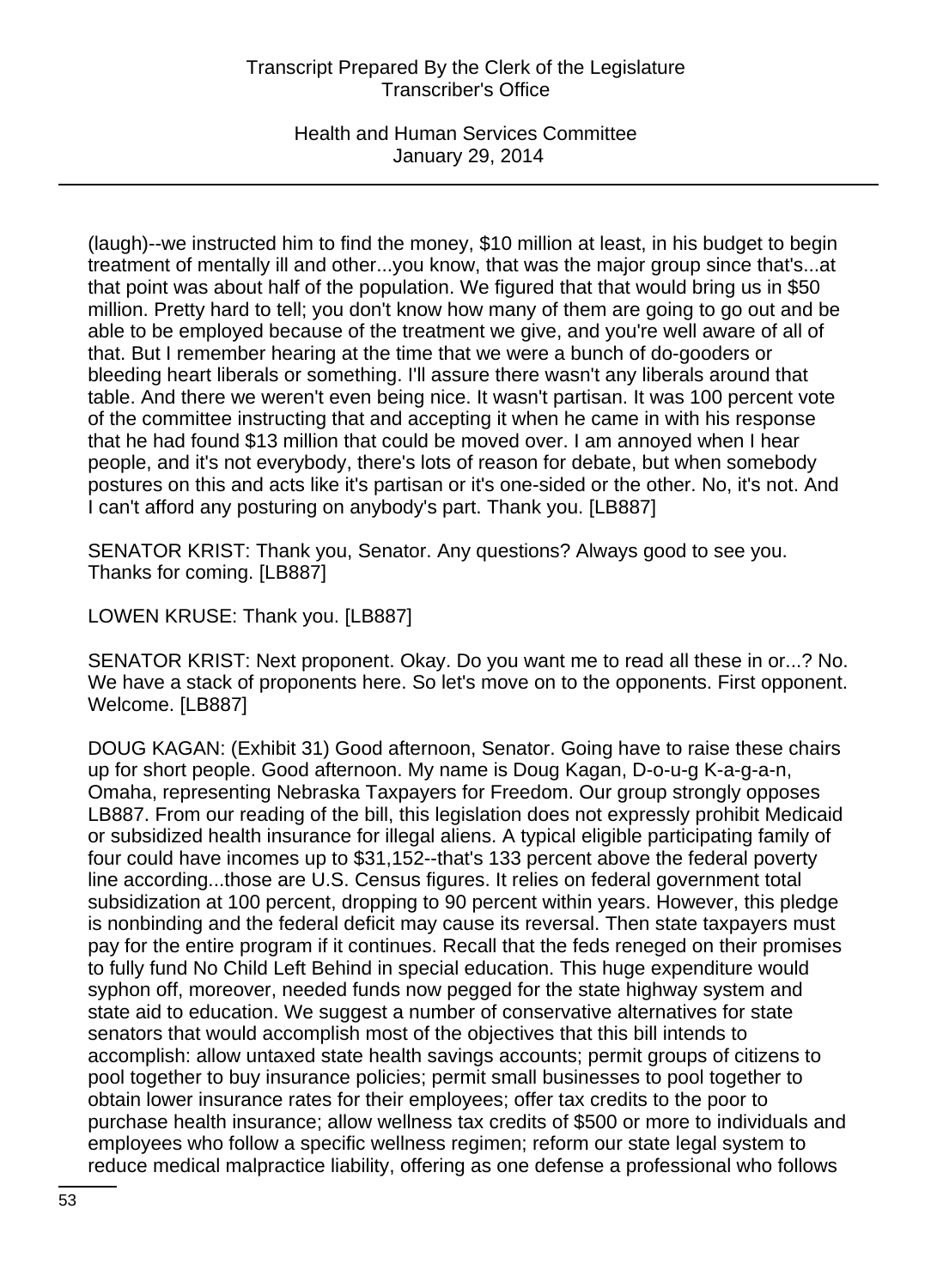Health and Human Services Committee January 29, 2014

what's called "best practices"; permit medical licenses to apply across state lines so that a physician could work remotely from another state; allow the chronically uninsurable to gain access to coverage in a high-risk state or a multistate pool; safeguard individuals with preexisting medical conditions from discrimination against purchasing health insurance by bolstering a state high-risk pool; lobby Congress to allow purchase of policies across state lines. These proposals would offer individuals, not government, control over their insurance and increase competition among insurance companies to drive down costs. For example, just like Medicare Part D, one of our members shopped around, selected a private supplemental insurance plan to cover his prescription drugs, and saved \$10 per month this year. That's \$120 per year. The state could establish an information center where citizens could find information on health insurance alternatives. These options would encourage personal responsibility, benefit employers who want to offer employee insurance, and focus on prevention and wellness, health promotion, healthy behaviors, competition, consumer choice, and cost reduction in the private marketplace. Moreover, and most importantly, these solutions would not make more Nebraskans dependent upon government. Thank you. [LB887]

SENATOR KRIST: Thank you, Mr. Kagan. Any questions? I'm not...seeing none, thank you for coming. Thanks for your testimony. [LB887]

DOUG KAGAN: Okay. Thank you, Senator. [LB887]

SENATOR KRIST: Next opponent, please. Welcome. [LB887]

PAUL VON BEHREN: Thank you. My name is Paul Von Behren, P-a-u-l, last name is V-o-n B-e-h-r-e-n. I would very much like to come here today, and I think I would have every justification, to ask you to pass LB887. I have a daughter laying in rural Nebraska right now almost unable to move from her sofa. She has been through two bouts of cancer with the full complement of radiation and chemotherapy which made her susceptible to fungal infections, one of which took 80 percent of her lung capacity before it was turned around, the other of which destroyed her esophagus and her ability to swallow. She cannot travel to testify because she currently has two herniated disks that will hold up the knee replacement surgeries that she's going to require that will be just ahead of the hips replacement that's going to be needed because of all of the effect of the drugs and the chemo. So I think to describe her situation right now as medically desperate would be an understatement. And to add insult to injury, she is one of those people who makes just enough that she doesn't require...doesn't qualify for the affordable healthcare subsidy and she is too poor to afford her own care. But I will give her credit. She is a better person than I am because she is wise enough to take the long-term view on this issue. The problem that I see with LB887 is it's a classic solution that does not make the system work. There is nothing in this bill that helps the system. Now if you want expert answers, go to Doug Kagan. He is much better versed than I am on the options that might work. But I have yet to see anything about LB887 or LB577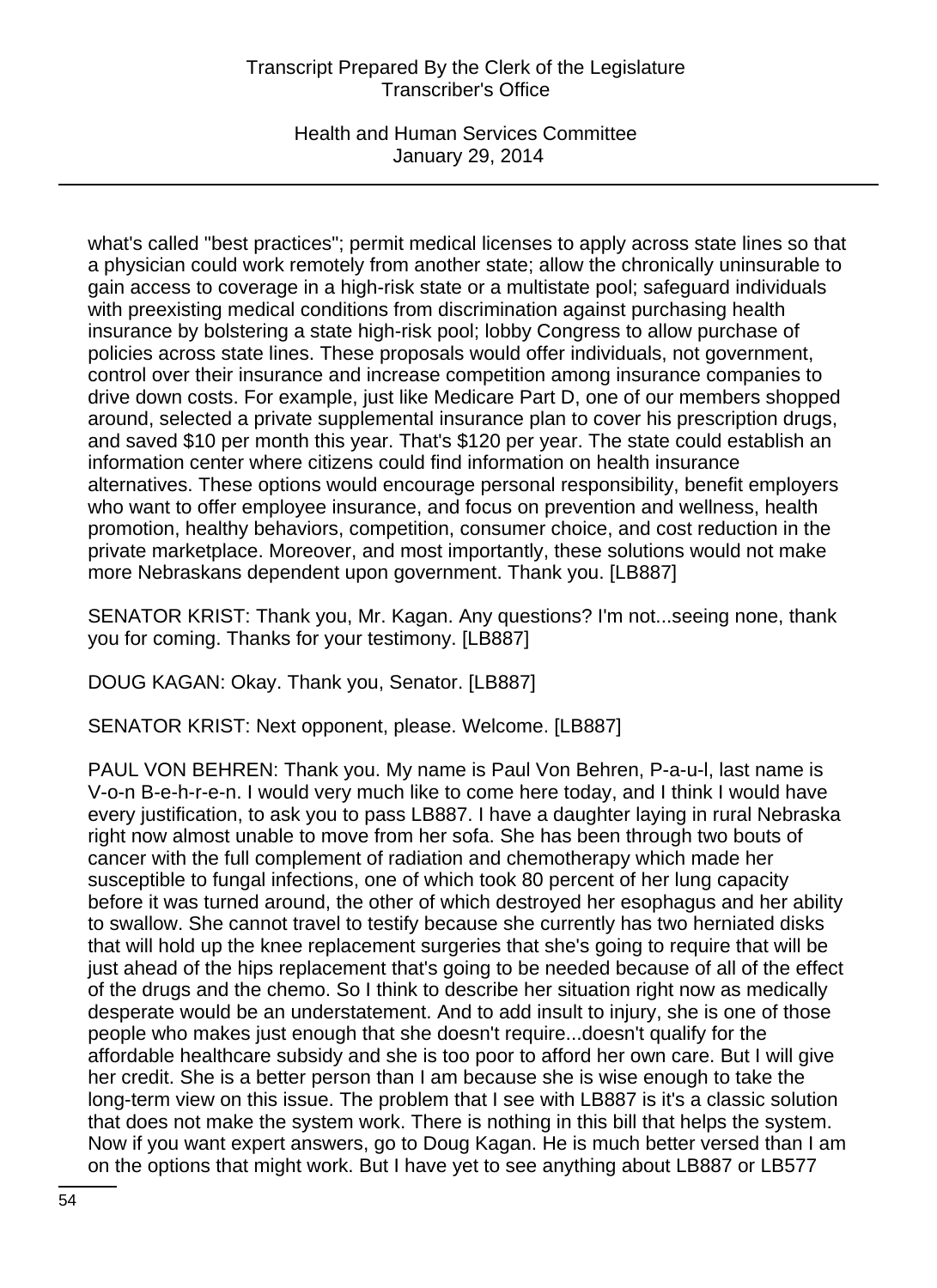Health and Human Services Committee January 29, 2014

that would fundamentally make any change in the way that we really take care of people. It's the classic solution of trying to throw money after something that we aren't sure worked and we've never been able to prove works. I have seen not one study. I've looked at states. Like you can take the state of Oregon, you can look through the New England Medical Journal, you can look at the Platte Institute, and I have not yet seen one study--maybe you have--where Medicaid has yet to improve healthcare outcomes. There appears to be no additional healthcare or benefit added to those recipients. But it has been shown in many cases to be even worse than being uninsured. And I'm trying to understand how we want to apply that solution to a state that needs help, but why are we not being creative enough to come up with something that is truly innovative and more than just has been tried? Your own Health and Human Services Department last year, I believe, sat before this very committee and asked you not to pass LB577 because they testified that it would hurt the very people it was designed to help. That would be single women, dependent children, the physically challenged and disabled. And yet there was a massive campaign to expand Medicaid last year. The 54,000 that would be added by this, if you look at the University of Nebraska Med Center studies, that is expected to explode to 92...possibly up as high as 108,000 in the next six years. Now most of my career has been spent in business where I have to be accountable for a decision, so I have to look past all the benefit, and there could be just a cost in this. What I fear is what the federal government has already demonstrated. They have already demonstrated the believability of their product...of their promises. If you like your healthcare plan, you can keep it, period. If you like your doctor, you can keep it, period. What have we found? We've tried to insure 15 (million) uninsured Americans, 15 million. How many now are uninsured because they do not fall under Obamacare? My concern is that there's nothing innovative here, there's nothing new, there's nothing to change. The fundamental problem with our healthcare system is an overabundance of bureaucracy, spending, and regulation, and all this does is add more. I have a daughter that's wise enough to see that and I would simply ask that with the federal government that's already \$17 trillion in debt, with 90 million people not working and with the broken promises, the record that we have, how long do you really think that federal funding is going to be here? And are you willing to stake Nebraska's and our own education system on that? I would ask you to think about that. [LB887]

SENATOR KRIST: Thank you so much for coming. Any questions? Senator Crawford. [LB887]

SENATOR CRAWFORD: Thank you. Thank you for coming to testify. [LB887]

SENATOR WATERMEIER: Paul, I think you have a question here. [LB887]

SENATOR CAMPBELL: Senator Crawford has... [LB887]

SENATOR KRIST: Do you...would you like to take a question? [LB887]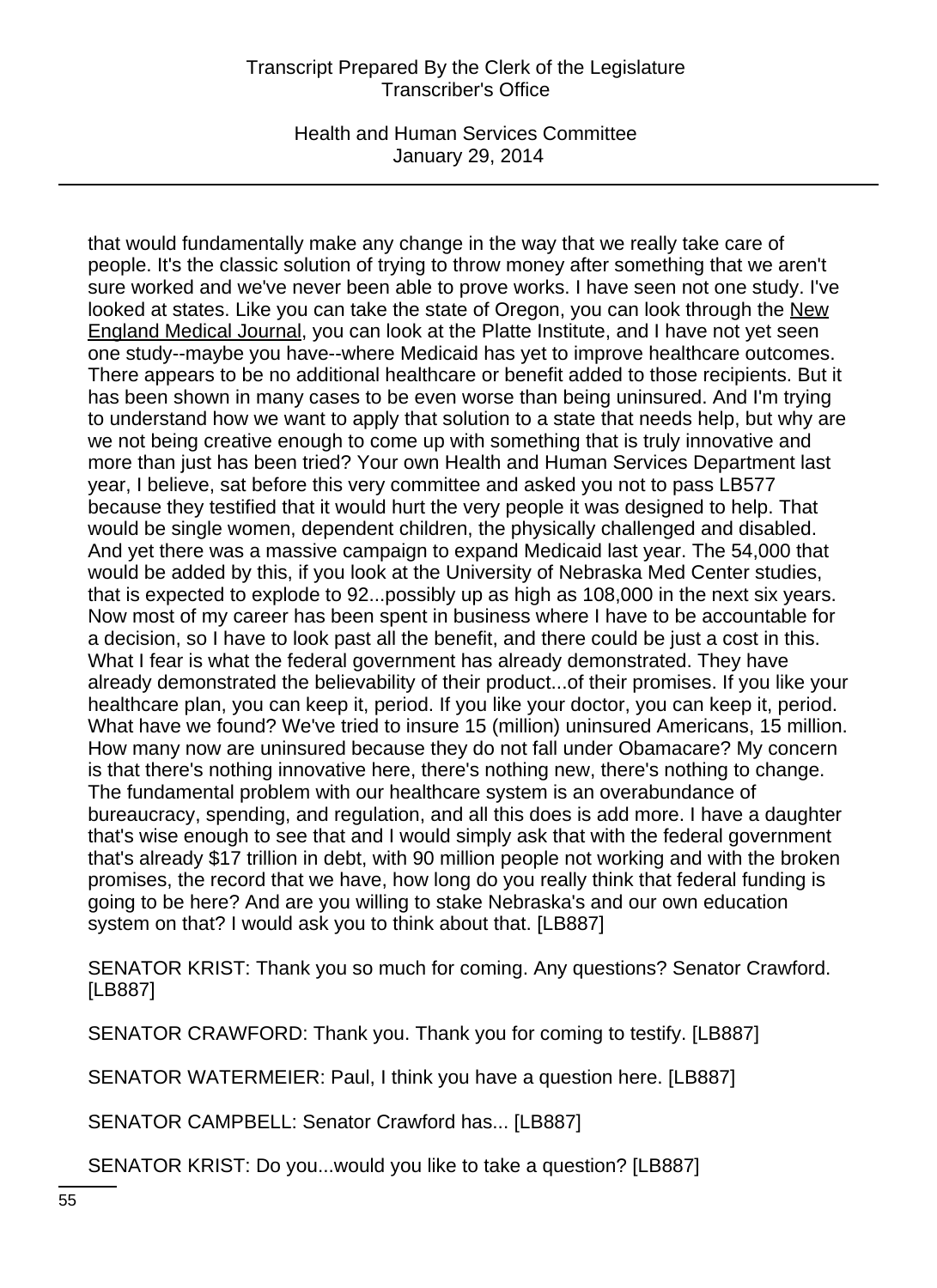# PAUL VON BEHREN: Excuse me. [LB887]

SENATOR CRAWFORD: All right. Oh, thank you. Thank you. Thank you for coming to testify. I really appreciate that. I'm very sorry to hear about the situation that your daughter is in. I appreciate you bringing her concern before us. I just want just to assure you that we have looked at a lot of research. We don't take this lightly at all. And in fact, including looking at those research articles in the New England Journal of Medicine. We've looked through those very carefully. And I know one of those did talk about the...some important differences, like a reduction in fatalities, from expanded of care. And also one of the concerns was it...there...it didn't quickly change blood pressure and blood sugars but it did reduce depression, it did reduce medical situations that caused added financial stress. So those are important studies that we are looking at as we try to make the changes that we're making. And so I just wanted to let you know we do look at those studies. We...and the bill does really look at studies of what happens when you put patients in a medical home and that's what we're doing here. So we're not just throwing money at it. I just wanted to let you know we are taking that very seriously. [LB887]

PAUL VON BEHREN: I've seen some of that data and I respect that and I realize it's not all negative, but here's the point: Those increases are marginal. For the millions of dollars that you are now looking at spending, if I were in a business environment--and many of you can comment much better, more qualifiedly on this than I can--I would not see that as anything that would justify the level of financial risk that you are about to consider on behalf of this state. My challenge to you is, why not be innovative? There are innovative solutions that can be applied. Doug has mentioned several of them and I would encourage you to take a look at what he has suggested because they've done a lot of work on this issue. I just see a level here of a money grab that says, hey, look at all this free, wonderful money, and nobody...if you're going to be a borrower, which you are from the federal government, you'd better take a look at the lender, his stability, his track record, and his basic ethics in lending, because that, once you become a debtor to that person, that person owns you. And that federal government will own Nebraska under this and you are about to commit us to something that is going to be very long lasting and permanent so judge wisely. [LB887]

SENATOR KRIST: Thank you for your comments and thanks for coming. I appreciate it. [LB887]

PAUL VON BEHREN: Thank you. [LB887]

SENATOR KRIST: Next opponent. Good afternoon and welcome back. [LB887]

KERRY WINTERER: (Exhibit 32) Good afternoon. Afternoon. Good afternoon, Senator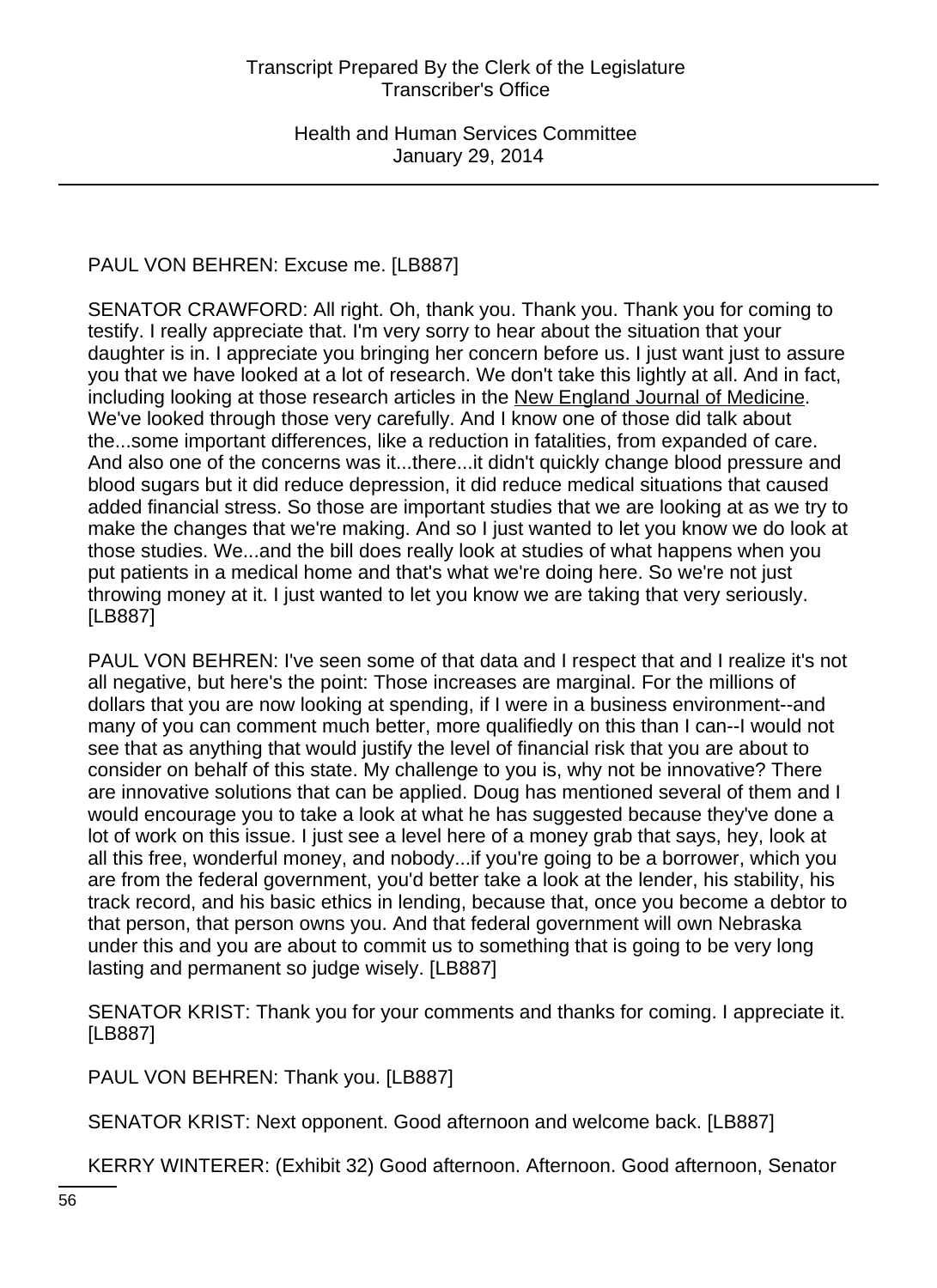Health and Human Services Committee January 29, 2014

Krist, members of the Health and Human Services Committee. My name is Kerry Winterer. That's spelled K-e-r-r-y, last name is W-i-n-t-e-r-e-r. And I have the privilege of being the chief executive officer of the Nebraska Department of Health and Human Services. I'm here to testify in opposition to LB887. The Nebraska Medicaid program currently provides coverage for low-income individuals in specific categories. In fiscal year 2013, Nebraska Medicaid covered on monthly average 240,639 individuals at a total cost of more than \$1.8 billion. The Medicaid program is the single largest program in state government. It is also one of the fastest growing programs in the state budget. The biennial budget approved last year by the Legislature increased Medicaid spending by \$228 million in General Funds alone, an amount larger than many state agency budgets. When combined with the federal matching funds, which are also taxpayer dollars, the Medicaid budget increased by \$433 million in the most recent biennial budget. This year the department has requested an additional \$17 million General Funds for fiscal year 2015 due to a decrease in the federal matching funds for the current program. In my testimony today I would like to address our concerns with LB887. Under LB887 Nebraska Medicaid would be required to cover a new category of adults up to 133 percent of the federal poverty level, 138 if you include the 5 percent disregard. The department estimates that the expansion under LB887 will result in 113,410 new Medicaid eligibles through fiscal year 2020 with the cost of direct services--that's aid--in excess of \$3.3 billion. This estimate is based on a draft report just received from the actuarial firm Milliman, Inc. This report has been released today and is now posted on our Web site. As a result of LB887, nearly one in five Nebraskans would be enrolled in Medicaid. Even with initial federal support under the Affordable Care Act, federal funds will decline by 10 percent by the end of the first five years, shifting a huge burden onto the state budget. But LB887 is actually Medicaid expansion at a higher cost. For example, the premium assistance program requires Medicaid to pay not only private insurance premiums for recipients, but also to provide additional wraparound benefits and pay all deductibles and copays. Additionally, premiums for private insurance are based on provider rates which are significantly higher than Medicaid provider rates, making LB887 not only an expansion of Medicaid but, in fact, a very costly expansion. The administrative duties created under LB887 to DHHS are significant. Administrative cost to develop, implement, and administer the additional waiver requirements of LB887 are in excess of \$6 million in the first two years. These costs, along with the administrative costs associated with enrolling new recipients, total over \$35 million in the first two years alone. Through 2020, these costs exceed \$143 million. It is important to keep in mind that these administrative costs are not funded with 100 percent federal dollars but at a 50 percent match rate. According to estimates, as stated in the Milliman report, Medicaid expansion under LB887 will cost some 40 percent more in combined federal and state funds than Medicaid expansion alone. Many providers either limit the number of Medicaid clients they will see or refuse to see any Medicaid patients. Expanding enrollment in Medicaid will exacerbate this problem, we believe. Access-to-care issues always adds pressure to increase provider rates, which would further increase the cost to the state budget, particularly if state law would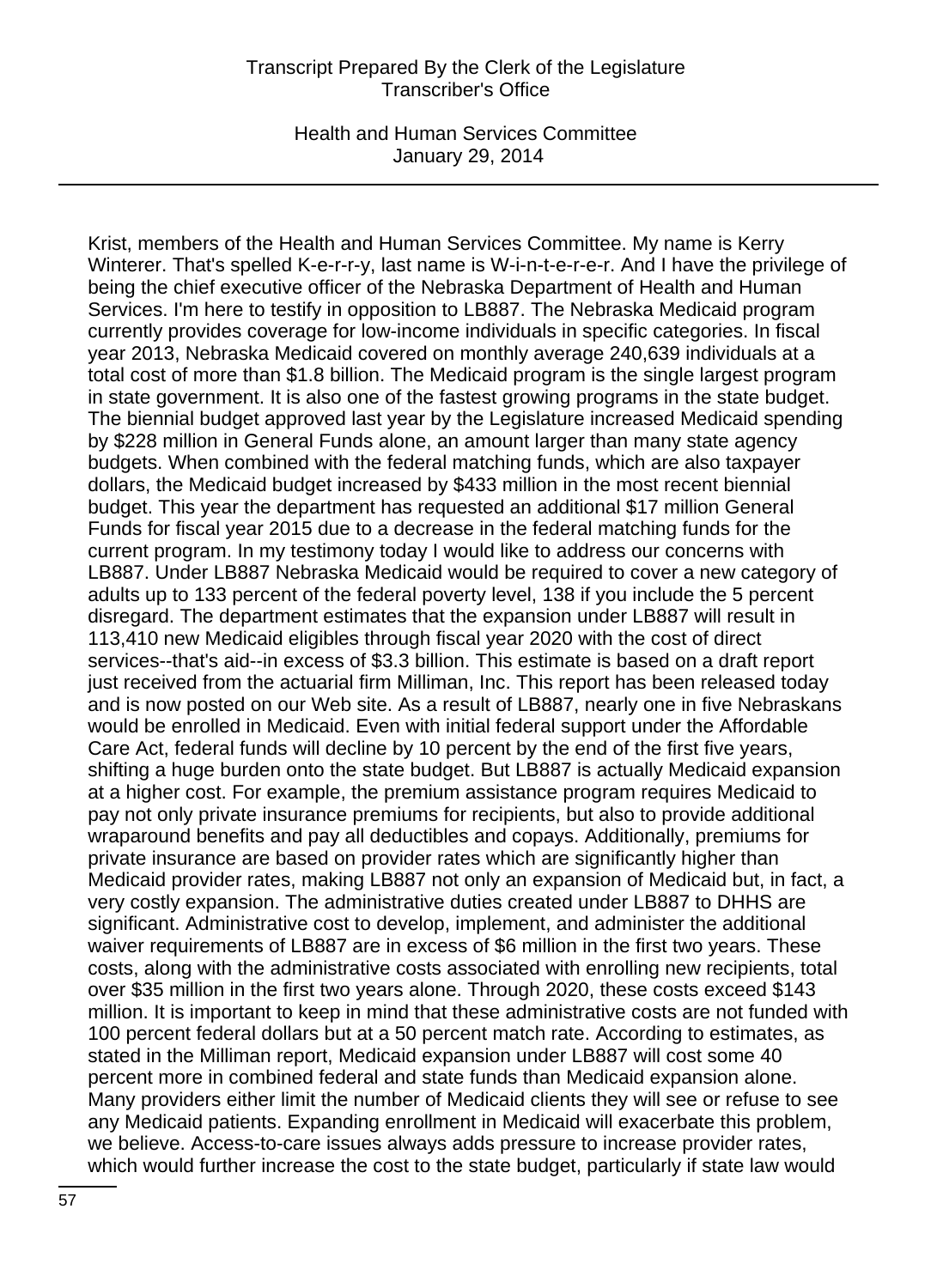Health and Human Services Committee January 29, 2014

require all new enrollees to see a provider within 60 days, as proposed in LB887. We are all familiar with the problems the federal government has had with the implementation of the Affordable Care Act. To date, DHHS coordination with the federally facilitated marketplace has been fraught with problems. Thousands of Nebraskans have been in limbo since October 2013 due to they federal government's failure to successfully move applications between the state and the marketplace. I want to be clear, however, that the state's system to receive and send applications and information to and from the federal marketplace has been in place and working since this past fall. LB887, in addition to increasing the population trying to navigate new and confusing requirements, adds complexity to a system that is still not working. In fact, the bill requires more interfaces with the marketplace and insurers than is now required. As stated previously, the resources and staffing and systems that would be required for DHHS to implement adequately the details of LB887 are significant, especially in light of current concerns with the federal interface. Finally, the Centers for Medicare and Medicaid Services has stated that it will grant a limited number of demonstration waivers, which includes the waiver we are directed to apply for under this bill for premium assistance. CMS has also stated that such waivers will only be effective until December 31, 2016. CMS is approaching this untested territory with limited and very short approval periods, in essence acknowledging the risk involved. There is a significant cost involved in piloting this program with no guarantee of either initial or ongoing federal approval. If it ends in 2016, the options that may then be open to the state are unknown. For all these reasons, the department opposes LB887. I'll be happy to respond to any questions that I am able to answer. [LB887]

SENATOR KRIST: Any questions for Mr. Winterer? Senator Howard. [LB887]

SENATOR HOWARD: Thank you for your testimony, Mr. Winterer. Do you anticipate maintaining provider rates at the Medicare rate that they're currently at? [LB887]

KERRY WINTERER: I'm sorry, say it again. At the current rate? [LB887]

SENATOR HOWARD: So you had to raise Medicaid rates, provider reimbursement rates to Medicare rates, and you're going to keep them at that level even if you don't have to? [LB887]

KERRY WINTERER: Well, we did that for primary care treatment and we've done that under ACA for, I think, the first two years. [LB887]

SENATOR HOWARD: Um-hum. [LB887]

KERRY WINTERER: Beyond that, I don't know. I don't know what the plans are. It will be, to a certain extent, difficult to return to what Medicaid previous reimbursement rates were. Was that your question? [LB887]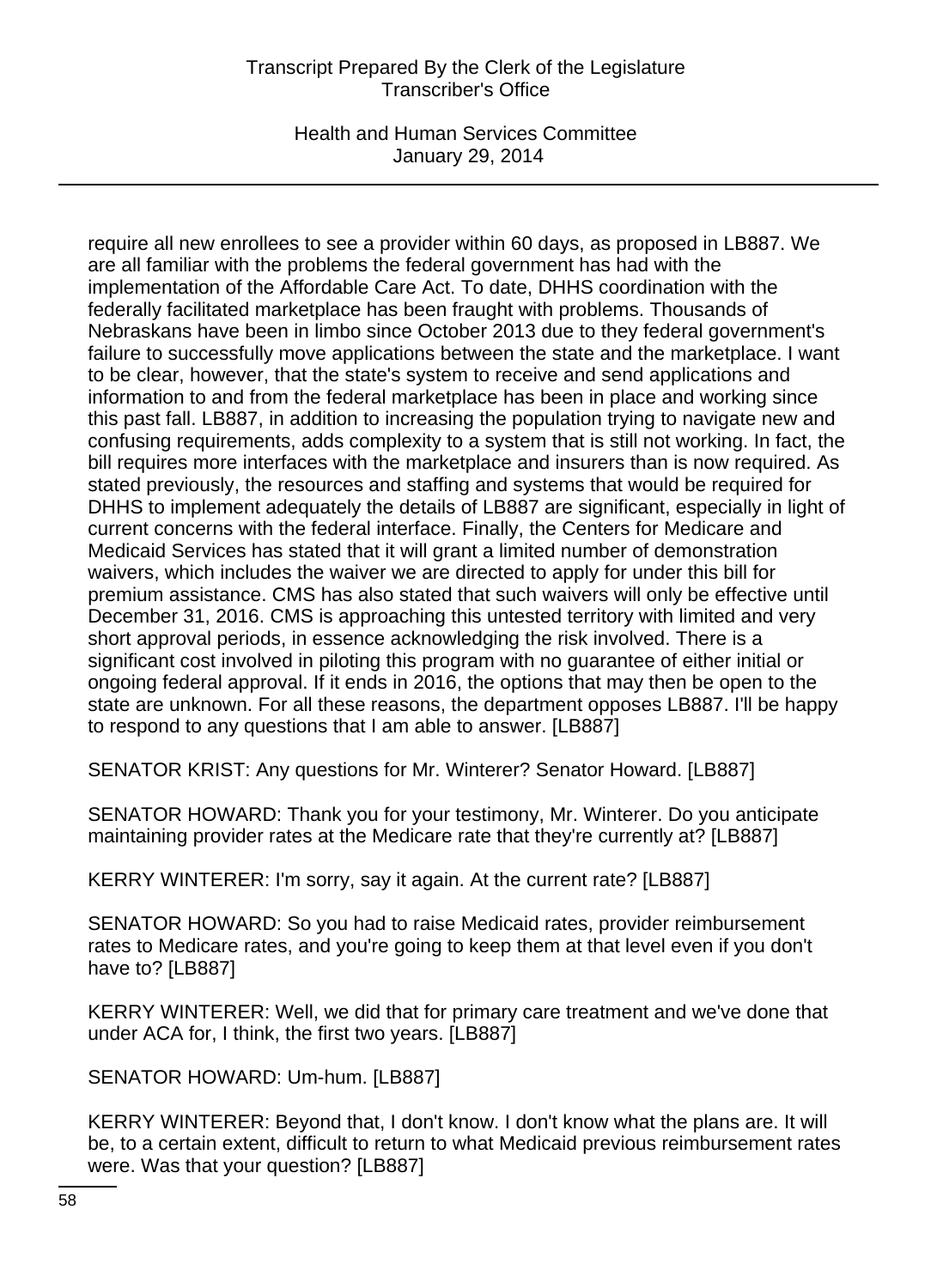SENATOR HOWARD: Yes. Just in looking over the Milliman study, it relies on the fact that you would maintain those Medicare rates for the next few years. [LB887]

KERRY WINTERER: Um-hum. [LB887]

SENATOR HOWARD: I also have a question. In your...how long have you been serving in this role? [LB887]

KERRY WINTERER: Four-and-a-half years. [LB887]

SENATOR HOWARD: Okay. And in four-and-a-half years, has the federal government ever failed to pay the matching rate on Medicaid to the state of Nebraska? [LB887]

KERRY WINTERER: No, but it does...but, as you know, it does change. [LB887]

SENATOR HOWARD: And then Milliman report has "draft" written on it. Is it still a draft or is it a final? [LB887]

KERRY WINTERER: Let me explain a little bit about that. And I know that Senator Krist had previous...to a previous testifier was concerned about the time frame for providing this report. [LB887]

SENATOR HOWARD: Sure. [LB887]

KERRY WINTERER: Let me explain a little bit about that. This bill was dropped two weeks ago yesterday, January 14, I think the date was. We spent about the next three days ourselves trying to figure out, well, what does it mean, what should we say, what are the fiscal implications. We came to the conclusion, particularly because it had the premium assistance component to it, that we needed some outside help to try to analyze that. We contacted Milliman on that Friday, ultimately came to an agreement on the following Monday, which was a week ago this past Monday, that they would provide a report and an analysis for us. It took them a week, which I thought was actually very good service from them. We got this report late Monday night, the day before yesterday. We spent yesterday going through it and being sure that we understood it, being sure that it responded to what we needed. And then we were concerned, obviously, about having it available for testimony today, so we did make that available. I apologize for the lack of that notice, but I...it seems to me we did jump through a lot of hoops to get even to the point that we are now. It is currently stamped as a draft because we still haven't got...we're still having some conversations with Milliman so we're sure that we understand it so we're sure and have some confidence with the numbers. We felt, in all fairness, we obviously had to share it, but I don't know that we necessarily are going to say it is, bang, final at this point. It could very well be, but we're not prepared to say that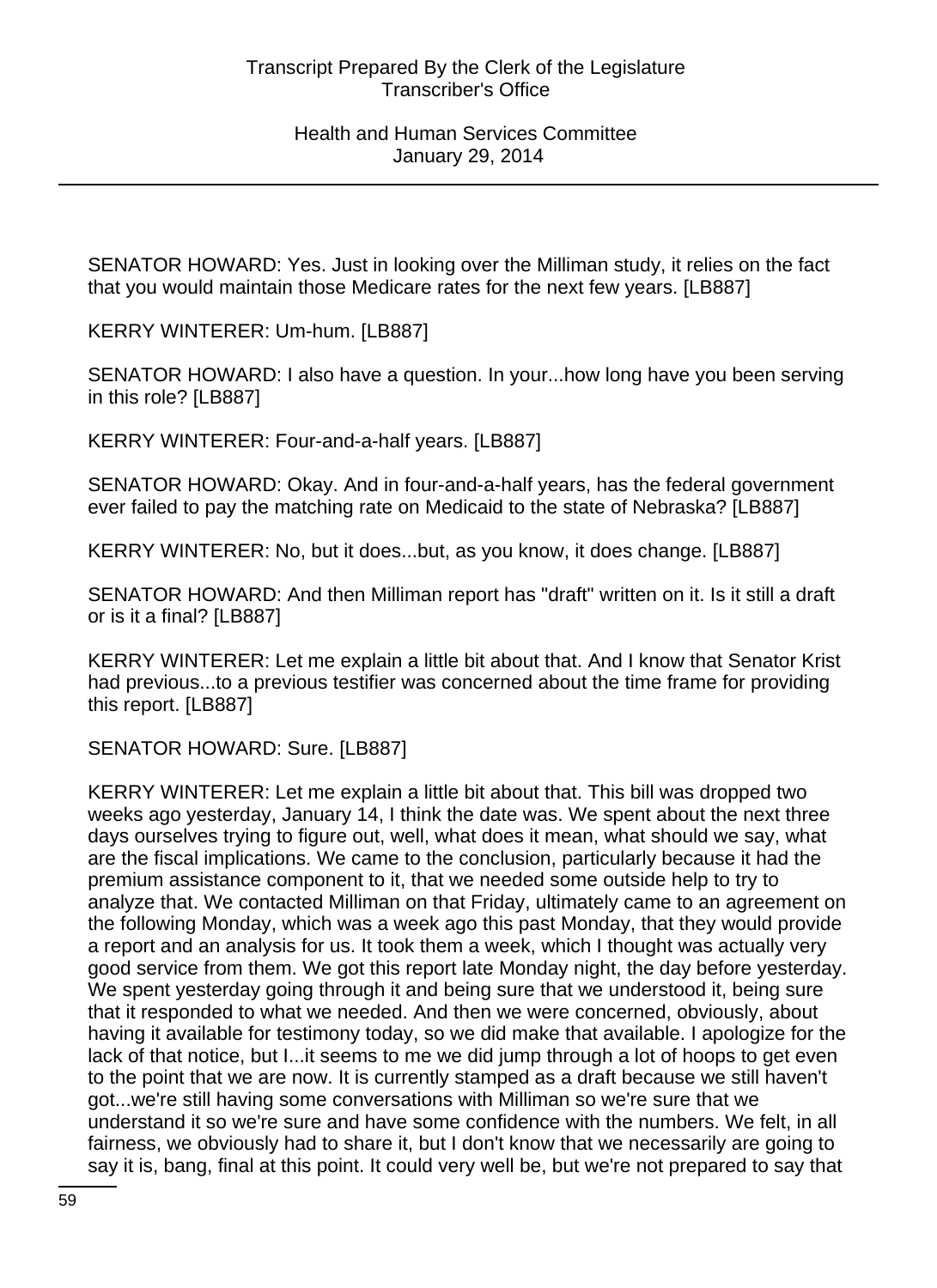right now. [LB887]

SENATOR HOWARD: Sure. Thank you. May I ask a few more? [LB887]

SENATOR KRIST: Sure. [LB887]

SENATOR HOWARD: Okay. On page 6, you note that...in the third paragraph Milliman notes that they have assumed that all newly eligible enrollees will enroll in all of these programs. But then when I look at the bottom, it indicates that final expected participation in the program would be 19 percent of our current population. Currently, we've got 13 percent enrolled in Medicaid and that would leave us at about 35,000 who would be enrolling in this coverage... [LB887]

KERRY WINTERER: Yeah, can... [LB887]

SENATOR HOWARD: ...although throughout the preliminary report they're using every eligible person as...in terms of figuring out their fiscal numbers. [LB887]

KERRY WINTERER: Well, they've made some assumptions here. And much of this flows from the previous Milliman work in terms of their assumption about enrollment. [LB887]

SENATOR HOWARD: Um-hum, um-hum. [LB887]

KERRY WINTERER: And there's different stages of enrollment. There's full enrollment. There's what has been determined as kind of the medium or the medium enrollment, which I think much of their assumptions are based upon, and that's kind of in the context of consistency with what...with the work that they'd done previously. [LB887]

SENATOR HOWARD: And then they don't address at all the potential savings from the healthcare innovations that are listed inside of the legislation. [LB887]

KERRY WINTERER: That could be true. And I...and I would have to actually go back and think about that in the context of the report. [LB887]

SENATOR HOWARD: Sure. [LB887]

KERRY WINTERER: But I think that merits some further discussion. [LB887]

SENATOR HOWARD: And then I did just have one more question. On page 15 there is an expenditure line for the state disability program where it says a shift to Medicaid is newly eligible. There are no population numbers. There's not a population estimate. However, there are estimates of a cost there versus a savings. Can you speak to that?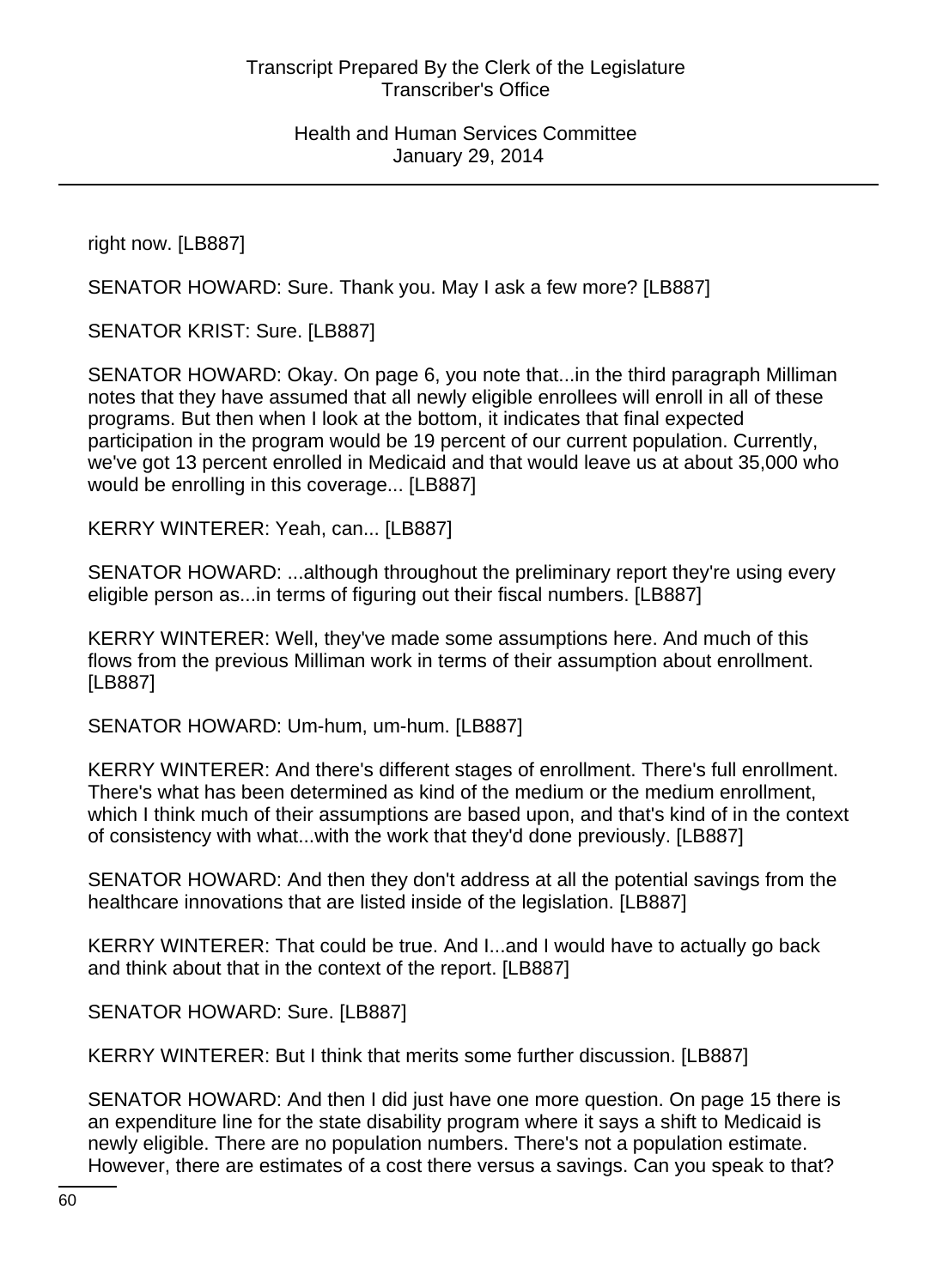[LB887]

KERRY WINTERER: Are you talking about state fiscal year 2015 and on page 16? [LB887]

SENATOR HOWARD: Yeah, so we see a savings... [LB887]

KERRY WINTERER: Or 15, I'm sorry. [LB887]

SENATOR HOWARD: ...and then we also see some state funds that would need to be expended as well. [LB887]

KERRY WINTERER: There is a \$9.2 million savings and that is...and that's reflected in our fiscal note. [LB887]

SENATOR HOWARD: Okay. [LB887]

KERRY WINTERER: And which...what are you referring to as additional state funds that...? [LB887]

SENATOR HOWARD: Well, I guess I'm just confused why there isn't a population number attached to it to back up the savings. [LB887]

KERRY WINTERER: Well, I don't know whether it's reflected in this report. That would be based on what our actual enrollment is in that disability program. And you'll see on our fiscal note, interestingly enough, actually, about a \$2.5 million savings in the first year that reflects this and some other paybacks from the federal government. [LB887]

SENATOR HOWARD: What are the other paybacks? [LB887]

KERRY WINTERER: Well, it reflects the \$9 million and it also reflects that they're going to pay the...there is a health insurance fee that essentially we pay, which then becomes reimbursed to us by the federal government. And so if you take the net of that against the additional costs of your in-state funds for the first year, it still nets out at a positive \$2.5 million. That then disappears in subsequent years. [LB887]

SENATOR HOWARD: Okay. Thank you. No further questions. [LB887]

SENATOR KRIST: Okay. I guess...Senator Crawford, go ahead. [LB887]

SENATOR CRAWFORD: Thank you, Senator Krist. And thank you for being here, Director. I think you can understand from our earlier Milliman estimates that then other studies came out and then they came back with another revised estimate, some of the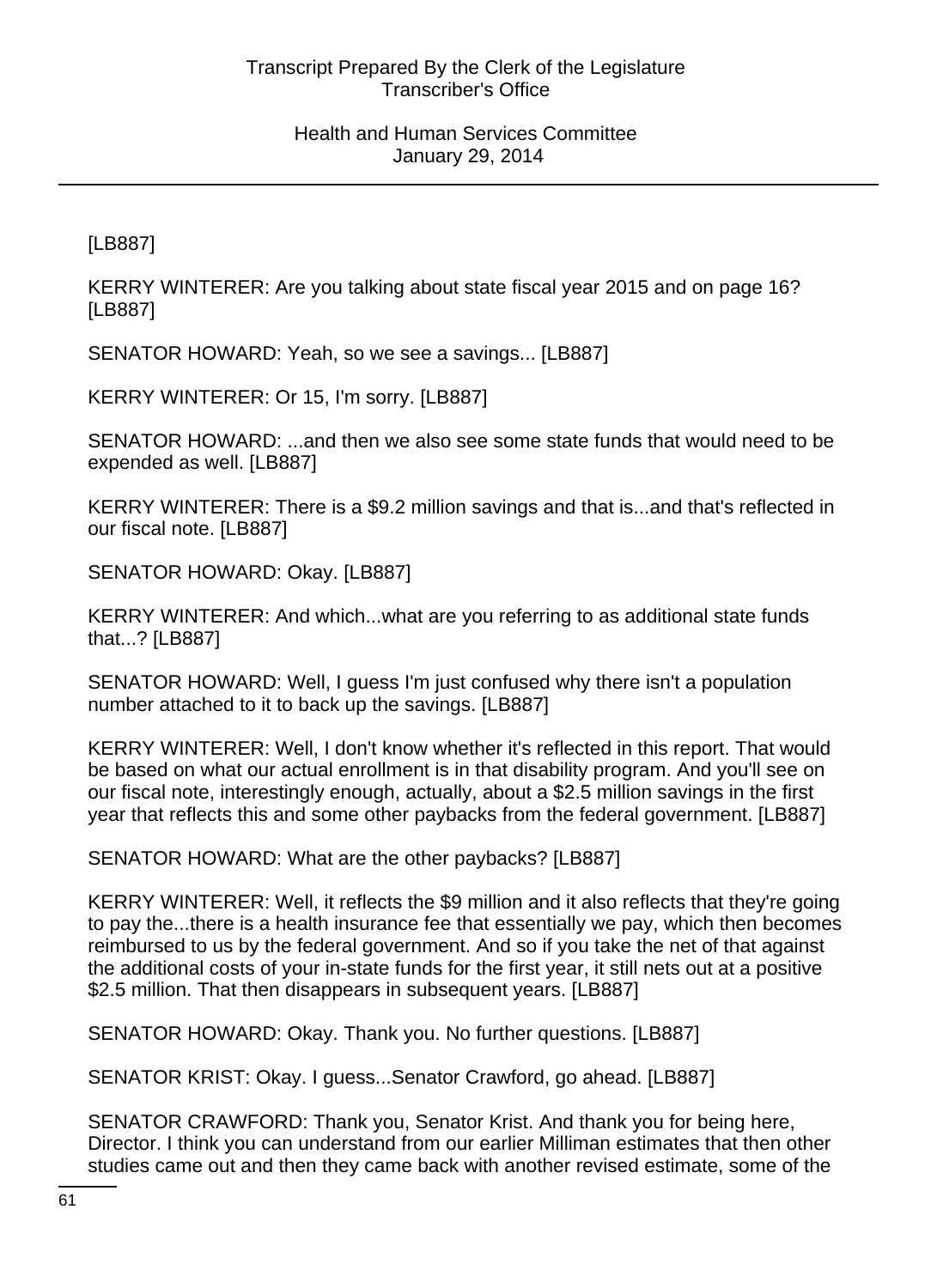skepticism we might have about the enrollment numbers and numbers from an initial report. I haven't had a chance to see it yet or read it yet. All I have seen is what I have in front of me from the fiscal note, which is earlier, what we have from the Fiscal Office, talking about by 2020, projected about 65,000 enrollees, and then that jumping up to 113,000 enrollees. And so much of these fiscal estimates are based on information estimates about enrollees and that seems like a pretty big jump in enrollees to expect. [LB887]

KERRY WINTERER: Right. Yeah. I understand that. And the 113,000 was assuming when and assuming the premium assistance program and so on. And, you know, people can have different opinions if they project further in terms of the rate of participation and how many folks that amounts to and such. I think the fundamental...whether it's 113,000 or 90,000 or 80,000 or whatever, the fundamental point is that it's more expensive to go through this WIN proposal, if you will, than just providing Medicaid expansion coverage. And so that's essentially the issue. [LB887]

SENATOR CRAWFORD: Would you like to go back and change your testimony on LB577? (Laugh) Just teasing. [LB887]

SENATOR KRIST: Any other questions for Mr. Winterer? I get one before you get another one. [LB887]

SENATOR HOWARD: Okay. (Laugh) [LB887]

SENATOR KRIST: Just a comment. I mean, my sarcasm before is still funded...still founded, I think, in my sarcastic remark. If you had it on Monday and we were going to have this discussion, it was paid for with taxpayers' money, why wouldn't you share it with us when you got it? And so I don't want to put you on the spot. But I do want to say, if we're going to have this discussion and we're going to have these numbers that I didn't get a chance to look at,... [LB887]

KERRY WINTERER: I know. I appreciate... [LB887]

SENATOR KRIST: ...that I can't give you an educated question on, I'm not happy. So I'll express my opinion in my sarcasm. [LB887]

KERRY WINTERER: I appreciate that and I can understand your frustration. From our point of view though, getting it late on Monday, it took us some time to say...to look at it and say, well, are their assumptions in any way accurate? Are they responding to the questions that they were asked for? It seems to me that to the extent...we wouldn't have been doing anybody a service if we had released it immediately an then said...Tuesday morning and then by Tuesday afternoon we said, oh, well, by the way, we have to change these numbers, and then again we say, oh, by the way, we have to change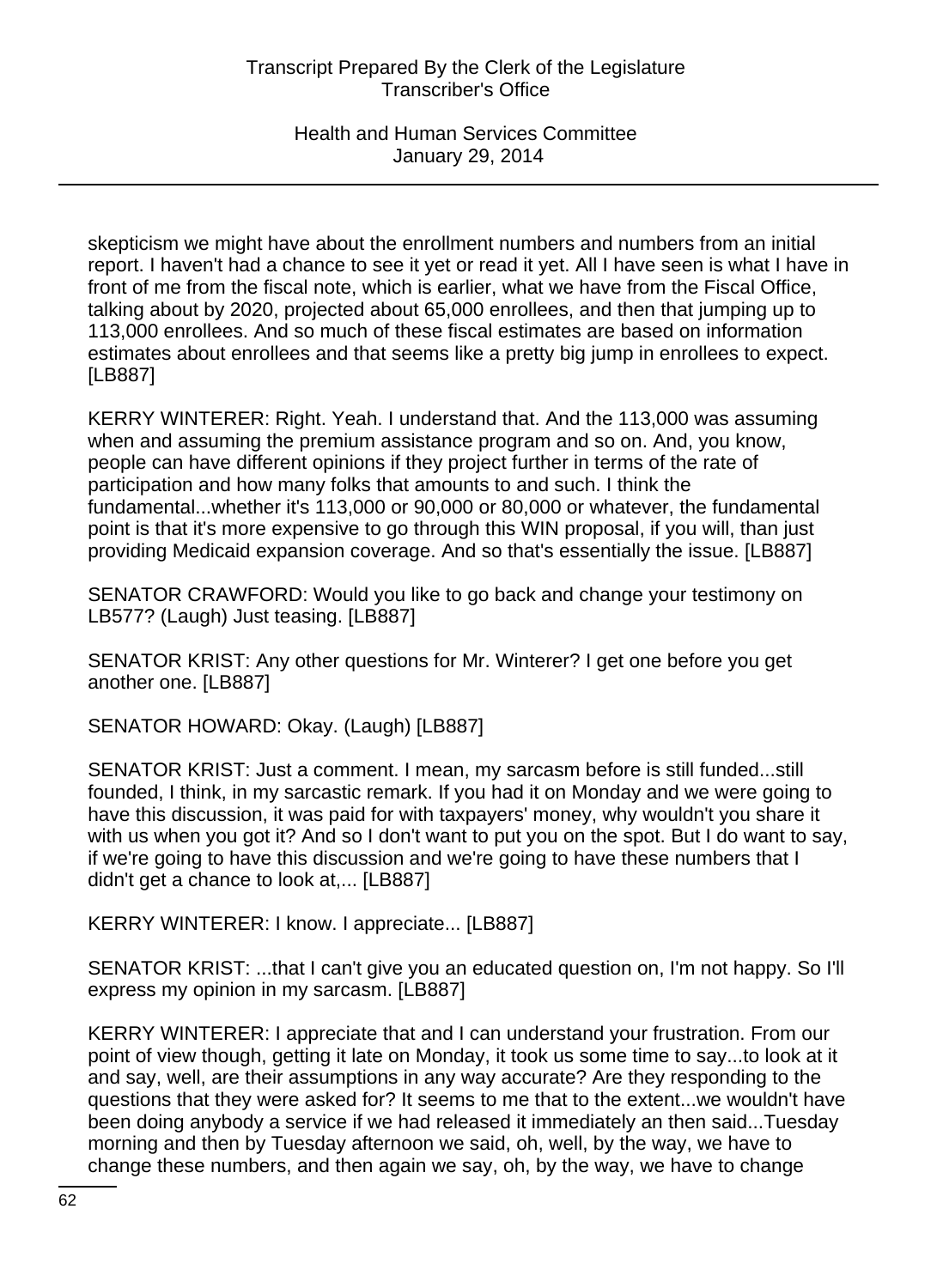these numbers. [LB887]

SENATOR KRIST: Well...yeah. [LB887]

KERRY WINTERER: And I appreciate that. [LB887]

SENATOR KRIST: I kind of have to respectfully disagree because at some point...this has happened with reports that have not come to this committee because Family Services, for example, held back a report so that they could confer with the people who were providing the report. We know about the situation. You know, I...the Milliman study is not going to change. Your understanding of it is going to change; our understanding of it should have changed between Monday night. So I'm...my sarcasm is not withdrawn. Do you have another question, Senator? [LB887]

SENATOR HOWARD: Last one. You mentioned in your testimony, it says: LB887, in addition to increasing the population trying to navigate new and confusing requirements, adds complexity to a system that is still not working. Are you indicating to us that the Nebraska Medicaid system is not working currently? [LB887]

KERRY WINTERER: No. We're talking...we're essentially talking about the ACA enrollment, the federal marketplace, if you will, and the fact that it's still very difficult. We still can't get what we need from the federal marketplace, the exchange, used to be called the exchange. We still can't do the communications back and forth to do what we need to do to determine Medicaid eligibility. [LB887]

SENATOR HOWARD: Is that a... [LB887]

KERRY WINTERER: And so what we're saying is, you know...and this, because of the insurance component to it and participation by these plans, at least as I understand it, in the marketplace is just going to add to that problem. Now by the time this all occurs, maybe that's gone away. But all we're saying is that that's a component that needs to be thought about when we're going to talk about more elements that have to be part of that marketplace. [LB887]

SENATOR HOWARD: Is that a computer system challenge or is that something that this committee could potentially work with you to fix in the future? [LB887]

KERRY WINTERER: No, it's...right now, the problem exists in the federal marketplace and the problem exists...we finally...I don't know how much of this you want to go into, but we finally got to the point where we can get Medicaid applications from the federal marketplace. That didn't happen until the last ten days. We have no...the federal government has no capability, at least as far as I know today, to take anything back from us. So we determine Medicaid eligibility but we can't communicate that back to the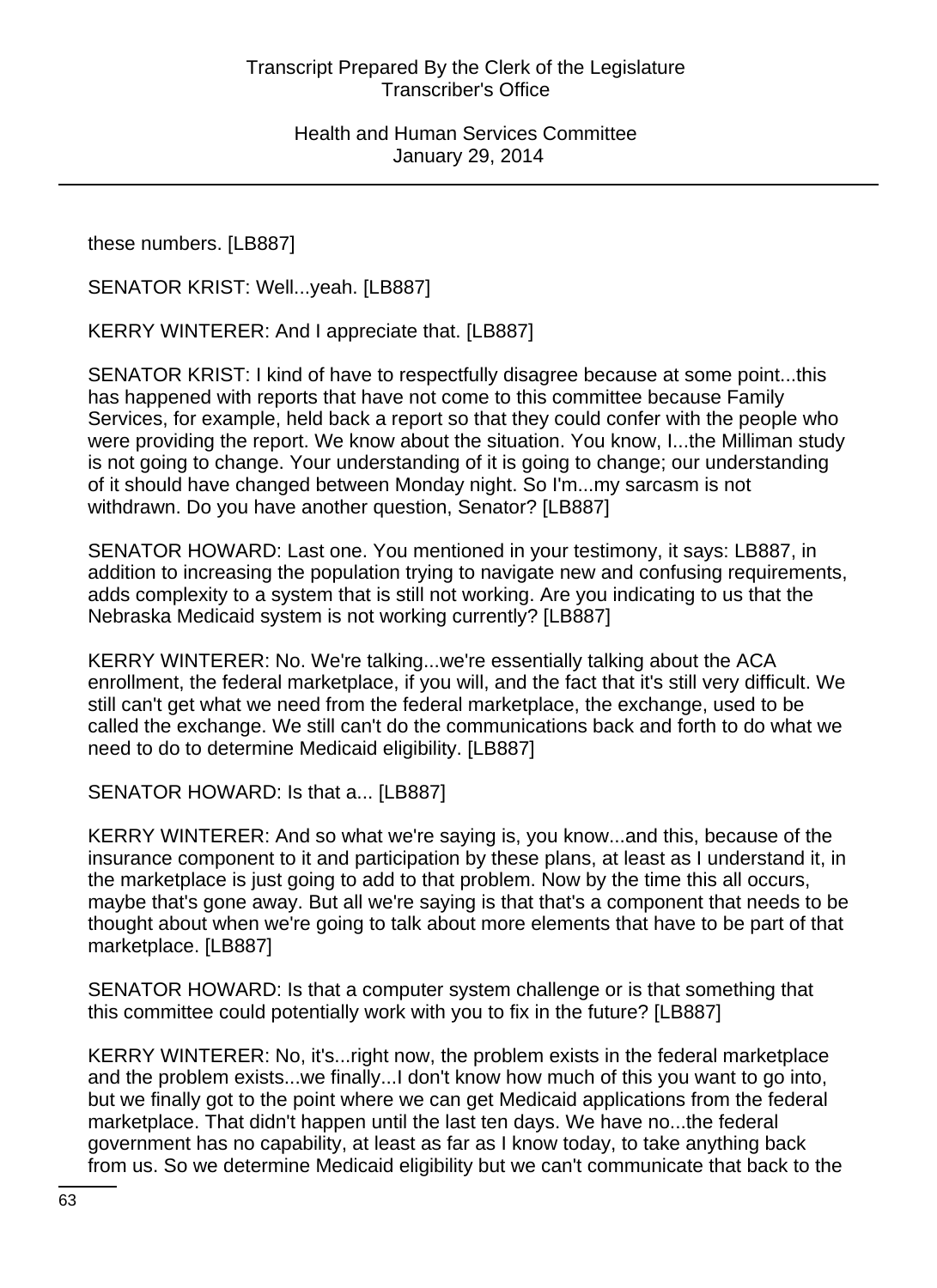federal marketplace. [LB887]

SENATOR HOWARD: Would it have been wiser then at this point to have a state-run federal market...a state-run marketplace? [LB887]

KERRY WINTERER: Well, I don't know that you can jump to that conclusion because there are costs associated with that as well and I think, in theory, the federal government ought to have been able to do this. Now why they can't, I don't...why they can't...haven't been able to, I don't know. But I don't...I...it is what it is. [LB887]

SENATOR HOWARD: Thank you. [LB887]

SENATOR KRIST: Thank you, Senator Howard. Senator Gloor, I think you were next. [LB887]

SENATOR GLOOR: You know, I've got piles in my office of notes and things I've been looking at from last year to this year trying to work through some of the questions and concerns that I have based upon a life or a career in health. And you and I have talked about some of those issues. We don't lack for spending money on healthcare in this country. I think on a per-capita basis we spend more than any developed nation. The flip side of that is our health status indicators aren't anywhere near where they should be compared to those same nations. And so you look at the system and think, the money is in there someplace, how can we squeeze and get juice? I mean, the dollars should be there for us to provide the care we want to that's also quality care. But we've got things turned on its head some way, shape, and form, and Mr. Von Behren's frustration about looking at new and innovative ways is a comment well put. Now I think that a focus on primary care can help us get in that general direction. I mean, it's a move in that direction. But one of the other things that we sorely lack is a degree of accountability on how we spend our money. And my frustration since I've been down here with the department has been we don't know how we spend our money. We don't know how much we're spending on certain physicians who may do an awful lot of procedures that might raise a red flag that says, well, okay, maybe they're the type of physician that gets the sickest patients, or maybe everybody that walks in the door has a hernia. I mean we don't have the...and you know what I'm talking about. This is...this gets into the issue of medical management. At least this bill provides some degree of setting up measurable criteria that people have to...physicians, practitioners have to answer to. But within the department, when are we going to have the opportunity so that we can look at how we're spending these millions of dollars of Medicaid monies and have a sense that they're being spent appropriately and correctly? And I'm not talking about fraud. I'm just talking about the management that goes on anytime you write checks as a business owner of some kind. Do we have a medical director for Medicaid, as an example? [LB887]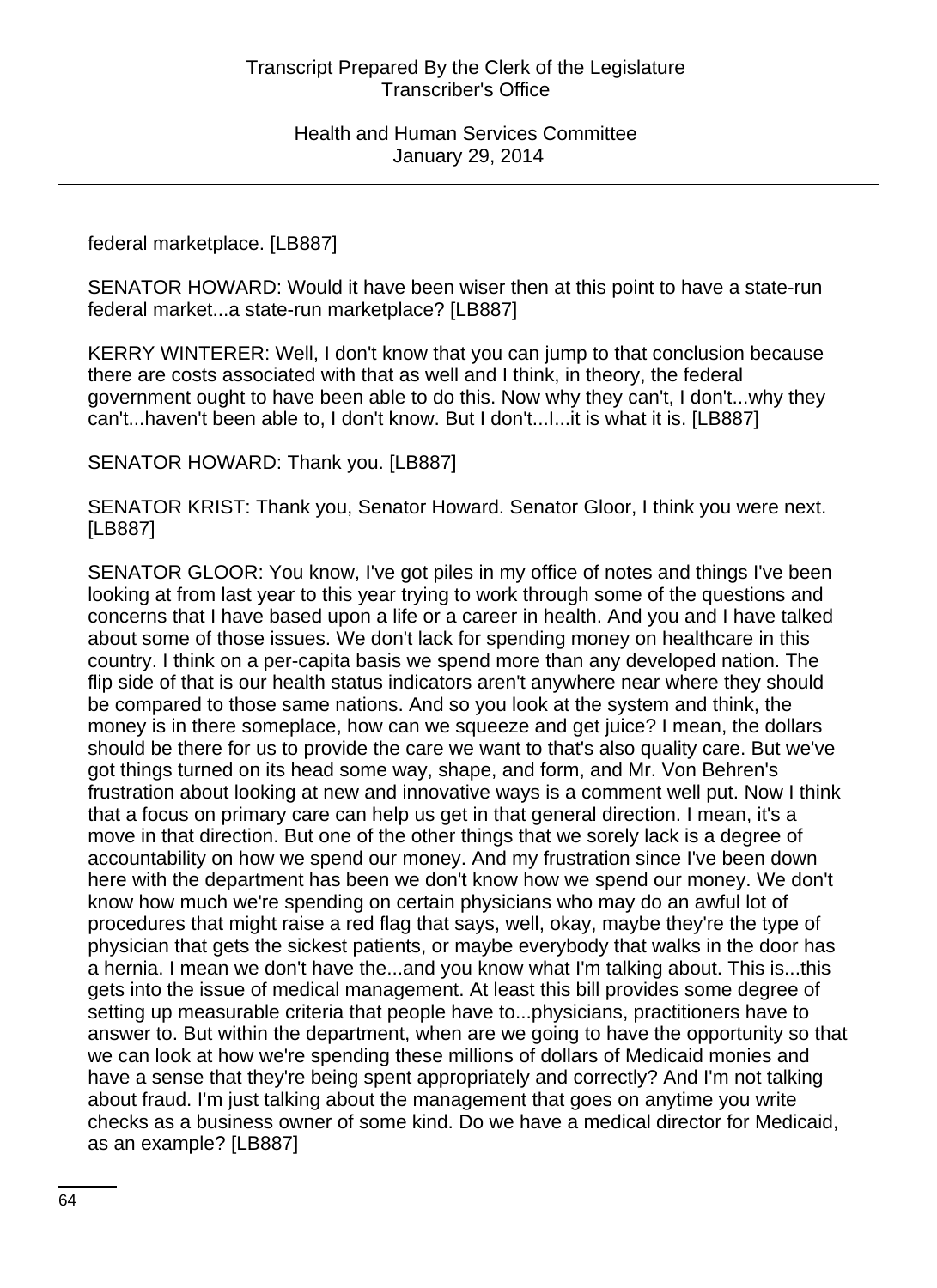KERRY WINTERER: Yes. [LB887]

SENATOR GLOOR: Is it a full-time position? [LB887]

KERRY WINTERER: No, it's not. It's a part-time contractor. [LB887]

SENATOR GLOOR: Is this somebody that's employed by one of the managed care companies that... [LB887]

KERRY WINTERER: No. It's...my recollection is he's independent. We contract with him individually. We've had a conversation about the need to potentially have a full-time medical director and I think that's something we're seriously considering at this point. [LB887]

SENATOR GLOOR: I mean I... [LB887]

KERRY WINTERER: Um-hum. [LB887]

SENATOR GLOOR: I just kind of came to that realization a couple of weeks ago as I was trying to piece some of this together in my mind and thought, you know, even modestly sized hospitals have clinicians on a full-time basis who help them with the medical management that goes on. And maybe if we had some of this in place, we wouldn't find ourselves struggling over this decision the way we are. But we need to do a better job managing the millions of dollars that we spend on medical care, not all of which is acute care. [LB887]

KERRY WINTERER: Sure. [LB887]

SENATOR GLOOR: We've got, as you well know, as big an expenditure when it comes to long-term care without any accountability there also. I mean, and we ought to hire somebody full time soon. [LB887]

KERRY WINTERER: Yeah, I would tend to agree with that. A couple of other responses is that we...I think there's more of that going on than you may be aware of now. The question is, is there enough of that? I don't...probably not. To the extent that anybody--you or anybody--has some interest in a particular type of procedure or something that might be helpful, we could do what we...I mean we can...we're certainly happy to provide data and so on. In all honesty, the other issue we have is an ancient MMIS system through which we pay Medicaid claims which we struggle with, frankly, all the time in terms of it isn't state of the art, it's not state of the art in terms of getting data out, none of that. And so we struggle with a good way to get data out of that, that becomes useful at all. But I understand. I mean, I used to play...I used to be in the claims-paying business and I understand what the data means and how you analyze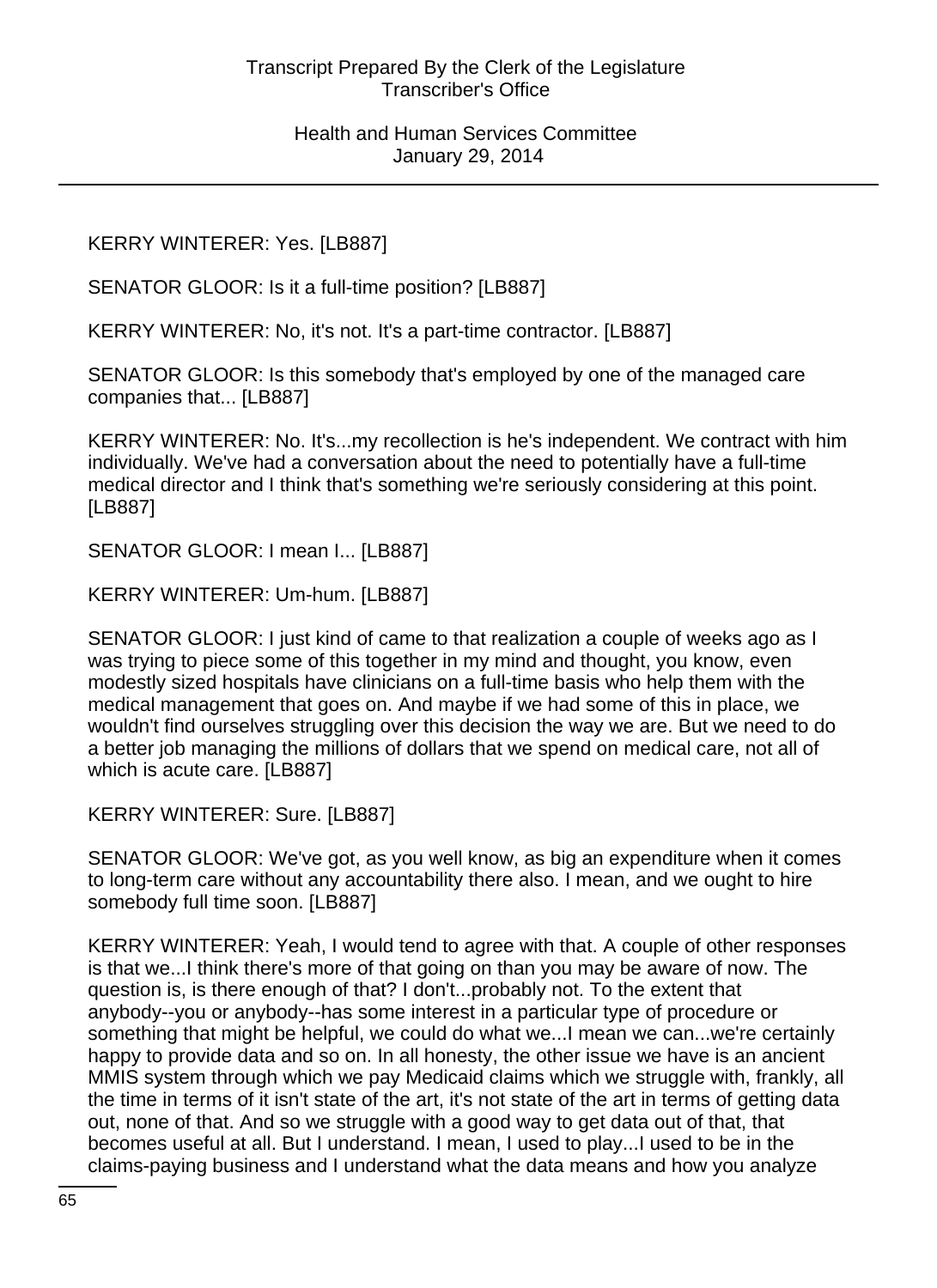where the dollars are going because our clients wanted to know that and that's what we had to provide. [LB887]

SENATOR GLOOR: When I came here five years ago, we were, I thought, getting ready to develop an MMIS system and then that got cancelled. [LB887]

KERRY WINTERER: Um-hum. [LB887]

SENATOR GLOOR: And so we are all just going to sit around here and say, gee, it'd be nice if we had an MMIS system? I'm...I think the Legislature could be convinced to help budget for an MMIS system, certainly as part of managing the millions of dollars that go through here. But we need a little help from our friends, if I can use that term. [LB887]

KERRY WINTERER: And part of it is we've been overcome by events because since that time we've had ACA, we've had all these other things that we...that have absorbed our time and effort in the Medicaid Division to get caught up with and do that have essentially trumped, if you will, pursuing the MMIS. And so that's why it's not raised to a priority at this point. [LB887]

SENATOR GLOOR: But there are consulting firms that would be happy to come in. Obviously, it costs more to pay a consultant than it does to do it ourselves internally, but, you know, even if we start tomorrow on an MMIS system, it could be years before we're comfortable and trusting the information that kicks back at us. And right now we're kind of riding on the backs of what insurers do. With a lot of the decisions I think we make on making clinical decisions, I'd like to think the kind of money we could save in just managing formularies would be huge amounts of dollars. So I'm back to my issue of we may be surprised that the cost isn't as great as we think if we do a better job managing those dollars because I don't think we're managing the dollars we spend very well, and neither do you, obviously, and it's a frustration for you, too, I can tell. [LB887]

SENATOR KRIST: I want to follow up on that just a bit. It's my recollection that the MMIS funding has been "on again, off again, Finnegan," in the six years or so that I've been here. So potentially we should look at the chronology of what was suggested, when it was cut out of the budget, when it was put back in, when it was taken out, and find out if it's an issue that maybe we should look at, particularly after January 15 of...or January of '15. Senator Crawford, did you have anything? [LB887]

SENATOR CRAWFORD: No, it's okay. That's fine. That's fine. [LB887]

SENATOR KRIST: Okay. Senator Cook. [LB887]

SENATOR COOK: Thank you, Senator Krist, and thank you, Mr. Winterer, for joining us. I'm just thinking about the Medicaid program that we have now. I understand we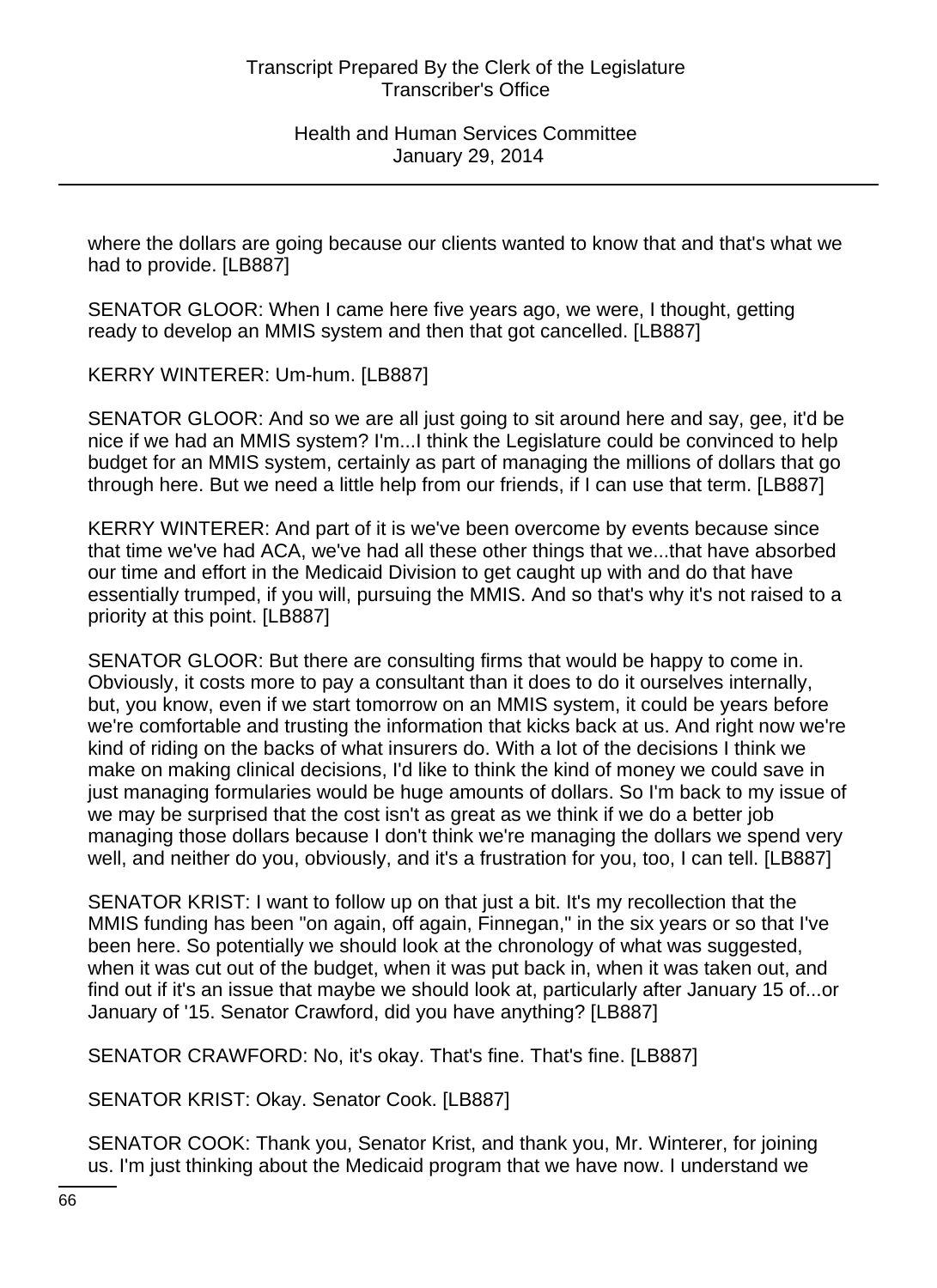have been fined in some contexts but we've also gotten some awards for minimizing fraud and things like that. [LB887]

KERRY WINTERER: Um-hum. [LB887]

SENATOR COOK: So whether the number is 54,000 or 90,000 or 35,000, we've had people come in, testimony for three-and-a-half hours, telling their stories about being unable to access healthcare either to manage their chronic illness or to address acute things that arise. What has the department brought forward to facilitate provision of care for these working Nebraskans? And I was sitting here over the last five years, and then in my previous life, trying to think of a proposal beyond, no, we can't do it for the following reasons and here's a report to follow it up. [LB887]

# KERRY WINTERER: Um-hum, um-hum. [LB887]

SENATOR COOK: Is there anything? I can...I remember when ACA was first passed and there was IT money that came. The state of Nebraska did accept that and it went someplace. But we still have an MMIS issue. So that's kind of an elliptical way of asking, all right, let's take all of this idea and LB577 off the table. We still have...this is still Nebraska. People don't run around looking for free money just to be layabouts. They have issues, health issues that need to be addressed. What is the agency proposing in its stead, instead of this? [LB887]

KERRY WINTERER: Well, I heard a couple questions in there. One, you mentioned something about additional money for IT and so on. Well, that was additional money to comply with the ACA so we could do what we needed to do to communicate with the marketplace and so on, which I talked about before. [LB887]

# SENATOR COOK: Okay. [LB887]

KERRY WINTERER: So those additional funds were for that particular purpose. Relative to other issues, I'm not sure that I know how to respond to that without knowing a specific case. And I was listening to the...I was listening to testimony previously from proponents and there were...it seemed to me that, in a lot of those cases, that there should be solutions in the current system for some of those folks. Now I don't know why they're...that hasn't been the case or whatever because I don't know their particular circumstances. I don't know...what we do is we...I mean, we provide the coverage that's available under the terms of the Medicaid plan to those who are in an eligible category that meet income requirements. And we do that and we provide that coverage and I think we...I think, if you look at the rolls, I mean, there's 240,000 folks that are on...at any point in time that are on Medicaid. So there's a substantial number of folks in the state of Nebraska that are getting those benefits. Now, I mean, if we want to talk about a particular case or something, we certainly could do that. But Medicaid, in and of itself,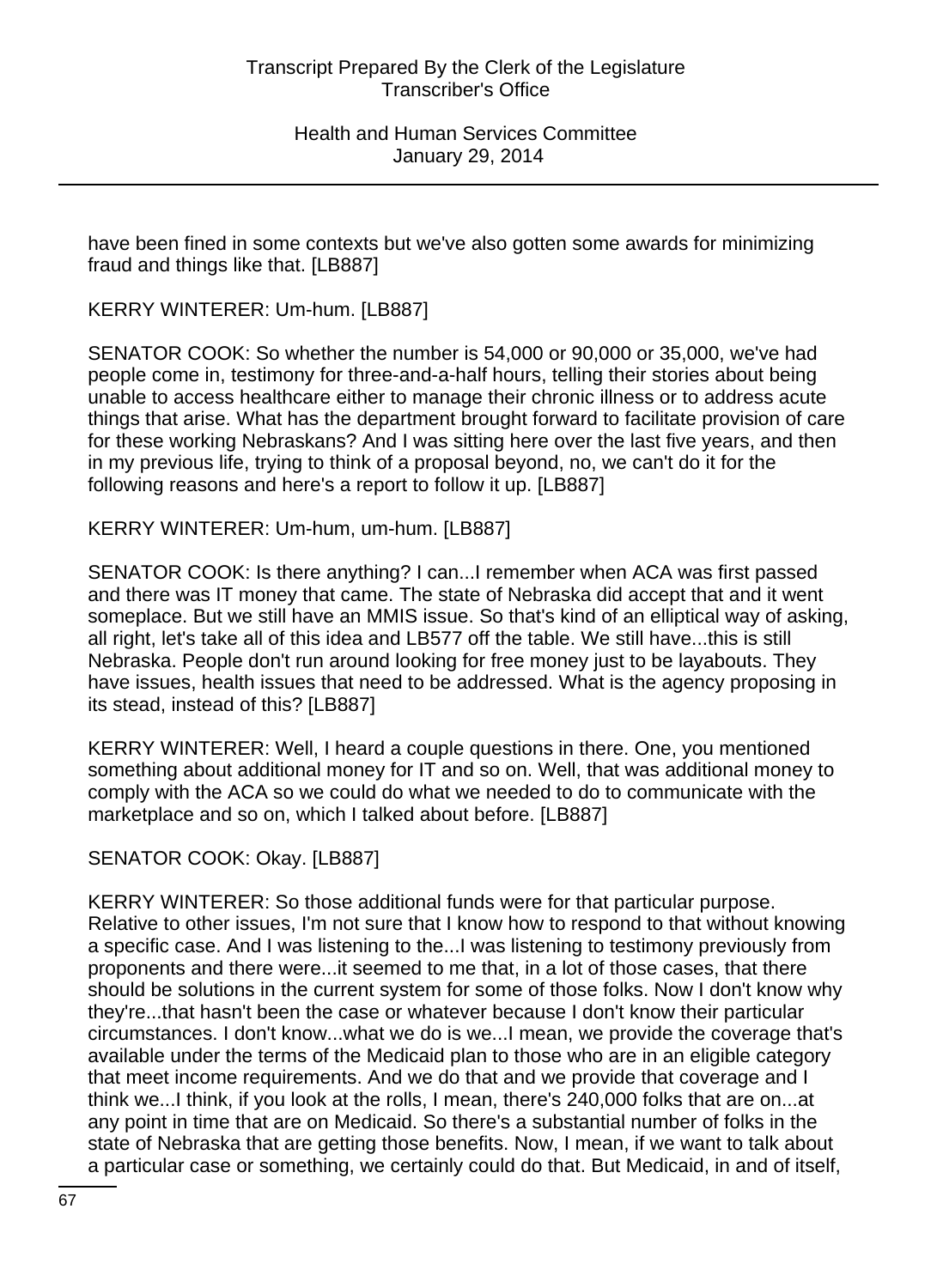is serving lots of folks. It's serving lots of folks in the state. [LB887]

SENATOR COOK: Okay. Thank you. How about a case...the case of the gentleman from Grand Island who testified about the gaps that the Ryan White funding does not provide for his other healthcare needs? And I...he was...we didn't get into all this business about what all was going on in his body. But can you use that as an example? [LB887]

KERRY WINTERER: Well, I mean, I hesitate to talk about a particular case without knowing all the...you know, knowing all the details, just as you do. [LB887]

SENATOR COOK: Okay. I thought you asked me for a case. I know. I get it. Thank you. [LB887]

KERRY WINTERER: Well, I...yes, but, you know, without knowing all the circumstances,... [LB887]

SENATOR COOK: All right. [LB887]

KERRY WINTERER: ...it's hard and I don't want to provide a... [LB887]

SENATOR COOK: And maybe we could arrange that kind of a conversation and the... [LB887]

KERRY WINTERER: We absolutely could. [LB887]

SENATOR COOK: ...as we get closer to floor debate. [LB887]

KERRY WINTERER: Have him...and if he's still here, I would encourage him to give me a call and we'll talk about that... [LB887]

SENATOR COOK: And there he is, right behind you. Okay. [LB887]

SENATOR HOWARD: He's right there. [LB887]

SENATOR COOK: We can make that happen. [LB887]

KERRY WINTERER: ...and to the extent we get into some specifics, and we'll see what the answer is. [LB887]

SENATOR COOK: Happy to help, I'm sure. [LB887]

KERRY WINTERER: Absolutely. [LB887]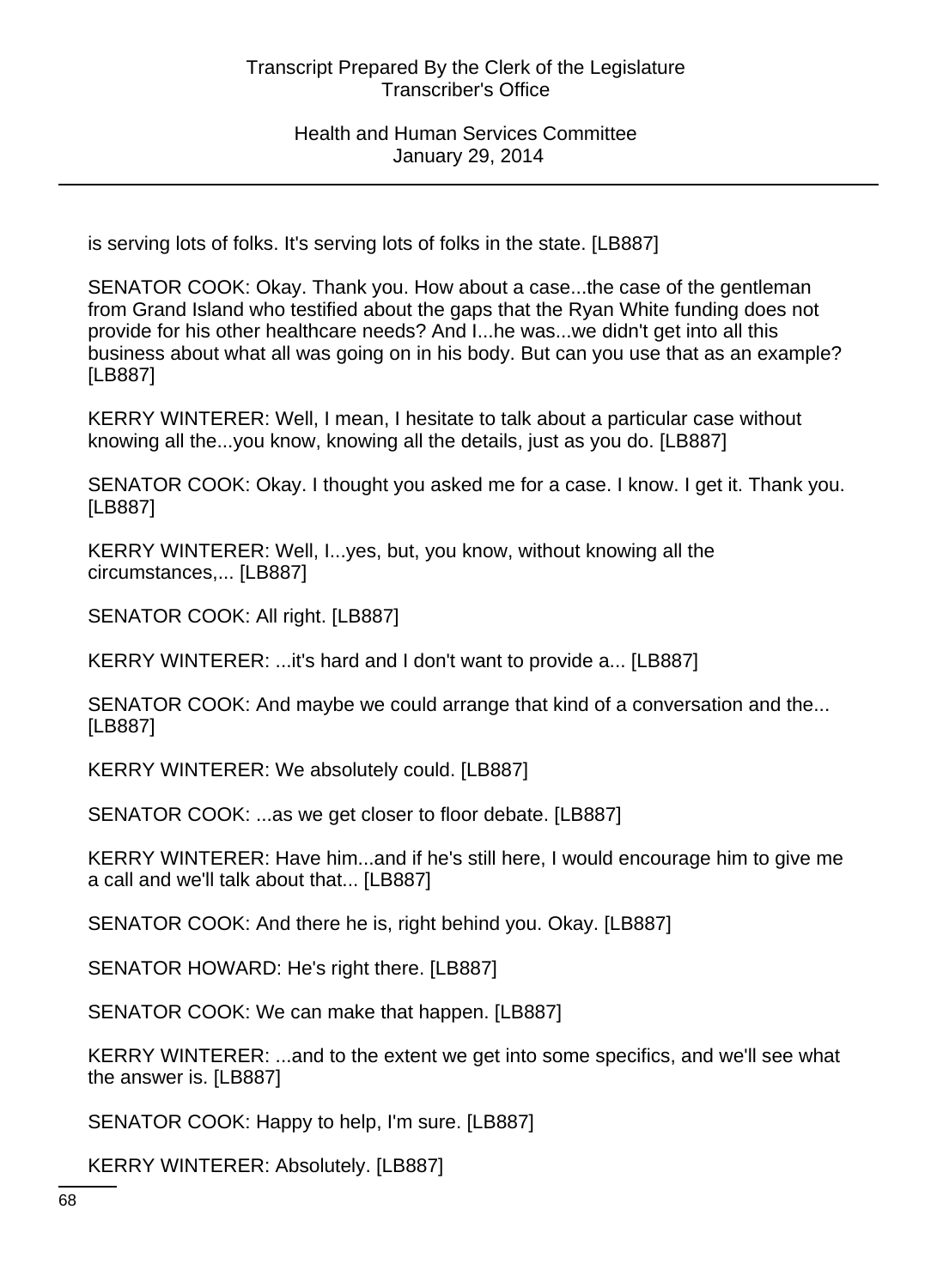SENATOR COOK: Thank you. [LB887]

SENATOR KRIST: Any other questions for Mr. Winterer? Thank you so much for coming. Thank you for testifying. [LB887]

KERRY WINTERER: Thank you. [LB887]

SENATOR KRIST: Any other opponents? How many other testifiers do we have tonight for opponents? One, two, three, thank you, four. Welcome. [LB887]

BRUCE RAMGE: (Exhibit 33) Good afternoon and good afternoon, Chairperson Campbell and members of the Health and Human Services Committee. My name is Bruce Ramge. For the record that's spelled B-r-u-c-e R-a-m-g-e. I'm the Director of Insurance. I'm here to testify in opposition to LB887. In reviewing this bill, the Department of Insurance thought we should alert this committee to some issues from an insurance perspective that may arise if this bill passes. This bill mandates insurers participate or provide plans that comply with this act. If they do not, then they are not allowed to participate on the federal health insurance exchange. It must be noted that the insurers who participate on the exchange are making a business decision to do so and enter into a yearly contract with the federal government to participate. Forced participation in the LB887 plans could make certain companies reconsider their current or future participation in the exchange, thus causing a disruption to the overall marketplace. Please keep in mind that only four companies are currently participating in the health insurance exchange. Within the companies that participate in the exchange there are two unique plans created under the Affordable Care Act. The first of these is the new co-op insurance plan in Nebraska which is run by way of a company called CoOpportunity Health. Eventually, a multistate plan would also be required to participate on the exchange. CoOpportunity Health has been funded with taxpayer-funded loans, but these loans are no longer available. In other words, the co-op is on its own and must live on the strength of its business plan. If forced, however, to create these LB887 plans, the co-op may not be in a position to readily acquire capital necessary for such an expansion of their product. The other plan that is mandated to participate on the federal exchange is the multistate plan. The multistate plan has yet to enter the Nebraska market but may within the next two plan years. The multistate plan is under the umbrella of not only state licensure but--this is important to understand--but also the federal Office of Personnel Management, or OPM. OPM has previously indicated only limited willingness to abide by the same licensure rules that state-licensed insurance companies, such as Blue Cross Blue Shield or Coventry, must follow to be an insurer in Nebraska's market. It is unclear that they would in this instance. In evaluating the LB887 plan requirements, our colleagues at Medicaid believe that certain wraparound services may have to be included in the two silver plans that would be required to be offered under this proposal. These two plans would have to be considered qualified health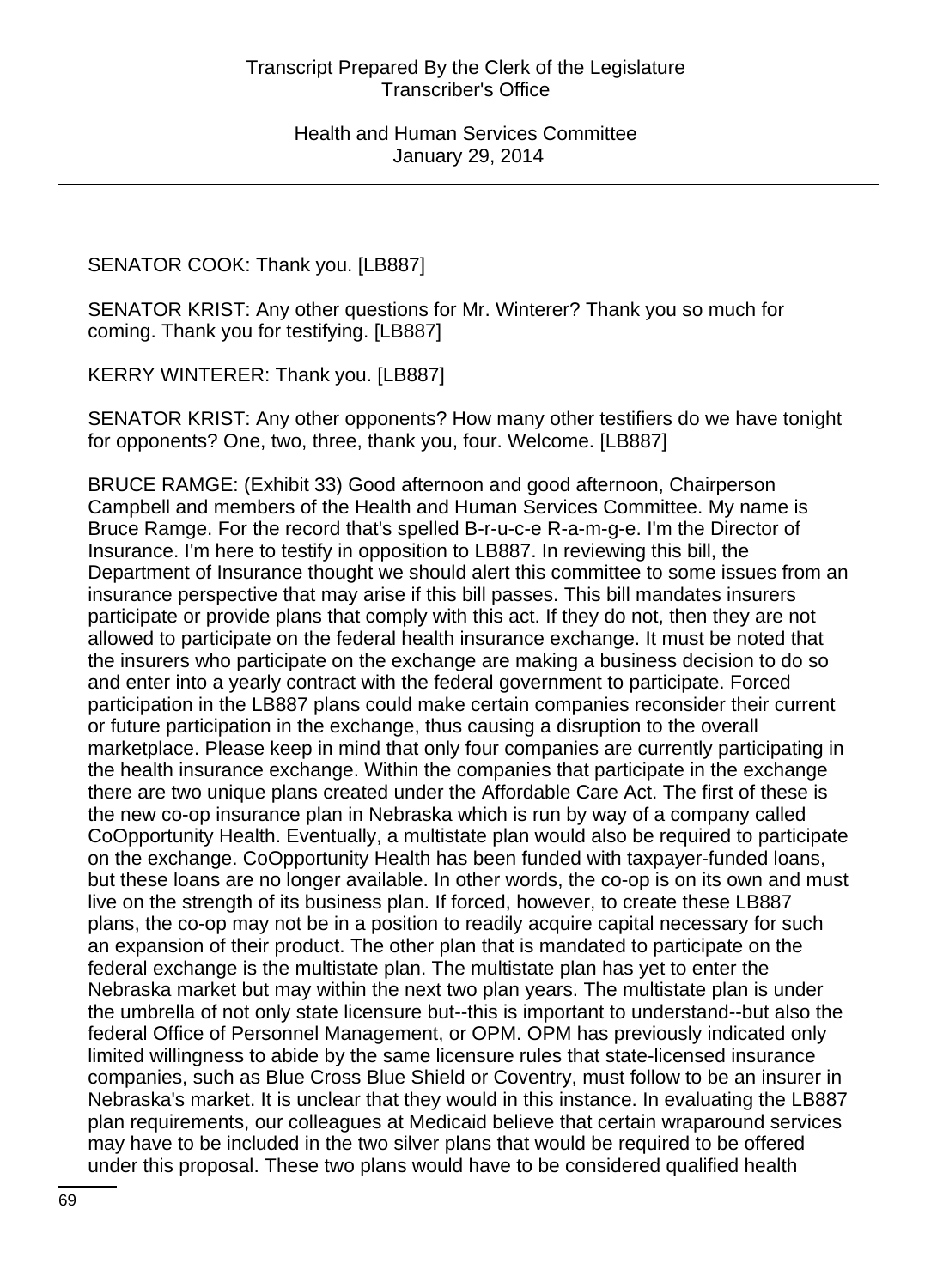Health and Human Services Committee January 29, 2014

plans under their proposal. I think it is key for the committee to understand that the use of the term "qualified health plan" has specific meaning. To be on the exchange the plan must be a qualified health plan. It must contain the essential health benefits and comply with federal and state law. A qualified health plan must not only be sold on the exchange but, under federal law, be sold off the exchange as well with the same benefit and price structure. Moreover, a qualified health plan is more than just a silver plan. A silver plan is assigned a percentage value of how much the plan will pay and a silver plan is the plan for which tax subsidies and cost-sharing subsidies are typically available. However, if this bill becomes law, those individuals from 100 percent to 133 percent of poverty level would no longer be eligible for those subsidies paid from the United States Treasury because these individuals would be considered part of the Medicaid expansion population. If wraparound services, such as transportation services, are required to be embedded in a health plan, these would be new and unfamiliar benefits in an insurance plan. It would certainly drive up the cost of insurance. Additionally, it is likely that these services would then be considered a mandated benefit because the plan must be made available to all on and off the market regardless of income status. If it is a mandated benefit, federal law requires that the state reimburse costs for the creation of this mandated benefit as determined by the insurance company's actuaries. Reimbursement would be required then for insured plans that provide these services and not just the proposed LB887 plans, as proposed in this legislation. The state has no voice, no recourse, and no way to appeal the cost of these services. The state would simply be required to pay for these services. Another issue is that this bill appears to include dental benefits embedded in these plans. Under federal law, if a standalone dental plan is offered in the health insurance marketplace, then by federal law an insurer does not have to offer a dental benefit within the insurance plan itself. Assuming that a company would be required to offer these services and policies both in and outside the exchange, the company would be required to create new networks inclusive of transportation services and other services that are not currently preempted by federal law. A company would also be required to file new forms which are the policy's and new rates for those policies. Not only does the department review these rates and forms, but so does the federal government. That review process begins in the spring and ends either late in the spring or very early summer. It's important to note that a company, when it files under federal law, only gets one bite at the apple. In other words, a company can only file one rate per year per plan. If this legislation passes, companies may not have the time to adjust their networks, adjust their contracts, or price their insurance policies correctly. This bill requires access to all networks. If one looks to plans on the exchange, the trend is to have more limited networks as part of cost containment. In other words, there are networks exclusive in Omaha, even as to a certain hospital group, that people in Scottsbluff would choose but would be impractical to do so. All networks are not equal, which is reflected in pricing. Requiring broad networks would hinder an important cost-containment measure that insurance companies currently use. Additionally, this bill requires, where found, accountable care organizations, or ACOs. The bill further defines them as risk-bearing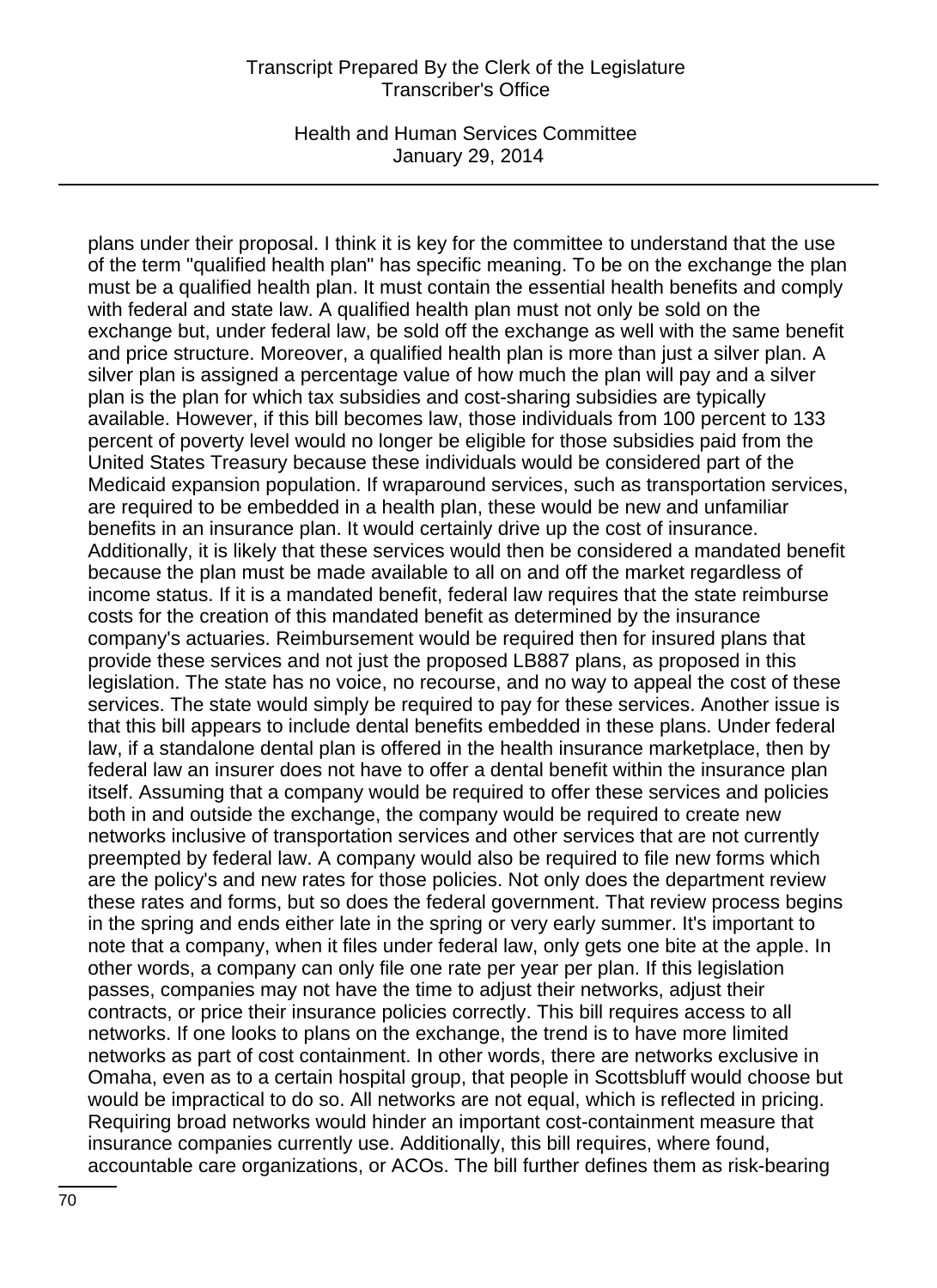Health and Human Services Committee January 29, 2014

entities, which equates to insurance. Currently, the Department of Insurance does not have a licensure procedure for accountable care organizations. If passed, my agency would have to create one, monitor solvency of the ACO, and assure compliance with state and federal law. I'm bringing these issues to your attention because the Department of Insurance fiscal note requires additional staffing to perform all of these functions. We will need examination personnel, additional support in our life and health division, more legal staffing, and with the possibility of more insureds we would anticipate more consumer inquiries and complaints from newly insured individuals and would have more questions for our consumer affairs division. Finally, we are also confused on the requirement in the bill for promotion. Typically, our department will be happy to answer questions from the public and provide them facts about plans. As a governmental entity, we cannot, nor should we be, in the business of promoting one commercial plan over another. For all these reasons, the Department of Insurance is opposed to LB887. I would be happy to answer any questions you have. [LB887]

SENATOR KRIST: Just one. [LB887]

BRUCE RAMGE: Yes. [LB887]

SENATOR KRIST: Did you make an attempt to talk to Senator Campbell or legal counsel about this prior to this? [LB887]

BRUCE RAMGE: We have not had that opportunity to visit with her about this. Again, it came out just a few weeks ago. My staff has been busy reviewing it and we'd be happy to answer any questions from anyone here on the committee, or Senator Campbell, as we go along. [LB887]

SENATOR KRIST: Okay. Well, I think the subject matter deserves that kind of cooperation. And probably, if you'll make yourself available to Senator Campbell and to her legal counsel, that would be great. [LB887]

BRUCE RAMGE: Absolutely. [LB887]

SENATOR KRIST: And I've extended the courtesy for more than five minutes to you and to Mr. Winterer, but I'd ask you to just be conscious of it in future testimony. So thank you. [LB887]

BRUCE RAMGE: Thank you. [LB887]

SENATOR KRIST: Senator Howard, do you have a question? [LB887]

SENATOR HOWARD: Thank you, Senator Krist. It's nice to see you, Director Ramge, in a new setting. [LB887]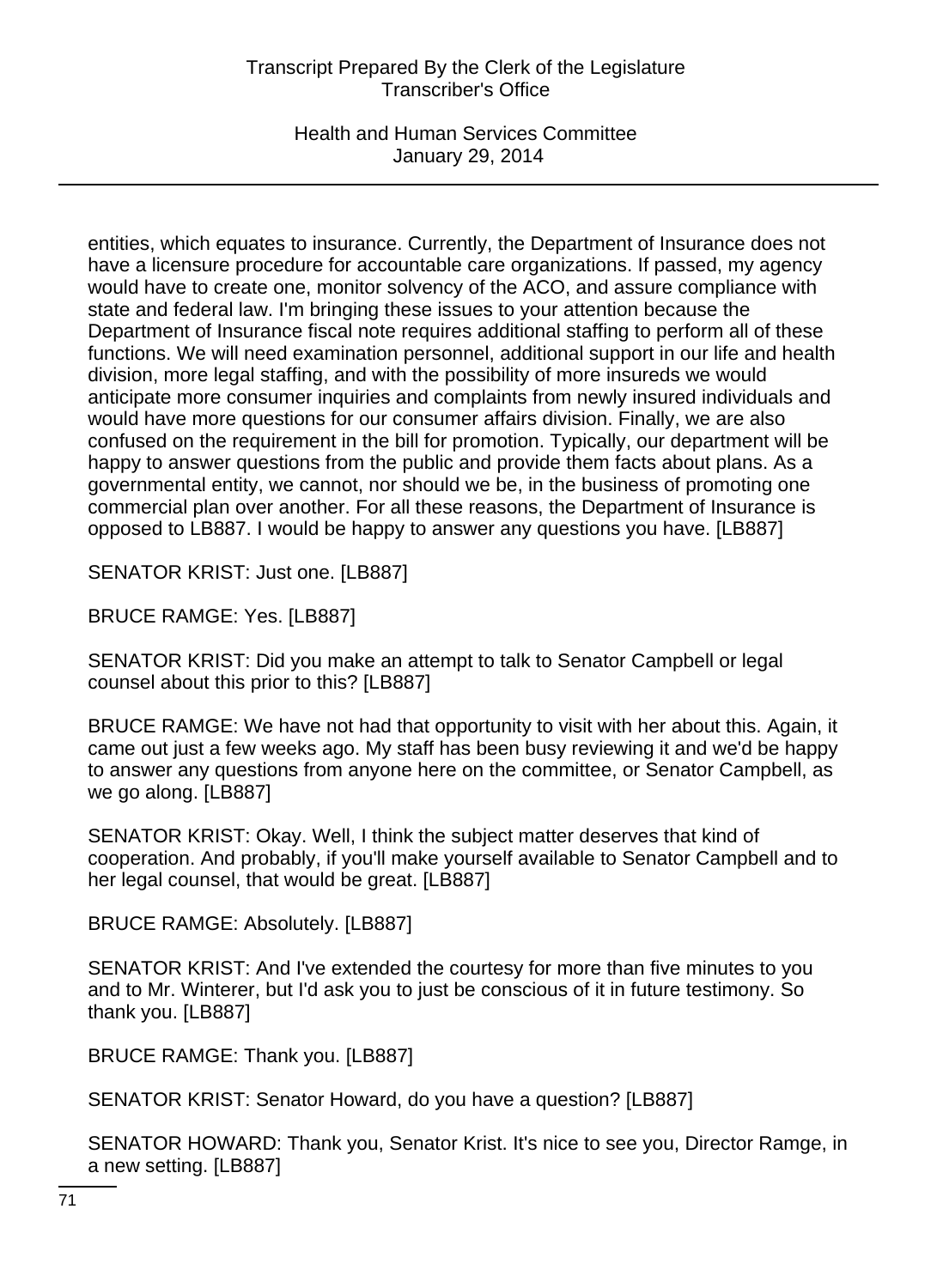BRUCE RAMGE: Thank you. [LB887]

SENATOR HOWARD: Have you looked...this bill was modeled specifically on what Arkansas had done in terms of the marketplace and the work within the marketplace. [LB887]

BRUCE RAMGE: Um-hum. [LB887]

SENATOR HOWARD: Have you looked at how that's going in terms of the Department of Insurance working on that legislation or working within that legislation? [LB887]

BRUCE RAMGE: You know, I know that Arkansas has developed a model. I know that Iowa is working on one and on their way. And my colleague here, Martin Swanson, is much more informed on that. It's...his job is strictly Affordable Care Act right now. If you would, Mr. Chairman, permit... [LB887]

SENATOR HOWARD: I'll save that question. [LB887]

BRUCE RAMGE: Would you like to save it? Okay. [LB887]

SENATOR HOWARD: I'll save it. [LB887]

BRUCE RAMGE: Okay. [LB887]

SENATOR HOWARD: When you talked about accountable care organizations,... [LB887]

BRUCE RAMGE: Yes. [LB887]

SENATOR HOWARD: ...we have an accountable care organization currently operating, Uninet, in Omaha. And so my concern is that we already have an ACO operating. Do we need to create a certification program for the ACOs? And is that something that we need to do right away? [LB887]

BRUCE RAMGE: Well, if the accountable care organization is a risk-bearing entity and they're not part of a licensed insurance company or health maintenance organization, then there may be licensure issues. And it is...if these organizations are going to start appearing, there should be thought given to how to structure licensing and solvency regimes. [LB887]

SENATOR HOWARD: Have other states done that? Has it been recommended by...to you? [LB887]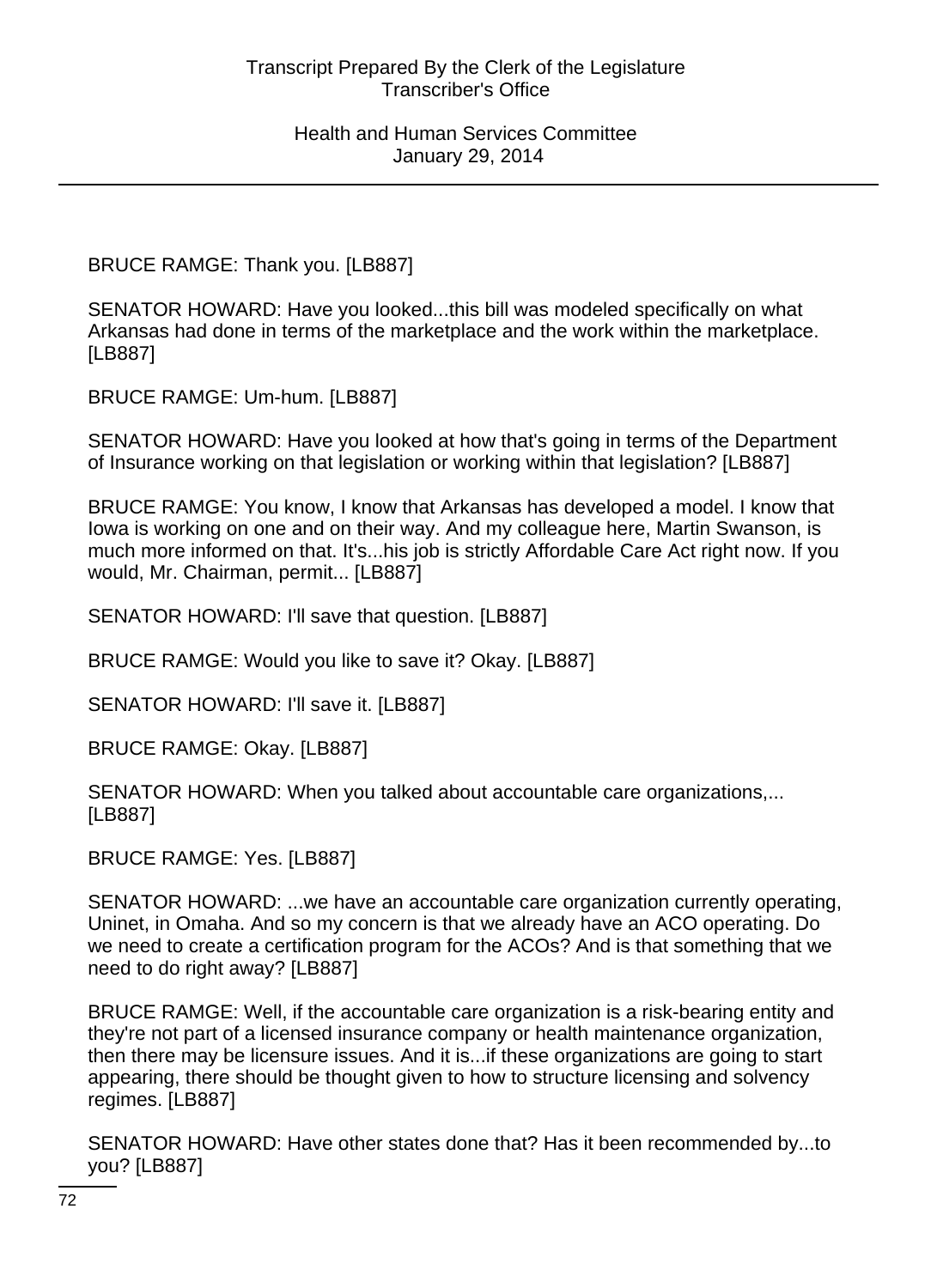BRUCE RAMGE: We have watched. You know, we're quite involved with...the National Association of Insurance Commissioners... [LB887]

SENATOR HOWARD: Right. [LB887]

BRUCE RAMGE: ...has really followed the developments with healthcare, and that's one of the things they have not accomplished at this time. I think everyone recognizes the fact that there needs to be a licensure and solvency framework, but that's not yet been developed at the NAIC. [LB887]

SENATOR HOWARD: Okay. And then could you point me to where in the bill it discusses promotion so that I can look at that more closely? [LB887]

BRUCE RAMGE: I may need help on that. I'm... [LB887]

SENATOR HOWARD: I can ask Martin as well, but... [LB887]

BRUCE RAMGE: That's...that would be better. [LB887]

SENATOR HOWARD: I'll save that one for Martin. [LB887]

BRUCE RAMGE: Okay. [LB887]

SENATOR HOWARD: And then the last one: Is dental care already in our qualified health plans? I didn't think it was. [LB887]

BRUCE RAMGE: Dental care is pretty much offered standalone. So it's available. [LB887]

SENATOR HOWARD: Standalone. [LB887]

BRUCE RAMGE: Typically,... [LB887]

SENATOR HOWARD: So there wouldn't be a change necessarily. [LB887]

BRUCE RAMGE: Yeah. Typically, dental insurers have different claim payment systems and so it's just typically been differentiated, you know. [LB887]

SENATOR HOWARD: Um-hum, um-hum. [LB887]

BRUCE RAMGE: And it's possible there may be one or two plans that have embedded it, but I'm not even certain of that at this time. [LB887]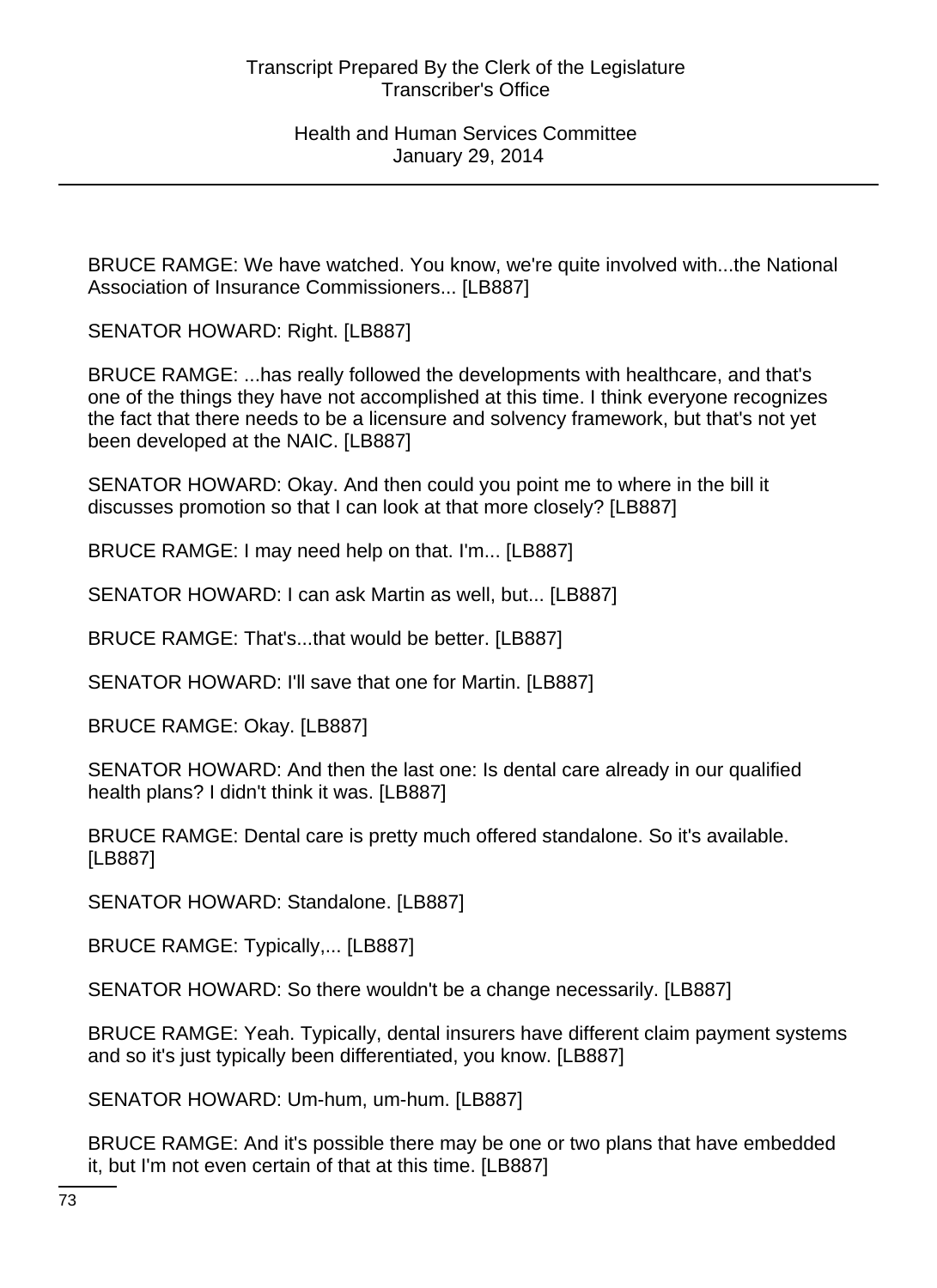SENATOR HOWARD: Okay. Well, great. Thank you so much. [LB887]

BRUCE RAMGE: You're welcome. Thank you. [LB887]

SENATOR KRIST: I'm getting the high sign from the real Chair of this committee that we need to take a break for a few minutes. So five or less, if you would, please, and we'll come back as soon as everyone gets back to the front table. [LB887]

BRUCE RAMGE: Thank you. [LB887]

SENATOR KRIST: Thank you for coming. [LB887]

BREAK

SENATOR KRIST: Okay, let's try to get it all back together here, please. Okay, next testifier in opposition, please. [LB887]

MATT LITT: Senator Krist and members of the committee, my name is Matt Litt, M-a-t-t L-i-t-t, and I am the Nebraska director of Americans for Prosperity, free-market advocacy group with over 40,000 members statewide. I'm here today to express our opposition to LB887. Now Medicaid expansion would cost federal government \$930 billion from 2014 to 2022. It's unknown how the federal government can fund nearly \$1 trillion in additional spending without gradually shifting the cost onto the states. The cost of Medicaid expansion in Nebraska would be devastating to our state budget. Governor Heineman last year estimated that Medicaid expansion would cost Nebraska as much as \$766 million over ten years. And if the federal government does reduce the federal Medicaid match under this program, that number could go up dramatically. President Obama has already suggested funding cuts to this match on two occasions: the 2011 debt ceiling negotiations and his fiscal year '13 budget. States have been negotiating with the Centers for Medicare and Medicaid Services on different ways to expand Medicaid under Obamacare. The latest trend is a quasi-private plan like the one we are discussing today. Americans for Prosperity in Nebraska opposes this bill for three reasons: it will further cut out the vulnerable of our state; it further expands the harmful regulations of Obamacare; and it's simply unaffordable. There are counties in Nebraska without primary care physicians. People are already seeing their appointments cut shorter due to the Affordable Care Act. And we just want to ask, what happens when we increase the number of patients by 54,000 at least and don't increase the number of doctors? Longer waiting times and fewer appointments. More importantly, what does flooding the system with 54,000 more people do to the neediest that are on traditional Medicaid? Medicaid patients already have issues with finding doctors and getting appointments. The LB887 will only intensify this problem and hurt those who are most in need. This bill and others like it around the country have been sold to people as a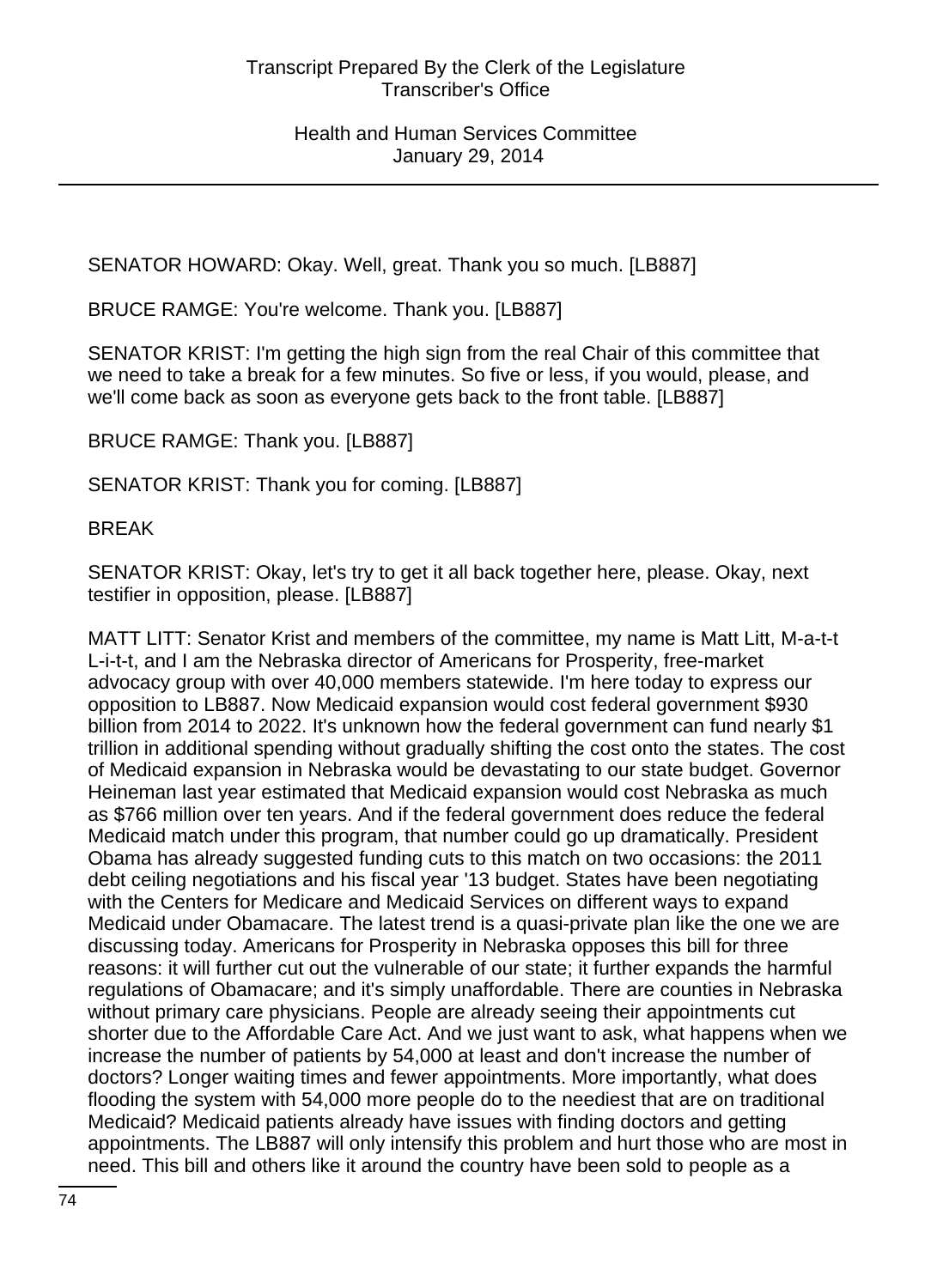Health and Human Services Committee January 29, 2014

private solution, yet Medicaid expansion is anything but a private enterprise. All Medicaid expansion programs must operate under Obamacare's health insurance exchange marketplace. It should be mentioned that the exchanges are still facing issues: children not being enrolled with their families; the backing to the site has yet to be completed; insurance companies are not receiving reliable data; and there are security concerns and more. LB887 does not provide a Medicaid waiver so that enrollees can take their premium subsidies and enter into a truly free marketplace and purchase the type of coverage that's right for them and their families. Instead, according to this bill, enrollees must enter through the exchanges and purchase coverage that meets the essential health benefits test defined by the federal government. Thus, these essential health benefits people don't need and/or don't want are being paid for by the taxpayers. These benefits are leading to more costs. To further illustrate the point that this is a quasi-private, at best, option, the U.S. Department of Health and Human Services still has much to determine. For example, in this bill it discusses how payment models and reimbursement methodology still must be determined. People in Nebraska and their representatives cannot fully know what to expect because things have yet to be determined. Finally, expanding Medicaid under Obamacare is simply unaffordable. Even the...the cost over the long run is unknown but is likely to dwarf LB577 because of its quasi-private option component. You know, private insurance is more expensive than simply offering Medicaid due to higher reimbursement rates and other things. To quote the first draft of the LB887 fiscal note, "There is a great degree of uncertainty in projecting the cost of this provision." I respect the work of the Fiscal Office, but the problem is they're trying to interpret a law--the Affordable Care Act--that is still being written and implementation has been murky at best. No one can accurately project costs and, if you'll recall, the fiscal note for LB577 was modified five different times. In the latest fiscal note for LB577, projected total cost for the state to the end of the decade for implementing Medicaid expansion to be \$82.04 million, and now LB887 predicts the state's funding obligation through the end of the decade to be \$89.7 million. And that's more than a \$7.7 million difference. The point is, every time we evaluate the Medicaid expansion concept, the costs to the state budget keep increasing and there's no guarantee when or how much these costs will stop increasing. Again, President Obama has repeatedly offered cuts to the federal funding portion of the Medicaid in the budget deals. And federal FMA peak cuts are routine. In fact, our state budget absorbed \$52 million in Medicaid funding cuts last year alone. Relying on the federal government to fulfill their funding commitments would be irresponsible considering the facts in recent history. Furthermore, Nebraskans may be picking up the tab sooner than later. It stated in the CMS waiver for Arkansas expansion plan that the state is to pick up 100 percent of the costs over what CMS agrees to pay. The Iowa waiver has a similar budget neutrality provision. This is another unknown cost for Nebraskans. Washington, D.C., is out of money, and by rejecting Medicaid expansion under Obamacare, Nebraska lawmakers would protect our state from having to foot the bill when Washington once again fails to deliver. And while providing access to affordable health coverage for all Americans is a laudable goal, simply expanding government programs and adding to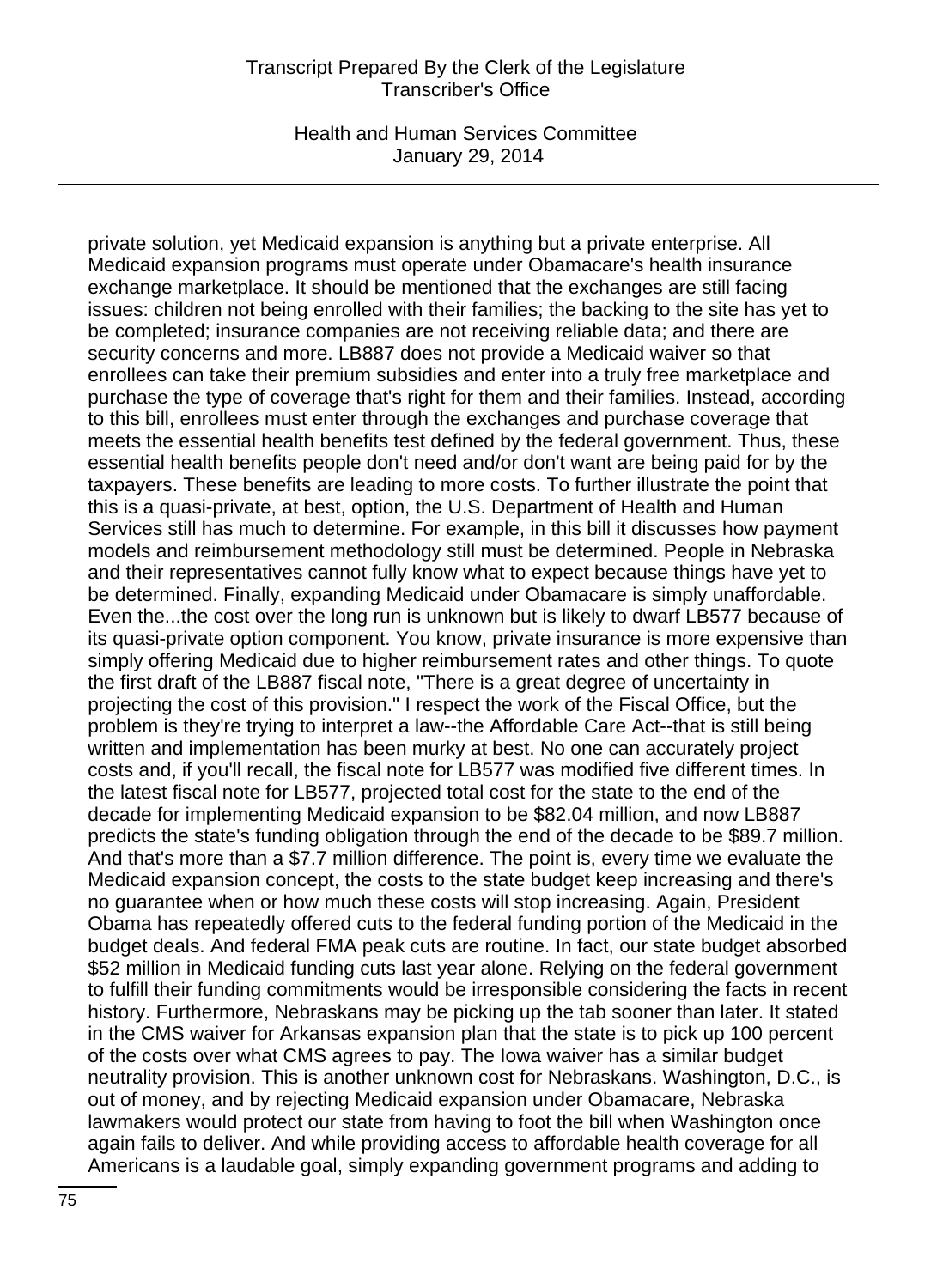our already unmanageable federal debt is not the right approach. Thank you for your time and your service to our state. And I'll try to answer any questions you may have. [LB887]

SENATOR KRIST: Thank you for your testimony. Any questions? Senator Cook. [LB887]

SENATOR COOK: Thank you. [LB887]

MATT LITT: Yeah. [LB887]

SENATOR COOK: Thank you. How do you access healthcare personally? [LB887]

MATT LITT: As in terms of insurance or a provider I go see? [LB887]

SENATOR COOK: I don't know. When you get sick...you're kind of in the range of people who would be...who aren't covered. [LB887]

MATT LITT: Um-hum. [LB887]

SENATOR COOK: How do you do that? [LB887]

MATT LITT: I have insurance through my employer. [LB887]

SENATOR COOK: Okay. [LB887]

MATT LITT: I have to say, not too long ago I was very close to this income bracket, not completely in the 100 to 138, but I do know the financial stresses that can come from living close to this income bracket. And, you know, I...sorry. I'll let you. I feel like you probably are going to continue. [LB887]

SENATOR COOK: Well, I think that there is a big piece that is missing in the analysis, and that's obviously from my perspective, and that is that people can access the free market because they've got cash to do it. This proposal is to address that group. [LB887]

MATT LITT: Right. And I think it's important to look back that this gap is created because of the Affordable Care Act and the way it was written and not, I don't know, foreseen what the Supreme Court was going to decide on it. And I'm not saying...our organization has not said that the health insurance program or healthcare in general was a perfect industry before. But we're continuing down a path that is doing more damage to citizens. [LB887]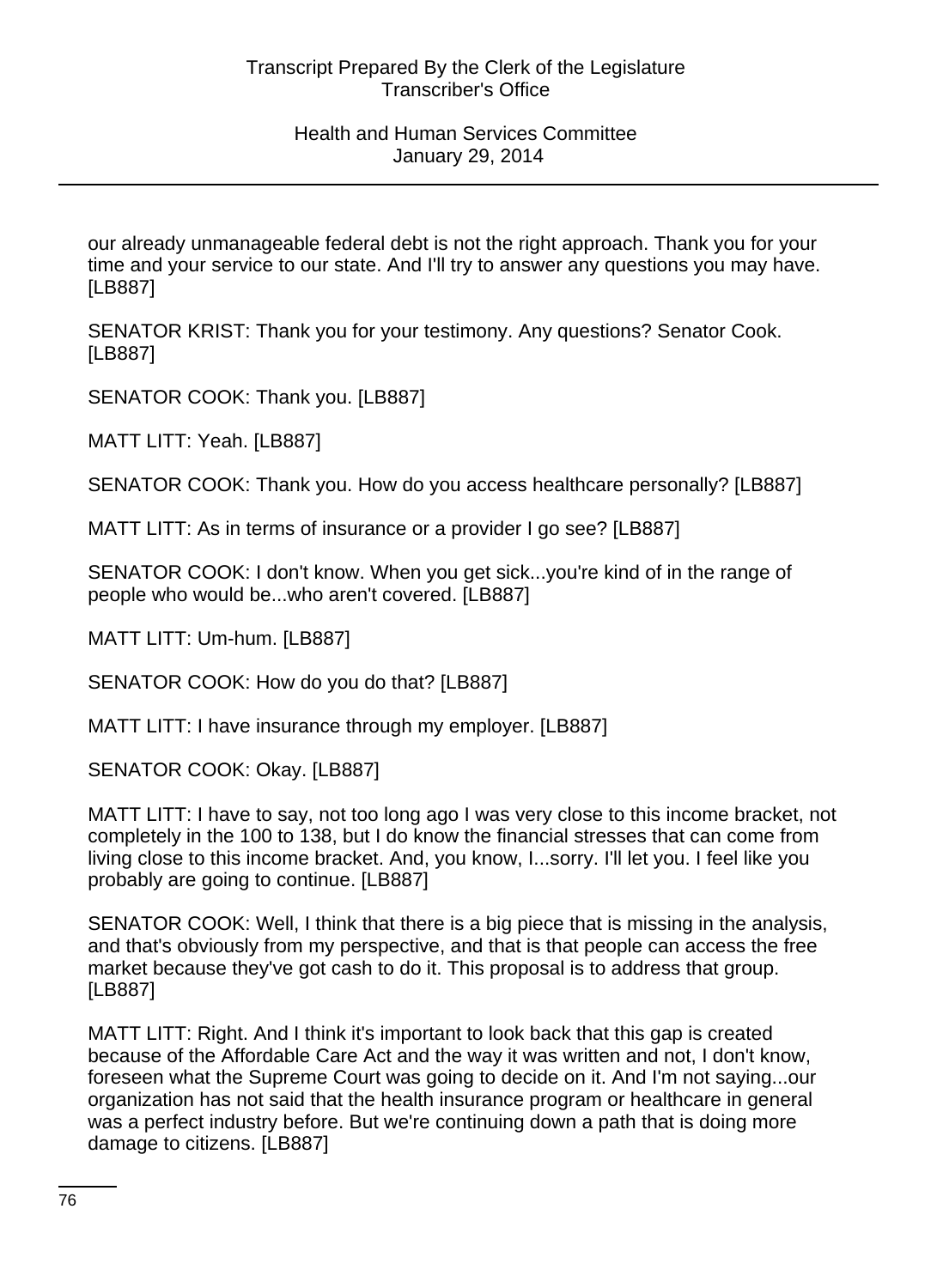SENATOR COOK: Okay. The gap was created by the...so there weren't people that were working and couldn't afford health insurance before the legislation was passed? [LB887]

MATT LITT: So I'm talking...so...and specifically to what this pool of people that we're discussing, this pool of people are created because of the Affordable Care Act and, as mentioned... [LB887]

SENATOR COOK: But they weren't working and not accessing healthcare before? The law got passed, and then all of a sudden a bunch of working people, who otherwise would have been buying healthcare, didn't have it? Is that what you are saying, based on your interpretation of the Affordable Care Act? It created a population of people who could not afford healthcare? [LB887]

MATT LITT: I'm saying it created a population of people that are priced out of the insurance because of things like the essential health benefits that people don't necessarily need or want to be paying for, create...squeezing the community rating from a 5-to-1 to a 3-to-1 rating increases cost for people. And like I said, it wasn't perfect before but it has only made costs grow exponentially higher because of the law. [LB887]

SENATOR COOK: Okay. [LB887]

SENATOR KRIST: Thank you. Any other questions? Thank you for your testimony. [LB887]

MATT LITT: Thank you. [LB887]

SENATOR KRIST: Thanks for coming. Next opponent. Welcome. [LB887]

DICK CLARK: (Exhibit 34) Thank you. Chairman Campbell, Mr. Vice Chair, members of the Health and Human Services Committee, my name is Dick Clark, D-i-c-k C-l-a-r-k. I'm director of research for the Platte Institute. Thank you for this opportunity to speak today in opposition to LB887. LB887 would expand Medicaid in Nebraska, create a special legislative committee, and implement a new premium assistance program in the state. Although the bill purports to maximize Nebraska's access to federal funding during the period that the federal government will pay 100 percent of the cost, it does not sunset the new programs when federal funding falls below program expense levels and instead provides only that if federal funding falls below 90 percent, the Legislature shall review the law to determine how to mitigate the impact on the state's budget, and that's cool comfort for taxpayers in Nebraska. According to the Heritage Foundation's health insurance microsimulation model, Medicaid expansion will seriously pressure state budgets as early as 2019. The scheduled tapering off of federal funds between now and 2020 will predictably increase the financial burden on states that expand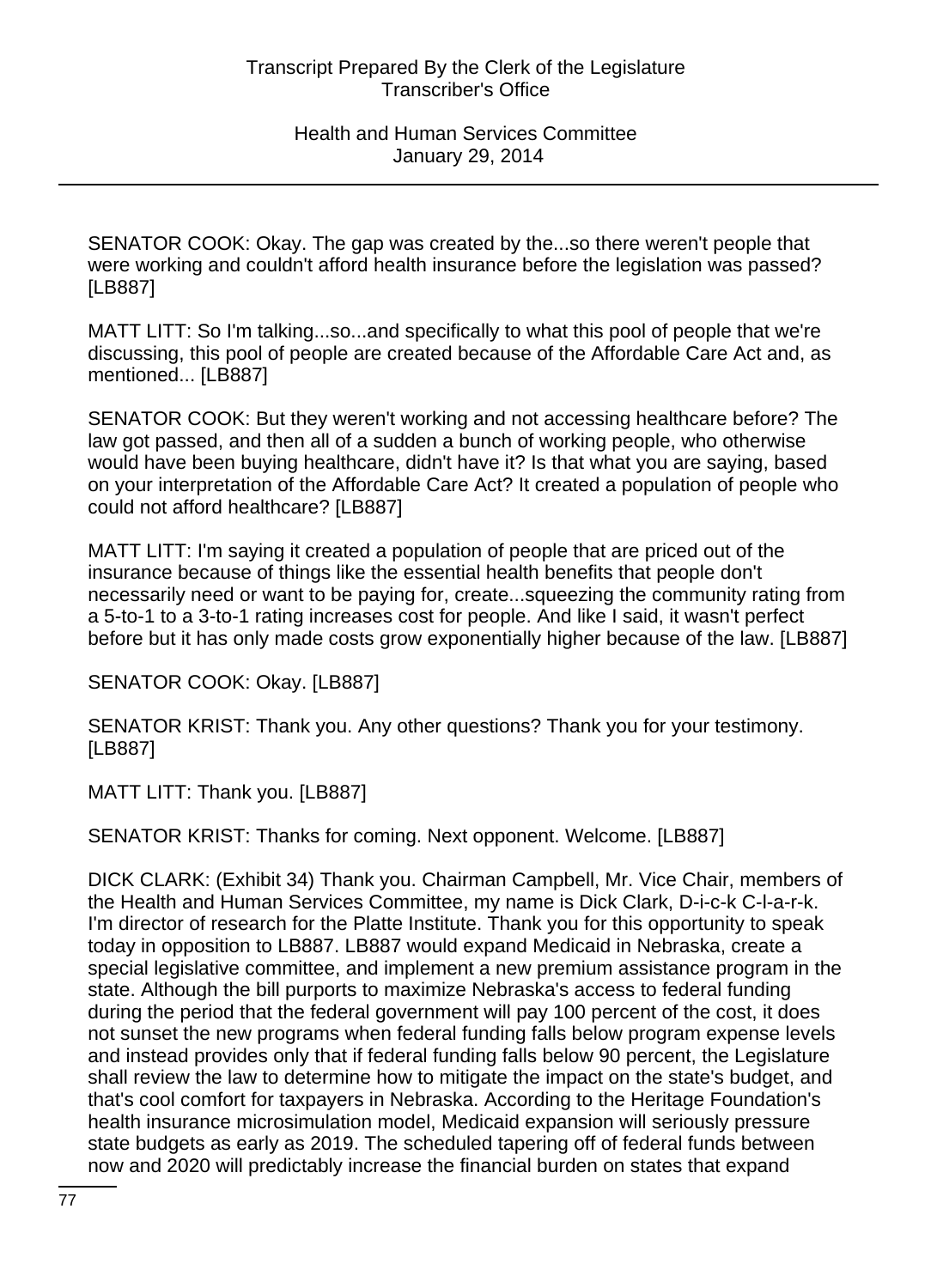Health and Human Services Committee January 29, 2014

Medicaid. But there are already discussions, as other testifiers have mentioned before me, about the possibility of reducing the federal reimbursement rate further still to the traditional 70-30 Medicaid split. If that happens, Nebraska taxpayers could be on the hook for additional dollars necessary to make up the difference, and those are potential dollars for schools or roads that will instead be going to pay for Medicaid. What's more, the state's own cost estimates are an educated guess. They cannot be rigorously projected because plan premiums will fluctuate year to year and the predictable overutilization incentivized by these programs will almost certainly drive those premiums up. Proponents of the bill argue that the cost sharing required in the legislation would prevent this overutilization. Unfortunately, these cost-sharing requirements will likely be rendered ineffective by Medicaid rules. They would likely be waivable for anyone who self-attests to facing a financial hardship. Indeed, self-attestation rule was set by HHS with Iowa, based on nearly identical statutory language. Those above 100 percent of the federal poverty line must be given at least a 90-day grace period after failing to pay contributions, again, another rule set by HHS with Iowa based on nearly identical language. Those between 50 and 100 percent of FPL cannot be disenrolled for failure to pay contributions, even if they never pay a single contribution during the entire year, yet another rule from HHS based on the Iowa language that we see similar language here in our bill. Regardless of what rules the federal government sets though, in the first year there is no cost sharing under this bill. In the second year, those above 50 percent of FPL are asked to pay monthly contributions as their cost share. However, these contributions may be waived by getting an annual physical or engaging in other preventative care. As the Legislative Fiscal Office states in the fiscal note, there is a great deal of uncertainty about how much this bill will cost in part because it's impossible to know how many people will participate. Senator Campbell's statement of intent projects 55,000 newly covered. This is much lower than other published estimates. The latest iteration of the Milliman study that we've heard talked about earlier in this hearing projects somewhere between 117,000 to 158,000 newly eligible participants and predicts that over 100,000 would enroll within three years. The Urban Institute estimates the number to be approximately 99,000. Department of Health and Human Services now estimates that about 113,000 additional people would get coverage. The costs of this bill are indeterminate but they will be substantial. This is a major expansion of Medicaid. Currently, about 13 percent of Nebraskans are enrolled and, according to the Milliman study, an additional 6 to 9 percent will enroll with the expansion, increasing participating in Medicaid to approximately one in five Nebraskans. Let's be mindful of the experiences of other states that have voluntarily expanded Medicaid to learn the lesson for Nebraska. Actual costs always exceed initial estimates. And however expensive the program will be, there's no good evidence that it will actually make Nebraskans healthier. Another study that we've already heard about here in the hearing, the Oregon Health Insurance Experiment conducted between 2008 and 2013 by that multidisciplinary team of researchers from institutions including Harvard, Columbia, and MIT, analyzed the results of an expanded Medicaid program in Oregon. Because the state selected program participates by lottery, researchers had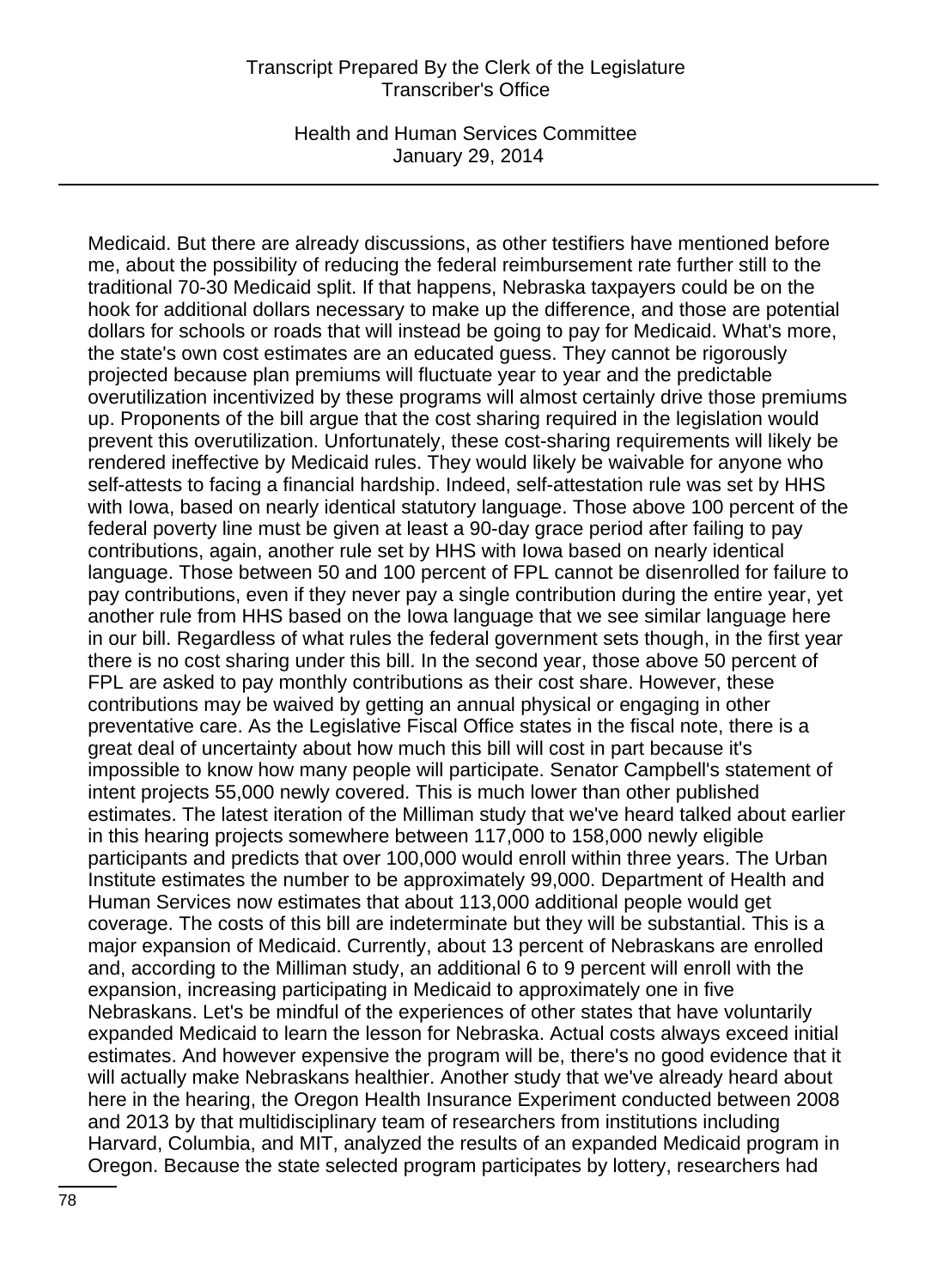Health and Human Services Committee January 29, 2014

the golden opportunity to study randomly selected control and test populations to scientifically evaluate the impact of Medicaid coverage on health outcomes. While expanding Medicaid increased utilization of healthcare services, the study showed that Medicaid has no statistically significant effect on measured blood pressure, cholesterol, or glycated hemoglobin, a measure of diabetic blood sugar control, or on the diagnosis of or medication for blood pressure or cholesterol. All of these are important measures of health. Almost done here. Hospital admissions increased by 30 percent but not due to emergency room admissions. And although the emergency room visits did go up significantly, it was not because people with emergencies went more often. The 20 percent increase in emergency room utilization by the test group was attributable to nonemergent, primary care treatable, and emergent-preventable cases. It's clear that this bill will drive up healthcare costs in Nebraska. It's clear that this will result in more tax dollars being spent on Medicaid. What is not clear is that there will be any benefit in terms of making Nebraska a healthier state. More comprehensive analysis will be in our policy study that's forthcoming. Thank you again for this opportunity to speak today. [LB887]

SENATOR KRIST: I just have to ask the obvious question. When did you get a copy of the Milliman study? [LB887]

SENATOR CRAWFORD: Yeah. [LB887]

SENATOR HOWARD: Yeah, that was exactly what I was going to ask you. [LB887]

SENATOR COOK Yeah. (Laughter) [LB887]

DICK CLARK: You know, I got it off the Web site and went through it in depth yesterday and that's... [LB887]

SENATOR COOK Oh, yeah. [LB887]

SENATOR CRAWFORD: Yesterday? [LB887]

SENATOR HOWARD: It was on the Web site yesterday? [LB887]

DICK CLARK: Yeah, I found it on the Web yesterday. Actually, one of our analysts that we're working with in Arkansas had found a copy of it and was... [LB887]

SENATOR KRIST: You found it on the department's Web site yesterday? [LB887]

DICK CLARK: I'd have to get back to you with the exact URL, but indeed I was reading it. [LB887]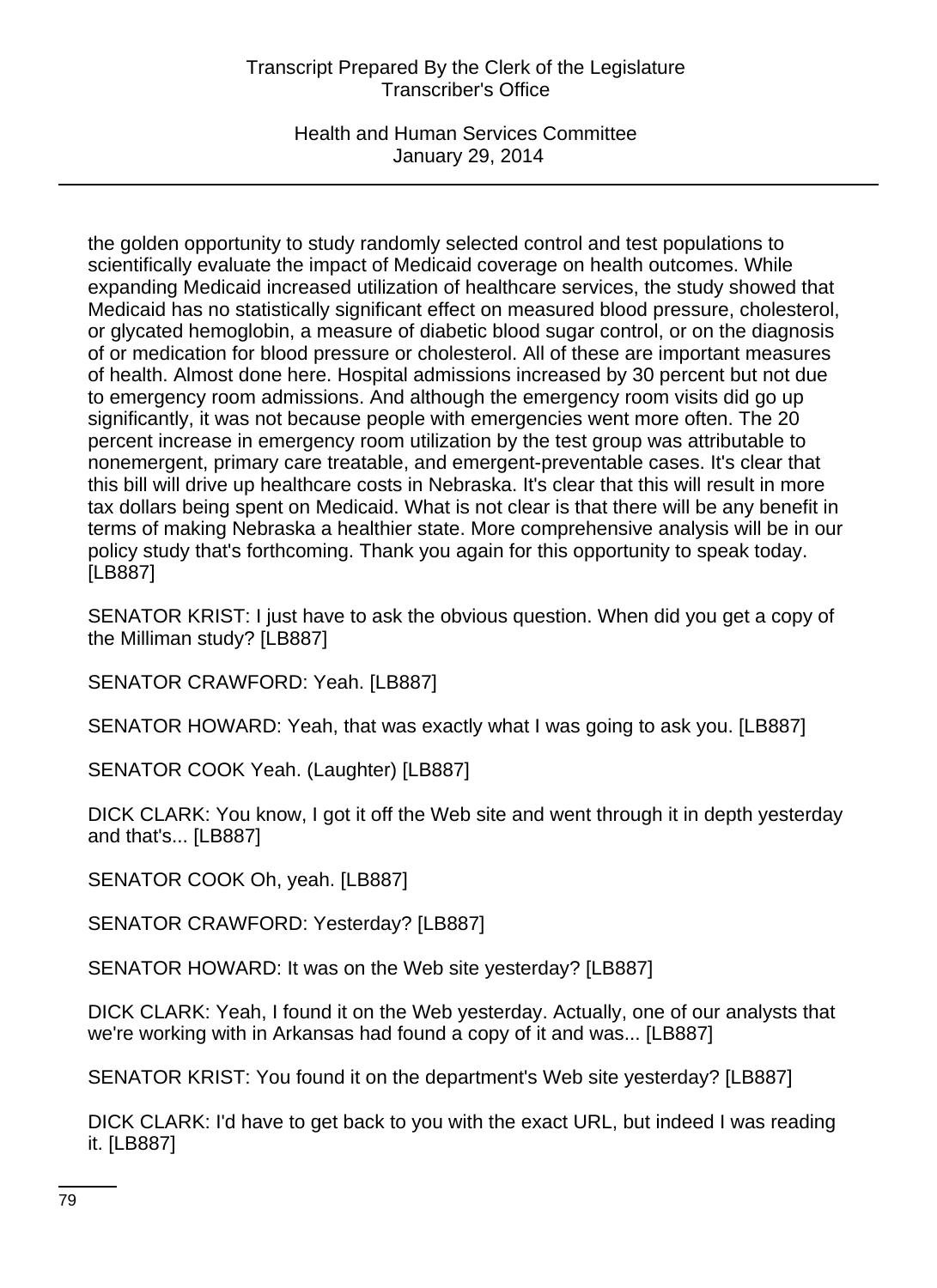SENATOR KRIST: I think you should because... [LB887]

DICK CLARK: I certainly didn't get it from any individual in the administration. It was one of our analysts that we're working with through Arkansas who had found a copy. [LB887]

SENATOR KRIST: Just wondering. It begs the obvious question, so thank you very much. Any further questions? [LB887]

DICK CLARK: Yeah. And that may be a previous iteration. I'm not clear on the version tracking and I'd hate to speak for the department. [LB887]

SENATOR KRIST: Oh, okay. All right. Thanks. Appreciate it. Any other comments? Senator Crawford, would you like to ask a question? [LB887]

SENATOR CRAWFORD: In your testimony you say there are already discussions about reducing federal reimbursements still to 70-30 Medicaid split. Can you tell us where you've seen those discussions? Or can you list cites for any of those discussions? [LB887]

DICK CLARK: We'll actually be publishing a more extensive draft of the testimony I've presented today and I'd be happy to provide your office with that, with the full citations, Senator. I don't have those in front of me today. [LB887]

SENATOR KRIST: Thank you. Any other questions? [LB887]

SENATOR COOK: Oh, did I...? [LB887]

SENATOR KRIST: Senator Cook, did you have a...? [LB887]

SENATOR COOK: Sure. Okay. [LB887]

SENATOR KRIST: Go ahead. Yeah. Sure. Go ahead. [LB887]

SENATOR COOK: Thank you. [LB887]

SENATOR KRIST: You're welcome. [LB887]

SENATOR COOK: Dick, there is the second-to-the-last paragraph on the second-to-the-last page, and it is a direct quotation. But I'm going to ask you--you're, you know, a bright, thinking, analytical person--would access to care for a chronic illness, such as hypertension, impact the outcome, do you think, whether or not the quotation...this analysis is true? [LB887]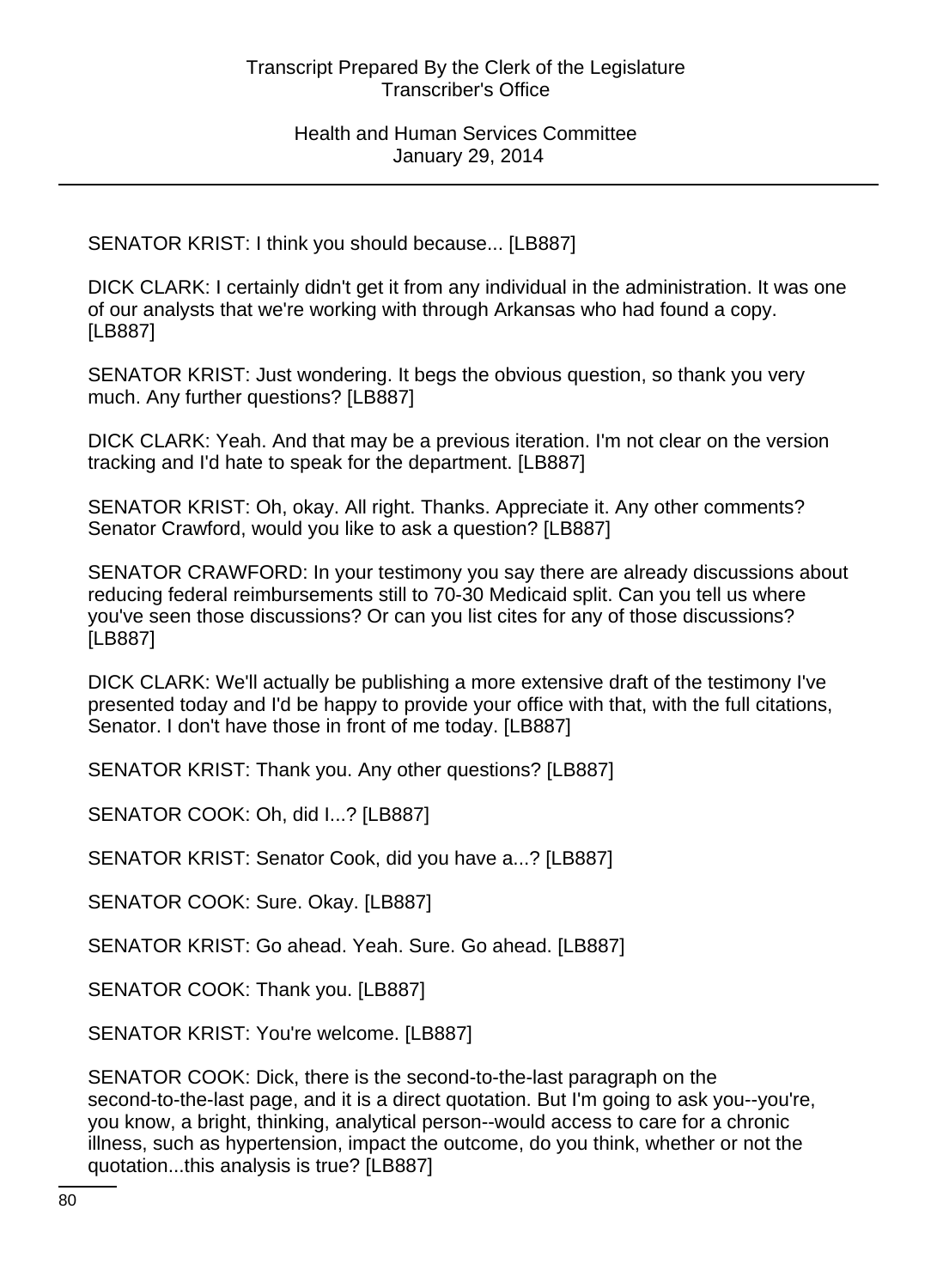DICK CLARK: I'm sorry, Senator. So we're talking about the... [LB887]

SENATOR COOK: If you had hypertension or if you had a chronic disease or if you got cancer, would access to healthcare along the way for any of those impact the outcome positively? [LB887]

DICK CLARK: Well, certainly, the intuitive response that I would have given, in addition to, I think, most folks, is that it would. But luckily that's why we, you know, want to look to the Oregon study where we're not talking about anecdotal evidence but we're talking about a rigorous analysis of a, you know, statistical sample that's been randomly selected. And so I think that's where science comes in and where anecdotes fall down, so. [LB887]

SENATOR COOK: Okay. But it's scientific that if you follow through with treatment of your chronic disease, it minimizes the potential outcomes in the case of hypertension, strokes, heart attacks, etcetera. That is scientific, is it not? [LB887]

DICK CLARK: I think that's right but, of course, it's contingent on compliance of the patient with the regimen that's prescribed. [LB887]

SENATOR COOK: Oh, absolutely. I would only assume that people are compliant when they have the opportunity to access care in the same way that some of us are fortunate to be able to access care. [LB887]

DICK CLARK: Yeah. Yeah. I'm not sure that there's strong evidence that everyone who has access to care necessarily follows that regimen that's prescribed, but that may be. I'd have to look to further research on that. [LB887]

SENATOR COOK: Sure. Yeah. I'd appreciate that. [LB887]

SENATOR KRIST: Okay. Any other questions? Thank you so much. Thanks for coming. [LB887]

DICK CLARK: Thank you. [LB887]

SENATOR KRIST: Next opponent. Any other testifiers please raise your hand. One. Any neutral? Okay, so we have two more; three, counting...thank you. Welcome. [LB887]

MARTIN SWANSON: Thank you, Senator. For the record, Martin Swanson, M-a-r-t-i-n S-w-a-n-s-o-n, with the Department of Insurance. And Senator Howard had some questions that she asked me to answer on the record if she... [LB887]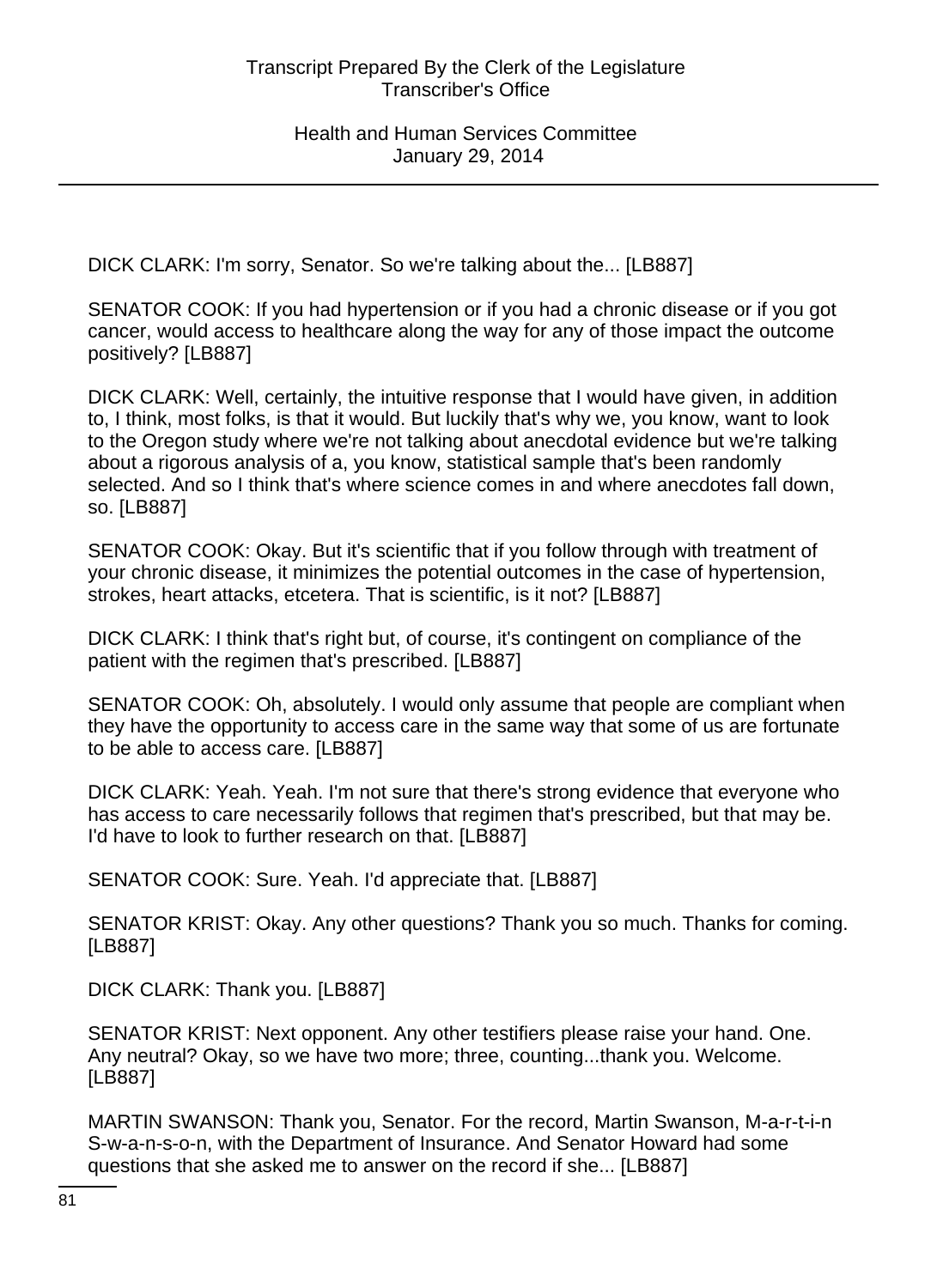SENATOR HOWARD: Can you tell me how... [LB887]

SENATOR KRIST: Senator Howard, would you like to ask some questions? [LB887]

SENATOR HOWARD: Oh. I'm sorry. (Laughter) [LB887]

SENATOR KRIST: I'm kidding. I'm kidding. Go ahead. Go ahead, Senator. [LB887]

SENATOR HOWARD: Can you tell me how the Department of Insurance in Arkansas is managing their expansion population in regards to the marketplace option? [LB887]

MARTIN SWANSON: What I can tell you, Senator, is that they have been in negotiation with the federal government about it. I cannot specifically answer that question as to what they're doing. And especially the bills, I suspect, what they're doing with their waivers might be different than what this bill proposal is. So I can only analyze what's in this bill. [LB887]

SENATOR HOWARD: Okay. And then can you point to where in the bill it speaks to promotion? [LB887]

MARTIN SWANSON: It was page--give me just a second, I'm sorry--page 15, I believe. [LB887]

SENATOR HOWARD: Okay. Which...do you have the line? [LB887]

MARTIN SWANSON: I'm looking. I apologize for the delay here. [LB887]

SENATOR HOWARD: Totally fine. [LB887]

MARTIN SWANSON: Yeah. I'm sorry. Page 14,... [LB887]

SENATOR HOWARD: 14. [LB887]

MARTIN SWANSON: ...lines 14 through 22 specifically, "promote a regulatory environment where price-competitive choices exist in health plans offered in the state and, where possible, work with insurers to promote at least two qualified health plans from which newly eligible individuals may choose coverage." [LB887]

SENATOR HOWARD: Okay. And then can you speak to the accountable care organization challenge that we're running into? [LB887]

MARTIN SWANSON: Yeah. I got the thing about that (inaudible) Internet, was not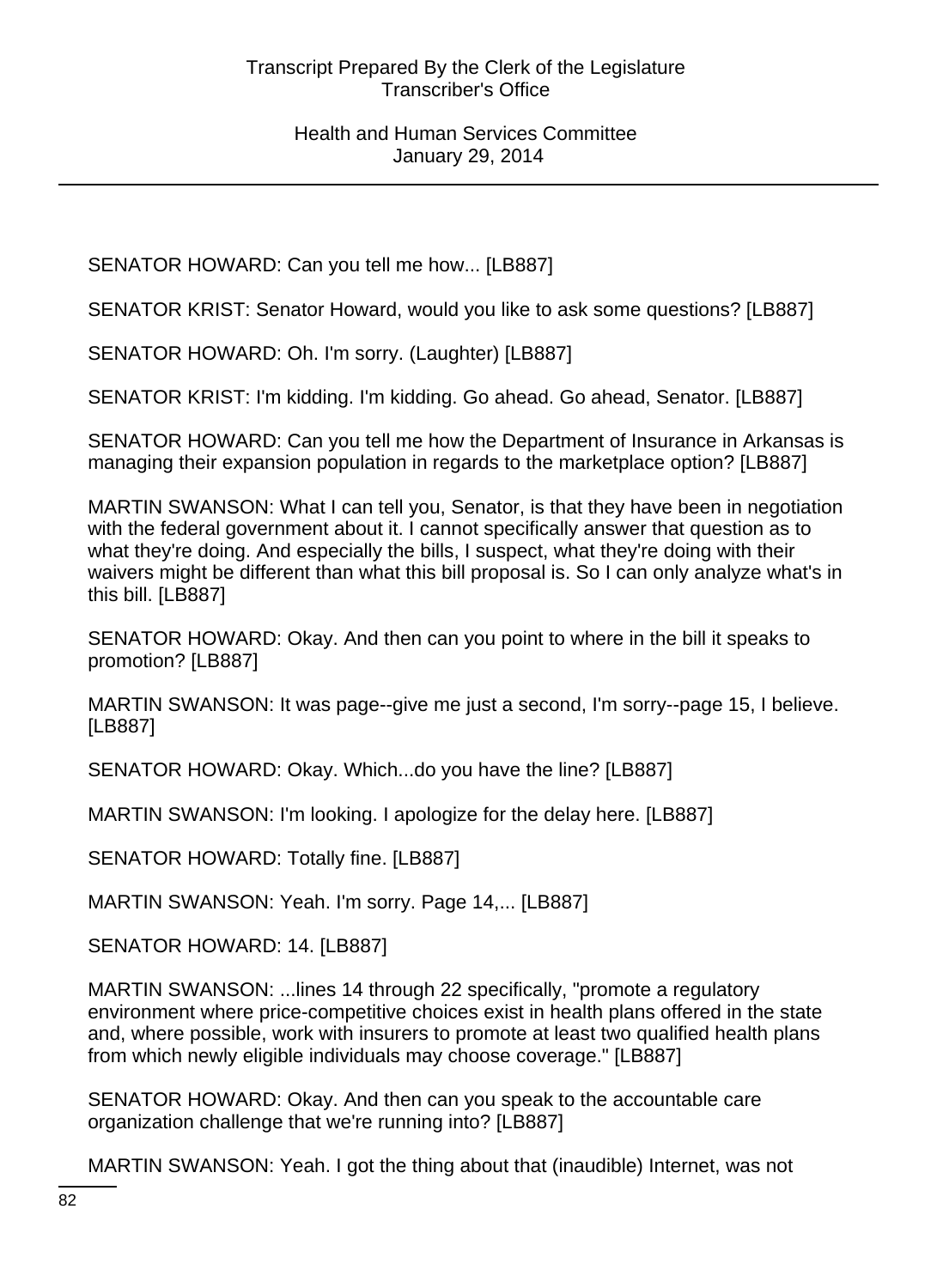aware offhand, personally, of that accountable care organization existing. I'd had conversations with medical facilities that were thinking about becoming an ACO and had to say, well, if you're risk bearing, you need to come talk to us about getting, you know, some kind of license that we don't have created yet, but are you interested, let us know. So we may have to get something authorized or into the statutes to do so. But this is...when you said that, that was interesting to me to hear that, that...but that conversation has had in the past but nobody really wanted to come to us because they didn't want to be regulated by the department. But if you're risk bearing, you have to be. [LB887]

SENATOR HOWARD: Okay. That's all. That's all I've got. [LB887]

MARTIN SWANSON: Okay. Thank you, Senator. [LB887]

SENATOR KRIST: Thank you, Senator Howard. Senator Gloor. [LB887]

SENATOR GLOOR: Thank you, Senator Krist. And I'm sorry I missed the testimony. I had a little emergency that turned out not to be quite the emergency that it was going to be. But in going through this, I give you the background to say I'm sorry I missed it if it was already covered. But the section about network development, where is that spoken to in the bill? I think the issue was that... [LB887]

MARTIN SWANSON: Yeah, it... [LB887]

SENATOR GLOOR: Let me find it. Or you may know exactly what I'm referencing. It had... [LB887]

MARTIN SWANSON: I believe Director--if I may, Senator--Director Ramge's testimony was in regard to the creation of, essentially, a new network for the insurers to provide wraparound services, such as transportation services, that they currently don't do. [LB887]

SENATOR GLOOR: No. That's a different issue. The issue is requiring access to all networks. [LB887]

MARTIN SWANSON: Oh. I'm sorry, Senator...that there was...and I don't remember the specifics on the bill, but... [LB887]

SENATOR GLOOR: I've been thumbing through, looking for it, and I... [LB887]

MARTIN SWANSON: There was mention of having access to the network. Is it page 8, Senator Crawford? [LB887]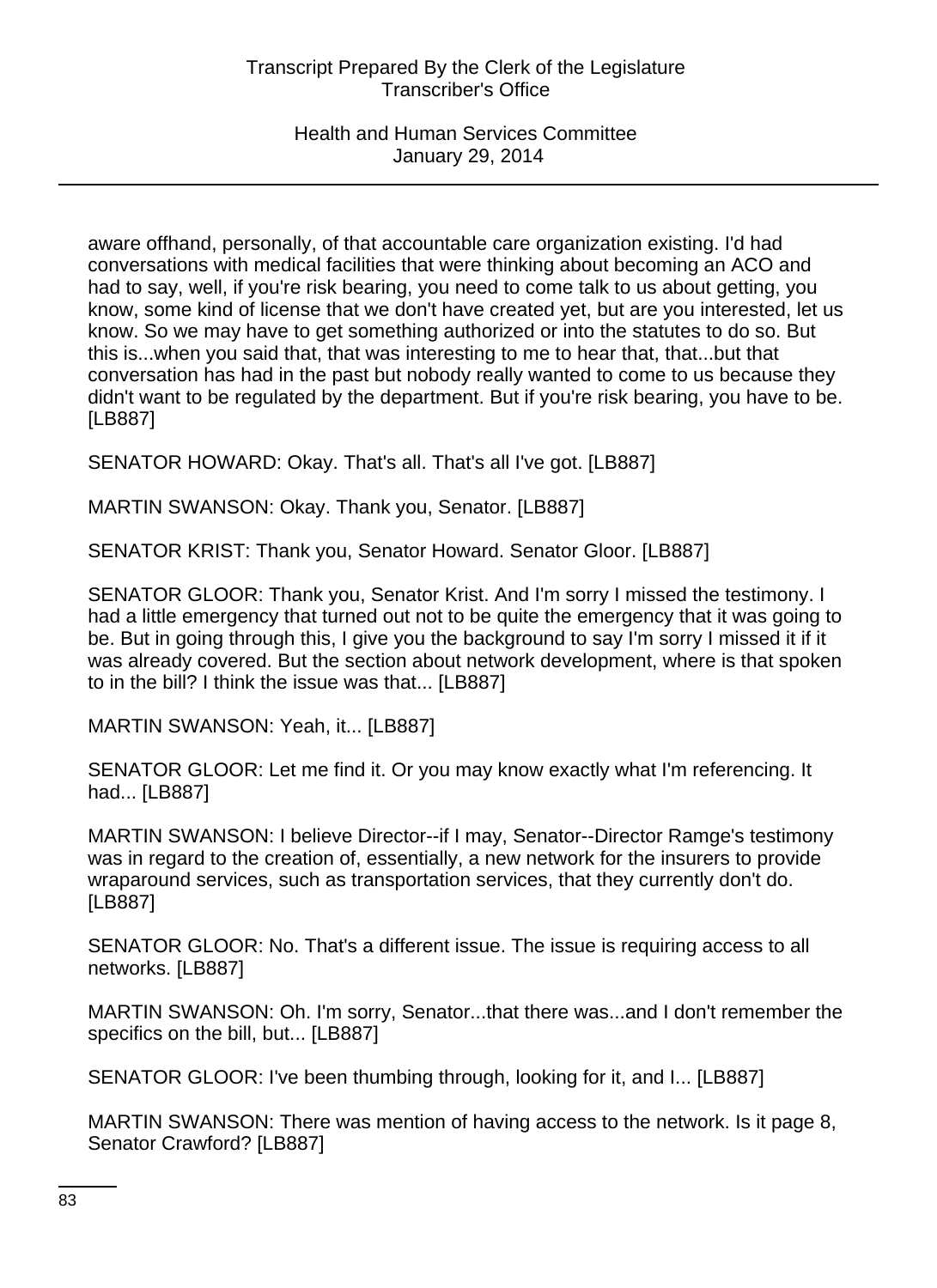SENATOR CRAWFORD: The testimony against page 8...I mean of the testimony. [LB887]

SENATOR KRIST: In Mr. Ramge's testimony it's page 8, yeah. [LB887]

SENATOR CRAWFORD: In Mr. Ramge's testimony. [LB887]

SENATOR GLOOR: Oh, yeah. That... [LB887]

MARTIN SWANSON: Oh, okay. Yeah. And I was looking for it in the bill, too, Senator Gloor. I...it... [LB887]

SENATOR GLOOR: Yeah. That's where I wanted to find it was in the bill. [LB887]

MARTIN SWANSON: It's there somewhere on the...regard to access to networks. And so there was some concern, I think, when we were reviewing the bill. Does that mean, if I'm in Omaha, can I access a network in Scottsbluff or vice versa? Which you can now under the exchange, but you pay a consequence for doing so because you may have eliminated yourself out of a...excluded yourself out of a certain network or get...have to pay out of...out of rates for other network providers, so. [LB887]

SENATOR GLOOR: Yeah. I don't remember seeing that. It's the sort of thing I think I would have been looking for. But if you can find the reference to it, I'd appreciate knowing. [LB887]

MARTIN SWANSON: I will, and I'll give your office a call, Senator Gloor. [LB887]

SENATOR GLOOR: Yeah. I don't think that was the intent but I didn't help draft it so I don't know. [LB887]

SENATOR KRIST: Any other questions? Thank you so much for coming and for being an expert for us. Appreciate it. [LB887]

MARTIN SWANSON: Thanks. The sacrificial lamb, Senator Krist, is that...? [LB887]

SENATOR KRIST: No, no. We've got to get the information. Thank you very much. [LB887]

MARTIN SWANSON: Yeah. Thank you, Senator. [LB887]

SENATOR KRIST: Next opponent. There's only two of you left. Flip a coin. Thank you for coming. [LB887]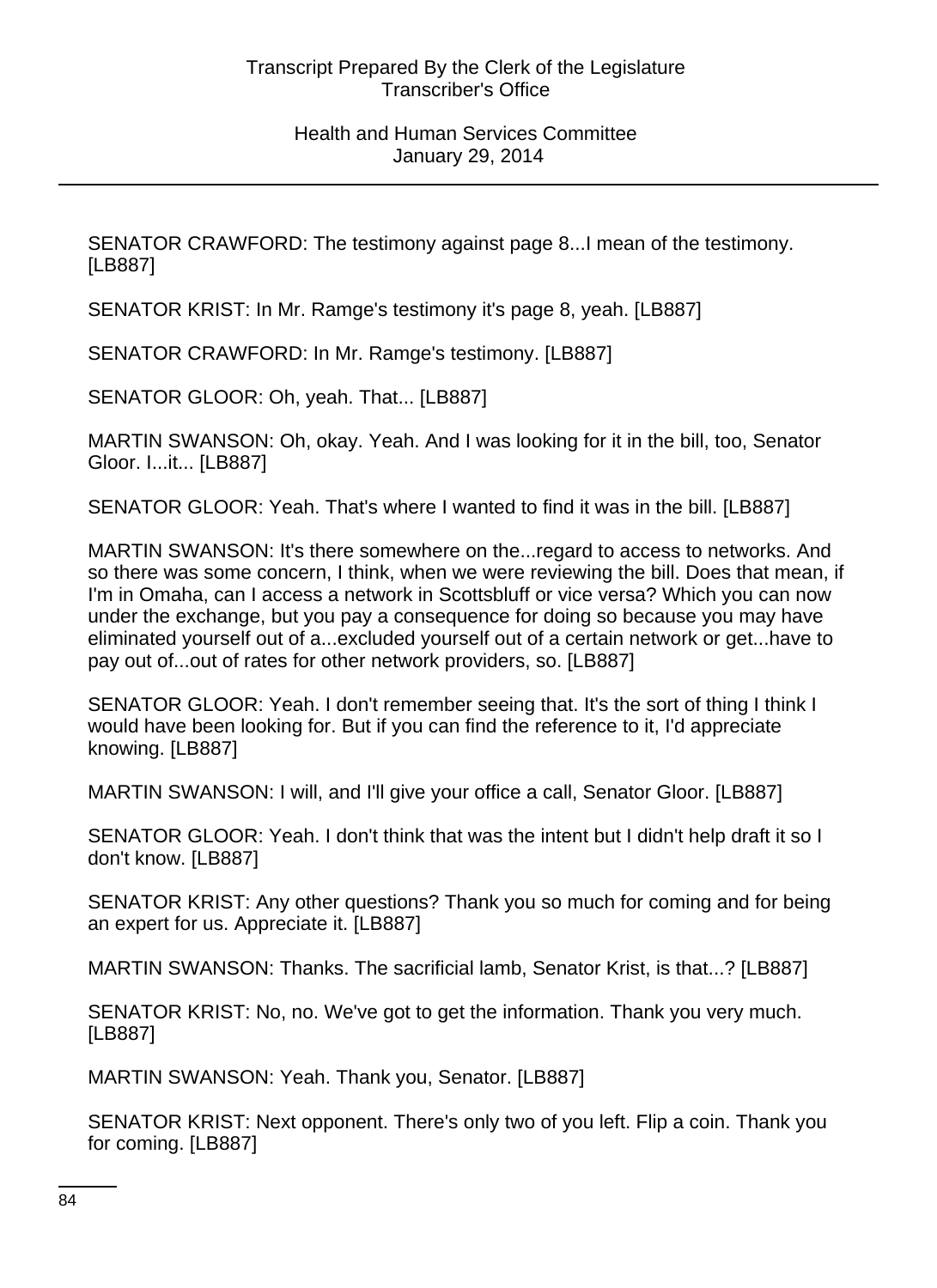Health and Human Services Committee January 29, 2014

MARY GERDES: (Exhibit 35) Thank you. My name is Mary, M-a-r-y, Gerdes, G-e-r-d-e-s. Chairperson Campbell, Senator Krist, and members of the Health and Human Services Committee, thank you for the opportunity to give testimony today. I rise to testify in opposition to LB887, adopt Wellness in Nebraska Act. Whereas this bill has a different number and a different name and some different features, the bottom line is still Medicaid expansion in Nebraska. Effective January 1, 2014, as a result of the changes required by the Affordable Care Act in the insurance market, states--Nebraska included--are expecting a significant increase in the number of individuals who will seek assistance from Medicaid. This increase will come from individuals who are currently eligible but have not applied previously and from individuals switching from the private insurance to Medicaid because of changes in the private health insurance market. The Medicaid benefit package is richer, has no premiums or deductibles, and minimal cost sharing. For the mandatory provision of the ACA alone, Ms. Vivianne Chaumont...and I would like to preface this next part of the paragraph that we do have updated information from the testimony given by the gentleman from the Department of Health and Human Services. This increase will put pressure on Nebraska's budget. Currently, the state's largest single budget item is Medicaid spending at 40 percent. In January 16, 2014, a report by Creighton University economist Ernie Goss, he states: Nebraska economy is likely to slow in 2014. The primary reason is just simply agriculture and those commodity-based economies, like Nebraska, where you're talking about primarily agriculture, where grain prices are down by 35 to 40 percent over last year. That's spilling over into the broader Nebraska economy. And being a farmer, often those lower prices are cyclical, and so we can not only expect maybe lower prices in 2014, it may spread into 2015 and also possibly '16. No doubt, the slowdown will affect the tax revenues collected for 2014 and, most likely, 2015. Even though Nebraska has a budget surplus now, it may not be the case later. Another thought about fiscal matters: The rules of ACA have impacted many Nebraskans. Numerous families who were above the 138 percent poverty level were forced to give up their current health insurance plans and change to a policy that was often more expensive to comply with those rules. A family of five in my town, Johnson, had to settle for a policy that went from \$500 to \$800 premium per month with a deductible from \$1,000 to \$5,000 per family member. As these families absorb this higher cost in healthcare, they will have less money to spend. No doubt, when replicated by thousands of other families, it will have an impact on our state's economy also. In closing, I ask your committee would be...this committee would be fiscally cautious and not advance LB887 because it is unaffordable to Nebraska. Thank you. Are there any questions? [LB887]

SENATOR KRIST: Thank you. Yeah, thank you so much for coming. Any questions? Seeing none, thank you for your patience and for participating. Thank you. Next, and last, I'm thinking. The honor is all yours, sir. Welcome. [LB887]

GEORGE LEVY: (Exhibit 36) Thank you very much. My name is George Levy, George, G-e-o-r-g-e L-e-v-y. I'm from Auburn, Nebraska. Thank you, Senators, for listening to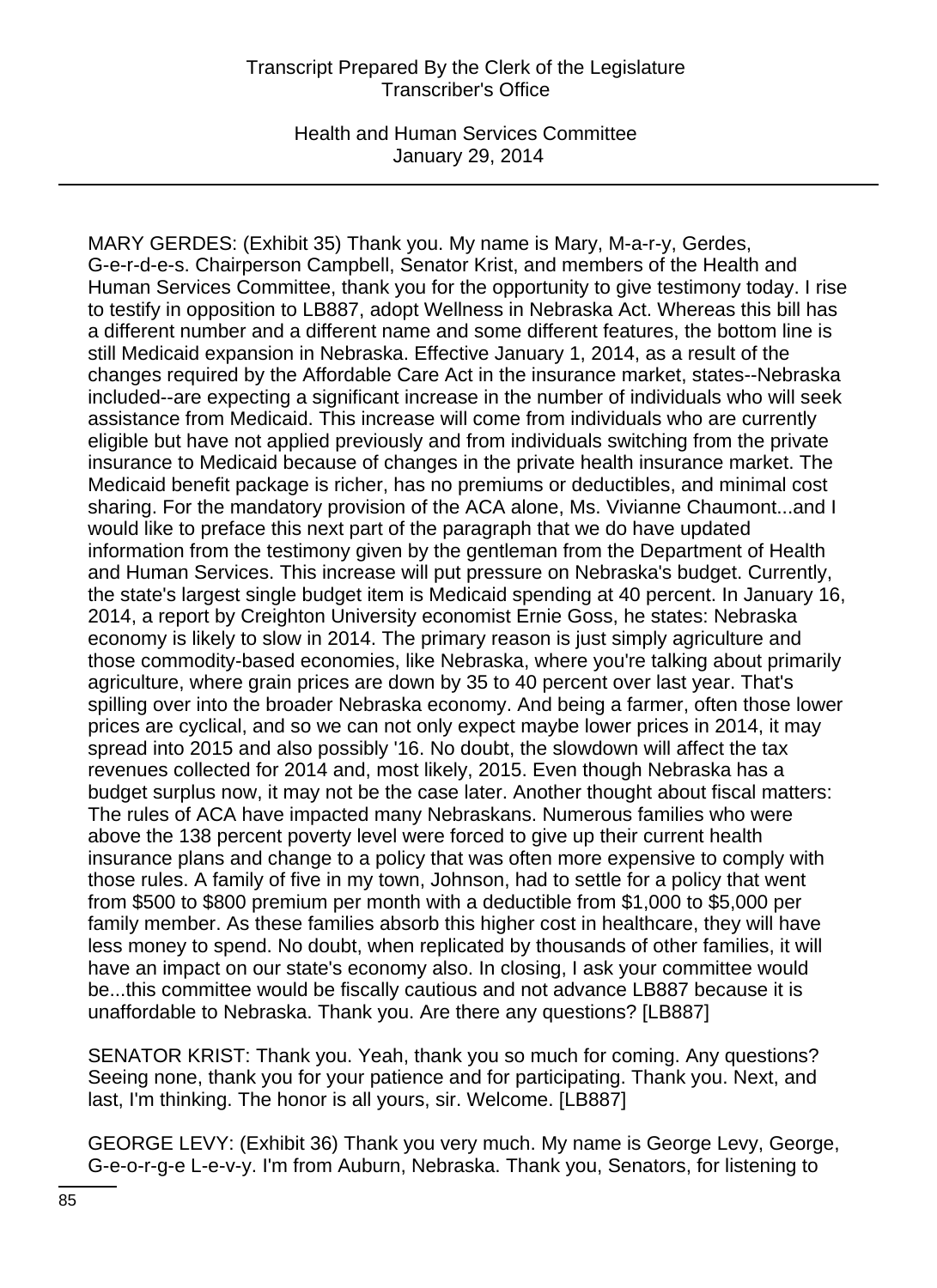Health and Human Services Committee January 29, 2014

me, and the committee. I have major concerns about this. And I have read through some of...and the very essence of the bill, it's already been stated that we want to improve healthcare, but there's been other statements already and it's known from other sources. And part of what I provided was part of that Oregon study from different media outlets, and some of those media outlets are progressive and liberal. So they would be in favor of this but they still cite the Oregon study. The things in the bill that catch my eye, I mean besides they want to improve health and whatnot, financial security...and someone made mention that the Oregon study people...mental stress or whatever. And, yeah, part of that was attributed to they didn't have to worry about medical costs. I think that was the greatest contributor. But as far as general health, blood pressure, whatever, cholesterol, it didn't help. I see the same thing on page 3 about healthcare and preventative practices but there's no real penalty or incentive to do that. I think the state ought to have a situation where they put in so much, okay, and the people get so much based on, you know, their thing. They have the state put in 100 percent and the people, the patients, are not putting in any copay. There's no incentive. Okay. They're just going to get sick and go to the doctor and take a magic pill without preventative caution. Okay. On page 4, top of the page, it talks about the period for the federal government. That's not spelled out. That's not clear. I think that needs to be refined better with dates or durations. The other parts of this, on the very back, there's no true incentive to improve healthcare outcomes per se. I mean, yeah, you want to make someone well. But what is the patient doing, the people being covered, the families? And I can give you examples of not fraud, but abuse. Okay. On the last page I've got the most comments. Are there any states that started this that now would prefer to discontinue it? Okay. Federal programs, they...for a federal program they're talking about the state getting \$11 million. But the question is: The federal government takes in X amount of money and it comes down here, okay, how much is actually going to the feds? It's probably twice that or three times that with the bureaucracy and the waste in Washington and all the departments and levels. You know, we could do better on our own without the feds. There is a...now for federal reduction, where the feds are going to reduce the funding and the state is going to have to pick it up, the taxpayers, is this committee and the other senators willing to...you know, this is going to cost an increase in taxes to the residents. They're going to have to pay for it somehow there or shuffle money. Is this commission, the senators, and the other senators, are they willing to take a cut in pay to help offset these increases? Because without a doubt, from what these other people said, there's going to be increases and heaven knows where it's going to go. It's going to be out of control. And you've got to look at, is Nebraska paying for poor lifestyle choices, a magic pill? All right. Could people do better with diet, exercise? You know, what's going to happen? Think of these lifestyle choices. People gets in a...person gets in a car accident and doesn't have a seat belt, major injuries where he wouldn't have had any injuries or didn't have a helmet on when he was riding a motorcycle. How much of that are we going to cover? All of it, where it could have been prevented? There is going to be a point in time insurance companies are going to come around and say, this was prevented, you know. You could have had \$10,000 worth of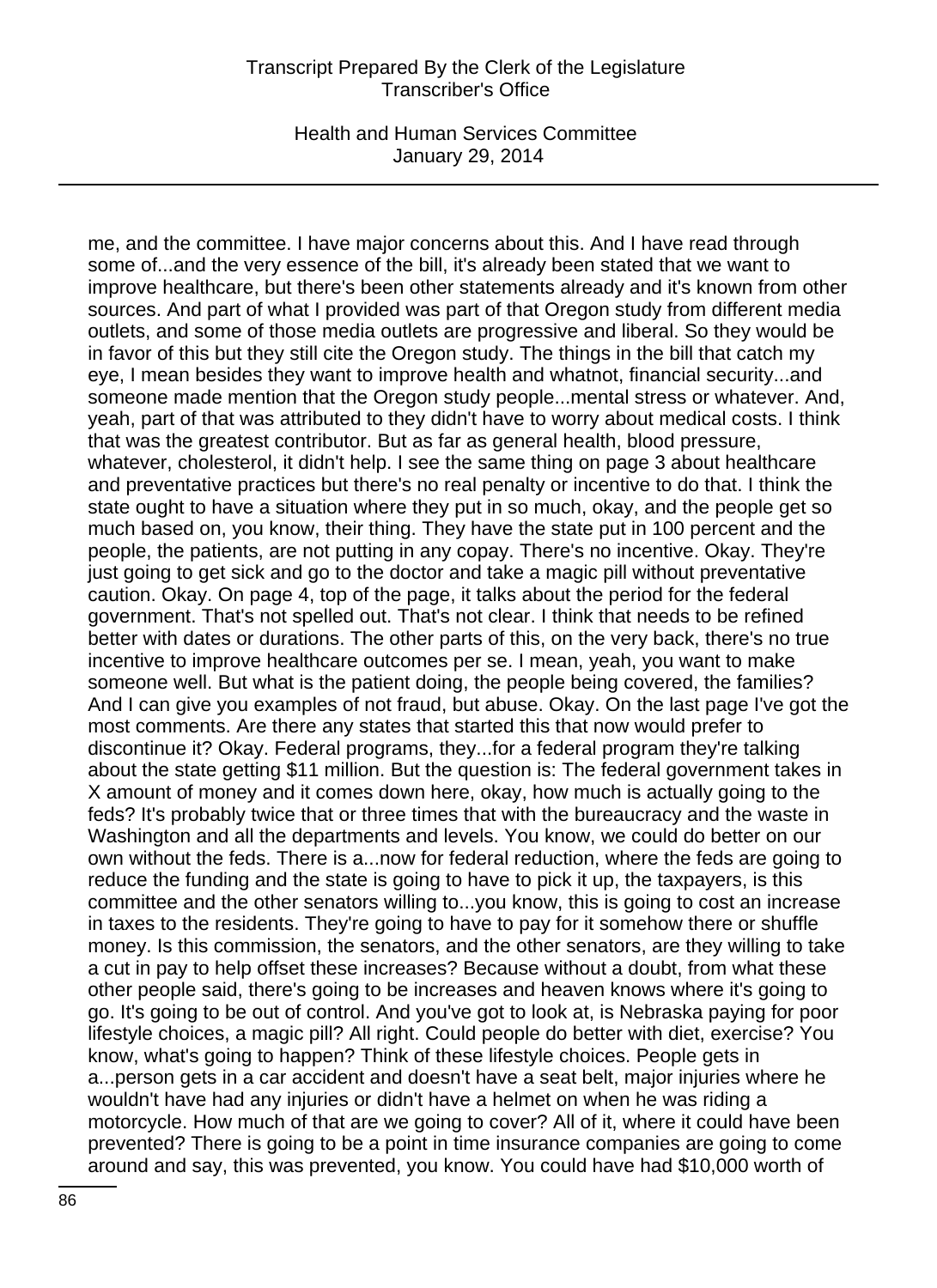Health and Human Services Committee January 29, 2014

injuries but now you've got \$100,000, \$200,000, you know, we're only going to pay for the \$10,000, you cover the rest. That's coming. Just wait. And people need to start improving our lifestyles. I think the Governor has even talked about lifestyle changes. Why wait to decide? Why not decide now? You're talking about on the last page down the...you know, when the federal funding drops, the state, the Legislature, will decide where to take the money. Why isn't that identified now, up front, so you all know? Okay. And let's look at it again. Is it going to affect education? Is it going to affect med school? You had a med school student here talking about the residencies. I know two or three families now that kids are in med school and they don't know if they're going to get residency. I knew a nephew who got residency, but half his class didn't in another state. Okay. We're investing all this money in med school, all these people, fine people, and you want to help people, healthcare. There's your source right there--residents, med school students, okay? I mean, they're as good as it gets. Okay. [LB887]

SENATOR KRIST: Can I ask you to wrap it up? [LB887]

GEORGE LEVY: Okay. Then on the bottom it says, since an emergency exists. What emergency? Section 5, Department shall be responsible and held liable assuring no violation of HIPAA or loss or misuse of all personal data. We want to impose this, we've got all these new people, and ACA has fumbled the ball. What's Nebraska going to do to prevent that? You know, need incentive that's more than...2 percent copay is not enough. They need to have incentives and this isn't...and then the question is, does this pay for abortion and other lifestyle issues? [LB887]

SENATOR KRIST: Thank you for coming. I appreciate it. Any questions? [LB887]

SENATOR COOK: I have a question. [LB887]

SENATOR HOWARD: I have a question. [LB887]

SENATOR KRIST: Senator Cook, you're recognized. [LB887]

SENATOR COOK: Thank you. Thank you for waiting to testify. I have a question for you. Are you on Medicare? [LB887]

GEORGE LEVY: No. [LB887]

SENATOR COOK: No. Okay. And when you talk about preventative things would... [LB887]

GEORGE LEVY: But let me say one thing. I worked. I retired. I do have medical insurance. [LB887]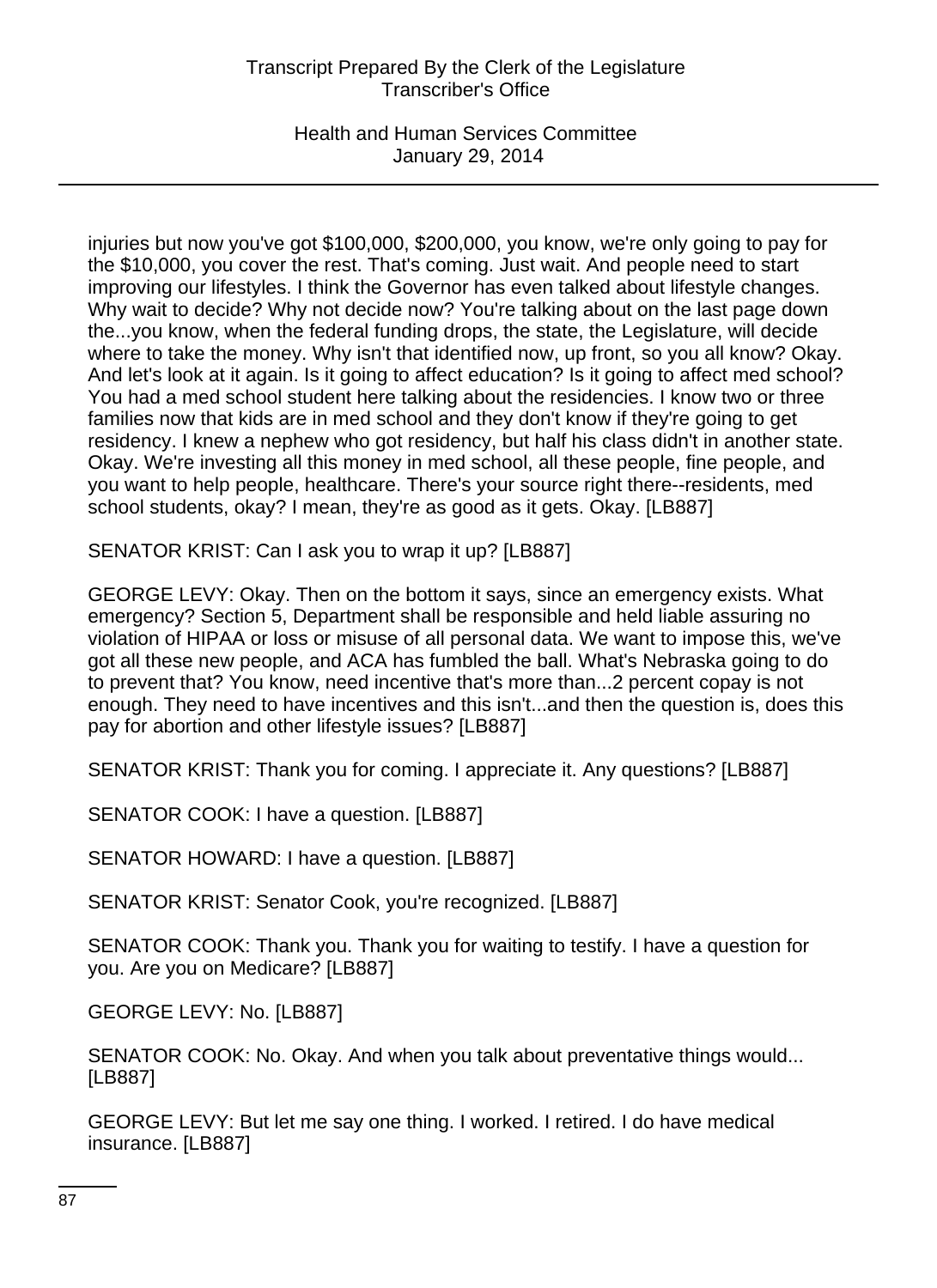SENATOR COOK: Okay. [LB887]

GEORGE LEVY: Part of my retirement is I had two COBRAs that I have elected to discontinue. One was dental. I was putting in like \$1,000 a year and I went to my dentist and said, what are my total bills for me and my wife? And they said, total bills are like \$400 or \$500, and I was putting in \$1,000. And the amount of the dental insurance was only going to pay max \$1,500. So I dropped it. And I talked to the dentist's office, what are you going to charge? And I dropped the medical insurance. And they said, it's going to be roughly the same, actually, it's probably going to be a (inaudible) cheaper because we don't have to worry about the admin. And then I dropped the vision. That was another thing. We just went and got an eye check and we were paying, oh, same thing, like about \$400 or \$500 a year. But we...I learned to brush my teeth a whole lot more. [LB887]

SENATOR COOK: Um-hum. [LB887]

GEORGE LEVY: Okay. There's things you can do. [LB887]

SENATOR COOK: Right. [LB887]

GEORGE LEVY: Okay. What was your other question? [LB887]

SENATOR COOK: My other question was... [LB887]

GEORGE LEVY: I'm not Medicare directly. I do know people that are on welfare and Medicare, okay, and I see abuses. Okay. [LB887]

SENATOR COOK: Okay. So you currently do not access your healthcare through eligibility for Medicare in the United States? Okay. [LB887]

GEORGE LEVY: No. [LB887]

SENATOR COOK: The other one. You've talked about preventative and we've got some aspects of this proposal that absolutely reward personal responsibility. Some of the testimony that we've heard over the last year involves people in that window, self-employed folks that were diagnosed with cancer or, perhaps, were in an automobile accident and were wearing their seat belts but it was just a very tragic accident. What would your response be for that? Should there be coverage or not? [LB887]

GEORGE LEVY: Let me say this. Say someone gets in an accident, you know, weren't wearing their...they are the cause of the accident, hit a tree. [LB887]

SENATOR COOK: How about just a gigantic truck runs over a MINI Cooper? [LB887]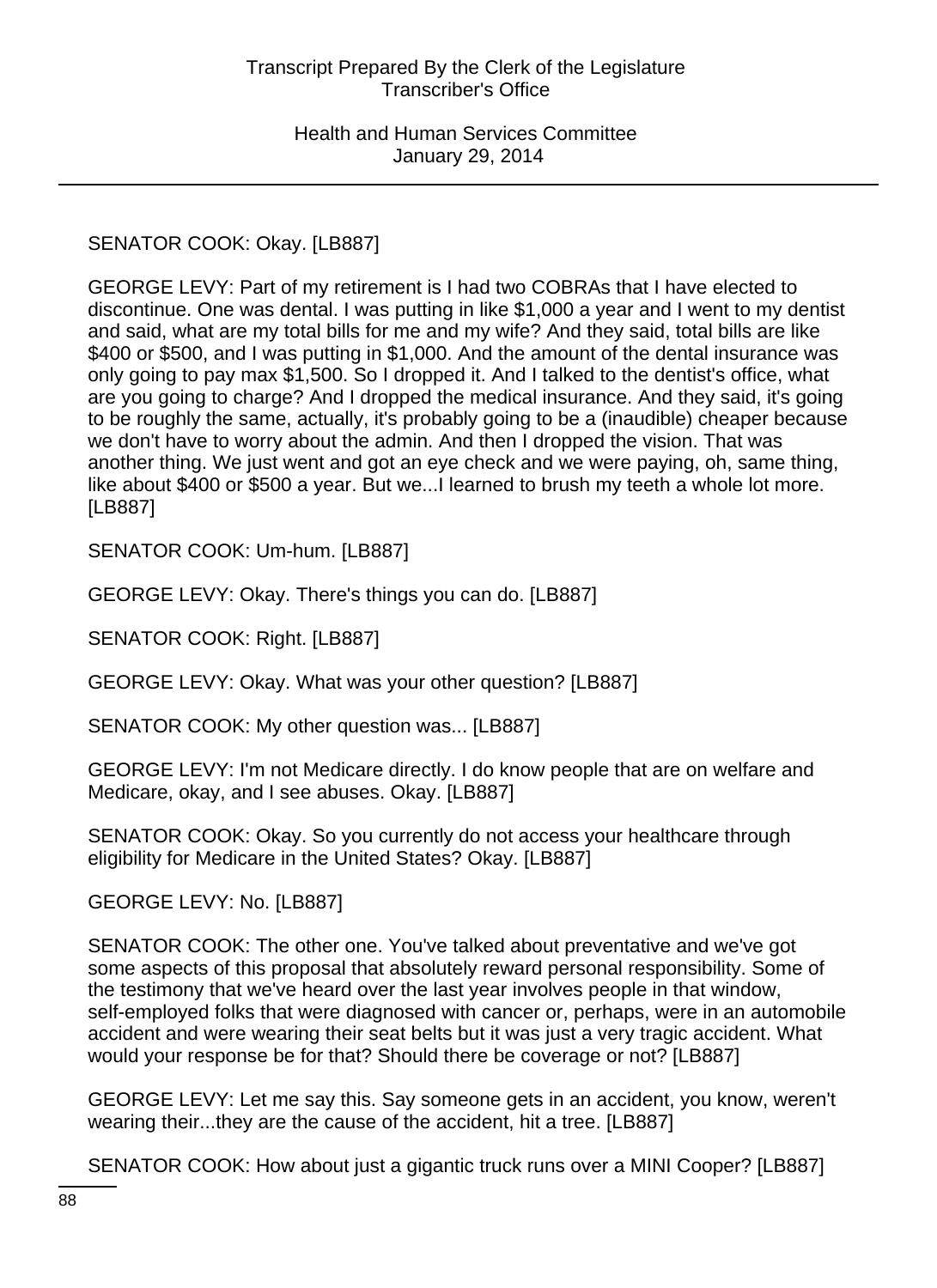GEORGE LEVY: Well, worse yet, yeah. So what happens...yeah. And what happens if...now you were a single driver hitting a tree, you're drunk, okay. [LB887]

SENATOR COOK: Right. [LB887]

GEORGE LEVY: You know, I mean it's one thing if you're an innocent bystander standing on the sidewalk and a vehicle comes by and hits another one, walks, and lands in you, yeah. [LB887]

SENATOR COOK: Right. Um-hum. [LB887]

GEORGE LEVY: Yeah, you're an innocent bystander. But if you look at smoking, lung cancer,... [LB887]

SENATOR COOK: Um-hum. [LB887]

GEORGE LEVY: ...there's a...I've got a friend. He quit smoking, okay, five, ten years ago, but he drinks and...no. I take that back. He quit drinking but he smokes as much as ever, okay, and he's got a container of Mountain Dew all the time and he's talking about his joints hurting, needs a hip replacement. So you've got to get off that soda and drink some more water. Okay. Okay. I mean... [LB887]

SENATOR COOK: Um-hum. You're hired as a health educator. [LB887]

SENATOR HOWARD: Yeah. [LB887]

SENATOR COOK: Thank you. Thank you for going... [LB887]

SENATOR HOWARD: I actually... [LB887]

SENATOR COOK: ...helping people. [LB887]

GEORGE LEVY: I'm sorry I didn't attach my resume to the...to my submittal there. [LB887]

SENATOR COOK: No, volunteer. [LB887]

SENATOR HOWARD: I actually just had a comment. I think it's wonderful how enthused you are about prevention and public health. Often when we talk about forcing people to wear seat belts as a government or forcing people to wear helmets--for the betterment of everybody--we get accused of being a nanny state. So I just think it's lovely that you're so interested in prevention and public health and I really appreciate you waiting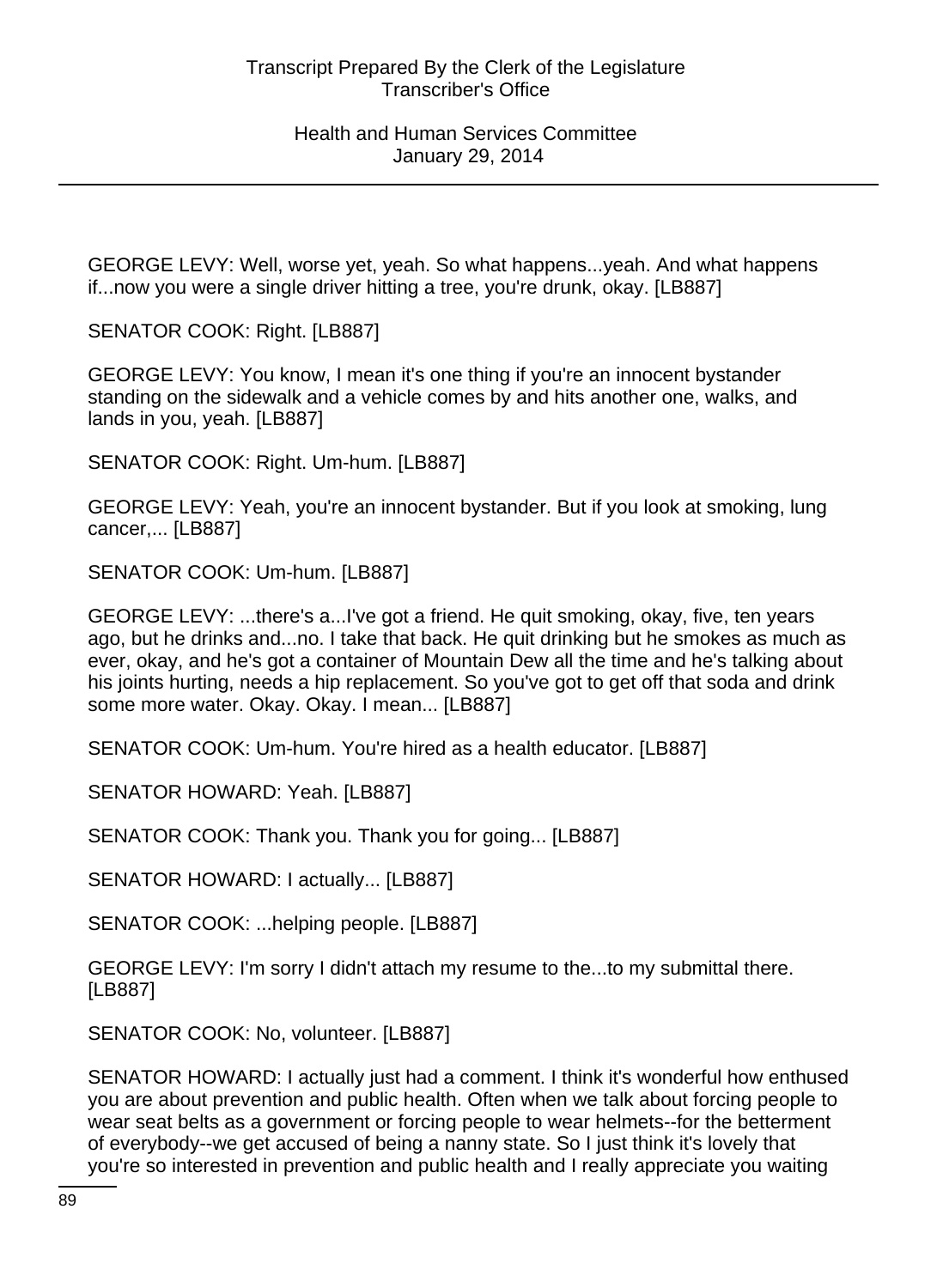all day to come testify with us about that. [LB887]

SENATOR COOK: Um-hum. [LB887]

GEORGE LEVY: No problem. It was very entertaining listening to both sides. Let me give you another example, a neighbor. There is a house with five people in it--two kids, a mother, father, and a grandmother. Okay. The two work, okay, and they had a...and they have three cars. One, they bought a brand-new car and it just got towed away after a year. They had it like a year; it got towed away about six months ago. Okay. They couldn't afford it. The three adults smoke, and you'll see them out in the minivan at night, idling the car, playing the radio, okay, every night, okay. And you see the ads that...\$2,000 a year if you smoke, three of them. That's payment for the new car. I mean, just think of the lifestyle choices. Okay. And we're going to be paying for that when they get sick, okay. There needs to be some definite positive incentives and penalties, okay, and I just beg you, if anything, you know, take a closer look. And maybe you need to delay it another year because this whole ACA thing is still falling apart. And if we're counting on that and the federal government, good luck. We're all in for it. [LB887]

SENATOR KRIST: Thank you so much. [LB887]

SENATOR HOWARD: Thank you. [LB887]

SENATOR COOK: Thank you, sir. [LB887]

SENATOR KRIST: We appreciate you coming. [LB887]

SENATOR HOWARD: Thank you. [LB887]

SENATOR KRIST: Let me just say for everyone who testified who now are not in the building, proponents, opponents, we appreciate the public comment and we will deliberate on all those comments. Thank you. You don't have to go home but you can't stay here. (Laughter) [LB887]

MICHELLE CHAFFEE: Does she want to close? [LB887]

SENATOR KRIST: Oh, I'm sorry. Did you want to close? [LB887]

SENATOR CRAWFORD: Oh. [LB887]

\_\_\_\_\_\_\_\_\_\_\_: Oh, my gosh. [LB887]

\_\_\_\_\_\_\_\_\_\_\_: I'm sorry. [LB887]